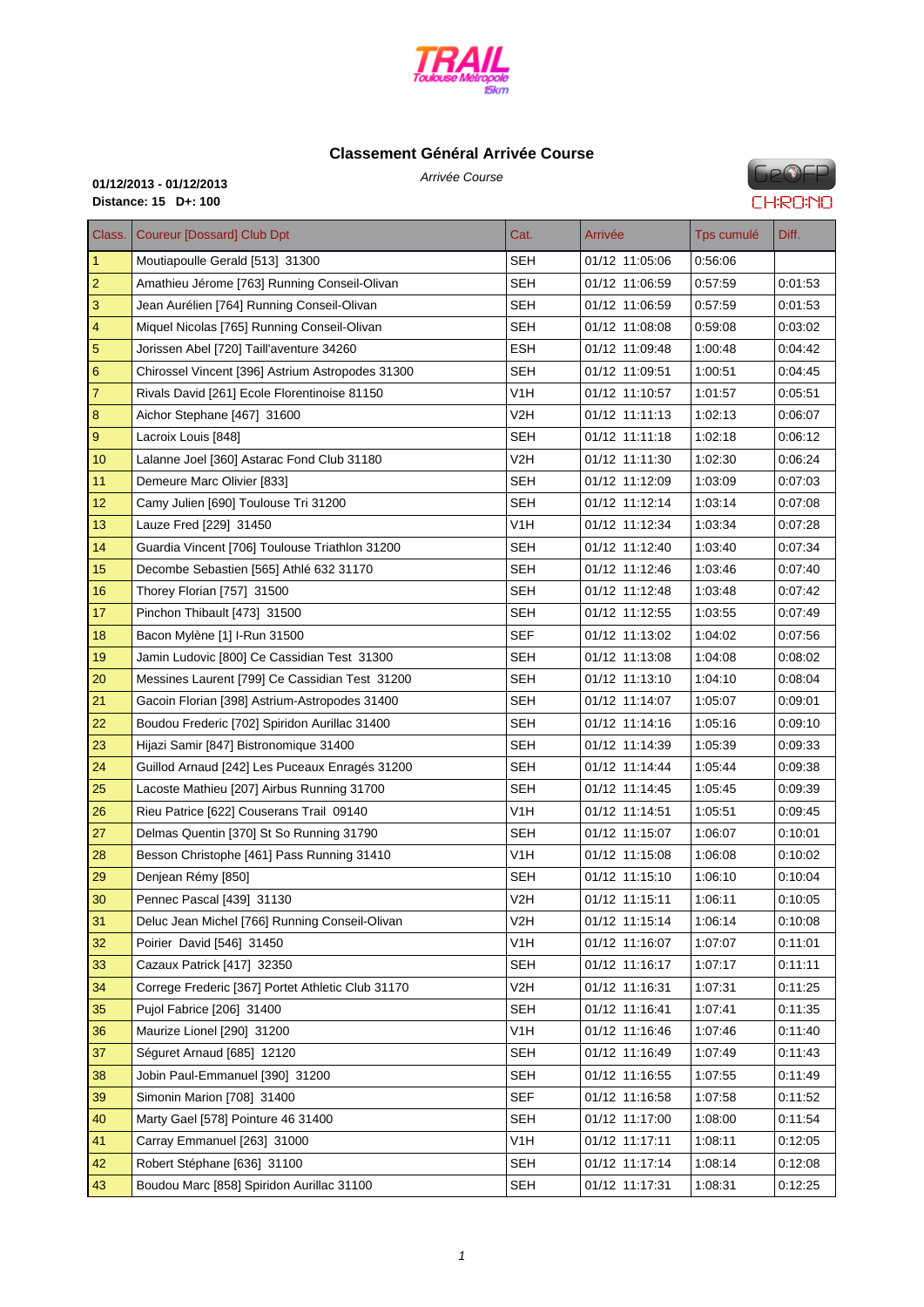| <b>SEH</b><br>44<br>01/12 11:17:34<br>1:08:34<br>0.12.28<br>Ribet Yannick [551] Ccas Toulouse 31200<br>45<br>V1H<br>Bounhouret Gilles [241] 31180<br>01/12 11:17:38<br>1:08:38<br>0:12:32<br><b>SEH</b><br>46<br>Tauran Anthony [448] 31300<br>01/12 11:17:40<br>0.12.34<br>1:08:40<br>V <sub>1</sub> H<br>47<br>Manuel Ludovic [259] Zinzin Des Coteaux 31140<br>01/12 11:17:46<br>1:08:46<br>0.12:40<br>48<br><b>SEH</b><br>01/12 11:17:47<br>1:08:47<br>Gontier Laurent [711] 31200<br>0:12:41<br>49<br>Schuster Philippe [726] Airbus Running 31830<br>V2H<br>01/12 11:17:57<br>1:08:57<br>0.12.51<br>50<br>V <sub>1</sub> H<br>01/12 11:18:00<br>1:09:00<br>0:12:54<br>Achte Nicolas [780] Ccas Toulouse 31300<br>51<br>SEH<br>01/12 11:18:09<br>1:09:09<br>Gouas Mathieu [752] 31000<br>0.13.03<br>V <sub>1</sub> H<br>52<br>Jude David [482] Portet Athlétic Club 31270<br>01/12 11:18:11<br>1:09:11<br>0.13:05<br><b>SEH</b><br>53<br>Zanin Guillaume [651] Portet Athletic Club 31120<br>01/12 11:18:13<br>1:09:13<br>0:13:07<br>V <sub>1</sub> H<br>54<br>01/12 11:18:21<br>1:09:21<br>0.13.15<br>Janowski Patrice [401] 31470<br>V2H<br>55<br>Meulet Philippe [771] Portet Athletic Club 31170<br>01/12 11:18:32<br>1:09:32<br>0.13.26<br>V1H<br>56<br>Barel Stéphane [542] 31000<br>01/12 11:18:42<br>1:09:42<br>0:13:36<br>57<br><b>SEH</b><br>Lescop Luc [434] 31400<br>01/12 11:18:45<br>0.13.39<br>1:09:45<br>58<br>Goupil Laurent [498] 31320<br>V1H<br>01/12 11:18:46<br>1:09:46<br>0.13.40<br>59<br>V1H<br>Pasero David [248] 31830<br>01/12 11:18:49<br>1:09:49<br>0:13:43<br>60<br>SEF<br>Chopard-Lallie Marianne [715] Cmi - Run à La Fac 38360<br>01/12 11:18:52<br>1:09:52<br>0:13:46<br>V2H<br>01/12 11:19:01<br>61<br>Fogelgesang Michel [204] 31270<br>1:10:01<br>0.13.55<br>V1H<br>62<br>01/12 11:19:10<br>Alazard Sebastien [601] Athle 632 31170<br>1:10:10<br>0.14.04<br>63<br><b>SEH</b><br>Garaudet Julien [573] 31170<br>01/12 11:19:14<br>1:10:14<br>0.14.08<br><b>ESH</b><br>64<br>Rougé Florian [511] 09200<br>01/12 11:19:29<br>1:10:29<br>0:14:23<br>V <sub>1</sub> H<br>65<br>Munier Frédéric [462] Portet Athletic Club 31100<br>01/12 11:19:35<br>1:10:35<br>0.14.29<br>V1H<br>66<br>Murat Michel [313] 31140<br>01/12 11:19:41<br>1:10:41<br>0.14.35<br>Le PoËtvin Cyrille [339] Continental 31770<br>V1H<br>67<br>01/12 11:20:04<br>1:11:04<br>0:14:58<br>68<br>Gorgues Sébastien [428] 31800<br>SEH<br>01/12 11:20:08<br>1:11:08<br>0:15:02<br>69<br>Jaffrennou Yann [835]<br>SEH<br>01/12 11:20:11<br>1:11:11<br>0.15:05<br><b>SEH</b><br>70<br>Chauvin Mathieu [637] 31300<br>01/12 11:20:12<br>1:11:12<br>0:15:06<br>71<br>SEH<br>Maréchal Hubert [746] 31500<br>01/12 11:20:14<br>1:11:14<br>0:15:08<br><b>SEH</b><br>01/12 11:20:16<br>1:11:16<br>72<br>Martin Alexandre [324] Airbus Running 31000<br>0:15:10<br>73<br>Mathieu Urcun [232] 34300<br>SEH<br>01/12 11:20:18<br>1:11:18<br>0:15:12<br>74<br>Derrey Mathieu [596] Asmt 31500<br><b>SEH</b><br>01/12 11:20:26<br>1:11:26<br>0:15:20<br>75<br><b>SEF</b><br>Girardet Brunilde [375] Apem Meteofrance 31830<br>01/12 11:20:26<br>1:11:26<br>0.15.20<br>76<br>Ilhardoy Yann [564] Trail Again 31300<br><b>SEH</b><br>01/12 11:20:28<br>1:11:28<br>0:15:22<br><b>SEH</b><br>77<br>Bru Richard [721] 31400<br>01/12 11:20:33<br>0:15:27<br>1:11:33<br>78<br>Clos Christian [344] Continental 31100<br>V2H<br>01/12 11:20:36<br>1:11:36<br>0.15.30<br>79<br><b>SEH</b><br>Vacher Jean-Pierre [525] Biodiv' Runners 31400<br>01/12 11:20:37<br>1:11:37<br>0:15:31<br>80<br>De Azevedo Olivier [656] 31170<br><b>SEH</b><br>01/12 11:20:39<br>1:11:39<br>0:15:33<br><b>SEH</b><br>81<br>Zemb Nicolas [484] 81370<br>01/12 11:20:42<br>1:11:42<br>0:15:36<br>82<br>Amblard Arnaud [597] 31400<br><b>ESH</b><br>01/12 11:20:53<br>1:11:53<br>0.15.47<br><b>ESH</b><br>83<br>Burlaud Pierre [599] 31400<br>01/12 11:20:59<br>1:11:59<br>0:15:53<br>84<br><b>SEH</b><br>01/12 11:21:11<br>Bontemps Benjamin [201] 31300<br>1:12:11<br>0:16:05<br>85<br>Charles François [345] Continental 31270<br><b>SEH</b><br>01/12 11:21:17<br>1:12:17<br>0:16:11<br>86<br>Dabasse Christian [803] Ce Cassidian Test 31770<br>V2H<br>01/12 11:21:55<br>1:12:55<br>0:16:49<br>87<br>Guery Philippe [611] Toulouse Triathlon 31300<br><b>SEH</b><br>01/12 11:21:59<br>1:12:59<br>0:16:53<br><b>SEH</b><br>88<br>Jouannin Florent [292] 31400<br>01/12 11:22:07<br>1:13:07<br>0:17:01<br><b>SEH</b><br>89<br>Oriol Mathieu [221] 31200<br>01/12 11:22:09<br>1:13:09<br>0:17:03<br><b>SEH</b><br>90<br>Livingston Thomas [488] 31170<br>01/12 11:22:25<br>1:13:25<br>0:17:19<br>91<br>Landais Jeremy [216] Www.run-N-Trail.com 31500<br><b>SEH</b><br>01/12 11:22:26<br>1:13:26<br>0:17:20<br><b>SEH</b><br>92<br>01/12 11:22:33<br>1:13:33<br>Couarraze Pierre [652] 31000<br>0:17:27 | Class. | <b>Coureur [Dossard] Club Dpt</b> | Cat. | Arrivée | Tps cumulé | Diff. |
|--------------------------------------------------------------------------------------------------------------------------------------------------------------------------------------------------------------------------------------------------------------------------------------------------------------------------------------------------------------------------------------------------------------------------------------------------------------------------------------------------------------------------------------------------------------------------------------------------------------------------------------------------------------------------------------------------------------------------------------------------------------------------------------------------------------------------------------------------------------------------------------------------------------------------------------------------------------------------------------------------------------------------------------------------------------------------------------------------------------------------------------------------------------------------------------------------------------------------------------------------------------------------------------------------------------------------------------------------------------------------------------------------------------------------------------------------------------------------------------------------------------------------------------------------------------------------------------------------------------------------------------------------------------------------------------------------------------------------------------------------------------------------------------------------------------------------------------------------------------------------------------------------------------------------------------------------------------------------------------------------------------------------------------------------------------------------------------------------------------------------------------------------------------------------------------------------------------------------------------------------------------------------------------------------------------------------------------------------------------------------------------------------------------------------------------------------------------------------------------------------------------------------------------------------------------------------------------------------------------------------------------------------------------------------------------------------------------------------------------------------------------------------------------------------------------------------------------------------------------------------------------------------------------------------------------------------------------------------------------------------------------------------------------------------------------------------------------------------------------------------------------------------------------------------------------------------------------------------------------------------------------------------------------------------------------------------------------------------------------------------------------------------------------------------------------------------------------------------------------------------------------------------------------------------------------------------------------------------------------------------------------------------------------------------------------------------------------------------------------------------------------------------------------------------------------------------------------------------------------------------------------------------------------------------------------------------------------------------------------------------------------------------------------------------------------------------------------------------------------------------------------------------------------------------------------------------------------------------------------------------------------------------------------------------------------------------------------------------------------------------------------------------------------------------------------------------------------------------------------------------------------------------------------------------------------------------------------------------------------------------------------------------------------------------------------------------------------------------------------------------------------------------------------------------------------------------------------------------------------------------|--------|-----------------------------------|------|---------|------------|-------|
|                                                                                                                                                                                                                                                                                                                                                                                                                                                                                                                                                                                                                                                                                                                                                                                                                                                                                                                                                                                                                                                                                                                                                                                                                                                                                                                                                                                                                                                                                                                                                                                                                                                                                                                                                                                                                                                                                                                                                                                                                                                                                                                                                                                                                                                                                                                                                                                                                                                                                                                                                                                                                                                                                                                                                                                                                                                                                                                                                                                                                                                                                                                                                                                                                                                                                                                                                                                                                                                                                                                                                                                                                                                                                                                                                                                                                                                                                                                                                                                                                                                                                                                                                                                                                                                                                                                                                                                                                                                                                                                                                                                                                                                                                                                                                                                                                                                                          |        |                                   |      |         |            |       |
|                                                                                                                                                                                                                                                                                                                                                                                                                                                                                                                                                                                                                                                                                                                                                                                                                                                                                                                                                                                                                                                                                                                                                                                                                                                                                                                                                                                                                                                                                                                                                                                                                                                                                                                                                                                                                                                                                                                                                                                                                                                                                                                                                                                                                                                                                                                                                                                                                                                                                                                                                                                                                                                                                                                                                                                                                                                                                                                                                                                                                                                                                                                                                                                                                                                                                                                                                                                                                                                                                                                                                                                                                                                                                                                                                                                                                                                                                                                                                                                                                                                                                                                                                                                                                                                                                                                                                                                                                                                                                                                                                                                                                                                                                                                                                                                                                                                                          |        |                                   |      |         |            |       |
|                                                                                                                                                                                                                                                                                                                                                                                                                                                                                                                                                                                                                                                                                                                                                                                                                                                                                                                                                                                                                                                                                                                                                                                                                                                                                                                                                                                                                                                                                                                                                                                                                                                                                                                                                                                                                                                                                                                                                                                                                                                                                                                                                                                                                                                                                                                                                                                                                                                                                                                                                                                                                                                                                                                                                                                                                                                                                                                                                                                                                                                                                                                                                                                                                                                                                                                                                                                                                                                                                                                                                                                                                                                                                                                                                                                                                                                                                                                                                                                                                                                                                                                                                                                                                                                                                                                                                                                                                                                                                                                                                                                                                                                                                                                                                                                                                                                                          |        |                                   |      |         |            |       |
|                                                                                                                                                                                                                                                                                                                                                                                                                                                                                                                                                                                                                                                                                                                                                                                                                                                                                                                                                                                                                                                                                                                                                                                                                                                                                                                                                                                                                                                                                                                                                                                                                                                                                                                                                                                                                                                                                                                                                                                                                                                                                                                                                                                                                                                                                                                                                                                                                                                                                                                                                                                                                                                                                                                                                                                                                                                                                                                                                                                                                                                                                                                                                                                                                                                                                                                                                                                                                                                                                                                                                                                                                                                                                                                                                                                                                                                                                                                                                                                                                                                                                                                                                                                                                                                                                                                                                                                                                                                                                                                                                                                                                                                                                                                                                                                                                                                                          |        |                                   |      |         |            |       |
|                                                                                                                                                                                                                                                                                                                                                                                                                                                                                                                                                                                                                                                                                                                                                                                                                                                                                                                                                                                                                                                                                                                                                                                                                                                                                                                                                                                                                                                                                                                                                                                                                                                                                                                                                                                                                                                                                                                                                                                                                                                                                                                                                                                                                                                                                                                                                                                                                                                                                                                                                                                                                                                                                                                                                                                                                                                                                                                                                                                                                                                                                                                                                                                                                                                                                                                                                                                                                                                                                                                                                                                                                                                                                                                                                                                                                                                                                                                                                                                                                                                                                                                                                                                                                                                                                                                                                                                                                                                                                                                                                                                                                                                                                                                                                                                                                                                                          |        |                                   |      |         |            |       |
|                                                                                                                                                                                                                                                                                                                                                                                                                                                                                                                                                                                                                                                                                                                                                                                                                                                                                                                                                                                                                                                                                                                                                                                                                                                                                                                                                                                                                                                                                                                                                                                                                                                                                                                                                                                                                                                                                                                                                                                                                                                                                                                                                                                                                                                                                                                                                                                                                                                                                                                                                                                                                                                                                                                                                                                                                                                                                                                                                                                                                                                                                                                                                                                                                                                                                                                                                                                                                                                                                                                                                                                                                                                                                                                                                                                                                                                                                                                                                                                                                                                                                                                                                                                                                                                                                                                                                                                                                                                                                                                                                                                                                                                                                                                                                                                                                                                                          |        |                                   |      |         |            |       |
|                                                                                                                                                                                                                                                                                                                                                                                                                                                                                                                                                                                                                                                                                                                                                                                                                                                                                                                                                                                                                                                                                                                                                                                                                                                                                                                                                                                                                                                                                                                                                                                                                                                                                                                                                                                                                                                                                                                                                                                                                                                                                                                                                                                                                                                                                                                                                                                                                                                                                                                                                                                                                                                                                                                                                                                                                                                                                                                                                                                                                                                                                                                                                                                                                                                                                                                                                                                                                                                                                                                                                                                                                                                                                                                                                                                                                                                                                                                                                                                                                                                                                                                                                                                                                                                                                                                                                                                                                                                                                                                                                                                                                                                                                                                                                                                                                                                                          |        |                                   |      |         |            |       |
|                                                                                                                                                                                                                                                                                                                                                                                                                                                                                                                                                                                                                                                                                                                                                                                                                                                                                                                                                                                                                                                                                                                                                                                                                                                                                                                                                                                                                                                                                                                                                                                                                                                                                                                                                                                                                                                                                                                                                                                                                                                                                                                                                                                                                                                                                                                                                                                                                                                                                                                                                                                                                                                                                                                                                                                                                                                                                                                                                                                                                                                                                                                                                                                                                                                                                                                                                                                                                                                                                                                                                                                                                                                                                                                                                                                                                                                                                                                                                                                                                                                                                                                                                                                                                                                                                                                                                                                                                                                                                                                                                                                                                                                                                                                                                                                                                                                                          |        |                                   |      |         |            |       |
|                                                                                                                                                                                                                                                                                                                                                                                                                                                                                                                                                                                                                                                                                                                                                                                                                                                                                                                                                                                                                                                                                                                                                                                                                                                                                                                                                                                                                                                                                                                                                                                                                                                                                                                                                                                                                                                                                                                                                                                                                                                                                                                                                                                                                                                                                                                                                                                                                                                                                                                                                                                                                                                                                                                                                                                                                                                                                                                                                                                                                                                                                                                                                                                                                                                                                                                                                                                                                                                                                                                                                                                                                                                                                                                                                                                                                                                                                                                                                                                                                                                                                                                                                                                                                                                                                                                                                                                                                                                                                                                                                                                                                                                                                                                                                                                                                                                                          |        |                                   |      |         |            |       |
|                                                                                                                                                                                                                                                                                                                                                                                                                                                                                                                                                                                                                                                                                                                                                                                                                                                                                                                                                                                                                                                                                                                                                                                                                                                                                                                                                                                                                                                                                                                                                                                                                                                                                                                                                                                                                                                                                                                                                                                                                                                                                                                                                                                                                                                                                                                                                                                                                                                                                                                                                                                                                                                                                                                                                                                                                                                                                                                                                                                                                                                                                                                                                                                                                                                                                                                                                                                                                                                                                                                                                                                                                                                                                                                                                                                                                                                                                                                                                                                                                                                                                                                                                                                                                                                                                                                                                                                                                                                                                                                                                                                                                                                                                                                                                                                                                                                                          |        |                                   |      |         |            |       |
|                                                                                                                                                                                                                                                                                                                                                                                                                                                                                                                                                                                                                                                                                                                                                                                                                                                                                                                                                                                                                                                                                                                                                                                                                                                                                                                                                                                                                                                                                                                                                                                                                                                                                                                                                                                                                                                                                                                                                                                                                                                                                                                                                                                                                                                                                                                                                                                                                                                                                                                                                                                                                                                                                                                                                                                                                                                                                                                                                                                                                                                                                                                                                                                                                                                                                                                                                                                                                                                                                                                                                                                                                                                                                                                                                                                                                                                                                                                                                                                                                                                                                                                                                                                                                                                                                                                                                                                                                                                                                                                                                                                                                                                                                                                                                                                                                                                                          |        |                                   |      |         |            |       |
|                                                                                                                                                                                                                                                                                                                                                                                                                                                                                                                                                                                                                                                                                                                                                                                                                                                                                                                                                                                                                                                                                                                                                                                                                                                                                                                                                                                                                                                                                                                                                                                                                                                                                                                                                                                                                                                                                                                                                                                                                                                                                                                                                                                                                                                                                                                                                                                                                                                                                                                                                                                                                                                                                                                                                                                                                                                                                                                                                                                                                                                                                                                                                                                                                                                                                                                                                                                                                                                                                                                                                                                                                                                                                                                                                                                                                                                                                                                                                                                                                                                                                                                                                                                                                                                                                                                                                                                                                                                                                                                                                                                                                                                                                                                                                                                                                                                                          |        |                                   |      |         |            |       |
|                                                                                                                                                                                                                                                                                                                                                                                                                                                                                                                                                                                                                                                                                                                                                                                                                                                                                                                                                                                                                                                                                                                                                                                                                                                                                                                                                                                                                                                                                                                                                                                                                                                                                                                                                                                                                                                                                                                                                                                                                                                                                                                                                                                                                                                                                                                                                                                                                                                                                                                                                                                                                                                                                                                                                                                                                                                                                                                                                                                                                                                                                                                                                                                                                                                                                                                                                                                                                                                                                                                                                                                                                                                                                                                                                                                                                                                                                                                                                                                                                                                                                                                                                                                                                                                                                                                                                                                                                                                                                                                                                                                                                                                                                                                                                                                                                                                                          |        |                                   |      |         |            |       |
|                                                                                                                                                                                                                                                                                                                                                                                                                                                                                                                                                                                                                                                                                                                                                                                                                                                                                                                                                                                                                                                                                                                                                                                                                                                                                                                                                                                                                                                                                                                                                                                                                                                                                                                                                                                                                                                                                                                                                                                                                                                                                                                                                                                                                                                                                                                                                                                                                                                                                                                                                                                                                                                                                                                                                                                                                                                                                                                                                                                                                                                                                                                                                                                                                                                                                                                                                                                                                                                                                                                                                                                                                                                                                                                                                                                                                                                                                                                                                                                                                                                                                                                                                                                                                                                                                                                                                                                                                                                                                                                                                                                                                                                                                                                                                                                                                                                                          |        |                                   |      |         |            |       |
|                                                                                                                                                                                                                                                                                                                                                                                                                                                                                                                                                                                                                                                                                                                                                                                                                                                                                                                                                                                                                                                                                                                                                                                                                                                                                                                                                                                                                                                                                                                                                                                                                                                                                                                                                                                                                                                                                                                                                                                                                                                                                                                                                                                                                                                                                                                                                                                                                                                                                                                                                                                                                                                                                                                                                                                                                                                                                                                                                                                                                                                                                                                                                                                                                                                                                                                                                                                                                                                                                                                                                                                                                                                                                                                                                                                                                                                                                                                                                                                                                                                                                                                                                                                                                                                                                                                                                                                                                                                                                                                                                                                                                                                                                                                                                                                                                                                                          |        |                                   |      |         |            |       |
|                                                                                                                                                                                                                                                                                                                                                                                                                                                                                                                                                                                                                                                                                                                                                                                                                                                                                                                                                                                                                                                                                                                                                                                                                                                                                                                                                                                                                                                                                                                                                                                                                                                                                                                                                                                                                                                                                                                                                                                                                                                                                                                                                                                                                                                                                                                                                                                                                                                                                                                                                                                                                                                                                                                                                                                                                                                                                                                                                                                                                                                                                                                                                                                                                                                                                                                                                                                                                                                                                                                                                                                                                                                                                                                                                                                                                                                                                                                                                                                                                                                                                                                                                                                                                                                                                                                                                                                                                                                                                                                                                                                                                                                                                                                                                                                                                                                                          |        |                                   |      |         |            |       |
|                                                                                                                                                                                                                                                                                                                                                                                                                                                                                                                                                                                                                                                                                                                                                                                                                                                                                                                                                                                                                                                                                                                                                                                                                                                                                                                                                                                                                                                                                                                                                                                                                                                                                                                                                                                                                                                                                                                                                                                                                                                                                                                                                                                                                                                                                                                                                                                                                                                                                                                                                                                                                                                                                                                                                                                                                                                                                                                                                                                                                                                                                                                                                                                                                                                                                                                                                                                                                                                                                                                                                                                                                                                                                                                                                                                                                                                                                                                                                                                                                                                                                                                                                                                                                                                                                                                                                                                                                                                                                                                                                                                                                                                                                                                                                                                                                                                                          |        |                                   |      |         |            |       |
|                                                                                                                                                                                                                                                                                                                                                                                                                                                                                                                                                                                                                                                                                                                                                                                                                                                                                                                                                                                                                                                                                                                                                                                                                                                                                                                                                                                                                                                                                                                                                                                                                                                                                                                                                                                                                                                                                                                                                                                                                                                                                                                                                                                                                                                                                                                                                                                                                                                                                                                                                                                                                                                                                                                                                                                                                                                                                                                                                                                                                                                                                                                                                                                                                                                                                                                                                                                                                                                                                                                                                                                                                                                                                                                                                                                                                                                                                                                                                                                                                                                                                                                                                                                                                                                                                                                                                                                                                                                                                                                                                                                                                                                                                                                                                                                                                                                                          |        |                                   |      |         |            |       |
|                                                                                                                                                                                                                                                                                                                                                                                                                                                                                                                                                                                                                                                                                                                                                                                                                                                                                                                                                                                                                                                                                                                                                                                                                                                                                                                                                                                                                                                                                                                                                                                                                                                                                                                                                                                                                                                                                                                                                                                                                                                                                                                                                                                                                                                                                                                                                                                                                                                                                                                                                                                                                                                                                                                                                                                                                                                                                                                                                                                                                                                                                                                                                                                                                                                                                                                                                                                                                                                                                                                                                                                                                                                                                                                                                                                                                                                                                                                                                                                                                                                                                                                                                                                                                                                                                                                                                                                                                                                                                                                                                                                                                                                                                                                                                                                                                                                                          |        |                                   |      |         |            |       |
|                                                                                                                                                                                                                                                                                                                                                                                                                                                                                                                                                                                                                                                                                                                                                                                                                                                                                                                                                                                                                                                                                                                                                                                                                                                                                                                                                                                                                                                                                                                                                                                                                                                                                                                                                                                                                                                                                                                                                                                                                                                                                                                                                                                                                                                                                                                                                                                                                                                                                                                                                                                                                                                                                                                                                                                                                                                                                                                                                                                                                                                                                                                                                                                                                                                                                                                                                                                                                                                                                                                                                                                                                                                                                                                                                                                                                                                                                                                                                                                                                                                                                                                                                                                                                                                                                                                                                                                                                                                                                                                                                                                                                                                                                                                                                                                                                                                                          |        |                                   |      |         |            |       |
|                                                                                                                                                                                                                                                                                                                                                                                                                                                                                                                                                                                                                                                                                                                                                                                                                                                                                                                                                                                                                                                                                                                                                                                                                                                                                                                                                                                                                                                                                                                                                                                                                                                                                                                                                                                                                                                                                                                                                                                                                                                                                                                                                                                                                                                                                                                                                                                                                                                                                                                                                                                                                                                                                                                                                                                                                                                                                                                                                                                                                                                                                                                                                                                                                                                                                                                                                                                                                                                                                                                                                                                                                                                                                                                                                                                                                                                                                                                                                                                                                                                                                                                                                                                                                                                                                                                                                                                                                                                                                                                                                                                                                                                                                                                                                                                                                                                                          |        |                                   |      |         |            |       |
|                                                                                                                                                                                                                                                                                                                                                                                                                                                                                                                                                                                                                                                                                                                                                                                                                                                                                                                                                                                                                                                                                                                                                                                                                                                                                                                                                                                                                                                                                                                                                                                                                                                                                                                                                                                                                                                                                                                                                                                                                                                                                                                                                                                                                                                                                                                                                                                                                                                                                                                                                                                                                                                                                                                                                                                                                                                                                                                                                                                                                                                                                                                                                                                                                                                                                                                                                                                                                                                                                                                                                                                                                                                                                                                                                                                                                                                                                                                                                                                                                                                                                                                                                                                                                                                                                                                                                                                                                                                                                                                                                                                                                                                                                                                                                                                                                                                                          |        |                                   |      |         |            |       |
|                                                                                                                                                                                                                                                                                                                                                                                                                                                                                                                                                                                                                                                                                                                                                                                                                                                                                                                                                                                                                                                                                                                                                                                                                                                                                                                                                                                                                                                                                                                                                                                                                                                                                                                                                                                                                                                                                                                                                                                                                                                                                                                                                                                                                                                                                                                                                                                                                                                                                                                                                                                                                                                                                                                                                                                                                                                                                                                                                                                                                                                                                                                                                                                                                                                                                                                                                                                                                                                                                                                                                                                                                                                                                                                                                                                                                                                                                                                                                                                                                                                                                                                                                                                                                                                                                                                                                                                                                                                                                                                                                                                                                                                                                                                                                                                                                                                                          |        |                                   |      |         |            |       |
|                                                                                                                                                                                                                                                                                                                                                                                                                                                                                                                                                                                                                                                                                                                                                                                                                                                                                                                                                                                                                                                                                                                                                                                                                                                                                                                                                                                                                                                                                                                                                                                                                                                                                                                                                                                                                                                                                                                                                                                                                                                                                                                                                                                                                                                                                                                                                                                                                                                                                                                                                                                                                                                                                                                                                                                                                                                                                                                                                                                                                                                                                                                                                                                                                                                                                                                                                                                                                                                                                                                                                                                                                                                                                                                                                                                                                                                                                                                                                                                                                                                                                                                                                                                                                                                                                                                                                                                                                                                                                                                                                                                                                                                                                                                                                                                                                                                                          |        |                                   |      |         |            |       |
|                                                                                                                                                                                                                                                                                                                                                                                                                                                                                                                                                                                                                                                                                                                                                                                                                                                                                                                                                                                                                                                                                                                                                                                                                                                                                                                                                                                                                                                                                                                                                                                                                                                                                                                                                                                                                                                                                                                                                                                                                                                                                                                                                                                                                                                                                                                                                                                                                                                                                                                                                                                                                                                                                                                                                                                                                                                                                                                                                                                                                                                                                                                                                                                                                                                                                                                                                                                                                                                                                                                                                                                                                                                                                                                                                                                                                                                                                                                                                                                                                                                                                                                                                                                                                                                                                                                                                                                                                                                                                                                                                                                                                                                                                                                                                                                                                                                                          |        |                                   |      |         |            |       |
|                                                                                                                                                                                                                                                                                                                                                                                                                                                                                                                                                                                                                                                                                                                                                                                                                                                                                                                                                                                                                                                                                                                                                                                                                                                                                                                                                                                                                                                                                                                                                                                                                                                                                                                                                                                                                                                                                                                                                                                                                                                                                                                                                                                                                                                                                                                                                                                                                                                                                                                                                                                                                                                                                                                                                                                                                                                                                                                                                                                                                                                                                                                                                                                                                                                                                                                                                                                                                                                                                                                                                                                                                                                                                                                                                                                                                                                                                                                                                                                                                                                                                                                                                                                                                                                                                                                                                                                                                                                                                                                                                                                                                                                                                                                                                                                                                                                                          |        |                                   |      |         |            |       |
|                                                                                                                                                                                                                                                                                                                                                                                                                                                                                                                                                                                                                                                                                                                                                                                                                                                                                                                                                                                                                                                                                                                                                                                                                                                                                                                                                                                                                                                                                                                                                                                                                                                                                                                                                                                                                                                                                                                                                                                                                                                                                                                                                                                                                                                                                                                                                                                                                                                                                                                                                                                                                                                                                                                                                                                                                                                                                                                                                                                                                                                                                                                                                                                                                                                                                                                                                                                                                                                                                                                                                                                                                                                                                                                                                                                                                                                                                                                                                                                                                                                                                                                                                                                                                                                                                                                                                                                                                                                                                                                                                                                                                                                                                                                                                                                                                                                                          |        |                                   |      |         |            |       |
|                                                                                                                                                                                                                                                                                                                                                                                                                                                                                                                                                                                                                                                                                                                                                                                                                                                                                                                                                                                                                                                                                                                                                                                                                                                                                                                                                                                                                                                                                                                                                                                                                                                                                                                                                                                                                                                                                                                                                                                                                                                                                                                                                                                                                                                                                                                                                                                                                                                                                                                                                                                                                                                                                                                                                                                                                                                                                                                                                                                                                                                                                                                                                                                                                                                                                                                                                                                                                                                                                                                                                                                                                                                                                                                                                                                                                                                                                                                                                                                                                                                                                                                                                                                                                                                                                                                                                                                                                                                                                                                                                                                                                                                                                                                                                                                                                                                                          |        |                                   |      |         |            |       |
|                                                                                                                                                                                                                                                                                                                                                                                                                                                                                                                                                                                                                                                                                                                                                                                                                                                                                                                                                                                                                                                                                                                                                                                                                                                                                                                                                                                                                                                                                                                                                                                                                                                                                                                                                                                                                                                                                                                                                                                                                                                                                                                                                                                                                                                                                                                                                                                                                                                                                                                                                                                                                                                                                                                                                                                                                                                                                                                                                                                                                                                                                                                                                                                                                                                                                                                                                                                                                                                                                                                                                                                                                                                                                                                                                                                                                                                                                                                                                                                                                                                                                                                                                                                                                                                                                                                                                                                                                                                                                                                                                                                                                                                                                                                                                                                                                                                                          |        |                                   |      |         |            |       |
|                                                                                                                                                                                                                                                                                                                                                                                                                                                                                                                                                                                                                                                                                                                                                                                                                                                                                                                                                                                                                                                                                                                                                                                                                                                                                                                                                                                                                                                                                                                                                                                                                                                                                                                                                                                                                                                                                                                                                                                                                                                                                                                                                                                                                                                                                                                                                                                                                                                                                                                                                                                                                                                                                                                                                                                                                                                                                                                                                                                                                                                                                                                                                                                                                                                                                                                                                                                                                                                                                                                                                                                                                                                                                                                                                                                                                                                                                                                                                                                                                                                                                                                                                                                                                                                                                                                                                                                                                                                                                                                                                                                                                                                                                                                                                                                                                                                                          |        |                                   |      |         |            |       |
|                                                                                                                                                                                                                                                                                                                                                                                                                                                                                                                                                                                                                                                                                                                                                                                                                                                                                                                                                                                                                                                                                                                                                                                                                                                                                                                                                                                                                                                                                                                                                                                                                                                                                                                                                                                                                                                                                                                                                                                                                                                                                                                                                                                                                                                                                                                                                                                                                                                                                                                                                                                                                                                                                                                                                                                                                                                                                                                                                                                                                                                                                                                                                                                                                                                                                                                                                                                                                                                                                                                                                                                                                                                                                                                                                                                                                                                                                                                                                                                                                                                                                                                                                                                                                                                                                                                                                                                                                                                                                                                                                                                                                                                                                                                                                                                                                                                                          |        |                                   |      |         |            |       |
|                                                                                                                                                                                                                                                                                                                                                                                                                                                                                                                                                                                                                                                                                                                                                                                                                                                                                                                                                                                                                                                                                                                                                                                                                                                                                                                                                                                                                                                                                                                                                                                                                                                                                                                                                                                                                                                                                                                                                                                                                                                                                                                                                                                                                                                                                                                                                                                                                                                                                                                                                                                                                                                                                                                                                                                                                                                                                                                                                                                                                                                                                                                                                                                                                                                                                                                                                                                                                                                                                                                                                                                                                                                                                                                                                                                                                                                                                                                                                                                                                                                                                                                                                                                                                                                                                                                                                                                                                                                                                                                                                                                                                                                                                                                                                                                                                                                                          |        |                                   |      |         |            |       |
|                                                                                                                                                                                                                                                                                                                                                                                                                                                                                                                                                                                                                                                                                                                                                                                                                                                                                                                                                                                                                                                                                                                                                                                                                                                                                                                                                                                                                                                                                                                                                                                                                                                                                                                                                                                                                                                                                                                                                                                                                                                                                                                                                                                                                                                                                                                                                                                                                                                                                                                                                                                                                                                                                                                                                                                                                                                                                                                                                                                                                                                                                                                                                                                                                                                                                                                                                                                                                                                                                                                                                                                                                                                                                                                                                                                                                                                                                                                                                                                                                                                                                                                                                                                                                                                                                                                                                                                                                                                                                                                                                                                                                                                                                                                                                                                                                                                                          |        |                                   |      |         |            |       |
|                                                                                                                                                                                                                                                                                                                                                                                                                                                                                                                                                                                                                                                                                                                                                                                                                                                                                                                                                                                                                                                                                                                                                                                                                                                                                                                                                                                                                                                                                                                                                                                                                                                                                                                                                                                                                                                                                                                                                                                                                                                                                                                                                                                                                                                                                                                                                                                                                                                                                                                                                                                                                                                                                                                                                                                                                                                                                                                                                                                                                                                                                                                                                                                                                                                                                                                                                                                                                                                                                                                                                                                                                                                                                                                                                                                                                                                                                                                                                                                                                                                                                                                                                                                                                                                                                                                                                                                                                                                                                                                                                                                                                                                                                                                                                                                                                                                                          |        |                                   |      |         |            |       |
|                                                                                                                                                                                                                                                                                                                                                                                                                                                                                                                                                                                                                                                                                                                                                                                                                                                                                                                                                                                                                                                                                                                                                                                                                                                                                                                                                                                                                                                                                                                                                                                                                                                                                                                                                                                                                                                                                                                                                                                                                                                                                                                                                                                                                                                                                                                                                                                                                                                                                                                                                                                                                                                                                                                                                                                                                                                                                                                                                                                                                                                                                                                                                                                                                                                                                                                                                                                                                                                                                                                                                                                                                                                                                                                                                                                                                                                                                                                                                                                                                                                                                                                                                                                                                                                                                                                                                                                                                                                                                                                                                                                                                                                                                                                                                                                                                                                                          |        |                                   |      |         |            |       |
|                                                                                                                                                                                                                                                                                                                                                                                                                                                                                                                                                                                                                                                                                                                                                                                                                                                                                                                                                                                                                                                                                                                                                                                                                                                                                                                                                                                                                                                                                                                                                                                                                                                                                                                                                                                                                                                                                                                                                                                                                                                                                                                                                                                                                                                                                                                                                                                                                                                                                                                                                                                                                                                                                                                                                                                                                                                                                                                                                                                                                                                                                                                                                                                                                                                                                                                                                                                                                                                                                                                                                                                                                                                                                                                                                                                                                                                                                                                                                                                                                                                                                                                                                                                                                                                                                                                                                                                                                                                                                                                                                                                                                                                                                                                                                                                                                                                                          |        |                                   |      |         |            |       |
|                                                                                                                                                                                                                                                                                                                                                                                                                                                                                                                                                                                                                                                                                                                                                                                                                                                                                                                                                                                                                                                                                                                                                                                                                                                                                                                                                                                                                                                                                                                                                                                                                                                                                                                                                                                                                                                                                                                                                                                                                                                                                                                                                                                                                                                                                                                                                                                                                                                                                                                                                                                                                                                                                                                                                                                                                                                                                                                                                                                                                                                                                                                                                                                                                                                                                                                                                                                                                                                                                                                                                                                                                                                                                                                                                                                                                                                                                                                                                                                                                                                                                                                                                                                                                                                                                                                                                                                                                                                                                                                                                                                                                                                                                                                                                                                                                                                                          |        |                                   |      |         |            |       |
|                                                                                                                                                                                                                                                                                                                                                                                                                                                                                                                                                                                                                                                                                                                                                                                                                                                                                                                                                                                                                                                                                                                                                                                                                                                                                                                                                                                                                                                                                                                                                                                                                                                                                                                                                                                                                                                                                                                                                                                                                                                                                                                                                                                                                                                                                                                                                                                                                                                                                                                                                                                                                                                                                                                                                                                                                                                                                                                                                                                                                                                                                                                                                                                                                                                                                                                                                                                                                                                                                                                                                                                                                                                                                                                                                                                                                                                                                                                                                                                                                                                                                                                                                                                                                                                                                                                                                                                                                                                                                                                                                                                                                                                                                                                                                                                                                                                                          |        |                                   |      |         |            |       |
|                                                                                                                                                                                                                                                                                                                                                                                                                                                                                                                                                                                                                                                                                                                                                                                                                                                                                                                                                                                                                                                                                                                                                                                                                                                                                                                                                                                                                                                                                                                                                                                                                                                                                                                                                                                                                                                                                                                                                                                                                                                                                                                                                                                                                                                                                                                                                                                                                                                                                                                                                                                                                                                                                                                                                                                                                                                                                                                                                                                                                                                                                                                                                                                                                                                                                                                                                                                                                                                                                                                                                                                                                                                                                                                                                                                                                                                                                                                                                                                                                                                                                                                                                                                                                                                                                                                                                                                                                                                                                                                                                                                                                                                                                                                                                                                                                                                                          |        |                                   |      |         |            |       |
|                                                                                                                                                                                                                                                                                                                                                                                                                                                                                                                                                                                                                                                                                                                                                                                                                                                                                                                                                                                                                                                                                                                                                                                                                                                                                                                                                                                                                                                                                                                                                                                                                                                                                                                                                                                                                                                                                                                                                                                                                                                                                                                                                                                                                                                                                                                                                                                                                                                                                                                                                                                                                                                                                                                                                                                                                                                                                                                                                                                                                                                                                                                                                                                                                                                                                                                                                                                                                                                                                                                                                                                                                                                                                                                                                                                                                                                                                                                                                                                                                                                                                                                                                                                                                                                                                                                                                                                                                                                                                                                                                                                                                                                                                                                                                                                                                                                                          |        |                                   |      |         |            |       |
|                                                                                                                                                                                                                                                                                                                                                                                                                                                                                                                                                                                                                                                                                                                                                                                                                                                                                                                                                                                                                                                                                                                                                                                                                                                                                                                                                                                                                                                                                                                                                                                                                                                                                                                                                                                                                                                                                                                                                                                                                                                                                                                                                                                                                                                                                                                                                                                                                                                                                                                                                                                                                                                                                                                                                                                                                                                                                                                                                                                                                                                                                                                                                                                                                                                                                                                                                                                                                                                                                                                                                                                                                                                                                                                                                                                                                                                                                                                                                                                                                                                                                                                                                                                                                                                                                                                                                                                                                                                                                                                                                                                                                                                                                                                                                                                                                                                                          |        |                                   |      |         |            |       |
|                                                                                                                                                                                                                                                                                                                                                                                                                                                                                                                                                                                                                                                                                                                                                                                                                                                                                                                                                                                                                                                                                                                                                                                                                                                                                                                                                                                                                                                                                                                                                                                                                                                                                                                                                                                                                                                                                                                                                                                                                                                                                                                                                                                                                                                                                                                                                                                                                                                                                                                                                                                                                                                                                                                                                                                                                                                                                                                                                                                                                                                                                                                                                                                                                                                                                                                                                                                                                                                                                                                                                                                                                                                                                                                                                                                                                                                                                                                                                                                                                                                                                                                                                                                                                                                                                                                                                                                                                                                                                                                                                                                                                                                                                                                                                                                                                                                                          |        |                                   |      |         |            |       |
|                                                                                                                                                                                                                                                                                                                                                                                                                                                                                                                                                                                                                                                                                                                                                                                                                                                                                                                                                                                                                                                                                                                                                                                                                                                                                                                                                                                                                                                                                                                                                                                                                                                                                                                                                                                                                                                                                                                                                                                                                                                                                                                                                                                                                                                                                                                                                                                                                                                                                                                                                                                                                                                                                                                                                                                                                                                                                                                                                                                                                                                                                                                                                                                                                                                                                                                                                                                                                                                                                                                                                                                                                                                                                                                                                                                                                                                                                                                                                                                                                                                                                                                                                                                                                                                                                                                                                                                                                                                                                                                                                                                                                                                                                                                                                                                                                                                                          |        |                                   |      |         |            |       |
|                                                                                                                                                                                                                                                                                                                                                                                                                                                                                                                                                                                                                                                                                                                                                                                                                                                                                                                                                                                                                                                                                                                                                                                                                                                                                                                                                                                                                                                                                                                                                                                                                                                                                                                                                                                                                                                                                                                                                                                                                                                                                                                                                                                                                                                                                                                                                                                                                                                                                                                                                                                                                                                                                                                                                                                                                                                                                                                                                                                                                                                                                                                                                                                                                                                                                                                                                                                                                                                                                                                                                                                                                                                                                                                                                                                                                                                                                                                                                                                                                                                                                                                                                                                                                                                                                                                                                                                                                                                                                                                                                                                                                                                                                                                                                                                                                                                                          |        |                                   |      |         |            |       |
|                                                                                                                                                                                                                                                                                                                                                                                                                                                                                                                                                                                                                                                                                                                                                                                                                                                                                                                                                                                                                                                                                                                                                                                                                                                                                                                                                                                                                                                                                                                                                                                                                                                                                                                                                                                                                                                                                                                                                                                                                                                                                                                                                                                                                                                                                                                                                                                                                                                                                                                                                                                                                                                                                                                                                                                                                                                                                                                                                                                                                                                                                                                                                                                                                                                                                                                                                                                                                                                                                                                                                                                                                                                                                                                                                                                                                                                                                                                                                                                                                                                                                                                                                                                                                                                                                                                                                                                                                                                                                                                                                                                                                                                                                                                                                                                                                                                                          |        |                                   |      |         |            |       |
|                                                                                                                                                                                                                                                                                                                                                                                                                                                                                                                                                                                                                                                                                                                                                                                                                                                                                                                                                                                                                                                                                                                                                                                                                                                                                                                                                                                                                                                                                                                                                                                                                                                                                                                                                                                                                                                                                                                                                                                                                                                                                                                                                                                                                                                                                                                                                                                                                                                                                                                                                                                                                                                                                                                                                                                                                                                                                                                                                                                                                                                                                                                                                                                                                                                                                                                                                                                                                                                                                                                                                                                                                                                                                                                                                                                                                                                                                                                                                                                                                                                                                                                                                                                                                                                                                                                                                                                                                                                                                                                                                                                                                                                                                                                                                                                                                                                                          |        |                                   |      |         |            |       |
|                                                                                                                                                                                                                                                                                                                                                                                                                                                                                                                                                                                                                                                                                                                                                                                                                                                                                                                                                                                                                                                                                                                                                                                                                                                                                                                                                                                                                                                                                                                                                                                                                                                                                                                                                                                                                                                                                                                                                                                                                                                                                                                                                                                                                                                                                                                                                                                                                                                                                                                                                                                                                                                                                                                                                                                                                                                                                                                                                                                                                                                                                                                                                                                                                                                                                                                                                                                                                                                                                                                                                                                                                                                                                                                                                                                                                                                                                                                                                                                                                                                                                                                                                                                                                                                                                                                                                                                                                                                                                                                                                                                                                                                                                                                                                                                                                                                                          |        |                                   |      |         |            |       |
|                                                                                                                                                                                                                                                                                                                                                                                                                                                                                                                                                                                                                                                                                                                                                                                                                                                                                                                                                                                                                                                                                                                                                                                                                                                                                                                                                                                                                                                                                                                                                                                                                                                                                                                                                                                                                                                                                                                                                                                                                                                                                                                                                                                                                                                                                                                                                                                                                                                                                                                                                                                                                                                                                                                                                                                                                                                                                                                                                                                                                                                                                                                                                                                                                                                                                                                                                                                                                                                                                                                                                                                                                                                                                                                                                                                                                                                                                                                                                                                                                                                                                                                                                                                                                                                                                                                                                                                                                                                                                                                                                                                                                                                                                                                                                                                                                                                                          |        |                                   |      |         |            |       |
|                                                                                                                                                                                                                                                                                                                                                                                                                                                                                                                                                                                                                                                                                                                                                                                                                                                                                                                                                                                                                                                                                                                                                                                                                                                                                                                                                                                                                                                                                                                                                                                                                                                                                                                                                                                                                                                                                                                                                                                                                                                                                                                                                                                                                                                                                                                                                                                                                                                                                                                                                                                                                                                                                                                                                                                                                                                                                                                                                                                                                                                                                                                                                                                                                                                                                                                                                                                                                                                                                                                                                                                                                                                                                                                                                                                                                                                                                                                                                                                                                                                                                                                                                                                                                                                                                                                                                                                                                                                                                                                                                                                                                                                                                                                                                                                                                                                                          |        |                                   |      |         |            |       |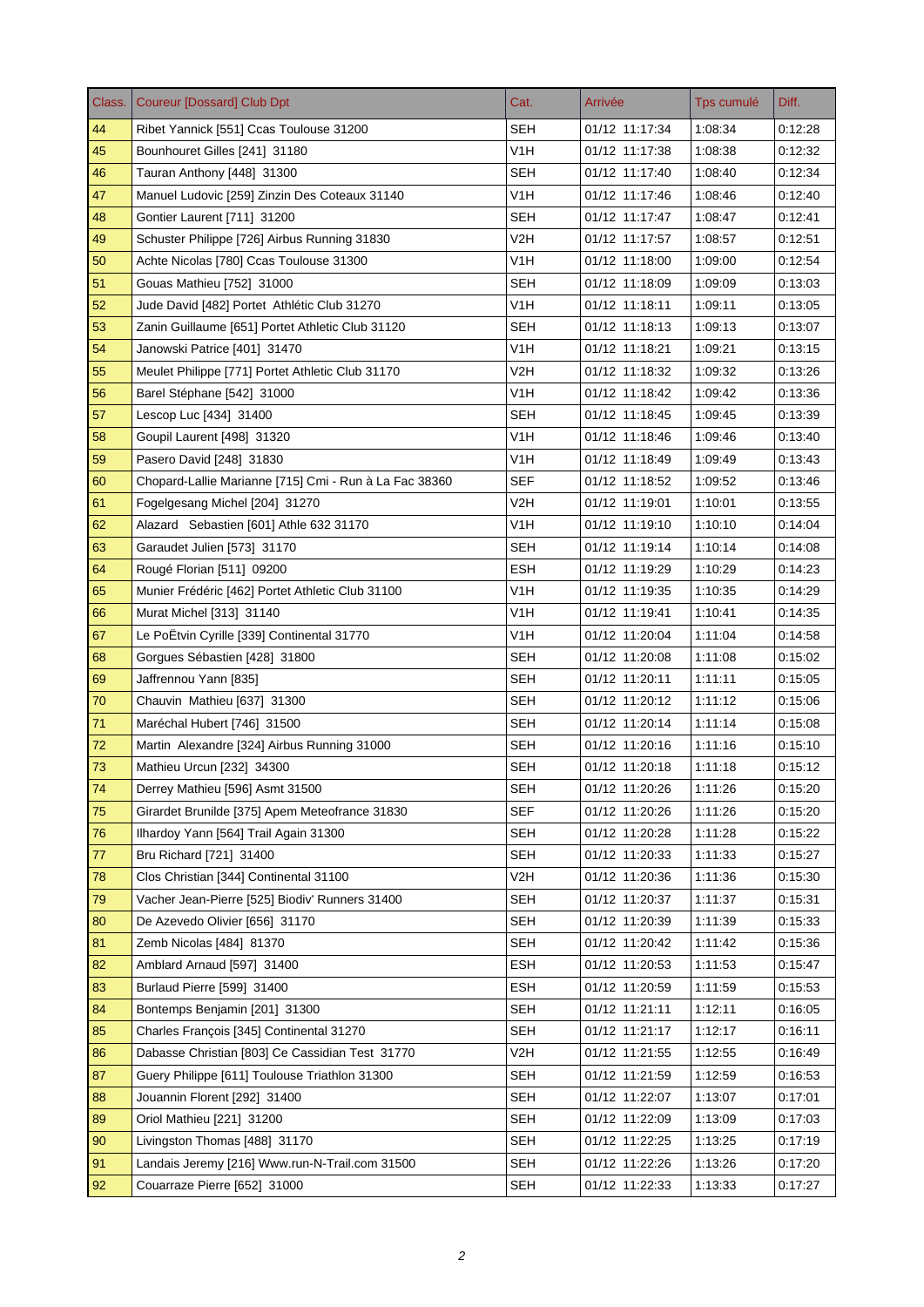| Class. | <b>Coureur [Dossard] Club Dpt</b>                            | Cat.             | Arrivée        | Tps cumulé | Diff.   |
|--------|--------------------------------------------------------------|------------------|----------------|------------|---------|
| 93     | Thomas Pierre [753] 31300                                    | <b>SEH</b>       | 01/12 11:22:45 | 1:13:45    | 0:17:39 |
| 94     | Canguilhem Pascal [544] Airbus Running 31400                 | V <sub>1</sub> H | 01/12 11:22:58 | 1:13:58    | 0.17.52 |
| 95     | Chapelain Pascal [838] 31000                                 | V2H              | 01/12 11:22:58 | 1:13:58    | 0.17.52 |
| 96     | Colombi Jean-Philippe [233] 31140                            | V1H              | 01/12 11:23:02 | 1:14:02    | 0:17:56 |
| 97     | Bilyj Sébastien [454] 31600                                  | SEH              | 01/12 11:23:12 | 1:14:12    | 0.18:06 |
| 98     | Crouzet David [700] 31600                                    | <b>SEH</b>       | 01/12 11:23:17 | 1:14:17    | 0:18:11 |
| 99     | Degomme Benjamin [230] 31200                                 | <b>SEH</b>       | 01/12 11:23:21 | 1:14:21    | 0:18:15 |
| 100    | Perez Lionel [719] 31830                                     | SEH              | 01/12 11:23:24 | 1:14:24    | 0.18.18 |
| 101    | Martin-Cocher Frédéric [619] Athle 632 31170                 | V <sub>1</sub> H | 01/12 11:23:28 | 1:14:28    | 0.18.22 |
| 102    | Petit Stephane [274] 31270                                   | SEH              | 01/12 11:23:31 | 1:14:31    | 0.18.25 |
| 103    | Dotte Teva [751] 31870                                       | V <sub>1</sub> H | 01/12 11:23:36 | 1:14:36    | 0.18.30 |
| 104    | Perot Etienne [655] Sans 31120                               | V <sub>1</sub> H | 01/12 11:23:37 | 1:14:37    | 0:18:31 |
| 105    | Moisy-Mabille Yvonnic [283] Tuc Triathlon 31400              | <b>SEH</b>       | 01/12 11:23:45 | 1:14:45    | 0:18:39 |
| 106    | Terrasson Nicolas [336] Continental 31270                    | V <sub>1</sub> H | 01/12 11:23:45 | 1:14:45    | 0:18:39 |
| 107    | Buerba Vincent [623] 31500                                   | SEH              | 01/12 11:23:48 | 1:14:48    | 0.18.42 |
| 108    | Sallerin Jean [540] Tuc Triathlon 31400                      | V <sub>2</sub> H | 01/12 11:23:51 | 1:14:51    | 0:18:45 |
| 109    | N'guyen Jacques [587] La Dépêche Du Midi 31500               | V2H              | 01/12 11:23:55 | 1:14:55    | 0:18:49 |
| 110    | Lascoux Laurent [640] 31520                                  | <b>SEH</b>       | 01/12 11:23:59 | 1:14:59    | 0:18:53 |
| 111    | Jouanne Fabien [628] 82170                                   | SEH              | 01/12 11:24:02 | 1:15:02    | 0.18.56 |
| 112    | Dubois Philippe [486] Joggers Lannemezan 31580               | V <sub>1</sub> H | 01/12 11:24:04 | 1:15:04    | 0.18.58 |
| 113    | Roudil Nicolas [577] 31500                                   | SEH              | 01/12 11:24:04 | 1:15:04    | 0:18:58 |
| 114    | Alvarez Raphaël [304] Les Zinzins Des Coteaux 31 31140       | V2H              | 01/12 11:24:07 | 1:15:07    | 0.19:01 |
| 115    | Montgaillard Gilles [754] Team Raidlight / La Banque Postale | <b>SEH</b>       | 01/12 11:24:07 | 1:15:07    | 0:19:01 |
|        | 31400                                                        |                  |                |            |         |
| 116    | Figus Christophe [446] 31280                                 | V <sub>1</sub> H | 01/12 11:24:09 | 1:15:09    | 0.19.03 |
| 117    | Almeida Pedro [480] 31200                                    | <b>SEH</b>       | 01/12 11:24:10 | 1:15:10    | 0.19:04 |
| 118    | Lienert Ian [491] 31820                                      | V3H              | 01/12 11:24:12 | 1:15:12    | 0:19:06 |
| 119    | Hillat Daniel [342] Continental 31170                        | V <sub>2</sub> H | 01/12 11:24:17 | 1:15:17    | 0:19:11 |
| 120    | Da Silva Mario [762] Pole Centre Sud 31380                   | V <sub>1</sub> H | 01/12 11:24:20 | 1:15:20    | 0.19.14 |
| 121    | Bolechala Sylvain [238] 31140                                | SEH              | 01/12 11:24:22 | 1:15:22    | 0:19:16 |
| 122    | Tomei Stephane [568] 31140                                   | V <sub>1</sub> H | 01/12 11:24:26 | 1:15:26    | 0:19:20 |
| 123    | Servais Sébastien [836]                                      | <b>SEH</b>       | 01/12 11:24:27 | 1:15:27    | 0:19:21 |
| 124    | Angot Rémi [817] 31000                                       | <b>SEH</b>       | 01/12 11:24:32 | 1:15:32    | 0.19.26 |
| 125    | Hauchard Bastien [387] 31200                                 | <b>SEH</b>       | 01/12 11:24:36 | 1:15:36    | 0:19:30 |
| 126    | Philippot Yannick [730] 31140                                | V3H              | 01/12 11:24:41 | 1:15:41    | 0:19:35 |
| 127    | Audoubert Pierre [474] Les Tritons De La Marcaissonne 31650  | V2H              | 01/12 11:24:43 | 1:15:43    | 0:19:37 |
| 128    | Nowak Frederic [698] 31620                                   | <b>SEH</b>       | 01/12 11:24:46 | 1:15:46    | 0.19.40 |
| 129    | Frantz Matthias [369] Sud Triathlon Performance 31100        | <b>SEH</b>       | 01/12 11:24:48 | 1:15:48    | 0:19:42 |
| 130    | Oudar Thomas [794] 31300                                     | <b>SEH</b>       | 01/12 11:24:50 | 1:15:50    | 0:19:44 |
| 131    | Leroux Nicolas [723] 31200                                   | <b>SEH</b>       | 01/12 11:24:56 | 1:15:56    | 0:19:50 |
| 132    | Alquier Alexandre [479] 11410                                | V <sub>1</sub> H | 01/12 11:25:05 | 1:16:05    | 0:19:59 |
| 133    | Geheniaux Matthieu [695] 31170                               | <b>SEH</b>       | 01/12 11:25:07 | 1:16:07    | 0.20.01 |
| 134    | Mounie Christian [506] Usal Latecoere 31190                  | V2H              | 01/12 11:25:11 | 1:16:11    | 0.20:05 |
| 135    | Soula Vincent [489] 31500                                    | <b>SEH</b>       | 01/12 11:25:18 | 1:16:18    | 0:20:12 |
| 136    | Gou Pierre-Laurent [588] La Dépêche Du Midi 31620            | V1H              | 01/12 11:25:24 | 1:16:24    | 0:20:18 |
| 137    | Francois Nicolas [318] Airbus Running 31500                  | <b>SEH</b>       | 01/12 11:25:26 | 1:16:26    | 0.20.20 |
| 138    | Rodriguez Thomas [626] 31400                                 | <b>ESH</b>       | 01/12 11:25:29 | 1:16:29    | 0:20:23 |
| 139    | Cutullic Denis [550] Ccas Toulouse 31100                     | <b>SEH</b>       | 01/12 11:25:32 | 1:16:32    | 0:20:26 |
| 140    | Rouillon Jimmy [518] 31200                                   | V <sub>1</sub> H | 01/12 11:25:32 | 1:16:32    | 0.20.26 |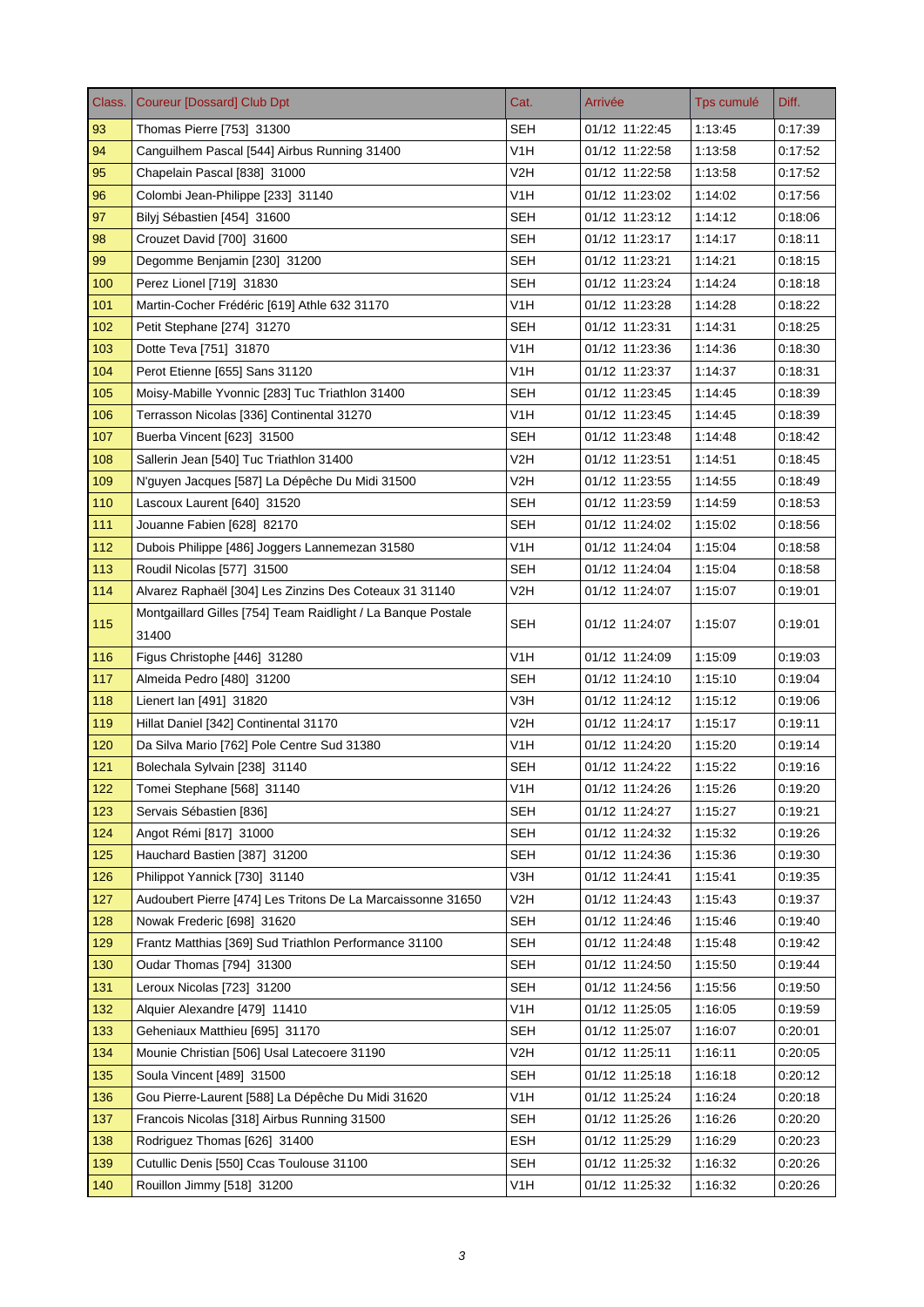| Class. | <b>Coureur [Dossard] Club Dpt</b>                     | Cat.             | Arrivée        | Tps cumulé | Diff.   |
|--------|-------------------------------------------------------|------------------|----------------|------------|---------|
| 141    | Benmouffok Aïssa [749] Caps Payrin 81660              | V <sub>1</sub> H | 01/12 11:25:34 | 1:16:34    | 0:20:28 |
| 142    | Denonin Bruno [743] 81290                             | V <sub>1</sub> H | 01/12 11:25:35 | 1:16:35    | 0:20:29 |
| 143    | Barro Stéphane [455] 31200                            | SEH              | 01/12 11:25:37 | 1:16:37    | 0:20:31 |
| 144    | Dorier Didier [632] 82170                             | V1H              | 01/12 11:25:37 | 1:16:37    | 0:20:31 |
| 145    | Comellas Melissa [613] Université Paul Sabatier 31078 | JUF              | 01/12 11:25:42 | 1:16:42    | 0:20:36 |
| 146    | Satony Francois [376] 31200                           | <b>SEH</b>       | 01/12 11:25:44 | 1:16:44    | 0.20:38 |
| 147    | Boeuf Alexandre [410] Toulouse Triathlon 31300        | <b>SEH</b>       | 01/12 11:25:46 | 1:16:46    | 0.20:40 |
| 148    | Prevot Tom [624] 31077                                | <b>SEH</b>       | 01/12 11:25:50 | 1:16:50    | 0:20:44 |
| 149    | Sinan François [379] 31300                            | <b>SEH</b>       | 01/12 11:25:50 | 1:16:50    | 0.20.44 |
| 150    | Puigdvall Nicolas [667] 82700                         | <b>SEH</b>       | 01/12 11:25:54 | 1:16:54    | 0.20.48 |
| 151    | Rouquier Eric [385] 31590                             | V1H              | 01/12 11:25:59 | 1:16:59    | 0:20:53 |
| 152    | Bonnes Alexandre [595] 31000                          | V1H              | 01/12 11:26:00 | 1:17:00    | 0.20.54 |
| 153    | Joignet Jean-Philippe [430] 31000                     | <b>SEH</b>       | 01/12 11:26:01 | 1:17:01    | 0:20:55 |
| 154    | Da Costa Gregori [569] 31500                          | SEH              | 01/12 11:26:10 | 1:17:10    | 0.21.04 |
| 155    | Stevendart Christophe [634] 31650                     | V1H              | 01/12 11:26:12 | 1:17:12    | 0:21:06 |
| 156    | Leborgne Frédéric [543] Keepinsport 31100             | SEH              | 01/12 11:26:13 | 1:17:13    | 0:21:07 |
| 157    | Hennequin Florent [287] 31170                         | V <sub>1</sub> H | 01/12 11:26:14 | 1:17:14    | 0:21:08 |
| 158    | Hiver David [459] 31200                               | SEH              | 01/12 11:26:23 | 1:17:23    | 0:21:17 |
| 159    | Berguio Christophe [386] Lycée Airbus 31700           | V <sub>1</sub> H | 01/12 11:26:29 | 1:17:29    | 0:21:23 |
| 160    | Merlin Jean-Guy [774] 31530                           | V1H              | 01/12 11:26:31 | 1:17:31    | 0:21:25 |
| 161    | Brillaud Jean-Baptiste [316] Airbus Running 31470     | <b>SEH</b>       | 01/12 11:26:35 | 1:17:35    | 0.21.29 |
| 162    | Couzinié Stephane [257] Toulouse Tri 31500            | V1H              | 01/12 11:26:36 | 1:17:36    | 0:21:30 |
| 163    | Von Allmen Reto [528] Airbus Running 31770            | <b>SEH</b>       | 01/12 11:26:38 | 1:17:38    | 0:21:32 |
| 164    | Bellezza Thierry [341] Continental 31620              | V2H              | 01/12 11:26:39 | 1:17:39    | 0:21:33 |
| 165    | Arnoux Jean-Marc [225] 31180                          | V1H              | 01/12 11:26:45 | 1:17:45    | 0:21:39 |
| 166    | Danes Christophe [445] 31290                          | V1H              | 01/12 11:26:52 | 1:17:52    | 0:21:46 |
| 167    | Roland Eric [202] 31600                               | SEH              | 01/12 11:26:55 | 1:17:55    | 0.21.49 |
| 168    | Barlam Patrick [648] 82170                            | <b>SEH</b>       | 01/12 11:26:58 | 1:17:58    | 0:21:52 |
| 169    | Bastie Terence [796] 31300                            | <b>SEH</b>       | 01/12 11:27:00 | 1:18:00    | 0:21:54 |
| 170    | De Crombrugghe Antoine [612] Tuc Triathlon 31400      | SEH              | 01/12 11:27:06 | 1:18:06    | 0.22:00 |
| 171    | Brana Guillaume [522] 31420                           | SEH              | 01/12 11:27:08 | 1:18:08    | 0:22:02 |
| 172    | Delpech Nicolas [276] 31300                           | <b>SEF</b>       | 01/12 11:27:09 | 1:18:09    | 0.22.03 |
| 173    | Daumont Julien [828] 31620                            | <b>SEH</b>       | 01/12 11:27:10 | 1:18:10    | 0.22:04 |
| 174    | Gelas Roger [605] Acfcga 31100                        | V2H              | 01/12 11:27:12 | 1:18:12    | 0.22.06 |
| 175    | Lezat Daniel [351] Continental 31470                  | V <sub>1</sub> H | 01/12 11:27:22 | 1:18:22    | 0.22.16 |
| 176    | Etcheverry Nicolas [471] 31400                        | V1H              | 01/12 11:27:30 | 1:18:30    | 0.22.24 |
| 177    | Pasquier Matthieu [266] 31000                         | <b>SEH</b>       | 01/12 11:27:36 | 1:18:36    | 0:22:30 |
| 178    | Assalit Pierre [392] 31270                            | V <sub>2</sub> H | 01/12 11:27:44 | 1:18:44    | 0.22.38 |
| 179    | Courcoulas Karim [841] 82210                          | V1H              | 01/12 11:27:50 | 1:18:50    | 0.22.44 |
| 180    | Durvelle Laurent [270] Séméac Olympique 65000         | V1H              | 01/12 11:27:57 | 1:18:57    | 0:22:51 |
| 181    | Pelletier Thomas [671] 31130                          | <b>SEH</b>       | 01/12 11:28:00 | 1:19:00    | 0:22:54 |
| 182    | Miranda Michel [451] Tisseo 31830                     | V2H              | 01/12 11:28:09 | 1:19:09    | 0:23:03 |
| 183    | Monteiro Victor [508] 31410                           | V <sub>1</sub> H | 01/12 11:28:10 | 1:19:10    | 0.23.04 |
| 184    | Teakau Roberto [310] A.s Mairie De Castres 81100      | V2H              | 01/12 11:28:19 | 1:19:19    | 0:23:13 |
| 185    | Douay Davy [687] 31450                                | <b>SEH</b>       | 01/12 11:28:25 | 1:19:25    | 0.23.19 |
| 186    | Siguier Yves [552] Ccas Toulouse 31200                | V2H              | 01/12 11:28:43 | 1:19:43    | 0.23.37 |
| 187    | Delhomme Romain [524] 31000                           | <b>SEH</b>       | 01/12 11:28:44 | 1:19:44    | 0:23:38 |
| 188    | Lafaurie Cédric [350] Continental 31120               | <b>SEH</b>       | 01/12 11:28:46 | 1:19:46    | 0.23.40 |
| 189    | Lerat Denis [598] 31170                               | <b>SEH</b>       | 01/12 11:28:48 | 1:19:48    | 0.23.42 |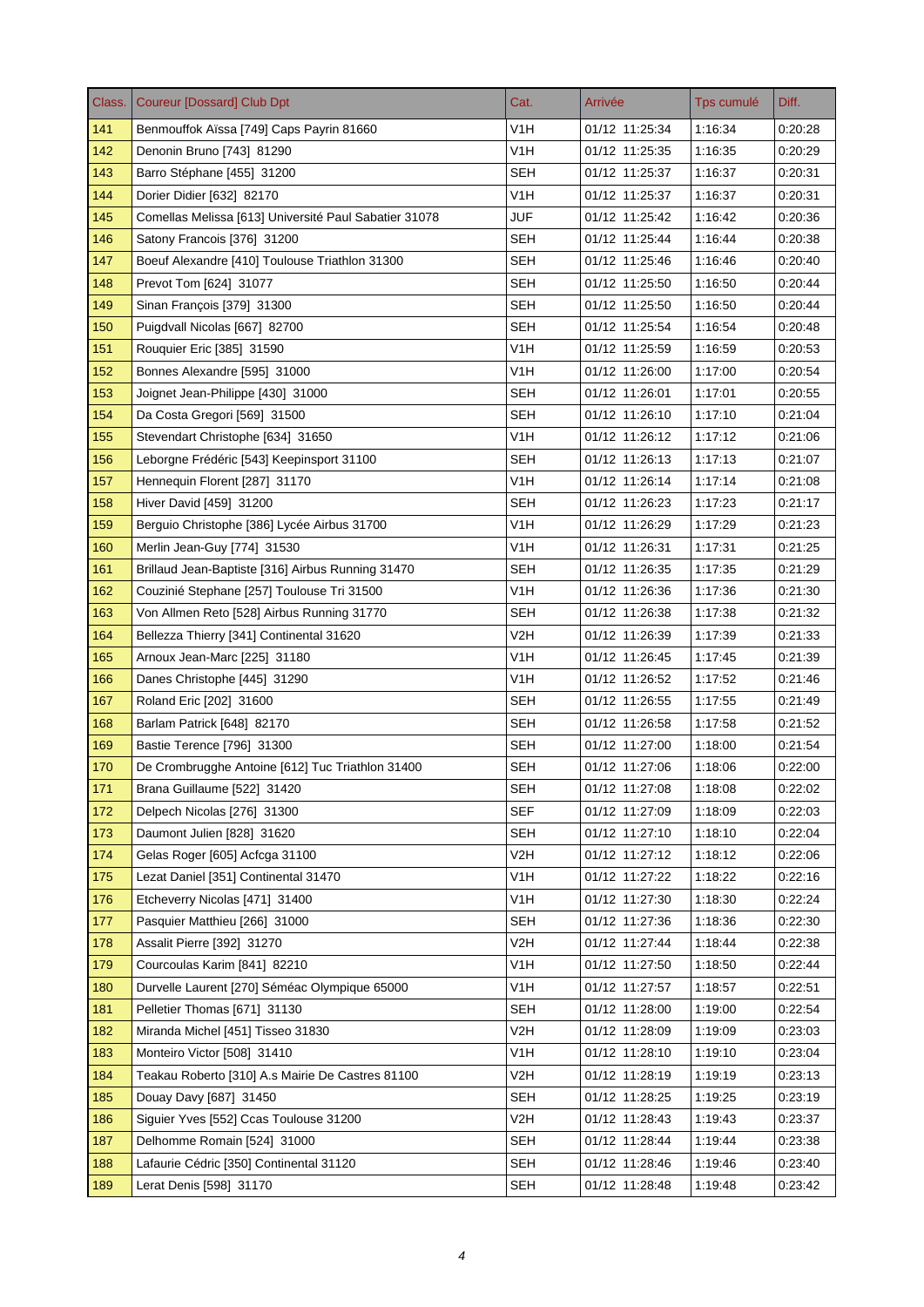| Class. | Coureur [Dossard] Club Dpt                             | Cat.             | Arrivée        | Tps cumulé | Diff.   |
|--------|--------------------------------------------------------|------------------|----------------|------------|---------|
| 190    | Darre Lancelot [441] 31500                             | <b>SEH</b>       | 01/12 11:28:49 | 1:19:49    | 0:23:43 |
| 191    | Vanryssel Marie-Josèphe [329] 31490                    | <b>ESF</b>       | 01/12 11:28:51 | 1:19:51    | 0:23:45 |
| 192    | Enjalbert Eric [716] 31150                             | V1H              | 01/12 11:28:53 | 1:19:53    | 0:23:47 |
| 193    | Allaix Eric [703] 31000                                | V1H              | 01/12 11:28:57 | 1:19:57    | 0:23:51 |
| 194    | Slack Nico [356] 31470                                 | SEH              | 01/12 11:28:59 | 1:19:59    | 0.23.53 |
| 195    | Hauttement Yannick [673] Astropodes 31000              | <b>SEH</b>       | 01/12 11:29:02 | 1:20:02    | 0.23.56 |
| 196    | Tran Guillaume [301] 31500                             | V <sub>1</sub> H | 01/12 11:29:02 | 1:20:02    | 0:23:56 |
| 197    | Piquemil Arthur [275] 31800                            | SEH              | 01/12 11:29:03 | 1:20:03    | 0:23:57 |
| 198    | Hubert Thierry [217] 31490                             | V2H              | 01/12 11:29:05 | 1:20:05    | 0.23.59 |
| 199    | Pereira Jean Philippe [328] 31180                      | <b>SEH</b>       | 01/12 11:29:07 | 1:20:07    | 0.24.01 |
| 200    | Laval Gilles [372] Rca Amiez 31180                     | V1H              | 01/12 11:29:09 | 1:20:09    | 0:24:03 |
| 201    | Munilla Olivier [705] 11400                            | V <sub>1</sub> H | 01/12 11:29:12 | 1:20:12    | 0:24:06 |
| 202    | Tortech Eric [590] La Dépêche Du Midi 31400            | V2H              | 01/12 11:29:13 | 1:20:13    | 0:24:07 |
| 203    | Lassalle Pascal [393] 31270                            | V1H              | 01/12 11:29:14 | 1:20:14    | 0.24.08 |
| 204    | Lepretre Lionel [725] 31340                            | V1H              | 01/12 11:29:19 | 1:20:19    | 0.24.13 |
| 205    | Astruc Eric [215] 31150                                | V <sub>1</sub> H | 01/12 11:29:20 | 1:20:20    | 0.24.14 |
| 206    | Richard Alain [592] 31400                              | V2H              | 01/12 11:29:21 | 1:20:21    | 0:24:15 |
| 207    | Jovelin Maxime [326] Tuc Triathlon 31300               | SEH              | 01/12 11:29:23 | 1:20:23    | 0.24.17 |
| 208    | Bounhouret Maxime [359] 31500                          | <b>SEH</b>       | 01/12 11:29:24 | 1:20:24    | 0.24.18 |
| 209    | Balastegui Eric [308] A.s Mairie De Castres 81700      | V2H              | 01/12 11:29:26 | 1:20:26    | 0:24:20 |
| 210    | Boudes Lionel [574] 31210                              | <b>SEH</b>       | 01/12 11:29:29 | 1:20:29    | 0.24.23 |
| 211    | Crawley Sam [670] 31700                                | <b>SEH</b>       | 01/12 11:29:37 | 1:20:37    | 0:24:31 |
| 212    | Lima Armelle [644] 31260                               | V1F              | 01/12 11:29:52 | 1:20:52    | 0:24:46 |
| 213    | Barbosa Jean-Pierre [520] 31000                        | <b>SEH</b>       | 01/12 11:29:53 | 1:20:53    | 0:24:47 |
| 214    | Vidal David [779] 31700                                | SEH              | 01/12 11:29:56 | 1:20:56    | 0:24:50 |
| 215    | Bousquet Jean-Luc [431] 31830                          | V1H              | 01/12 11:30:01 | 1:21:01    | 0:24:55 |
| 216    | Rescoussier Franck [728] Esprit Running 31330          | V <sub>1</sub> H | 01/12 11:30:07 | 1:21:07    | 0:25:01 |
| 217    | Rescoussier Georges [837] 31790                        | V <sub>1</sub> H | 01/12 11:30:07 | 1:21:07    | 0:25:01 |
| 218    | Colin Cedric [650] 31200                               | <b>SEH</b>       | 01/12 11:30:09 | 1:21:09    | 0.25.03 |
| 219    | Studer Christian [510] Splach Athlé 31300              | <b>SEH</b>       | 01/12 11:30:13 | 1:21:13    | 0:25:07 |
| 220    | Pennec Alexis [438] 31130                              | <b>ESH</b>       | 01/12 11:30:14 | 1:21:14    | 0:25:08 |
| 221    | Domeizel Vanessa [352] 31000                           | <b>SEF</b>       | 01/12 11:30:16 | 1:21:16    | 0.25.10 |
| 222    | Luceau Francis [784] Union Marathon 31324              | V3H              | 01/12 11:30:18 | 1:21:18    | 0:25:12 |
| 223    | Teysseyre Sylvain [512] 12740                          | <b>SEH</b>       | 01/12 11:30:18 | 1:21:18    | 0:25:12 |
| 224    | Garcia Jean François [223] Toulouse Triathlon 31300    | V2H              | 01/12 11:30:21 | 1:21:21    | 0:25:15 |
| 225    | Corbellon Julian [807] 33710                           | <b>SEH</b>       | 01/12 11:30:26 | 1:21:26    | 0:25:20 |
| 226    | Ribreau Julien [291] 31300                             | <b>SEH</b>       | 01/12 11:30:28 | 1:21:28    | 0:25:22 |
| 227    | Louison Sébastien [566] Jean-Michel Trail 31200        | <b>SEH</b>       | 01/12 11:30:37 | 1.21:37    | 0.25.31 |
| 228    | Perrot Grégoire [802] Ce Cassidian Test 31300          | <b>SEH</b>       | 01/12 11:30:44 | 1:21:44    | 0.25.38 |
| 229    | Jean-Baptiste Nicolas [349] Continental 31700          | <b>SEH</b>       | 01/12 11:30:46 | 1:21:46    | 0:25:40 |
| 230    | Vignon-Barthelemy Patrice [609] Acm Running Club 31120 | V <sub>1</sub> H | 01/12 11:30:53 | 1:21:53    | 0.25.47 |
| 231    | Girard Jérôme [679] 31400                              | V <sub>1</sub> H | 01/12 11:30:55 | 1:21:55    | 0:25:49 |
| 232    | Pedezert Frédéric [322] Airbus Running 31830           | V1H              | 01/12 11:30:59 | 1:21:59    | 0.25.53 |
| 233    | Camuzet Georges [269] 31000                            | SEH              | 01/12 11:31:00 | 1:22:00    | 0:25:54 |
| 234    | Chabé David [490] 31200                                | <b>SEH</b>       | 01/12 11:31:09 | 1:22:09    | 0.26.03 |
| 235    | Fabre Alain [657] Ca Balma 31500                       | V2H              | 01/12 11:31:12 | 1:22:12    | 0:26:06 |
| 236    | Constant Marie [559] Ccas Toulouse 31400               | V2F              | 01/12 11:31:22 | 1:22:22    | 0:26:16 |
| 237    | Thibaud Olivier [468] 65240                            | <b>SEH</b>       | 01/12 11:31:24 | 1:22:24    | 0.26.18 |
| 238    | Nougue Christophe [208] 31130                          | V <sub>1</sub> H | 01/12 11:31:26 | 1:22:26    | 0.26.20 |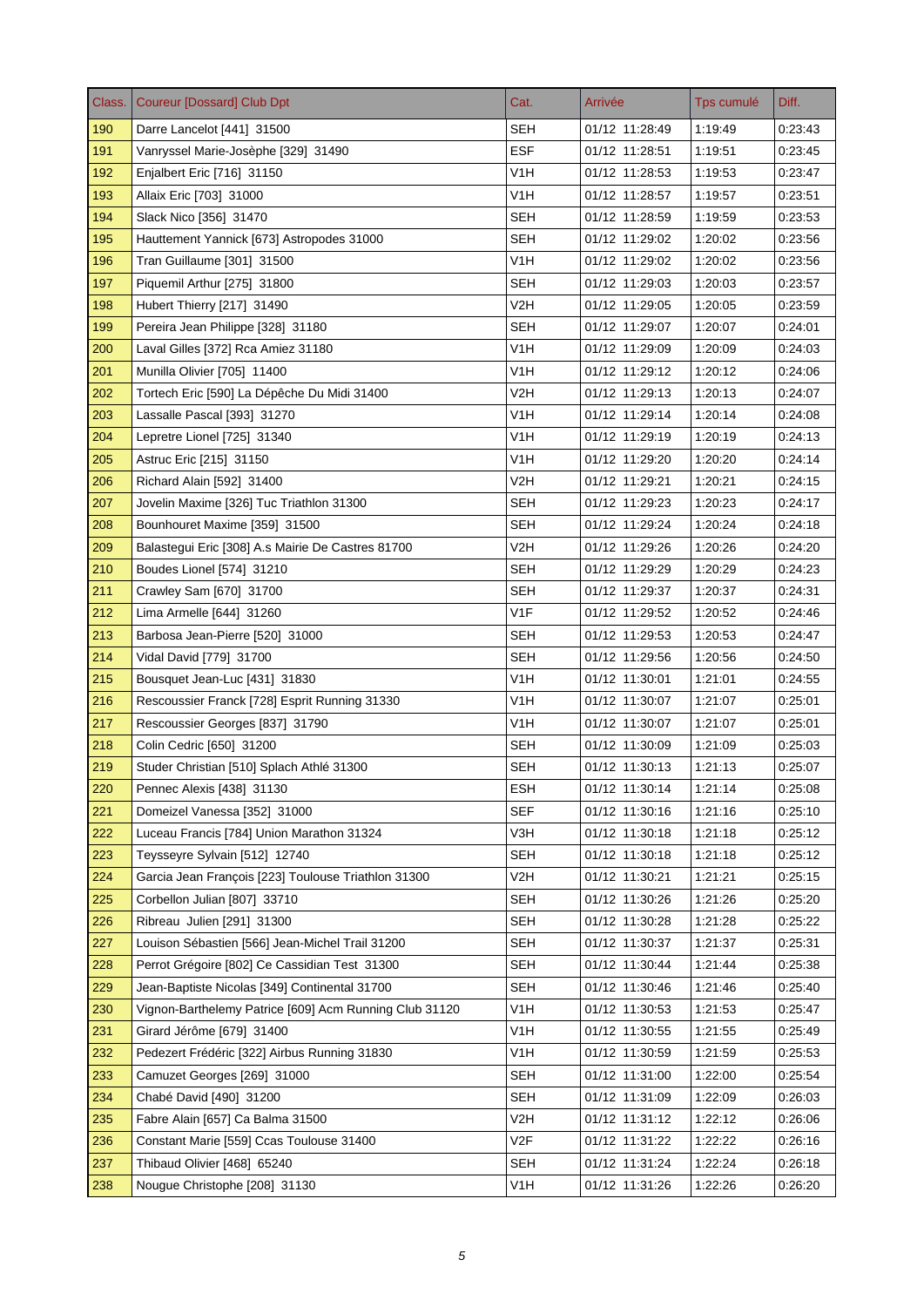| Class. | <b>Coureur [Dossard] Club Dpt</b>                        | Cat.             | Arrivée        | Tps cumulé | Diff.   |
|--------|----------------------------------------------------------|------------------|----------------|------------|---------|
| 239    | Théron Laure [742] 31400                                 | <b>SEF</b>       | 01/12 11:31:28 | 1:22:28    | 0:26:22 |
| 240    | Rousseau Laurence [661] Les Zinzins Des Coteaux 31 31620 | V2F              | 01/12 11:31:30 | 1:22:30    | 0:26:24 |
| 241    | Anizan Jean-Paul [545] Airbus Running 31000              | V2H              | 01/12 11:31:32 | 1:22:32    | 0:26:26 |
| 242    | De Grandidier Marc [677] 31000                           | V <sub>1</sub> H | 01/12 11:31:48 | 1:22:48    | 0:26:42 |
| 243    | Saby Jean-Patrice [778] 32600                            | <b>SEH</b>       | 01/12 11:31:49 | 1:22:49    | 0:26:43 |
| 244    | Marronnier Rémy [234] 31300                              | SEH              | 01/12 11:31:52 | 1:22:52    | 0:26:46 |
| 245    | Dumesnil Adelee Hugues [330] Airbus Running 31330        | V2H              | 01/12 11:31:53 | 1:22:53    | 0:26:47 |
| 246    | Lievin Veronique [273] 31150                             | SEF              | 01/12 11:31:56 | 1:22:56    | 0.26:50 |
| 247    | Beny Nicolas [453] 31300                                 | <b>SEH</b>       | 01/12 11:31:57 | 1:22:57    | 0:26:51 |
| 248    | Gomez Malandrin Sandrine [333] Continental 31860         | V <sub>1F</sub>  | 01/12 11:32:12 | 1:23:12    | 0:27:06 |
| 249    | Amiel Aurélien [777] 31370                               | <b>SEH</b>       | 01/12 11:32:16 | 1:23:16    | 0.27.10 |
| 250    | Portier Willy [340] Continental 31270                    | V <sub>1</sub> H | 01/12 11:32:17 | 1:23:17    | 0.27:11 |
| 251    | Duran Stéphane [639] Courir à Fontenilles 31470          | V1H              | 01/12 11:32:27 | 1:23:27    | 0:27:21 |
| 252    | Dauriac Charles [718] 31400                              | SEH              | 01/12 11:32:31 | 1:23:31    | 0.27.25 |
| 253    | Renaudie Patrice [254] 31770                             | SEH              | 01/12 11:32:39 | 1:23:39    | 0.27.33 |
| 254    | Vial Sebastien [466] 31170                               | V1H              | 01/12 11:32:40 | 1:23:40    | 0:27:34 |
| 255    | Desmartin Emmanuel [503] 31000                           | <b>SEH</b>       | 01/12 11:32:47 | 1:23:47    | 0:27:41 |
| 256    | Laidet Caroline [335] Continental 31620                  | V <sub>1</sub> F | 01/12 11:32:50 | 1:23:50    | 0.27.44 |
| 257    | Thumerel Gérard [413] 31320                              | V2H              | 01/12 11:32:50 | 1:23:50    | 0:27:44 |
| 258    | Hebrard Bérengère [425] Continental 31170                | <b>SEF</b>       | 01/12 11:32:53 | 1:23:53    | 0.27:47 |
| 259    | Vidal Christophe [334] Continental                       | <b>SEH</b>       | 01/12 11:32:55 | 1:23:55    | 0.27.49 |
| 260    | Allain Thierry [406] Amiez 31380                         | V2H              | 01/12 11:32:58 | 1:23:58    | 0.27:52 |
| 261    | Blessou Gérard [456] 31620                               | V <sub>1</sub> H | 01/12 11:33:00 | 1:24:00    | 0:27:54 |
| 262    | Lemaire Thomas [362] Tuc Triathlon 31100                 | <b>SEH</b>       | 01/12 11:33:04 | 1:24:04    | 0:27:58 |
| 263    | Armand Alexandre [227] 31770                             | SEH              | 01/12 11:33:10 | 1:24:10    | 0:28:04 |
| 264    | Topsakal Merih [368] Ca Balma 31000                      | <b>SEF</b>       | 01/12 11:33:13 | 1:24:13    | 0:28:07 |
| 265    | Pérez López Sócrates [297] 31300                         | <b>SEH</b>       | 01/12 11:33:15 | 1:24:15    | 0:28:09 |
| 266    | Couturier Pierrick [400] Ca Balma 31200                  | SEH              | 01/12 11:33:23 | 1:24:23    | 0:28:17 |
| 267    | Sarradet Bernard [389] Oxygene 32 31200                  | V2H              | 01/12 11:33:30 | 1:24:30    | 0:28:24 |
| 268    | Pinel Ludovic [414] 31500                                | SEH              | 01/12 11:33:31 | 1:24:31    | 0:28:25 |
| 269    | Garcia Philippe [660] 81370                              | V <sub>1</sub> H | 01/12 11:33:39 | 1:24:39    | 0:28:33 |
| 270    | Sequier Christelle [704] 81700                           | <b>SEF</b>       | 01/12 11:33:45 | 1:24:45    | 0.28.39 |
| 271    | Sanchez Christophe [494] Zinzins Des Coteaux 31780       | <b>SEH</b>       | 01/12 11:33:48 | 1:24:48    | 0:28:42 |
| 272    | Battist Nicolas [405] 31300                              | <b>SEH</b>       | 01/12 11:33:49 | 1:24:49    | 0:28:43 |
| 273    | Peyronnet Philippe [647] Fspn 31200                      | V1H              | 01/12 11:33:51 | 1:24:51    | 0.28.45 |
| 274    | Mimoun Hassan [615] Fspn 31200                           | <b>SEH</b>       | 01/12 11:33:52 | 1:24:52    | 0:28:46 |
| 275    | Pontonnier Guillaume [219] Point Trop N'en Faut 31000    | V <sub>1</sub> H | 01/12 11:33:54 | 1.24.54    | 0.28.48 |
| 276    | Rossin Cécile [302] 31000                                | <b>SEF</b>       | 01/12 11:33:57 | 1:24:57    | 0:28:51 |
| 277    | Poteau Romuald [829] 31000                               | V <sub>1</sub> H | 01/12 11:33:59 | 1:24:59    | 0:28:53 |
| 278    | Brossier Jean-Pierre [758] 81500                         | V1H              | 01/12 11:34:01 | 1:25:01    | 0:28:55 |
| 279    | Chateignon Claude [348] Continental 31270                | V2H              | 01/12 11:34:02 | 1:25:02    | 0:28:56 |
| 280    | Mendaille Yannick [710] 31140                            | <b>SEH</b>       | 01/12 11:34:04 | 1.25:04    | 0:28:58 |
| 281    | Mouret Clément [442] 31500                               | <b>SEH</b>       | 01/12 11:34:05 | 1:25:05    | 0.28.59 |
| 282    | Bouchedjira Walid [298] 31500                            | <b>SEH</b>       | 01/12 11:34:06 | 1:25:06    | 0.29.00 |
| 283    | Dupanloup Jerome [464] 31140                             | V <sub>1</sub> H | 01/12 11:34:10 | 1:25:10    | 0:29:04 |
| 284    | Gosset Aurélien [594] 65400                              | <b>ESH</b>       | 01/12 11:34:18 | 1:25:18    | 0.29.12 |
| 285    | Espach Romain [555] 31300                                | <b>SEH</b>       | 01/12 11:34:29 | 1:25:29    | 0:29:23 |
| 286    | Amoros Vincent [222] Airbus Running 31150                | <b>SEH</b>       | 01/12 11:34:30 | 1:25:30    | 0:29:24 |
| 287    | Brothier Coline [412] 31000                              | <b>SEF</b>       | 01/12 11:34:34 | 1:25:34    | 0.29.28 |
|        |                                                          |                  |                |            |         |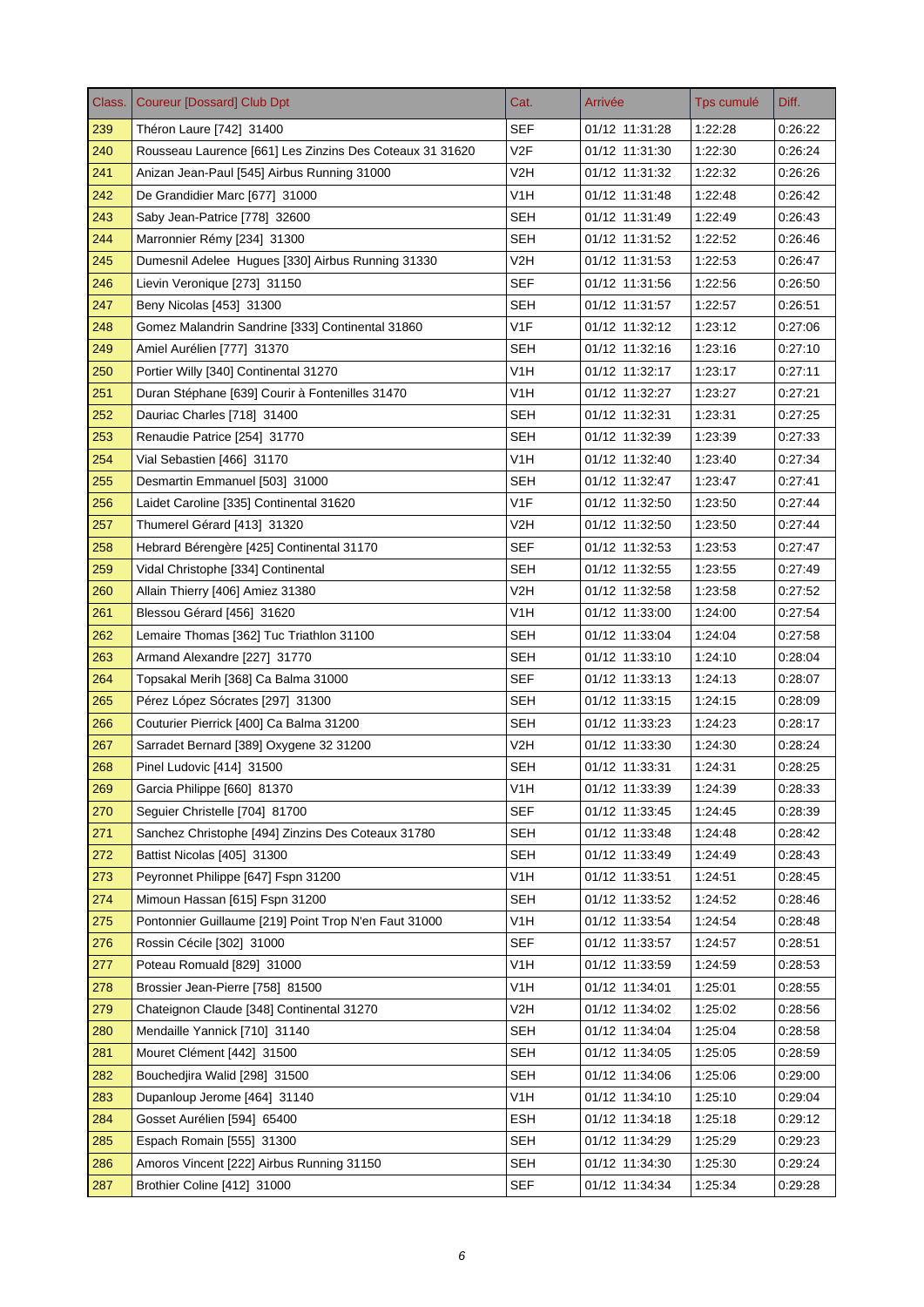| Class. | <b>Coureur [Dossard] Club Dpt</b>                                 | Cat.             | Arrivée        | Tps cumulé | Diff.   |
|--------|-------------------------------------------------------------------|------------------|----------------|------------|---------|
| 288    | Morillo Floriane [691] Toulouse Tri 31200                         | <b>SEF</b>       | 01/12 11:34:37 | 1:25:37    | 0.29.31 |
| 289    | DordÉ Fabrice [253] 31000                                         | <b>SEH</b>       | 01/12 11:34:39 | 1:25:39    | 0:29:33 |
| 290    | Duval Aurélie [315] Airbus Running 31170                          | <b>SEF</b>       | 01/12 11:34:39 | 1:25:39    | 0:29:33 |
| 291    | Chivallier René [470] 31600                                       | V2H              | 01/12 11:34:45 | 1:25:45    | 0:29:39 |
| 292    | Da Silva Didier [714] Les Aventuriers Du Bitume-31 L'union 31850  | V2H              | 01/12 11:34:47 | 1:25:47    | 0.29.41 |
| 293    | Augnet Clément [397] Team Raidlight 09101                         | SEH              | 01/12 11:34:48 | 1.25:48    | 0:29:42 |
| 294    | Guibert Romain [320] 31200                                        | <b>SEH</b>       | 01/12 11:34:52 | 1:25:52    | 0:29:46 |
| 295    | Gomes Pina De Almeida Rui Pedro [816] 31700                       | SEH              | 01/12 11:34:55 | 1:25:55    | 0.29.49 |
| 296    | Duporte Pascal [851]                                              | V <sub>1</sub> H | 01/12 11:34:57 | 1:25:57    | 0:29:51 |
| 297    | Poutier Eric [399] Zinzins Des Coteaux 31140                      | V <sub>1</sub> H | 01/12 11:34:58 | 1:25:58    | 0:29:52 |
| 298    | Massat Rémi [277] 31000                                           | SEH              | 01/12 11:35:00 | 1:26:00    | 0.29.54 |
| 299    | Mader Yves [294] 31150                                            | V3H              | 01/12 11:35:04 | 1:26:04    | 0.29.58 |
| 300    | Crosnier Samuel [844] 31390                                       | V <sub>1</sub> H | 01/12 11:35:07 | 1:26:07    | 0:30:01 |
| 301    | Daure Nicolas [483] 31600                                         | <b>SEH</b>       | 01/12 11:35:08 | 1:26:08    | 0:30:02 |
| 302    | Varela Da Veiga Steve [422] Corrida Pédestre De Toulouse<br>31000 | SEH              | 01/12 11:35:12 | 1:26:12    | 0:30:06 |
| 303    | Levilly Stéphan [621] 31520                                       | V1H              | 01/12 11:35:15 | 1:26:15    | 0:30:09 |
| 304    | Garcia Patctrick [591] 31200                                      | <b>SEH</b>       | 01/12 11:35:16 | 1:26:16    | 0:30:10 |
| 305    | Scudier Patrick [331] Airbus Running 31330                        | V1H              | 01/12 11:35:18 | 1.26:18    | 0:30:12 |
| 306    | Delmas Alain [801] Ce Cassidian Test 32810                        | V1H              | 01/12 11:35:20 | 1:26:20    | 0.30.14 |
| 307    | Grosbois Marion [239] Athlé 632 31830                             | <b>SEF</b>       | 01/12 11:35:22 | 1:26:22    | 0.30.16 |
| 308    | Lahary Christian [323] Airbus Running 31470                       | V <sub>1</sub> H | 01/12 11:35:23 | 1:26:23    | 0:30:17 |
| 309    | Thezelais Sylvain [713] 31700                                     | <b>SEH</b>       | 01/12 11:35:23 | 1:26:23    | 0.30.17 |
| 310    | Fouinneteau Michel [790] 31770                                    | <b>SEH</b>       | 01/12 11:35:26 | 1:26:26    | 0:30:20 |
| 311    | Magniont Camille [487] 31400                                      | <b>SEF</b>       | 01/12 11:35:37 | 1:26:37    | 0:30:31 |
| 312    | Jonquieres Cedric [570] 31200                                     | SEH              | 01/12 11:35:41 | 1:26:41    | 0.30.35 |
| 313    | Felgines Christian [663] Zinzins Des Coteaux 31 31150             | V3H              | 01/12 11:35:42 | 1:26:42    | 0:30:36 |
| 314    | Beltrami Marie-Ange [633] Les Zinzins Des Coteaux 31 31140        | V1F              | 01/12 11:35:43 | 1:26:43    | 0:30:37 |
| 315    | Bourdil Jérome [589] La Dépêche Du Midi 31130                     | V <sub>1</sub> H | 01/12 11:35:44 | 1.26:44    | 0.30.38 |
| 316    | Laval Danielle [309] A.s Mairie De Castres 81100                  | V1F              | 01/12 11:35:47 | 1:26:47    | 0:30:41 |
| 317    | Marty Jérémie [384] 31500                                         | <b>SEH</b>       | 01/12 11:35:49 | 1:26:49    | 0.30.43 |
| 318    | Pitton Didier [585] La Dépêche Du Midi 31150                      | V2H              | 01/12 11:35:51 | 1:26:51    | 0:30:45 |
| 319    | Thuillier Julien [355] Jean-Michel 31820                          | <b>SEH</b>       | 01/12 11:35:57 | 1:26:57    | 0:30:51 |
| 320    | Daublain Thierry [805] Ce Cassidian Test 31170                    | SEH              | 01/12 11:36:00 | 1.27:00    | 0:30:54 |
| 321    | Lavinal Guillaume [460] 31830                                     | V1H              | 01/12 11:36:00 | 1:27:00    | 0.30.54 |
| 322    | Barre Jean-Luc [502] 31770                                        | V <sub>2</sub> H | 01/12 11:36:18 | 1:27:18    | 0:31:12 |
| 323    | Delmur Thierry [674] Ce Liebherr-Aerospace Tlse 31700             | V1H              | 01/12 11:36:34 | 1.27:34    | 0.31.28 |
| 324    | Aue Lilian [312] 31380                                            | SEH              | 01/12 11:36:38 | 1:27:38    | 0:31:32 |
| 325    | Payrastre Christelle [447] Team Raidlight 31600                   | <b>SEF</b>       | 01/12 11:36:41 | 1:27:41    | 0.31.35 |
| 326    | Belmekki Hammi [809] 31520                                        | V <sub>2</sub> H | 01/12 11:36:43 | 1:27:43    | 0:31:37 |
| 327    | Coubard Sébastien [842] 31500                                     | V <sub>1</sub> H | 01/12 11:36:45 | 1:27:45    | 0:31:39 |
| 328    | Loulou Laïla [635] 31240                                          | <b>SEF</b>       | 01/12 11:36:47 | 1.27.47    | 0:31:41 |
| 329    | Rivenet Pierre Etienne [692] 31880                                | <b>SEH</b>       | 01/12 11:36:52 | 1:27:52    | 0.31.46 |
| 330    | Naudy Cedric [659] 31830                                          | SEH              | 01/12 11:37:00 | 1:28:00    | 0.31.54 |
| 331    | Lagarde Daniel [815] Pass Running 81000                           | V3H              | 01/12 11:37:13 | 1.28.13    | 0:32:07 |
| 332    | Matczyk Stephane [697] 31780                                      | <b>SEH</b>       | 01/12 11:37:15 | 1:28:15    | 0.32:09 |
| 333    | Bazin Gaël [450] 31700                                            | <b>SEH</b>       | 01/12 11:37:18 | 1:28:18    | 0:32:12 |
| 334    | Simonnet Florence [424] 31830                                     | <b>SEF</b>       | 01/12 11:37:21 | 1:28:21    | 0:32:15 |
| 335    | Calmettes Jean Baptiste [475] 31520                               | V <sub>1</sub> H | 01/12 11:37:24 | 1:28:24    | 0:32:18 |
|        |                                                                   |                  |                |            |         |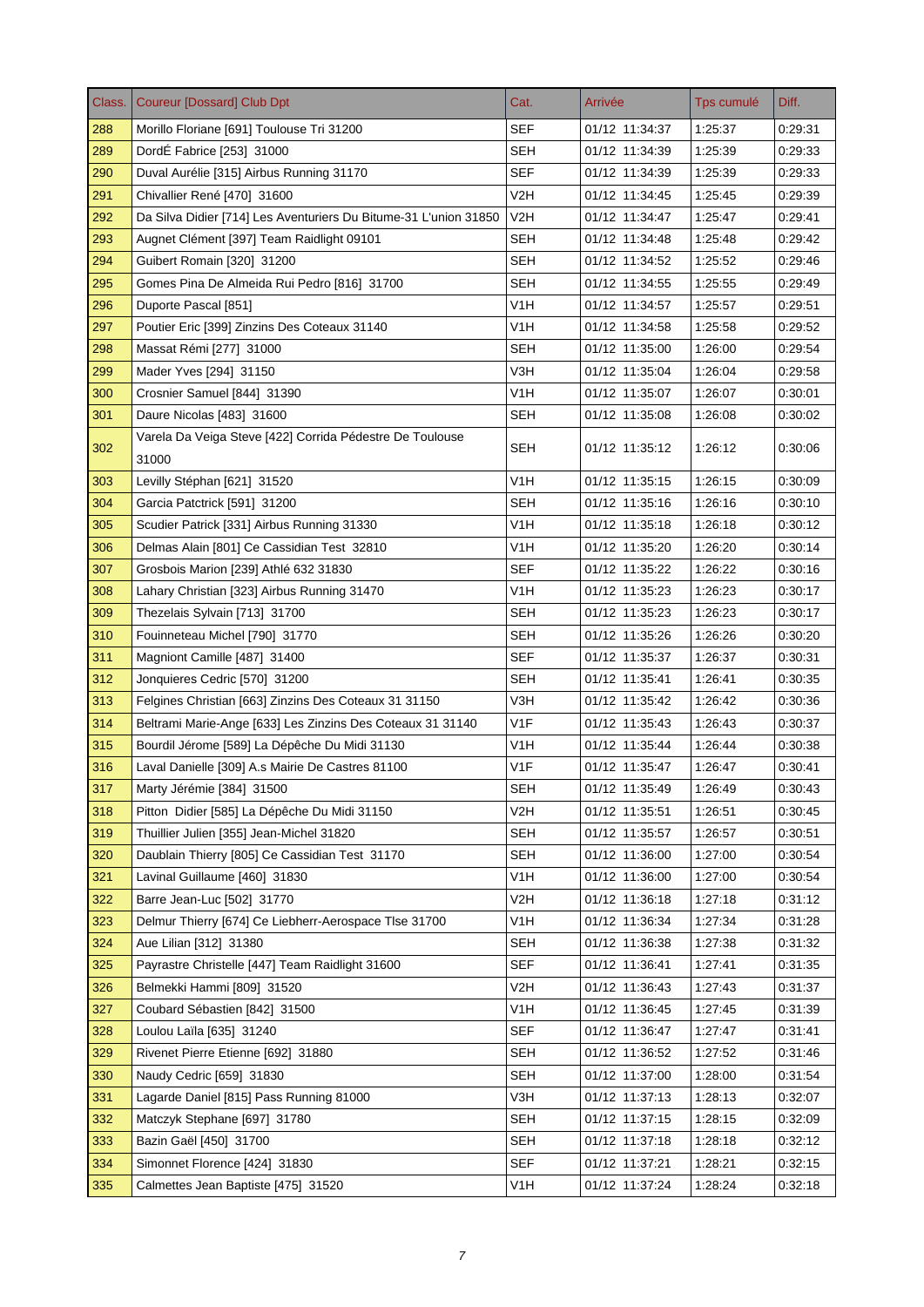| Class. | <b>Coureur [Dossard] Club Dpt</b>                      | Cat.             | Arrivée        | Tps cumulé | Diff.   |
|--------|--------------------------------------------------------|------------------|----------------|------------|---------|
| 336    | Marillesse Benoit [505] 31700                          | <b>SEH</b>       | 01/12 11:37:27 | 1:28:27    | 0:32:21 |
| 337    | Williams Richard [205] Airbus Running 31700            | V <sub>1</sub> H | 01/12 11:37:33 | 1:28:33    | 0:32:27 |
| 338    | Dublanc Tom [250] 31300                                | <b>SEH</b>       | 01/12 11:37:35 | 1:28:35    | 0.32.29 |
| 339    | Bordeau Thomas [427] 31500                             | SEH              | 01/12 11:37:37 | 1:28:37    | 0:32:31 |
| 340    | Nougayrede Eric [646] 31200                            | V1H              | 01/12 11:37:37 | 1:28:37    | 0:32:31 |
| 341    | Eche Marion [258] 31500                                | SEF              | 01/12 11:37:42 | 1:28:42    | 0.32.36 |
| 342    | Magnin Delphine [532] 31000                            | <b>SEF</b>       | 01/12 11:37:48 | 1:28:48    | 0.32.42 |
| 343    | Deubel Nicolas [515] 31300                             | SEH              | 01/12 11:37:50 | 1:28:50    | 0:32:44 |
| 344    | Perez Patrice [262] Usc Escalade 32430                 | V1H              | 01/12 11:38:00 | 1:29:00    | 0.32.54 |
| 345    | Senseby Alain [584] La Dépêche Du Midi 31390           | V2H              | 01/12 11:38:03 | 1:29:03    | 0.32.57 |
| 346    | Dorlanne Jean-Michel [347] Continental 31480           | V2H              | 01/12 11:38:06 | 1:29:06    | 0.33.00 |
| 347    | Denis Hélène [553] Ccas Toulouse 31200                 | V <sub>2F</sub>  | 01/12 11:38:11 | 1:29:11    | 0.33.05 |
| 348    | Chabalier Philippe [629] 31320                         | V2H              | 01/12 11:38:13 | 1:29:13    | 0:33:07 |
| 349    | Fanech Pascal [527] 31000                              | V <sub>1</sub> H | 01/12 11:38:13 | 1:29:13    | 0:33:07 |
| 350    | Calvet Henri [630] 31400                               | V2H              | 01/12 11:38:15 | 1:29:15    | 0.33.09 |
| 351    | Lemoine Arnaud [429] 31000                             | V <sub>1</sub> H | 01/12 11:38:30 | 1:29:30    | 0:33:24 |
| 352    | Bourgerie Xavier [497] 31500                           | V <sub>2</sub> H | 01/12 11:38:32 | 1:29:32    | 0:33:26 |
| 353    | Saseras Julien [768] 31200                             | <b>SEH</b>       | 01/12 11:38:34 | 1:29:34    | 0:33:28 |
| 354    | Beaumont Adrien [240] 31200                            | SEH              | 01/12 11:38:36 | 1:29:36    | 0:33:30 |
| 355    | Thiersdebar Jean-Claude [834] 31170                    | V2H              | 01/12 11:38:37 | 1:29:37    | 0:33:31 |
| 356    | Beauvais Marion [808] 31400                            | <b>SEF</b>       | 01/12 11:38:39 | 1:29:39    | 0:33:33 |
| 357    | Dabadie Jacques [775] 31700                            | V2H              | 01/12 11:38:40 | 1:29:40    | 0.33.34 |
| 358    | Dachary Nicolas [449] 31470                            | <b>SEH</b>       | 01/12 11:38:40 | 1:29:40    | 0.33.34 |
| 359    | Dorangeon Bruno [402] 31100                            | V <sub>1</sub> H | 01/12 11:38:42 | 1:29:42    | 0:33:36 |
| 360    | Peault Christel [662] Les Zinzins Des Coteaux 31 31150 | V <sub>1</sub> F | 01/12 11:38:46 | 1:29:46    | 0:33:40 |
| 361    | Martin-Ceccaldi Christelle [812] 31000                 | SEF              | 01/12 11:38:48 | 1:29:48    | 0.33.42 |
| 362    | Chabosi Jean-Luc [606] 31150                           | V <sub>2</sub> H | 01/12 11:38:49 | 1:29:49    | 0:33:43 |
| 363    | Erculisse Laurent [338] Continental 31600              | V <sub>2</sub> H | 01/12 11:38:54 | 1:29:54    | 0:33:48 |
| 364    | Fricaud Jean-Luc [798] 31390                           | V2H              | 01/12 11:38:54 | 1:29:54    | 0.33.48 |
| 365    | Gattus Olivier [795] 31590                             | V1H              | 01/12 11:39:01 | 1:30:01    | 0:33:55 |
| 366    | Vidal Thomas [727] 31130                               | <b>SEH</b>       | 01/12 11:39:02 | 1:30:02    | 0:33:56 |
| 367    | Trouve Rodolphe [741] 31000                            | <b>SEH</b>       | 01/12 11:39:05 | 1:30:05    | 0.33.59 |
| 368    | Francois Louisa [319] Airbus Running 31500             | <b>SEF</b>       | 01/12 11:39:07 | 1:30:07    | 0.34.01 |
| 369    | Badie Yannick [645] 31300                              | <b>SEH</b>       | 01/12 11:39:14 | 1:30:14    | 0:34:08 |
| 370    | Evrard Nicolas [476] 31000                             | V1H              | 01/12 11:39:14 | 1:30:14    | 0.34.08 |
| 371    | Hooreman Anne-Marie [631] 31840                        | V2F              | 01/12 11:39:17 | 1:30:17    | 0:34:11 |
| 372    | Lefevre Etienne [735] 31170                            | V2H              | 01/12 11:39:21 | 1:30:21    | 0:34:15 |
| 373    | Le Roux Josef [747] 31200                              | <b>SEH</b>       | 01/12 11:39:23 | 1:30:23    | 0.34.17 |
| 374    | Scheffler Laurent [610] 31470                          | V <sub>1</sub> H | 01/12 11:39:25 | 1:30:25    | 0:34:19 |
| 375    | Carrez Yann [285] 31770                                | V <sub>1</sub> H | 01/12 11:39:27 | 1:30:27    | 0:34:21 |
| 376    | Duballut Emmanuel [354] 31200                          | <b>SEH</b>       | 01/12 11:39:27 | 1:30:27    | 0:34:21 |
| 377    | Hoybel Sébastien [791] 31770                           | <b>SEH</b>       | 01/12 11:39:34 | 1:30:34    | 0.34.28 |
| 378    | Merlaud David [458] 31450                              | V <sub>1</sub> H | 01/12 11:39:36 | 1:30:36    | 0.34.30 |
| 379    | Bichon Marc [793] 31180                                | V3H              | 01/12 11:39:40 | 1:30:40    | 0.34.34 |
| 380    | Vedel Clément [256] 12850                              | <b>SEH</b>       | 01/12 11:39:40 | 1:30:40    | 0.34.34 |
| 381    | Dubroca Jean-Pierre [852] 31100                        | V2H              | 01/12 11:39:46 | 1:30:46    | 0.34.40 |
| 382    | Roustan Jean-Luc [823] 26500                           | V <sub>2</sub> H | 01/12 11:39:55 | 1:30:55    | 0:34:49 |
| 383    | Coly Fabrice [748] 31100                               | <b>SEH</b>       | 01/12 11:39:58 | 1:30:58    | 0:34:52 |
| 384    | Dechaud Nicolas [810] 31400                            | <b>SEH</b>       | 01/12 11:40:01 | 1:31:01    | 0.34.55 |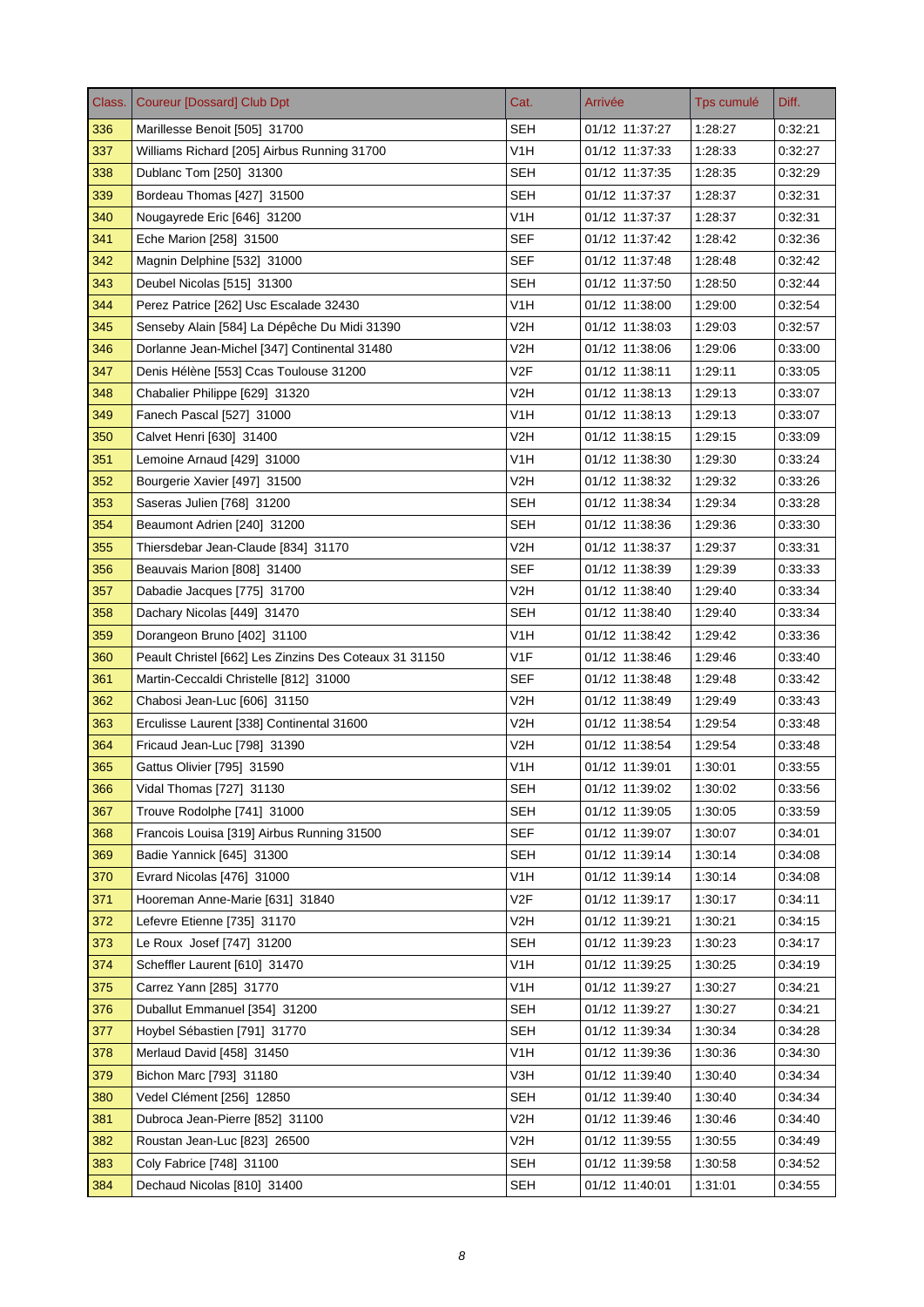| Class. | <b>Coureur [Dossard] Club Dpt</b>                     | Cat.             | Arrivée        | Tps cumulé | Diff.   |
|--------|-------------------------------------------------------|------------------|----------------|------------|---------|
| 385    | Mauran Benjamin [358] 31500                           | <b>SEH</b>       | 01/12 11:40:04 | 1:31:04    | 0:34:58 |
| 386    | Cuny Jérôme [558] 31500                               | <b>SEH</b>       | 01/12 11:40:05 | 1:31:05    | 0:34:59 |
| 387    | Beniflah Elie [831]                                   | V4H              | 01/12 11:40:16 | 1:31:16    | 0.35.10 |
| 388    | Alcock Felix [380] 31170                              | V1H              | 01/12 11:40:19 | 1:31:19    | 0:35:13 |
| 389    | Le Marc Michel [843] Acm Running Club 31510           | V <sub>2</sub> H | 01/12 11:40:24 | 1:31:24    | 0.35.18 |
| 390    | Bounaix Bertrand [303] 31200                          | <b>SEH</b>       | 01/12 11:40:30 | 1:31:30    | 0:35:24 |
| 391    | Mille Jean-François [255] 31200                       | V <sub>1</sub> H | 01/12 11:40:42 | 1:31:42    | 0:35:36 |
| 392    | Jobin Camille [382] 31200                             | JUF              | 01/12 11:40:49 | 1:31:49    | 0:35:43 |
| 393    | Portilla Ingrid [658] 31830                           | SEF              | 01/12 11:40:52 | 1:31:52    | 0:35:46 |
| 394    | Cazaentre Didier [409] 31170                          | V2H              | 01/12 11:41:03 | 1:32:03    | 0:35:57 |
| 395    | Peyre Lionel [535] Excelior Conseil 31200             | V2H              | 01/12 11:41:15 | 1:32:15    | 0.36.09 |
| 396    | Brousse Pierre [465] Neo 31520                        | V <sub>2</sub> H | 01/12 11:41:29 | 1:32:29    | 0.36.23 |
| 397    | Soumagnas Patrick [707] 31700                         | V <sub>1</sub> H | 01/12 11:41:31 | 1:32:31    | 0:36:25 |
| 398    | David Elodie [492] 31200                              | SEF              | 01/12 11:41:36 | 1:32:36    | 0:36:30 |
| 399    | Maho Vero [364] 31170                                 | V <sub>1</sub> F | 01/12 11:41:37 | 1:32:37    | 0:36:31 |
| 400    | Caron Jean-Christophe [394] 31490                     | V <sub>1</sub> H | 01/12 11:41:40 | 1:32:40    | 0:36:34 |
| 401    | Girod Pascal [321] Airbus Running 31170               | V1H              | 01/12 11:41:41 | 1:32:41    | 0:36:35 |
| 402    | Scattolin Patrice [407] 31120                         | V3H              | 01/12 11:41:53 | 1:32:53    | 0:36:47 |
| 403    | Fradet Fred [734] 31170                               | V <sub>1F</sub>  | 01/12 11:41:59 | 1:32:59    | 0:36:53 |
| 404    | Menvielle Amelie [733] 31100                          | SEF              | 01/12 11:42:03 | 1:33:03    | 0:36:57 |
| 405    | Delgado Guy [642] 31520                               | V <sub>1</sub> H | 01/12 11:42:12 | 1:33:12    | 0.37.06 |
| 406    | Laurent Herman [669] -- 31300                         | V1H              | 01/12 11:42:16 | 1:33:16    | 0:37:10 |
| 407    | De Saint Victor Valérie [563] Ccas Toulouse 31400     | V2F              | 01/12 11:42:17 | 1:33:17    | 0.37.11 |
| 408    | Becker Frederic [288] 31470                           | V <sub>1</sub> H | 01/12 11:42:19 | 1:33:19    | 0:37:13 |
| 409    | Machou Ghalem [773] 31600                             | SEH              | 01/12 11:42:24 | 1:33:24    | 0.37.18 |
| 410    | Chauvet François [583] 31120                          | V2H              | 01/12 11:42:25 | 1:33:25    | 0.37.19 |
| 411    | Cerny Philippe [537] 09100                            | V <sub>1</sub> H | 01/12 11:42:35 | 1:33:35    | 0:37:29 |
| 412    | Michielan Cécile [363] Zinzins Des Coteaux 31 31140   | <b>SEF</b>       | 01/12 11:42:35 | 1:33:35    | 0:37:29 |
| 413    | Bonsirven Alix [251] 31200                            | <b>SEF</b>       | 01/12 11:42:47 | 1:33:47    | 0:37:41 |
| 414    | Coulon Nathalie [252] Sud Triathlon Performance 31400 | <b>SEF</b>       | 01/12 11:42:50 | 1:33:50    | 0:37:44 |
| 415    | Alazard Mireille [604] Athle 632 31170                | V1F              | 01/12 11:43:04 | 1:34:04    | 0:37:58 |
| 416    | Cazaux Nadine [416] 32350                             | <b>SEF</b>       | 01/12 11:43:06 | 1:34:06    | 0.38.00 |
| 417    | Millot Sophie [307] 31500                             | V1F              | 01/12 11:43:15 | 1:34:15    | 0:38:09 |
| 418    | Plata Daniel [311] 31860                              | V3H              | 01/12 11:43:16 | 1:34:16    | 0:38:10 |
| 419    | Chevrel Nadège [846] 31340                            | V <sub>1</sub> F | 01/12 11:43:19 | 1:34:19    | 0:38:13 |
| 420    | Daffis Julien [377] Free Iron Team 31840              | <b>SEH</b>       | 01/12 11:43:22 | 1:34:22    | 0:38:16 |
| 421    | Fournil Jérôme [265] 31250                            | <b>SEH</b>       | 01/12 11:43:22 | 1:34:22    | 0:38:16 |
| 422    | Rouquet Carine [281] 31400                            | <b>SEF</b>       | 01/12 11:43:24 | 1:34:24    | 0.38.18 |
| 423    | Paul Chamayou [279] 31200                             | <b>SEH</b>       | 01/12 11:43:26 | 1:34:26    | 0.38.20 |
| 424    | Loope Jonathan [286] 64000                            | <b>SEH</b>       | 01/12 11:43:31 | 1:34:31    | 0:38:25 |
| 425    | Autret Florian [327] Toulouse Triathlon 31180         | V <sub>1</sub> H | 01/12 11:43:32 | 1:34:32    | 0:38:26 |
| 426    | Milin Marcel [361] 31500                              | V2H              | 01/12 11:43:33 | 1:34:33    | 0:38:27 |
| 427    | Decottignies Amandine [220] 31200                     | <b>SEF</b>       | 01/12 11:43:36 | 1.34.36    | 0.38.30 |
| 428    | Saint-Jean Camille [618] 31500                        | <b>ESF</b>       | 01/12 11:43:36 | 1:34:36    | 0:38:30 |
| 429    | Pavy Camille [819] 31590                              | <b>ESF</b>       | 01/12 11:43:38 | 1:34:38    | 0.38.32 |
| 430    | Pavy Marc [699] 31590                                 | V2H              | 01/12 11:43:39 | 1:34:39    | 0.38.33 |
| 431    | Crozet Thibaut [325] 31140                            | <b>SEH</b>       | 01/12 11:43:44 | 1.34.44    | 0:38:38 |
| 432    | Recurt Myriam [556] Bourrasques Baroussaises 31210    | V1F              | 01/12 11:43:49 | 1:34:49    | 0.38.43 |
| 433    | Drezen Pascal [593] 31800                             | <b>SEH</b>       | 01/12 11:43:56 | 1:34:56    | 0.38.50 |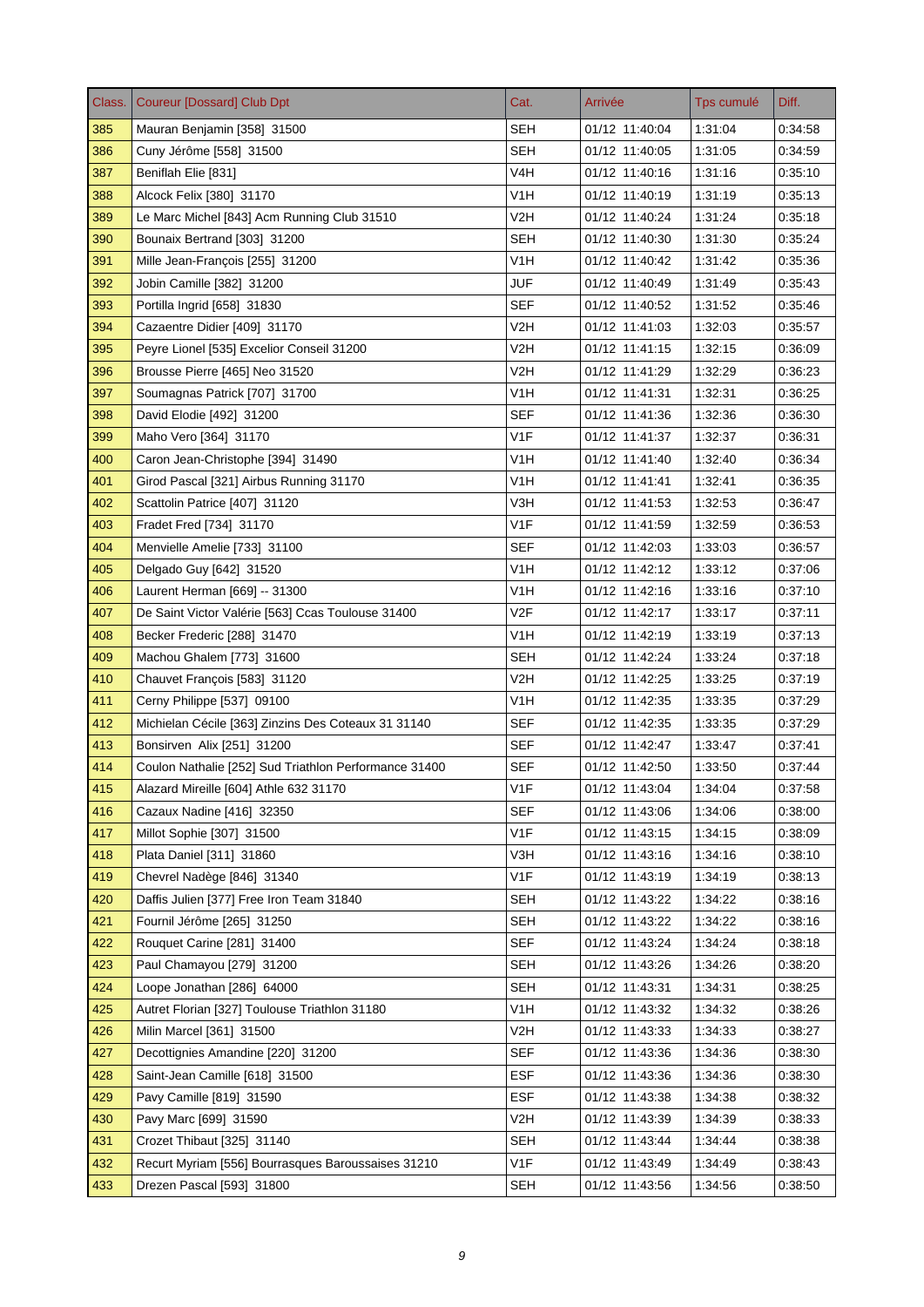| Class. | <b>Coureur [Dossard] Club Dpt</b>                      | Cat.             | Arrivée        | Tps cumulé | Diff.   |
|--------|--------------------------------------------------------|------------------|----------------|------------|---------|
| 434    | Boudet Pierre [523] 31700                              | V3H              | 01/12 11:44:02 | 1:35:02    | 0.38.56 |
| 435    | Desmedt Joël [549] Ccas Toulouse 31240                 | V2H              | 01/12 11:44:02 | 1:35:02    | 0:38:56 |
| 436    | Ros Frederic [236] 31820                               | V1H              | 01/12 11:44:10 | 1:35:10    | 0.39.04 |
| 437    | Laurent Georges [444] 31240                            | V3H              | 01/12 11:44:14 | 1:35:14    | 0:39:08 |
| 438    | Paquin Jessika [825]                                   | <b>ESF</b>       | 01/12 11:44:15 | 1:35:15    | 0:39:09 |
| 439    | Bosiger Natacha [824] Urban Challenge                  | <b>SEF</b>       | 01/12 11:44:18 | 1:35:18    | 0:39:12 |
| 440    | Savoye Brigitte [235] 31000                            | V <sub>2F</sub>  | 01/12 11:44:20 | 1:35:20    | 0.39.14 |
| 441    | Gajan Celine [756] Shem 31500                          | <b>SEF</b>       | 01/12 11:44:24 | 1:35:24    | 0:39:18 |
| 442    | Puigdevall Xaviera [668] 82700                         | SEF              | 01/12 11:44:26 | 1:35:26    | 0.39.20 |
| 443    | Dupre Francis [371] 31479                              | V2H              | 01/12 11:44:28 | 1:35:28    | 0:39:22 |
| 444    | Gervy Florine [388] 31400                              | SEF              | 01/12 11:44:30 | 1:35:30    | 0:39:24 |
| 445    | Colombel Carine [761] 31130                            | V <sub>1</sub> F | 01/12 11:44:34 | 1:35:34    | 0.39.28 |
| 446    | Galey Philippe [760] 31300                             | V <sub>1</sub> H | 01/12 11:44:37 | 1:35:37    | 0:39:31 |
| 447    | Nieto Nicolas [811] 31240                              | V2H              | 01/12 11:44:57 | 1:35:57    | 0.39.51 |
| 448    | Rovira Philippe [813] 31500                            | SEH              | 01/12 11:44:58 | 1:35:58    | 0.39.52 |
| 449    | Carayol Philippe [845] 31000                           | V <sub>1</sub> H | 01/12 11:45:02 | 1:36:02    | 0.39.56 |
| 450    | De Vedelly Laurie [684] 31000                          | <b>SEF</b>       | 01/12 11:45:03 | 1:36:03    | 0:39:57 |
| 451    | Alaux Florence [530] 75018                             | <b>SEF</b>       | 01/12 11:45:06 | 1:36:06    | 0:40:00 |
| 452    | Vannier Christophe [533] 31300                         | V1H              | 01/12 11:45:07 | 1:36:07    | 0:40:01 |
| 453    | Babey Carole [500] 31850                               | V1F              | 01/12 11:45:11 | 1:36:11    | 0:40:05 |
| 454    | Ratel Albane [724] 31340                               | V <sub>1</sub> F | 01/12 11:45:12 | 1:36:12    | 0.40.06 |
| 455    | Lhoste Nathalie [501] 31850                            | V1F              | 01/12 11:45:14 | 1:36:14    | 0:40:08 |
| 456    | Campan Nadège [806] 31620                              | SEF              | 01/12 11:45:16 | 1:36:16    | 0:40:10 |
| 457    | Laché Cyrille [353] 31750                              | V <sub>1</sub> H | 01/12 11:45:18 | 1:36:18    | 0:40:12 |
| 458    | Henri Matthias [395] Follar Team 31500                 | SEH              | 01/12 11:45:24 | 1:36:24    | 0.40.18 |
| 459    | Marin Julien [374] Follar Team 31000                   | <b>SEH</b>       | 01/12 11:45:28 | 1:36:28    | 0.40.22 |
| 460    | Pitton Eric [478] 31620                                | V <sub>1</sub> H | 01/12 11:45:29 | 1:36:29    | 0:40:23 |
| 461    | Jacolin Myriam [664] 31140                             | <b>SEF</b>       | 01/12 11:45:34 | 1:36:34    | 0:40:28 |
| 462    | Ntamack Marie [272] Les Zinzins Des Coteaux 31140      | V <sub>1F</sub>  | 01/12 11:45:34 | 1:36:34    | 0:40:28 |
| 463    | Cormontagne Rémi [317] 31000                           | <b>SEH</b>       | 01/12 11:45:54 | 1:36:54    | 0:40:48 |
| 464    | Cathala Christophe [282] 31320                         | V1H              | 01/12 11:45:58 | 1:36:58    | 0:40:52 |
| 465    | Dubearn Aurélien [676] 31400                           | <b>SEH</b>       | 01/12 11:46:09 | 1:37:09    | 0.41.03 |
| 466    | Jeunehomme Augusta [602] Les Zinzins Des Coteaux 31140 | V <sub>1</sub> F | 01/12 11:46:15 | 1:37:15    | 0:41:09 |
| 467    | De Amorin Pascale [608] Acm Running Club 31210         | <b>SEF</b>       | 01/12 11:46:22 | 1.37.22    | 0:41:16 |
| 468    | Rambeau-Octeau Pascal [737] B31-Tri 32430              | V1H              | 01/12 11:46:25 | 1:37:25    | 0.41.19 |
| 469    | Puech-Coutouly Lionel [517] 31000                      | V <sub>1</sub> H | 01/12 11:46:28 | 1:37:28    | 0.41:22 |
| 470    | Clos Françoise [641] 31200                             | V2F              | 01/12 11:46:34 | 1.37:34    | 0:41:28 |
| 471    | Marino Pierre [853] Union Marathon 31300               | V3H              | 01/12 11:46:36 | 1:37:36    | 0.41.30 |
| 472    | Maudet Clémence [244] 31880                            | <b>SEF</b>       | 01/12 11:46:38 | 1:37:38    | 0.41.32 |
| 473    | Renotte Michel [736] Ibm France 31500                  | V <sub>1</sub> H | 01/12 11:46:41 | 1:37:41    | 0.41:35 |
| 474    | Peric Milica [295] N/a BS8 4JY                         | <b>SEF</b>       | 01/12 11:46:56 | 1:37:56    | 0:41:50 |
| 475    | Handford Graeme [296] Lvis BS8 4JY                     | <b>SEH</b>       | 01/12 11:46:59 | 1:37:59    | 0.41.53 |
| 476    | Rosa Pierre [607] 31100                                | <b>SEH</b>       | 01/12 11:47:25 | 1:38:25    | 0.42.19 |
| 477    | Martin Myriam [561] Ccas Toulouse 82170                | V <sub>2</sub> F | 01/12 11:47:27 | 1:38:27    | 0:42:21 |
| 478    | Serres Lucile [499] 31100                              | <b>SEF</b>       | 01/12 11:47:39 | 1:38:39    | 0:42:33 |
| 479    | Alcaraz Marie-Laure [485] Matomata 31400               | <b>SEF</b>       | 01/12 11:47:40 | 1:38:40    | 0.42.34 |
| 480    | Rouquat Elodie [772] 31120                             | <b>ESF</b>       | 01/12 11:47:46 | 1:38:46    | 0.42.40 |
| 481    | Touret Nicolas [769] 31600                             | <b>SEH</b>       | 01/12 11:47:47 | 1.38.47    | 0.42.41 |
| 482    | Belitzerkaufski Cyril [472] 81310                      | <b>SEH</b>       | 01/12 11:47:49 | 1:38:49    | 0.42.43 |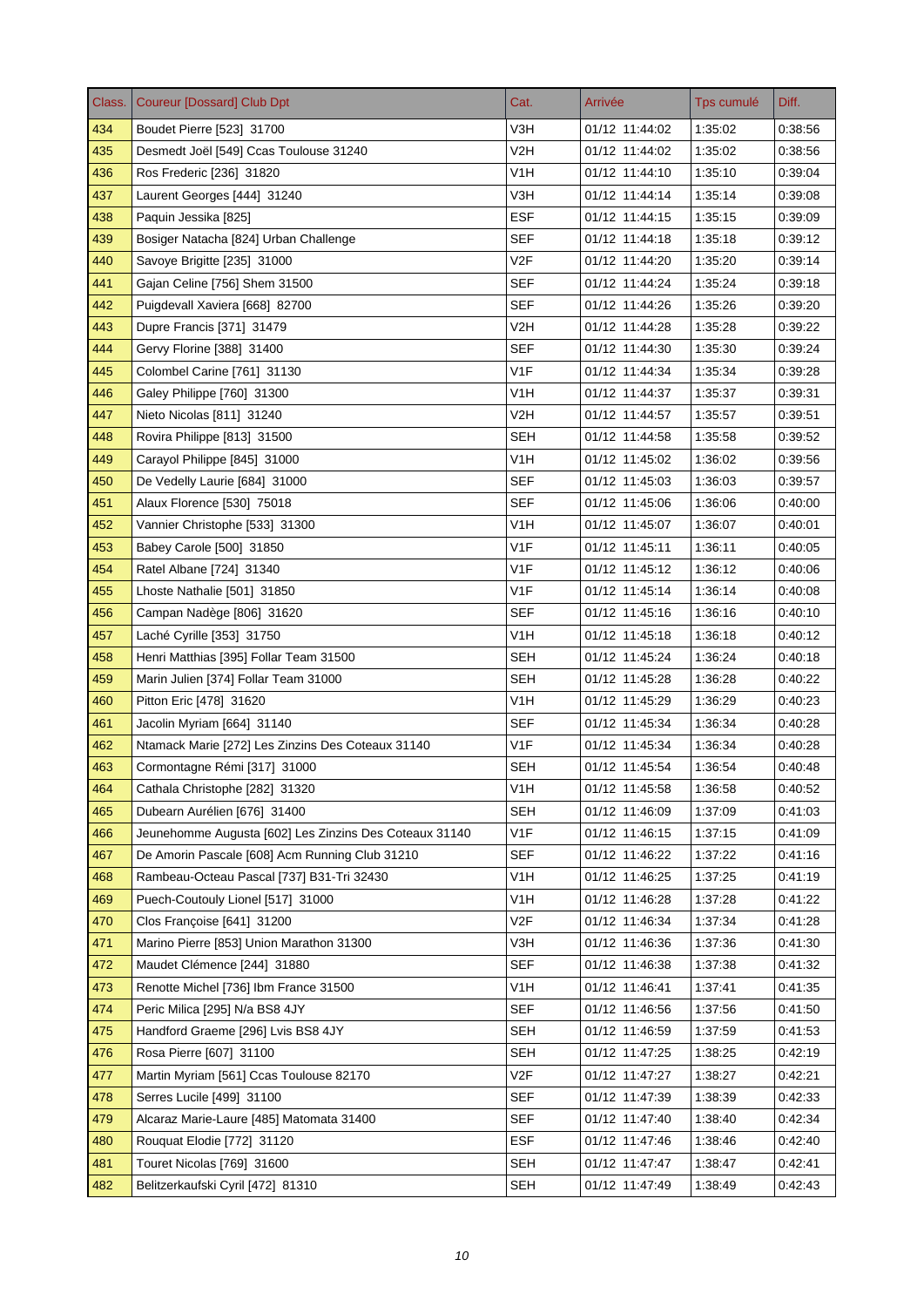| Class. | <b>Coureur [Dossard] Club Dpt</b>                          | Cat.             | Arrivée        | Tps cumulé | Diff.   |
|--------|------------------------------------------------------------|------------------|----------------|------------|---------|
| 483    | Rivals Véronique [826]                                     | V <sub>2F</sub>  | 01/12 11:47:57 | 1:38:57    | 0:42:51 |
| 484    | Sion Jérôme [231] 31000                                    | V <sub>1</sub> H | 01/12 11:48:03 | 1:39:03    | 0:42:57 |
| 485    | Portet Patrick [856] 31880                                 | V2H              | 01/12 11:48:09 | 1:39:09    | 0:43:03 |
| 486    | Westrich Alexandre [314] 31620                             | SEH              | 01/12 11:48:10 | 1:39:10    | 0.43.04 |
| 487    | Zemb Jean-Paul [237] 81300                                 | V3H              | 01/12 11:48:18 | 1:39:18    | 0:43:12 |
| 488    | Saint-Jean Pierre [617] 31500                              | V <sub>2</sub> H | 01/12 11:48:32 | 1:39:32    | 0:43:26 |
| 489    | Bouniols Gilbert [750] Ibm 31200                           | V2H              | 01/12 11:48:33 | 1:39:33    | 0:43:27 |
| 490    | Silhol Romain [337] Continental 31880                      | V <sub>1</sub> H | 01/12 11:48:37 | 1:39:37    | 0:43:31 |
| 491    | Paris Bruno [403] 31770                                    | V2H              | 01/12 11:48:38 | 1:39:38    | 0:43:32 |
| 492    | Oules Nicolas [280] 31000                                  | <b>SEH</b>       | 01/12 11:48:40 | 1:39:40    | 0.43.34 |
| 493    | Besse Angélina [211] 31100                                 | V1F              | 01/12 11:48:43 | 1:39:43    | 0:43:37 |
| 494    | Jusforgues Muriel [306] 31450                              | <b>SEF</b>       | 01/12 11:48:44 | 1:39:44    | 0.43.38 |
| 495    | Worczynski Mathieu [745] Terreal Team 31770                | <b>SEH</b>       | 01/12 11:48:46 | 1:39:46    | 0:43:40 |
| 496    | Riviere Cyndia [614] 32600                                 | V <sub>2F</sub>  | 01/12 11:49:03 | 1:40:03    | 0:43:57 |
| 497    | Blind Eline [627] 31820                                    | ESF              | 01/12 11:49:23 | 1:40:23    | 0.44.17 |
| 498    | Gelas Inca [603] Acfcga 31100                              | V <sub>2F</sub>  | 01/12 11:49:27 | 1:40:27    | 0:44:21 |
| 499    | Hilbert Loïc [443] 31130                                   | <b>SEH</b>       | 01/12 11:49:45 | 1:40:45    | 0.44.39 |
| 500    | Monfraix Alain [638] 31470                                 | V3H              | 01/12 11:49:48 | 1:40:48    | 0:44:42 |
| 501    | Beaulieu Michel [224] Pac 31270                            | V2H              | 01/12 11:49:49 | 1:40:49    | 0:44:43 |
| 502    | Satge Fabregue Florence [469] 31700                        | V2F              | 01/12 11:49:59 | 1:40:59    | 0.44.53 |
| 503    | Jaumain Dalila [840] 09300                                 | V <sub>1</sub> F | 01/12 11:50:00 | 1:41:00    | 0.44.54 |
| 504    | Miranda Martine [436] 31620                                | V1F              | 01/12 11:50:28 | 1:41:28    | 0.45.22 |
| 505    | Bendjelloul Karim [378] 31000                              | <b>SEH</b>       | 01/12 11:50:29 | 1:41:29    | 0.45.23 |
| 506    | Lantuech Patrick [284] 31770                               | V2H              | 01/12 11:50:39 | 1:41:39    | 0:45:33 |
| 507    | Abbott Michael [654] 65200                                 | V1H              | 01/12 11:50:53 | 1:41:53    | 0.45.47 |
| 508    | Abbott Frederique [653] 65200                              | SEF              | 01/12 11:50:55 | 1:41:55    | 0.45.49 |
| 509    | Regereau Sonia [665] Bon Pied Bon Oeil 31650               | <b>SF</b>        | 01/12 11:50:57 | 1:41:57    | 0:45.51 |
| 510    | Regereau Nicolas [666] Bon Pied Bon Oeil 31650             | SH               | 01/12 11:51:04 | 1:42:04    | 0:45:58 |
| 511    | Lavigne Martine [493] Foysonnés 31570                      | V <sub>2F</sub>  | 01/12 11:51:09 | 1:42:09    | 0:46:03 |
| 512    | Dal Corso Dominique [678] Les Foy Sonnés / Astropode 31570 | V <sub>1F</sub>  | 01/12 11:51:16 | 1:42:16    | 0:46:10 |
| 513    | Rueda Michel [457] 31600                                   | V2H              | 01/12 11:51:26 | 1:42:26    | 0:46:20 |
| 514    | Moity Jean-Pierre [804] Ce Cassidian Test 31700            | V2H              | 01/12 11:51:29 | 1:42:29    | 0.46.23 |
| 515    | Sarniguet Laurent [218] 31770                              | SEH              | 01/12 11:51:31 | 1:42:31    | 0:46:25 |
| 516    | Carrasco Monalita [839] 09300                              | V1F              | 01/12 11:51:41 | 1:42:41    | 0:46:35 |
| 517    | Gilbert Renaud [426] Running Club Amiez 31200              | V1H              | 01/12 11:51:43 | 1:42:43    | 0.46.37 |
| 518    | Pernet Dominique [391] Amiez 31200                         | V <sub>2</sub> H | 01/12 11:51:45 | 1.42.45    | 0.46.39 |
| 519    | Cans Jérome [373] 31170                                    | <b>SEH</b>       | 01/12 11:51:46 | 1.42.46    | 0:46:40 |
| 520    | Etienne Coline [408] Cosatrail Toulousain 31300            | <b>SEF</b>       | 01/12 11:51:47 | 1.42:47    | 0:46:41 |
| 521    | Pech Jeremie [531] Pomponette 31400                        | <b>SEH</b>       | 01/12 11:51:49 | 1:42:49    | 0:46:43 |
| 522    | Miranda Cathy [435] 31620                                  | V <sub>1</sub> F | 01/12 11:51:53 | 1:42:53    | 0:46:47 |
| 523    | Caudesaygues Emeline [440] 31000                           | <b>SEF</b>       | 01/12 11:51:58 | 1:42:58    | 0:46:52 |
| 524    | Lehoux Marie-Pierre [529] Airbus Running 31300             | V1F              | 01/12 11:52:05 | 1:43:05    | 0:46:59 |
| 525    | Collarde Pascale [729] 31200                               | V <sub>1</sub> F | 01/12 11:52:08 | 1:43:08    | 0.47.02 |
| 526    | Ballery Annie [519] 31200                                  | V <sub>1</sub> F | 01/12 11:52:10 | 1:43:10    | 0:47:04 |
| 527    | Couttet Nicolas [787] Néo-Soft 11400                       | <b>SEH</b>       | 01/12 11:52:42 | 1.43.42    | 0.47.36 |
| 528    | Vallejo Olivier [643] 31370                                | <b>SEH</b>       | 01/12 11:52:44 | 1:43:44    | 0.47.38 |
| 529    | Martin Dit Neuville Micaël [788] Néo-Soft 31880            | <b>SEH</b>       | 01/12 11:52:47 | 1:43:47    | 0.47.41 |
| 530    | Amilhat Laurence [786] Néo-Soft 31370                      | <b>SEF</b>       | 01/12 11:52:49 | 1.43.49    | 0.47.43 |
| 531    | Auge Roseline [526] 32600                                  | V2F              | 01/12 11:52:52 | 1.43.52    | 0.47.46 |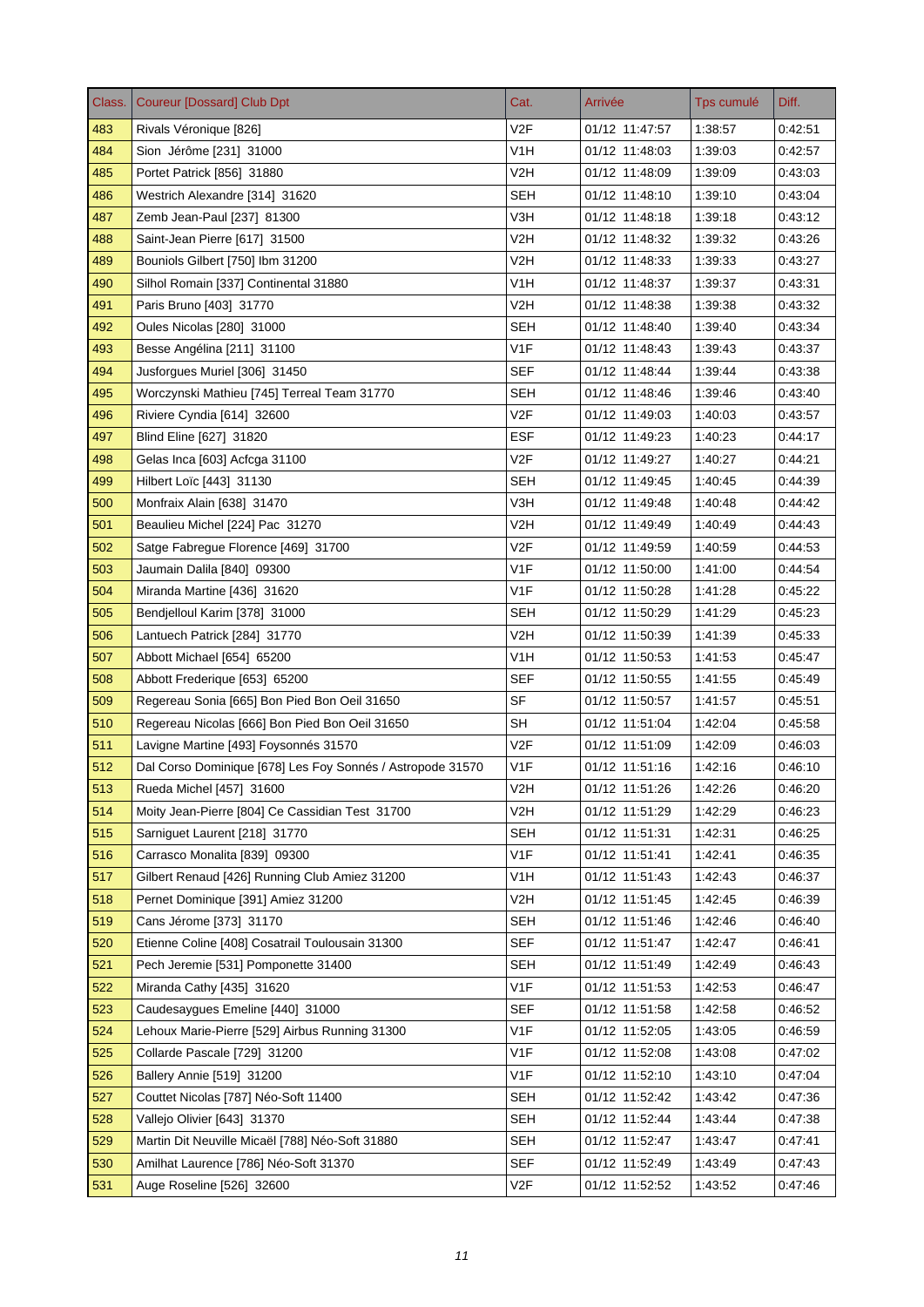| Class. | <b>Coureur [Dossard] Club Dpt</b>                           | Cat.             | Arrivée        | Tps cumulé | Diff.   |
|--------|-------------------------------------------------------------|------------------|----------------|------------|---------|
| 532    | Fiorentini Françoise [516] Splach Athle Isle Jourdain 32490 | V3F              | 01/12 11:52:56 | 1:43:56    | 0:47:50 |
| 533    | Georges Carole [709] 31000                                  | <b>SEF</b>       | 01/12 11:53:04 | 1:44:04    | 0:47:58 |
| 534    | Artigouha Valerie [686] 31100                               | V1F              | 01/12 11:53:50 | 1:44:50    | 0.48.44 |
| 535    | Lagarde Claire [814] Pass Running 81000                     | V <sub>2</sub> F | 01/12 11:53:54 | 1:44:54    | 0:48:48 |
| 536    | Gerardo Emilie [305] 31130                                  | <b>SEF</b>       | 01/12 11:54:04 | 1:45:04    | 0:48:58 |
| 537    | Serva Laurence [203] 31270                                  | V <sub>1</sub> F | 01/12 11:54:04 | 1:45:04    | 0:48:58 |
| 538    | Cipriani Laetitia [675] 31100                               | V <sub>1F</sub>  | 01/12 11:54:29 | 1:45:29    | 0:49:23 |
| 539    | Plat Genevieve [246] 31100                                  | V <sub>1F</sub>  | 01/12 11:54:30 | 1:45:30    | 0:49:24 |
| 540    | Chauvel Patricia [247] 31100                                | V <sub>1F</sub>  | 01/12 11:54:32 | 1:45:32    | 0.49.26 |
| 541    | Pons Anne Marie [855]                                       | V <sub>1F</sub>  | 01/12 11:54:38 | 1:45:38    | 0:49:32 |
| 542    | Allemeersch Myriam [278] 31120                              | V <sub>1F</sub>  | 01/12 11:55:46 | 1:46:46    | 0.50.40 |
| 543    | Guezennec Helene [423] 31650                                | <b>SEF</b>       | 01/12 11:55:52 | 1:46:52    | 0:50:46 |
| 544    | Greuez Hervé [419] 31400                                    | V1H              | 01/12 11:55:54 | 1:46:54    | 0:50:48 |
| 545    | Duraffourg Elodie [571] Toulouse Cms 31400                  | <b>SEF</b>       | 01/12 11:55:55 | 1:46:55    | 0:50:49 |
| 546    | Zaragoza Serge [572] 39800                                  | V2H              | 01/12 11:55:57 | 1:46:57    | 0:50:51 |
| 547    | Bourgouin Jerome [534] 31200                                | <b>SEH</b>       | 01/12 11:56:04 | 1:47:04    | 0:50:58 |
| 548    | Alexandre Renaud [538] Aucun 31500                          | <b>SEH</b>       | 01/12 11:56:07 | 1:47:07    | 0:51:01 |
| 549    | Vignes-Chauvet Cathy [582] 31120                            | V1F              | 01/12 11:56:28 | 1:47:28    | 0:51:22 |
| 550    | Scialo Giuseppe [857] Airbus Running 31000                  | V1H              | 01/12 11:56:29 | 1:47:29    | 0:51:23 |
| 551    | Lepraist Fabrice [548] Ccas Toulouse 81500                  | SEH              | 01/12 11:56:34 | 1:47:34    | 0.51.28 |
| 552    | Fonteneau Sonia [759] 31300                                 | V <sub>1F</sub>  | 01/12 11:57:30 | 1:48:30    | 0.52.24 |
| 553    | Logreco Jean-Yves [496] 31000                               | SEH              | 01/12 11:57:59 | 1:48:59    | 0.52.53 |
| 554    | Boyer Patrick [717] 31810                                   | V2H              | 01/12 11:58:11 | 1:49:11    | 0:53:05 |
| 555    | Roboam Xavier [547] 31770                                   | V2H              | 01/12 11:58:13 | 1:49:13    | 0:53:07 |
| 556    | Abrard Marine [260] 31300                                   | <b>SEF</b>       | 01/12 11:58:30 | 1:49:30    | 0:53:24 |
| 557    | Lapère Charlotte [249] 31170                                | <b>ESF</b>       | 01/12 11:58:31 | 1:49:31    | 0.53.25 |
| 558    | Ortet Marion [579] 31300                                    | <b>SEF</b>       | 01/12 11:58:33 | 1:49:33    | 0.53.27 |
| 559    | Junqua Lamarque Virginie [581]                              | V1H              | 01/12 11:58:40 | 1:49:40    | 0:53:34 |
| 560    | Oriol Christne [404] 31330                                  | V <sub>2F</sub>  | 01/12 11:59:00 | 1:50:00    | 0.53.54 |
| 561    | Calvel Sandrine [200] 31300                                 | V <sub>1F</sub>  | 01/12 11:59:12 | 1:50:12    | 0:54:06 |
| 562    | Eychenne Sandra [421] 31270                                 | V <sub>1</sub> F | 01/12 11:59:21 | 1:50:21    | 0:54:15 |
| 563    | Bourdiau Bernard [418] 31270                                | V <sub>1</sub> H | 01/12 11:59:25 | 1:50:25    | 0.54.19 |
| 564    | Bensaid Sandra [300] Ca Balma/team Raidlight 31500          | V <sub>1</sub> F | 01/12 11:59:27 | 1:50:27    | 0:54:21 |
| 565    | Thomas Guylaine [562] Ccas Toulouse 31140                   | <b>SEF</b>       | 01/12 11:59:30 | 1:50:30    | 0:54:24 |
| 566    | Candéla Jean-Denis [437] 31200                              | V2H              | 01/12 12:00:00 | 1:51:00    | 0.54.54 |
| 567    | Ceccarel Christophe [694] 82710                             | <b>SEH</b>       | 01/12 12:04:13 | 1:55:13    | 0:59:07 |
| 568    | Gibello Socco Chantal [560] Ccas Toulouse 31860             | V <sub>2</sub> F | 01/12 12:04:16 | 1.55.16    | 0:59:10 |
| 569    | Cabrales Alvaro [822] 31000                                 | <b>SEH</b>       | 01/12 12:05:04 | 1:56:04    | 0.59.58 |
| 570    | Keray Julien [821] 31810                                    | <b>SEH</b>       | 01/12 12:05:04 | 1:56:04    | 0:59:58 |
| 571    | Vergne Ludivine [820] 31100                                 | V <sub>1</sub> F | 01/12 12:05:08 | 1:56:08    | 1:00:02 |
| 572    | De Freitas Sandrine [818] 31000                             | <b>SEF</b>       | 01/12 12:05:09 | 1:56:09    | 1:00:03 |
| 573    | Failleres David [299] 81800                                 | <b>ESH</b>       | 01/12 12:05:43 | 1.56:43    | 1:00:37 |
| 574    | Mahrouga Salim [432] 31100                                  | V <sub>1</sub> H | 01/12 12:05:45 | 1:56:45    | 1:00:39 |
| 575    | Kuhbier Tamara [267] 31500                                  | <b>SEF</b>       | 01/12 12:06:12 | 1:57:12    | 1:01:06 |
| 576    | Mauger Stéphanie [827] 46090                                | <b>SEH</b>       | 01/12 12:06:13 | 1.57.13    | 1:01:07 |
| 577    | Mahrouga Vanessa [433] 31100                                | V1F              | 01/12 12:06:39 | 1:57:39    | 1.01.33 |
| 578    | Teulet Caroline [452] 31200                                 | V <sub>1</sub> F | 01/12 12:07:17 | 1:58:17    | 1:02:11 |
| 579    | Barisic Marilyne [744] 31400                                | <b>SEF</b>       | 01/12 12:07:29 | 1.58:29    | 1:02:23 |
| 580    | Lim Koum Madeleine [785] Union Marathon 31470               | V3F              | 01/12 12:07:33 | 1.58:33    | 1:02:27 |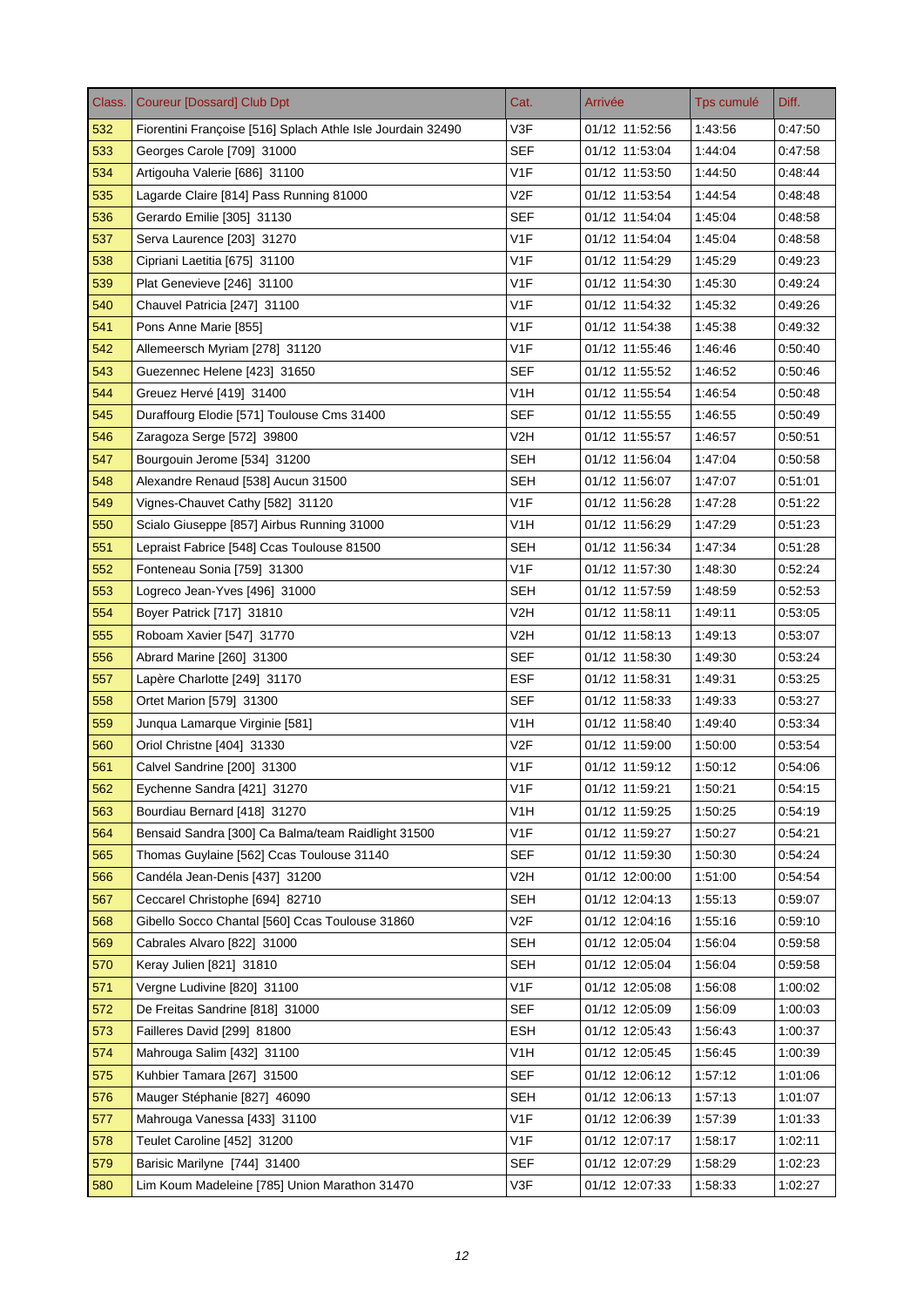| Class. | Coureur [Dossard] Club Dpt                 | Cat.             | Arrivée        | Tps cumulé | l Diff. |
|--------|--------------------------------------------|------------------|----------------|------------|---------|
| 581    | Cauneille Henri [783] Union Marathon 31240 | V <sub>4</sub> H | 01/12 12:07:34 | 1:58:34    | 1:02:28 |
| 582    | Salas Alain [782] Union Marathon 31240     | V <sub>4</sub> H | 01/12 12:07:36 | 1:58:36    | 1:02:30 |
| 583    | Taiclet Julie [693] 31170                  | <b>SEF</b>       | 01/12 12:08:27 | 1:59:27    | 1:03:21 |
| 584    | Espinasse Gregory [696] 31530              | <b>SEH</b>       | 01/12 12:08:29 | 1:59:29    | 1:03:23 |
| 585    | Savoye Chantal [271] 31300                 | V2F              | 01/12 12:11:45 | 2:02:45    | 1:06:39 |
| 586    | Lepage Pauline [620] 31300                 | <b>SEF</b>       | 01/12 12:13:49 | 2:04:49    | 1:08:43 |

**Non classés Général**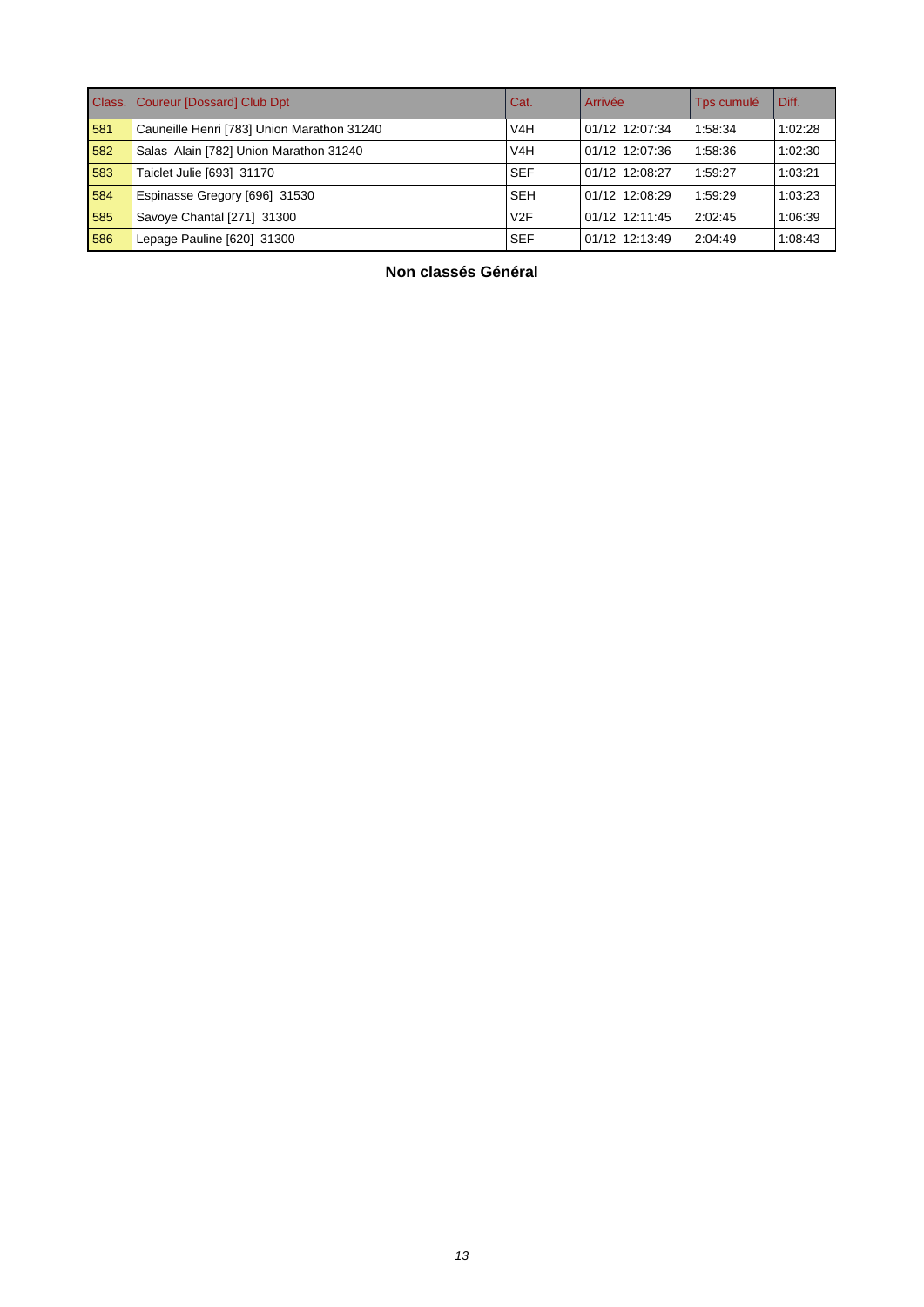

# **Classe[ment Scratch H](http://www.cosatrail.fr/crbst_25.html)ommes**

Arrivée Course **01/12/2013 - 01/12/2013 Distance: 15 D+: 100**

# **GeOFP CHRONO**

| Class.           | <b>Coureur [Dossard] Club Dpt</b>                 | Cat.             | Arrivée        | Tps cumulé | Diff.   |
|------------------|---------------------------------------------------|------------------|----------------|------------|---------|
| $\overline{1}$   | Moutiapoulle Gerald [513] 31300                   | <b>SEH</b>       | 01/12 11:05:06 | 0:56:06    |         |
| $\overline{c}$   | Amathieu Jérome [763] Running Conseil-Olivan      | <b>SEH</b>       | 01/12 11:06:59 | 0:57:59    | 0:01:53 |
| 3                | Jean Aurélien [764] Running Conseil-Olivan        | <b>SEH</b>       | 01/12 11:06:59 | 0:57:59    | 0:01:53 |
| 4                | Miquel Nicolas [765] Running Conseil-Olivan       | SEH              | 01/12 11:08:08 | 0:59:08    | 0:03:02 |
| $\sqrt{5}$       | Jorissen Abel [720] Taill'aventure 34260          | <b>ESH</b>       | 01/12 11:09:48 | 1:00:48    | 0:04:42 |
| $\boldsymbol{6}$ | Chirossel Vincent [396] Astrium Astropodes 31300  | <b>SEH</b>       | 01/12 11:09:51 | 1:00:51    | 0:04:45 |
| $\overline{7}$   | Rivals David [261] Ecole Florentinoise 81150      | V1H              | 01/12 11:10:57 | 1:01:57    | 0:05:51 |
| $\bf 8$          | Aichor Stephane [467] 31600                       | V2H              | 01/12 11:11:13 | 1:02:13    | 0:06:07 |
| $\boldsymbol{9}$ | Lacroix Louis [848]                               | SEH              | 01/12 11:11:18 | 1:02:18    | 0:06:12 |
| 10               | Lalanne Joel [360] Astarac Fond Club 31180        | V2H              | 01/12 11:11:30 | 1:02:30    | 0:06:24 |
| 11               | Demeure Marc Olivier [833]                        | SEH              | 01/12 11:12:09 | 1:03:09    | 0:07:03 |
| 12               | Camy Julien [690] Toulouse Tri 31200              | <b>SEH</b>       | 01/12 11:12:14 | 1:03:14    | 0.07:08 |
| 13               | Lauze Fred [229] 31450                            | V <sub>1</sub> H | 01/12 11:12:34 | 1:03:34    | 0:07:28 |
| 14               | Guardia Vincent [706] Toulouse Triathlon 31200    | <b>SEH</b>       | 01/12 11:12:40 | 1:03:40    | 0.07:34 |
| 15               | Decombe Sebastien [565] Athlé 632 31170           | SEH              | 01/12 11:12:46 | 1:03:46    | 0:07:40 |
| 16               | Thorey Florian [757] 31500                        | <b>SEH</b>       | 01/12 11:12:48 | 1:03:48    | 0:07:42 |
| 17               | Pinchon Thibault [473] 31500                      | <b>SEH</b>       | 01/12 11:12:55 | 1:03:55    | 0:07:49 |
| 18               | Jamin Ludovic [800] Ce Cassidian Test 31300       | <b>SEH</b>       | 01/12 11:13:08 | 1:04:08    | 0:08:02 |
| 19               | Messines Laurent [799] Ce Cassidian Test 31200    | <b>SEH</b>       | 01/12 11:13:10 | 1:04:10    | 0:08:04 |
| 20               | Gacoin Florian [398] Astrium-Astropodes 31400     | <b>SEH</b>       | 01/12 11:14:07 | 1:05:07    | 0:09:01 |
| 21               | Boudou Frederic [702] Spiridon Aurillac 31400     | <b>SEH</b>       | 01/12 11:14:16 | 1:05:16    | 0:09:10 |
| 22               | Hijazi Samir [847] Bistronomique 31400            | SEH              | 01/12 11:14:39 | 1:05:39    | 0:09:33 |
| 23               | Guillod Arnaud [242] Les Puceaux Enragés 31200    | <b>SEH</b>       | 01/12 11:14:44 | 1:05:44    | 0:09:38 |
| 24               | Lacoste Mathieu [207] Airbus Running 31700        | <b>SEH</b>       | 01/12 11:14:45 | 1:05:45    | 0:09:39 |
| 25               | Rieu Patrice [622] Couserans Trail 09140          | V1H              | 01/12 11:14:51 | 1:05:51    | 0:09:45 |
| 26               | Delmas Quentin [370] St So Running 31790          | SEH              | 01/12 11:15:07 | 1:06:07    | 0.10:01 |
| 27               | Besson Christophe [461] Pass Running 31410        | V1H              | 01/12 11:15:08 | 1:06:08    | 0.10:02 |
| 28               | Denjean Rémy [850]                                | SEH              | 01/12 11:15:10 | 1:06:10    | 0:10:04 |
| 29               | Pennec Pascal [439] 31130                         | V2H              | 01/12 11:15:11 | 1:06:11    | 0:10:05 |
| 30               | Deluc Jean Michel [766] Running Conseil-Olivan    | V <sub>2</sub> H | 01/12 11:15:14 | 1:06:14    | 0:10:08 |
| 31               | Poirier David [546] 31450                         | V1H              | 01/12 11:16:07 | 1:07:07    | 0:11:01 |
| 32               | Cazaux Patrick [417] 32350                        | <b>SEH</b>       | 01/12 11:16:17 | 1:07:17    | 0.11:11 |
| 33               | Correge Frederic [367] Portet Athletic Club 31170 | V2H              | 01/12 11:16:31 | 1:07:31    | 0.11:25 |
| 34               | Pujol Fabrice [206] 31400                         | <b>SEH</b>       | 01/12 11:16:41 | 1:07:41    | 0:11:35 |
| 35               | Maurize Lionel [290] 31200                        | V <sub>1</sub> H | 01/12 11:16:46 | 1:07:46    | 0:11:40 |
| 36               | Séguret Arnaud [685] 12120                        | <b>SEH</b>       | 01/12 11:16:49 | 1:07:49    | 0:11:43 |
| 37               | Jobin Paul-Emmanuel [390] 31200                   | <b>SEH</b>       | 01/12 11:16:55 | 1:07:55    | 0:11:49 |
| 38               | Marty Gael [578] Pointure 46 31400                | <b>SEH</b>       | 01/12 11:17:00 | 1:08:00    | 0:11:54 |
| 39               | Carray Emmanuel [263] 31000                       | V <sub>1</sub> H | 01/12 11:17:11 | 1:08:11    | 0:12:05 |
| 40               | Robert Stéphane [636] 31100                       | <b>SEH</b>       | 01/12 11:17:14 | 1:08:14    | 0:12:08 |
| 41               | Boudou Marc [858] Spiridon Aurillac 31100         | <b>SEH</b>       | 01/12 11:17:31 | 1:08:31    | 0:12:25 |
| 42               | Ribet Yannick [551] Ccas Toulouse 31200           | <b>SEH</b>       | 01/12 11:17:34 | 1:08:34    | 0:12:28 |
| 43               | Bounhouret Gilles [241] 31180                     | V <sub>1</sub> H | 01/12 11:17:38 | 1:08:38    | 0:12:32 |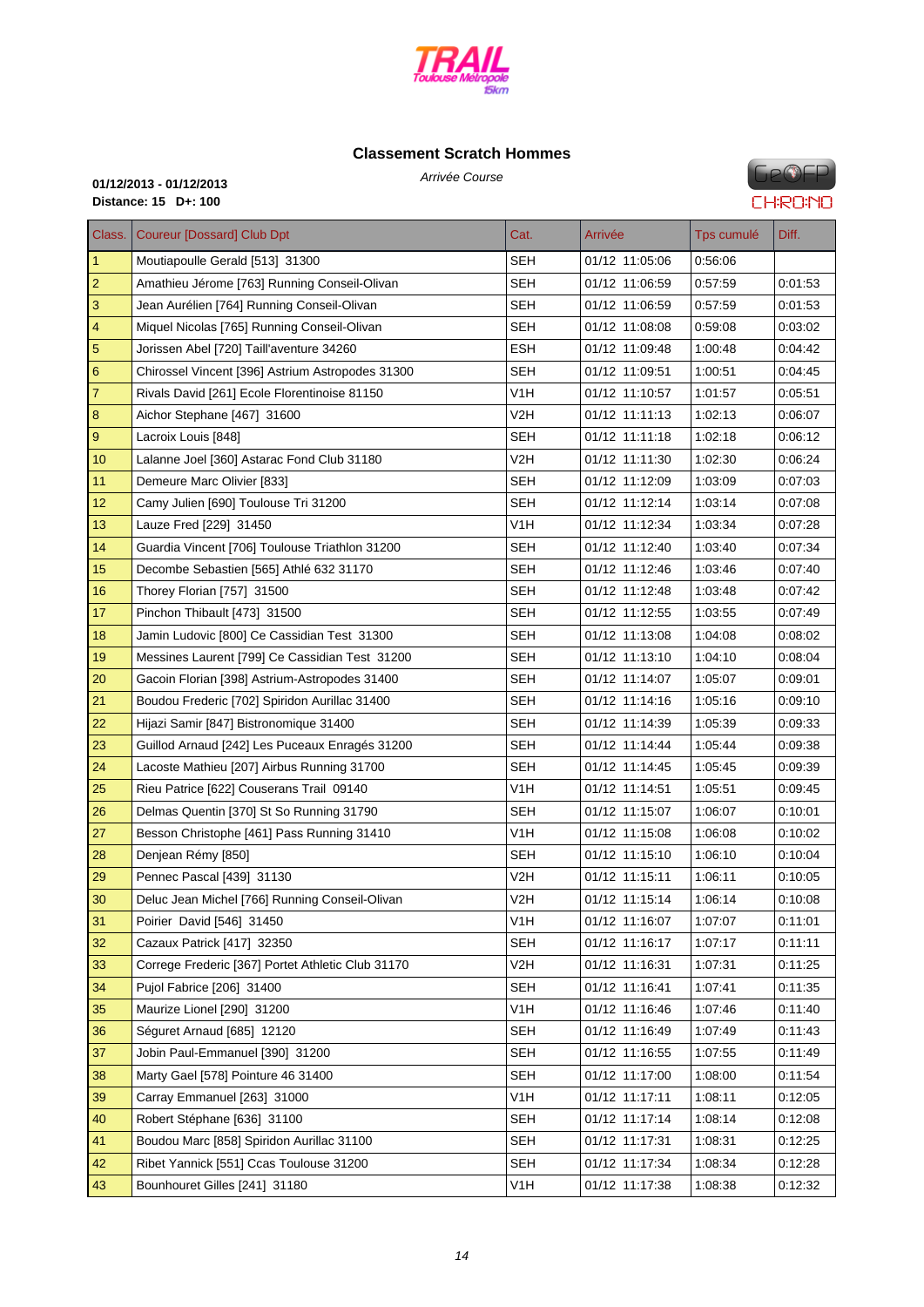| Class. | <b>Coureur [Dossard] Club Dpt</b>                | Cat.             | Arrivée        | Tps cumulé | Diff.   |
|--------|--------------------------------------------------|------------------|----------------|------------|---------|
| 44     | Tauran Anthony [448] 31300                       | <b>SEH</b>       | 01/12 11:17:40 | 1:08:40    | 0:12:34 |
| 45     | Manuel Ludovic [259] Zinzin Des Coteaux 31140    | V1H              | 01/12 11:17:46 | 1:08:46    | 0:12:40 |
| 46     | Gontier Laurent [711] 31200                      | <b>SEH</b>       | 01/12 11:17:47 | 1:08:47    | 0.12.41 |
| 47     | Schuster Philippe [726] Airbus Running 31830     | V2H              | 01/12 11:17:57 | 1:08:57    | 0.12.51 |
| 48     | Achte Nicolas [780] Ccas Toulouse 31300          | V1H              | 01/12 11:18:00 | 1:09:00    | 0:12:54 |
| 49     | Gouas Mathieu [752] 31000                        | SEH              | 01/12 11:18:09 | 1:09:09    | 0.13:03 |
| 50     | Jude David [482] Portet Athlétic Club 31270      | V <sub>1</sub> H | 01/12 11:18:11 | 1:09:11    | 0.13:05 |
| 51     | Zanin Guillaume [651] Portet Athletic Club 31120 | SEH              | 01/12 11:18:13 | 1:09:13    | 0:13:07 |
| 52     | Janowski Patrice [401] 31470                     | V <sub>1</sub> H | 01/12 11:18:21 | 1:09:21    | 0.13.15 |
| 53     | Meulet Philippe [771] Portet Athletic Club 31170 | V2H              | 01/12 11:18:32 | 1:09:32    | 0:13:26 |
| 54     | Barel Stéphane [542] 31000                       | V <sub>1</sub> H | 01/12 11:18:42 | 1:09:42    | 0.13.36 |
| 55     | Lescop Luc [434] 31400                           | <b>SEH</b>       | 01/12 11:18:45 | 1:09:45    | 0.13.39 |
| 56     | Goupil Laurent [498] 31320                       | V1H              | 01/12 11:18:46 | 1:09:46    | 0:13:40 |
| 57     | Pasero David [248] 31830                         | V <sub>1</sub> H | 01/12 11:18:49 | 1:09:49    | 0.13.43 |
| 58     | Fogelgesang Michel [204] 31270                   | V2H              | 01/12 11:19:01 | 1:10:01    | 0.13.55 |
| 59     | Alazard Sebastien [601] Athle 632 31170          | V1H              | 01/12 11:19:10 | 1:10:10    | 0:14:04 |
| 60     | Garaudet Julien [573] 31170                      | <b>SEH</b>       | 01/12 11:19:14 | 1:10:14    | 0:14:08 |
| 61     | Rougé Florian [511] 09200                        | <b>ESH</b>       | 01/12 11:19:29 | 1:10:29    | 0:14:23 |
| 62     | Munier Frédéric [462] Portet Athletic Club 31100 | V1H              | 01/12 11:19:35 | 1:10:35    | 0.14.29 |
| 63     | Murat Michel [313] 31140                         | V <sub>1</sub> H | 01/12 11:19:41 | 1:10:41    | 0.14.35 |
| 64     | Le PoËtvin Cyrille [339] Continental 31770       | V <sub>1</sub> H | 01/12 11:20:04 | 1:11:04    | 0.14.58 |
| 65     | Gorgues Sébastien [428] 31800                    | <b>SEH</b>       | 01/12 11:20:08 | 1:11:08    | 0.15.02 |
| 66     | Jaffrennou Yann [835]                            | <b>SEH</b>       | 01/12 11:20:11 | 1:11:11    | 0.15:05 |
| 67     | Chauvin Mathieu [637] 31300                      | <b>SEH</b>       | 01/12 11:20:12 | 1:11:12    | 0:15:06 |
| 68     | Maréchal Hubert [746] 31500                      | <b>SEH</b>       | 01/12 11:20:14 | 1:11:14    | 0:15:08 |
| 69     | Martin Alexandre [324] Airbus Running 31000      | SEH              | 01/12 11:20:16 | 1:11:16    | 0.15.10 |
| 70     | Mathieu Urcun [232] 34300                        | <b>SEH</b>       | 01/12 11:20:18 | 1:11:18    | 0:15:12 |
| 71     | Derrey Mathieu [596] Asmt 31500                  | SEH              | 01/12 11:20:26 | 1:11:26    | 0:15:20 |
| 72     | Ilhardoy Yann [564] Trail Again 31300            | <b>SEH</b>       | 01/12 11:20:28 | 1:11:28    | 0.15.22 |
| 73     | Bru Richard [721] 31400                          | SEH              | 01/12 11:20:33 | 1:11:33    | 0:15:27 |
| 74     | Clos Christian [344] Continental 31100           | V2H              | 01/12 11:20:36 | 1:11:36    | 0:15:30 |
| 75     | Vacher Jean-Pierre [525] Biodiv' Runners 31400   | <b>SEH</b>       | 01/12 11:20:37 | 1:11:37    | 0.15.31 |
| 76     | De Azevedo Olivier [656] 31170                   | <b>SEH</b>       | 01/12 11:20:39 | 1:11:39    | 0:15:33 |
| 77     | Zemb Nicolas [484] 81370                         | <b>SEH</b>       | 01/12 11:20:42 | 1:11:42    | 0:15:36 |
| 78     | Amblard Arnaud [597] 31400                       | <b>ESH</b>       | 01/12 11:20:53 | 1:11:53    | 0:15:47 |
| 79     | Burlaud Pierre [599] 31400                       | <b>ESH</b>       | 01/12 11:20:59 | 1:11:59    | 0:15:53 |
| 80     | Bontemps Benjamin [201] 31300                    | <b>SEH</b>       | 01/12 11:21:11 | 1:12:11    | 0:16:05 |
| 81     | Charles François [345] Continental 31270         | <b>SEH</b>       | 01/12 11:21:17 | 1:12:17    | 0.16.11 |
| 82     | Dabasse Christian [803] Ce Cassidian Test 31770  | V2H              | 01/12 11:21:55 | 1:12:55    | 0:16:49 |
| 83     | Guery Philippe [611] Toulouse Triathlon 31300    | <b>SEH</b>       | 01/12 11:21:59 | 1:12:59    | 0:16:53 |
| 84     | Jouannin Florent [292] 31400                     | <b>SEH</b>       | 01/12 11:22:07 | 1:13:07    | 0:17:01 |
| 85     | Oriol Mathieu [221] 31200                        | <b>SEH</b>       | 01/12 11:22:09 | 1:13:09    | 0.17.03 |
| 86     | Livingston Thomas [488] 31170                    | <b>SEH</b>       | 01/12 11:22:25 | 1:13:25    | 0.17.19 |
| 87     | Landais Jeremy [216] Www.run-N-Trail.com 31500   | <b>SEH</b>       | 01/12 11:22:26 | 1:13:26    | 0:17:20 |
| 88     | Couarraze Pierre [652] 31000                     | <b>SEH</b>       | 01/12 11:22:33 | 1:13:33    | 0:17:27 |
| 89     | Thomas Pierre [753] 31300                        | <b>SEH</b>       | 01/12 11:22:45 | 1:13:45    | 0.17.39 |
| 90     | Canguilhem Pascal [544] Airbus Running 31400     | V <sub>1</sub> H | 01/12 11:22:58 | 1:13:58    | 0:17:52 |
| 91     | Chapelain Pascal [838] 31000                     | V2H              | 01/12 11:22:58 | 1:13:58    | 0:17:52 |
| 92     | Colombi Jean-Philippe [233] 31140                | V <sub>1</sub> H | 01/12 11:23:02 | 1:14:02    | 0:17:56 |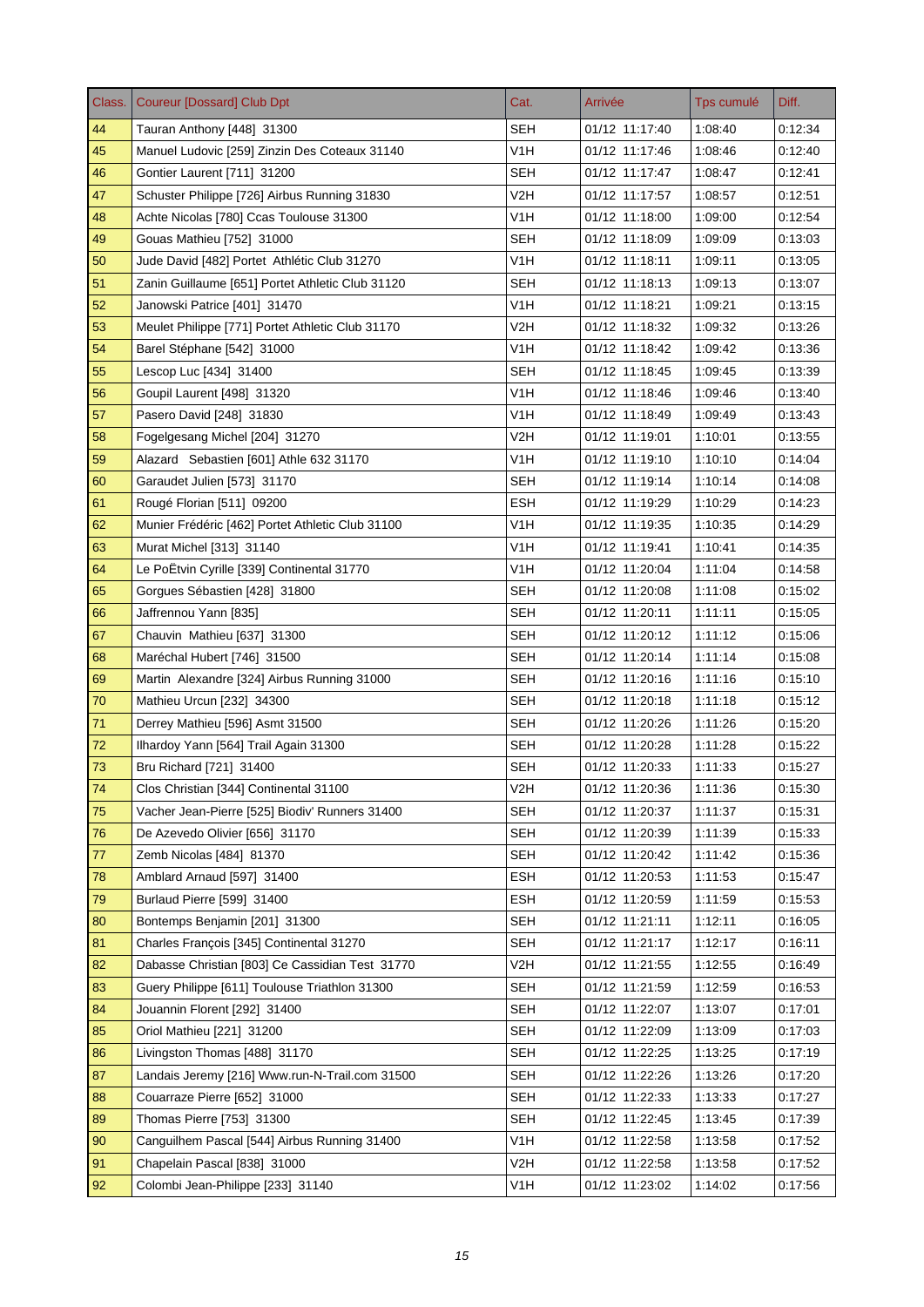| Class. | <b>Coureur [Dossard] Club Dpt</b>                                     | Cat.             | Arrivée        | Tps cumulé | Diff.   |
|--------|-----------------------------------------------------------------------|------------------|----------------|------------|---------|
| 93     | Bilyj Sébastien [454] 31600                                           | <b>SEH</b>       | 01/12 11:23:12 | 1:14:12    | 0:18:06 |
| 94     | Crouzet David [700] 31600                                             | <b>SEH</b>       | 01/12 11:23:17 | 1:14:17    | 0:18:11 |
| 95     | Degomme Benjamin [230] 31200                                          | <b>SEH</b>       | 01/12 11:23:21 | 1:14:21    | 0:18:15 |
| 96     | Perez Lionel [719] 31830                                              | SEH              | 01/12 11:23:24 | 1:14:24    | 0.18.18 |
| 97     | Martin-Cocher Frédéric [619] Athle 632 31170                          | V1H              | 01/12 11:23:28 | 1:14:28    | 0:18:22 |
| 98     | Petit Stephane [274] 31270                                            | <b>SEH</b>       | 01/12 11:23:31 | 1:14:31    | 0.18.25 |
| 99     | Dotte Teva [751] 31870                                                | V <sub>1</sub> H | 01/12 11:23:36 | 1:14:36    | 0:18:30 |
| 100    | Perot Etienne [655] Sans 31120                                        | V1H              | 01/12 11:23:37 | 1:14:37    | 0:18:31 |
| 101    | Moisy-Mabille Yvonnic [283] Tuc Triathlon 31400                       | <b>SEH</b>       | 01/12 11:23:45 | 1:14:45    | 0.18.39 |
| 102    | Terrasson Nicolas [336] Continental 31270                             | V <sub>1</sub> H | 01/12 11:23:45 | 1:14:45    | 0:18:39 |
| 103    | Buerba Vincent [623] 31500                                            | <b>SEH</b>       | 01/12 11:23:48 | 1:14:48    | 0.18.42 |
| 104    | Sallerin Jean [540] Tuc Triathlon 31400                               | V2H              | 01/12 11:23:51 | 1:14:51    | 0.18.45 |
| 105    | N'guyen Jacques [587] La Dépêche Du Midi 31500                        | V2H              | 01/12 11:23:55 | 1:14:55    | 0:18:49 |
| 106    | Lascoux Laurent [640] 31520                                           | <b>SEH</b>       | 01/12 11:23:59 | 1:14:59    | 0.18.53 |
| 107    | Jouanne Fabien [628] 82170                                            | SEH              | 01/12 11:24:02 | 1:15:02    | 0.18.56 |
| 108    | Dubois Philippe [486] Joggers Lannemezan 31580                        | V1H              | 01/12 11:24:04 | 1:15:04    | 0.18.58 |
| 109    | Roudil Nicolas [577] 31500                                            | <b>SEH</b>       | 01/12 11:24:04 | 1:15:04    | 0.18.58 |
| 110    | Alvarez Raphaël [304] Les Zinzins Des Coteaux 31 31140                | V2H              | 01/12 11:24:07 | 1:15:07    | 0:19:01 |
| 111    | Montgaillard Gilles [754] Team Raidlight / La Banque Postale<br>31400 | <b>SEH</b>       | 01/12 11:24:07 | 1:15:07    | 0:19:01 |
| 112    | Figus Christophe [446] 31280                                          | V <sub>1</sub> H | 01/12 11:24:09 | 1:15:09    | 0:19:03 |
| 113    | Almeida Pedro [480] 31200                                             | <b>SEH</b>       | 01/12 11:24:10 | 1:15:10    | 0.19.04 |
| 114    | Lienert Ian [491] 31820                                               | V3H              | 01/12 11:24:12 | 1:15:12    | 0.19.06 |
| 115    | Hillat Daniel [342] Continental 31170                                 | V2H              | 01/12 11:24:17 | 1:15:17    | 0:19:11 |
| 116    | Da Silva Mario [762] Pole Centre Sud 31380                            | V1H              | 01/12 11:24:20 | 1:15:20    | 0:19:14 |
| 117    | Bolechala Sylvain [238] 31140                                         | <b>SEH</b>       | 01/12 11:24:22 | 1:15:22    | 0.19.16 |
| 118    | Tomei Stephane [568] 31140                                            | V1H              | 01/12 11:24:26 | 1:15:26    | 0:19:20 |
| 119    | Servais Sébastien [836]                                               | <b>SEH</b>       | 01/12 11:24:27 | 1:15:27    | 0:19:21 |
| 120    | Angot Rémi [817] 31000                                                | <b>SEH</b>       | 01/12 11:24:32 | 1:15:32    | 0.19.26 |
| 121    | Hauchard Bastien [387] 31200                                          | SEH              | 01/12 11:24:36 | 1:15:36    | 0:19:30 |
| 122    | Philippot Yannick [730] 31140                                         | V3H              | 01/12 11:24:41 | 1:15:41    | 0:19:35 |
| 123    | Audoubert Pierre [474] Les Tritons De La Marcaissonne 31650           | V2H              | 01/12 11:24:43 | 1:15:43    | 0:19:37 |
| 124    | Nowak Frederic [698] 31620                                            | <b>SEH</b>       | 01/12 11:24:46 | 1:15:46    | 0.19.40 |
| 125    | Frantz Matthias [369] Sud Triathlon Performance 31100                 | <b>SEH</b>       | 01/12 11:24:48 | 1:15:48    | 0:19:42 |
| 126    | Oudar Thomas [794] 31300                                              | <b>SEH</b>       | 01/12 11:24:50 | 1:15:50    | 0.19.44 |
| 127    | Leroux Nicolas [723] 31200                                            | <b>SEH</b>       | 01/12 11:24:56 | 1:15:56    | 0:19:50 |
| 128    | Alquier Alexandre [479] 11410                                         | V <sub>1</sub> H | 01/12 11:25:05 | 1:16:05    | 0.19.59 |
| 129    | Geheniaux Matthieu [695] 31170                                        | <b>SEH</b>       | 01/12 11:25:07 | 1:16:07    | 0.20.01 |
| 130    | Mounie Christian [506] Usal Latecoere 31190                           | V2H              | 01/12 11:25:11 | 1:16:11    | 0:20:05 |
| 131    | Soula Vincent [489] 31500                                             | <b>SEH</b>       | 01/12 11:25:18 | 1:16:18    | 0:20:12 |
| 132    | Gou Pierre-Laurent [588] La Dépêche Du Midi 31620                     | V <sub>1</sub> H | 01/12 11:25:24 | 1:16:24    | 0:20:18 |
| 133    | Francois Nicolas [318] Airbus Running 31500                           | <b>SEH</b>       | 01/12 11:25:26 | 1:16:26    | 0:20:20 |
| 134    | Rodriguez Thomas [626] 31400                                          | <b>ESH</b>       | 01/12 11:25:29 | 1:16:29    | 0.20.23 |
| 135    | Cutullic Denis [550] Ccas Toulouse 31100                              | <b>SEH</b>       | 01/12 11:25:32 | 1:16:32    | 0:20:26 |
| 136    | Rouillon Jimmy [518] 31200                                            | V <sub>1</sub> H | 01/12 11:25:32 | 1:16:32    | 0:20:26 |
| 137    | Benmouffok Aïssa [749] Caps Payrin 81660                              | V1H              | 01/12 11:25:34 | 1:16:34    | 0.20.28 |
| 138    | Denonin Bruno [743] 81290                                             | V <sub>1</sub> H | 01/12 11:25:35 | 1:16:35    | 0:20:29 |
| 139    | Barro Stéphane [455] 31200                                            | <b>SEH</b>       | 01/12 11:25:37 | 1:16:37    | 0:20:31 |
| 140    | Dorier Didier [632] 82170                                             | V <sub>1</sub> H | 01/12 11:25:37 | 1:16:37    | 0:20:31 |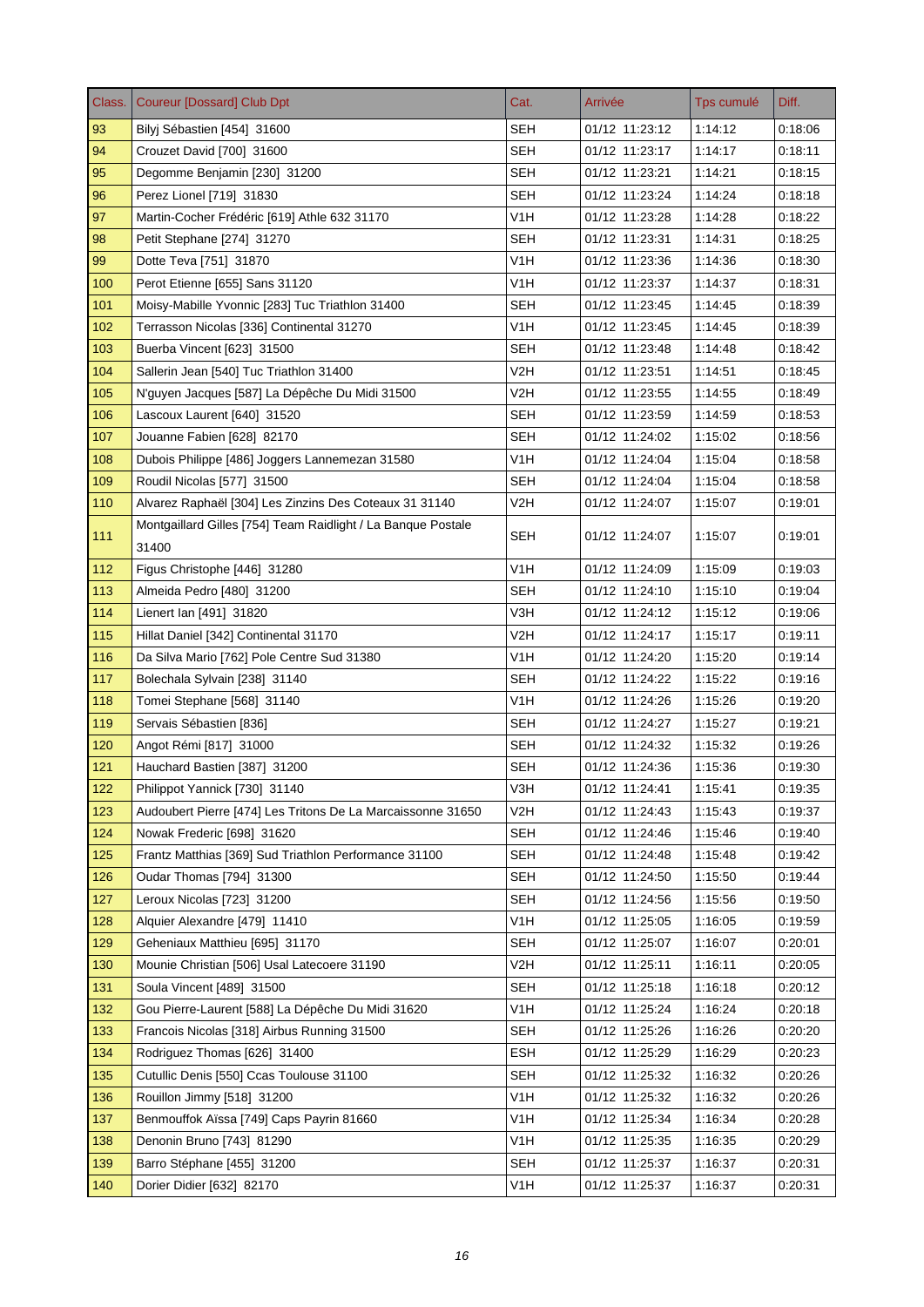| Class. | <b>Coureur [Dossard] Club Dpt</b>                 | Cat.             | Arrivée        | Tps cumulé | Diff.   |
|--------|---------------------------------------------------|------------------|----------------|------------|---------|
| 141    | Satony Francois [376] 31200                       | <b>SEH</b>       | 01/12 11:25:44 | 1:16:44    | 0:20:38 |
| 142    | Boeuf Alexandre [410] Toulouse Triathlon 31300    | <b>SEH</b>       | 01/12 11:25:46 | 1:16:46    | 0.20:40 |
| 143    | Prevot Tom [624] 31077                            | <b>SEH</b>       | 01/12 11:25:50 | 1:16:50    | 0.20.44 |
| 144    | Sinan François [379] 31300                        | SEH              | 01/12 11:25:50 | 1:16:50    | 0.20.44 |
| 145    | Puigdvall Nicolas [667] 82700                     | SEH              | 01/12 11:25:54 | 1:16:54    | 0:20:48 |
| 146    | Rouquier Eric [385] 31590                         | V1H              | 01/12 11:25:59 | 1:16:59    | 0:20:53 |
| 147    | Bonnes Alexandre [595] 31000                      | V <sub>1</sub> H | 01/12 11:26:00 | 1:17:00    | 0:20:54 |
| 148    | Joignet Jean-Philippe [430] 31000                 | SEH              | 01/12 11:26:01 | 1:17:01    | 0:20:55 |
| 149    | Da Costa Gregori [569] 31500                      | <b>SEH</b>       | 01/12 11:26:10 | 1:17:10    | 0.21:04 |
| 150    | Stevendart Christophe [634] 31650                 | V <sub>1</sub> H | 01/12 11:26:12 | 1:17:12    | 0.21:06 |
| 151    | Leborgne Frédéric [543] Keepinsport 31100         | SEH              | 01/12 11:26:13 | 1:17:13    | 0.21.07 |
| 152    | Hennequin Florent [287] 31170                     | V <sub>1</sub> H | 01/12 11:26:14 | 1:17:14    | 0:21:08 |
| 153    | Hiver David [459] 31200                           | <b>SEH</b>       | 01/12 11:26:23 | 1:17:23    | 0:21:17 |
| 154    | Berquio Christophe [386] Lycée Airbus 31700       | V <sub>1</sub> H | 01/12 11:26:29 | 1:17:29    | 0.21.23 |
| 155    | Merlin Jean-Guy [774] 31530                       | V1H              | 01/12 11:26:31 | 1:17:31    | 0.21.25 |
| 156    | Brillaud Jean-Baptiste [316] Airbus Running 31470 | SEH              | 01/12 11:26:35 | 1:17:35    | 0:21:29 |
| 157    | Couzinié Stephane [257] Toulouse Tri 31500        | V1H              | 01/12 11:26:36 | 1:17:36    | 0:21:30 |
| 158    | Von Allmen Reto [528] Airbus Running 31770        | <b>SEH</b>       | 01/12 11:26:38 | 1:17:38    | 0:21:32 |
| 159    | Bellezza Thierry [341] Continental 31620          | V2H              | 01/12 11:26:39 | 1:17:39    | 0:21:33 |
| 160    | Arnoux Jean-Marc [225] 31180                      | V1H              | 01/12 11:26:45 | 1:17:45    | 0:21:39 |
| 161    | Danes Christophe [445] 31290                      | V <sub>1</sub> H | 01/12 11:26:52 | 1:17:52    | 0.21.46 |
| 162    | Roland Eric [202] 31600                           | <b>SEH</b>       | 01/12 11:26:55 | 1:17:55    | 0.21.49 |
| 163    | Barlam Patrick [648] 82170                        | <b>SEH</b>       | 01/12 11:26:58 | 1:17:58    | 0.21.52 |
| 164    | Bastie Terence [796] 31300                        | <b>SEH</b>       | 01/12 11:27:00 | 1:18:00    | 0:21:54 |
| 165    | De Crombrugghe Antoine [612] Tuc Triathlon 31400  | <b>SEH</b>       | 01/12 11:27:06 | 1:18:06    | 0.22:00 |
| 166    | Brana Guillaume [522] 31420                       | SEH              | 01/12 11:27:08 | 1:18:08    | 0.22:02 |
| 167    | Daumont Julien [828] 31620                        | <b>SEH</b>       | 01/12 11:27:10 | 1:18:10    | 0:22:04 |
| 168    | Gelas Roger [605] Acfcga 31100                    | V2H              | 01/12 11:27:12 | 1:18:12    | 0:22:06 |
| 169    | Lezat Daniel [351] Continental 31470              | V <sub>1</sub> H | 01/12 11:27:22 | 1:18:22    | 0.22:16 |
| 170    | Etcheverry Nicolas [471] 31400                    | V1H              | 01/12 11:27:30 | 1:18:30    | 0.22:24 |
| 171    | Pasquier Matthieu [266] 31000                     | <b>SEH</b>       | 01/12 11:27:36 | 1:18:36    | 0:22:30 |
| 172    | Assalit Pierre [392] 31270                        | V2H              | 01/12 11:27:44 | 1:18:44    | 0:22:38 |
| 173    | Courcoulas Karim [841] 82210                      | V <sub>1</sub> H | 01/12 11:27:50 | 1:18:50    | 0.22.44 |
| 174    | Durvelle Laurent [270] Séméac Olympique 65000     | V <sub>1</sub> H | 01/12 11:27:57 | 1:18:57    | 0:22:51 |
| 175    | Pelletier Thomas [671] 31130                      | <b>SEH</b>       | 01/12 11:28:00 | 1:19:00    | 0.22.54 |
| 176    | Miranda Michel [451] Tisseo 31830                 | V <sub>2</sub> H | 01/12 11:28:09 | 1:19:09    | 0:23:03 |
| 177    | Monteiro Victor [508] 31410                       | V1H              | 01/12 11:28:10 | 1:19:10    | 0.23.04 |
| 178    | Teakau Roberto [310] A.s Mairie De Castres 81100  | V <sub>2</sub> H | 01/12 11:28:19 | 1:19:19    | 0.23.13 |
| 179    | Douay Davy [687] 31450                            | <b>SEH</b>       | 01/12 11:28:25 | 1:19:25    | 0.23.19 |
| 180    | Siguier Yves [552] Ccas Toulouse 31200            | V <sub>2</sub> H | 01/12 11:28:43 | 1:19:43    | 0.23.37 |
| 181    | Delhomme Romain [524] 31000                       | SEH              | 01/12 11:28:44 | 1:19:44    | 0:23:38 |
| 182    | Lafaurie Cédric [350] Continental 31120           | <b>SEH</b>       | 01/12 11:28:46 | 1:19:46    | 0.23.40 |
| 183    | Lerat Denis [598] 31170                           | <b>SEH</b>       | 01/12 11:28:48 | 1:19:48    | 0.23.42 |
| 184    | Darre Lancelot [441] 31500                        | <b>SEH</b>       | 01/12 11:28:49 | 1:19:49    | 0.23.43 |
| 185    | Enjalbert Eric [716] 31150                        | V <sub>1</sub> H | 01/12 11:28:53 | 1:19:53    | 0.23.47 |
| 186    | Allaix Eric [703] 31000                           | V1H              | 01/12 11:28:57 | 1:19:57    | 0:23:51 |
| 187    | Slack Nico [356] 31470                            | <b>SEH</b>       | 01/12 11:28:59 | 1:19:59    | 0:23:53 |
| 188    | Hauttement Yannick [673] Astropodes 31000         | SEH              | 01/12 11:29:02 | 1:20:02    | 0:23:56 |
| 189    | Tran Guillaume [301] 31500                        | V <sub>1</sub> H | 01/12 11:29:02 | 1:20:02    | 0.23.56 |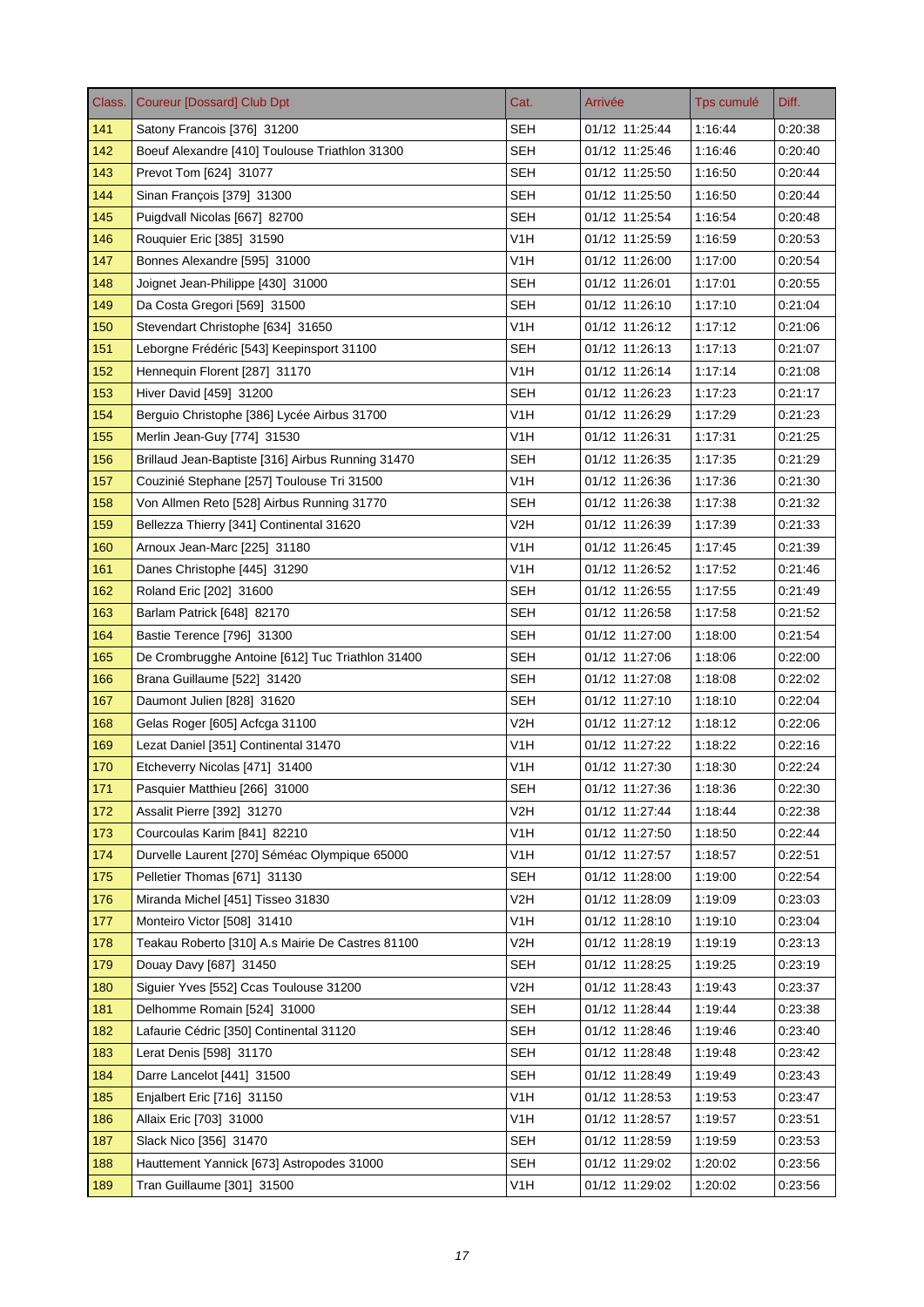| Class. | <b>Coureur [Dossard] Club Dpt</b>                      | Cat.             | Arrivée        | Tps cumulé | Diff.   |
|--------|--------------------------------------------------------|------------------|----------------|------------|---------|
| 190    | Piquemil Arthur [275] 31800                            | <b>SEH</b>       | 01/12 11:29:03 | 1:20:03    | 0:23:57 |
| 191    | Hubert Thierry [217] 31490                             | V2H              | 01/12 11:29:05 | 1:20:05    | 0:23:59 |
| 192    | Pereira Jean Philippe [328] 31180                      | <b>SEH</b>       | 01/12 11:29:07 | 1:20:07    | 0:24:01 |
| 193    | Laval Gilles [372] Rca Amiez 31180                     | V1H              | 01/12 11:29:09 | 1:20:09    | 0:24:03 |
| 194    | Munilla Olivier [705] 11400                            | V <sub>1</sub> H | 01/12 11:29:12 | 1:20:12    | 0:24:06 |
| 195    | Tortech Eric [590] La Dépêche Du Midi 31400            | V2H              | 01/12 11:29:13 | 1:20:13    | 0:24:07 |
| 196    | Lassalle Pascal [393] 31270                            | V <sub>1</sub> H | 01/12 11:29:14 | 1:20:14    | 0.24.08 |
| 197    | Lepretre Lionel [725] 31340                            | V1H              | 01/12 11:29:19 | 1:20:19    | 0.24.13 |
| 198    | Astruc Eric [215] 31150                                | V1H              | 01/12 11:29:20 | 1:20:20    | 0.24.14 |
| 199    | Richard Alain [592] 31400                              | V2H              | 01/12 11:29:21 | 1:20:21    | 0.24.15 |
| 200    | Jovelin Maxime [326] Tuc Triathlon 31300               | <b>SEH</b>       | 01/12 11:29:23 | 1:20:23    | 0:24:17 |
| 201    | Bounhouret Maxime [359] 31500                          | <b>SEH</b>       | 01/12 11:29:24 | 1:20:24    | 0.24.18 |
| 202    | Balastequi Eric [308] A.s Mairie De Castres 81700      | V2H              | 01/12 11:29:26 | 1:20:26    | 0:24:20 |
| 203    | Boudes Lionel [574] 31210                              | <b>SEH</b>       | 01/12 11:29:29 | 1:20:29    | 0:24:23 |
| 204    | Crawley Sam [670] 31700                                | SEH              | 01/12 11:29:37 | 1:20:37    | 0:24:31 |
| 205    | Barbosa Jean-Pierre [520] 31000                        | <b>SEH</b>       | 01/12 11:29:53 | 1:20:53    | 0:24:47 |
| 206    | Vidal David [779] 31700                                | <b>SEH</b>       | 01/12 11:29:56 | 1:20:56    | 0:24:50 |
| 207    | Bousquet Jean-Luc [431] 31830                          | V <sub>1</sub> H | 01/12 11:30:01 | 1:21:01    | 0.24.55 |
| 208    | Rescoussier Franck [728] Esprit Running 31330          | V1H              | 01/12 11:30:07 | 1:21:07    | 0:25.01 |
| 209    | Rescoussier Georges [837] 31790                        | V1H              | 01/12 11:30:07 | 1:21:07    | 0:25:01 |
| 210    | Colin Cedric [650] 31200                               | <b>SEH</b>       | 01/12 11:30:09 | 1:21:09    | 0:25:03 |
| 211    | Studer Christian [510] Splach Athlé 31300              | <b>SEH</b>       | 01/12 11:30:13 | 1:21:13    | 0.25.07 |
| 212    | Pennec Alexis [438] 31130                              | <b>ESH</b>       | 01/12 11:30:14 | 1:21:14    | 0:25:08 |
| 213    | Luceau Francis [784] Union Marathon 31324              | V3H              | 01/12 11:30:18 | 1:21:18    | 0:25:12 |
| 214    | Teysseyre Sylvain [512] 12740                          | <b>SEH</b>       | 01/12 11:30:18 | 1:21:18    | 0.25.12 |
| 215    | Garcia Jean François [223] Toulouse Triathlon 31300    | V2H              | 01/12 11:30:21 | 1:21:21    | 0.25.15 |
| 216    | Corbellon Julian [807] 33710                           | SEH              | 01/12 11:30:26 | 1:21:26    | 0:25:20 |
| 217    | Ribreau Julien [291] 31300                             | <b>SEH</b>       | 01/12 11:30:28 | 1:21:28    | 0:25:22 |
| 218    | Louison Sébastien [566] Jean-Michel Trail 31200        | <b>SEH</b>       | 01/12 11:30:37 | 1:21:37    | 0:25:31 |
| 219    | Perrot Grégoire [802] Ce Cassidian Test 31300          | SEH              | 01/12 11:30:44 | 1:21:44    | 0:25:38 |
| 220    | Jean-Baptiste Nicolas [349] Continental 31700          | <b>SEH</b>       | 01/12 11:30:46 | 1:21:46    | 0.25.40 |
| 221    | Vignon-Barthelemy Patrice [609] Acm Running Club 31120 | V <sub>1</sub> H | 01/12 11:30:53 | 1:21:53    | 0.25.47 |
| 222    | Girard Jérôme [679] 31400                              | V <sub>1</sub> H | 01/12 11:30:55 | 1:21:55    | 0:25:49 |
| 223    | Pedezert Frédéric [322] Airbus Running 31830           | V <sub>1</sub> H | 01/12 11:30:59 | 1:21:59    | 0.25.53 |
| 224    | Camuzet Georges [269] 31000                            | <b>SEH</b>       | 01/12 11:31:00 | 1:22:00    | 0.25.54 |
| 225    | Chabé David [490] 31200                                | <b>SEH</b>       | 01/12 11:31:09 | 1:22:09    | 0:26:03 |
| 226    | Fabre Alain [657] Ca Balma 31500                       | V2H              | 01/12 11:31:12 | 1:22:12    | 0.26.06 |
| 227    | Thibaud Olivier [468] 65240                            | <b>SEH</b>       | 01/12 11:31:24 | 1:22:24    | 0.26.18 |
| 228    | Nougue Christophe [208] 31130                          | V <sub>1</sub> H | 01/12 11:31:26 | 1:22:26    | 0:26:20 |
| 229    | Anizan Jean-Paul [545] Airbus Running 31000            | V2H              | 01/12 11:31:32 | 1:22:32    | 0:26:26 |
| 230    | De Grandidier Marc [677] 31000                         | V <sub>1</sub> H | 01/12 11:31:48 | 1:22:48    | 0:26:42 |
| 231    | Saby Jean-Patrice [778] 32600                          | <b>SEH</b>       | 01/12 11:31:49 | 1:22:49    | 0.26.43 |
| 232    | Marronnier Rémy [234] 31300                            | <b>SEH</b>       | 01/12 11:31:52 | 1:22:52    | 0.26.46 |
| 233    | Dumesnil Adelee Hugues [330] Airbus Running 31330      | V2H              | 01/12 11:31:53 | 1:22:53    | 0.26.47 |
| 234    | Beny Nicolas [453] 31300                               | SEH              | 01/12 11:31:57 | 1:22:57    | 0:26:51 |
| 235    | Amiel Aurélien [777] 31370                             | <b>SEH</b>       | 01/12 11:32:16 | 1:23:16    | 0.27.10 |
| 236    | Portier Willy [340] Continental 31270                  | V <sub>1</sub> H | 01/12 11:32:17 | 1:23:17    | 0:27:11 |
| 237    | Duran Stéphane [639] Courir à Fontenilles 31470        | V <sub>1</sub> H | 01/12 11:32:27 | 1.23.27    | 0:27:21 |
| 238    | Dauriac Charles [718] 31400                            | <b>SEH</b>       | 01/12 11:32:31 | 1:23:31    | 0:27:25 |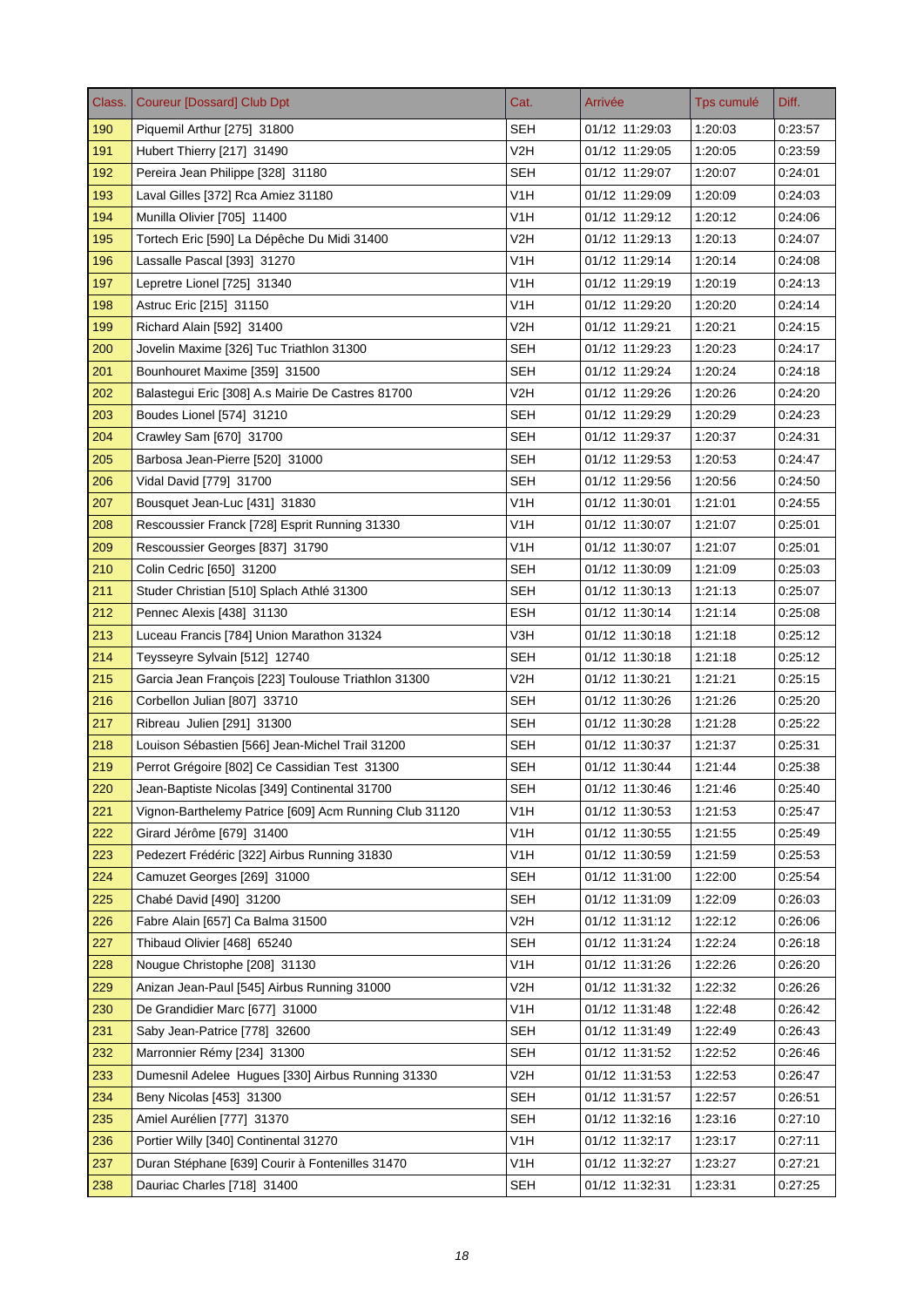| Class. | <b>Coureur [Dossard] Club Dpt</b>                                | Cat.             | Arrivée        | Tps cumulé | Diff.   |
|--------|------------------------------------------------------------------|------------------|----------------|------------|---------|
| 239    | Renaudie Patrice [254] 31770                                     | <b>SEH</b>       | 01/12 11:32:39 | 1:23:39    | 0:27:33 |
| 240    | Vial Sebastien [466] 31170                                       | V <sub>1</sub> H | 01/12 11:32:40 | 1:23:40    | 0:27:34 |
| 241    | Desmartin Emmanuel [503] 31000                                   | <b>SEH</b>       | 01/12 11:32:47 | 1:23:47    | 0.27.41 |
| 242    | Thumerel Gérard [413] 31320                                      | V2H              | 01/12 11:32:50 | 1:23:50    | 0.27.44 |
| 243    | Vidal Christophe [334] Continental                               | SEH              | 01/12 11:32:55 | 1:23:55    | 0:27:49 |
| 244    | Allain Thierry [406] Amiez 31380                                 | V2H              | 01/12 11:32:58 | 1:23:58    | 0.27:52 |
| 245    | Blessou Gérard [456] 31620                                       | V <sub>1</sub> H | 01/12 11:33:00 | 1:24:00    | 0.27:54 |
| 246    | Lemaire Thomas [362] Tuc Triathlon 31100                         | SEH              | 01/12 11:33:04 | 1:24:04    | 0.27:58 |
| 247    | Armand Alexandre [227] 31770                                     | <b>SEH</b>       | 01/12 11:33:10 | 1:24:10    | 0.28.04 |
| 248    | Pérez López Sócrates [297] 31300                                 | <b>SEH</b>       | 01/12 11:33:15 | 1:24:15    | 0.28:09 |
| 249    | Couturier Pierrick [400] Ca Balma 31200                          | <b>SEH</b>       | 01/12 11:33:23 | 1:24:23    | 0.28:17 |
| 250    | Sarradet Bernard [389] Oxygene 32 31200                          | V2H              | 01/12 11:33:30 | 1:24:30    | 0.28.24 |
| 251    | Pinel Ludovic [414] 31500                                        | <b>SEH</b>       | 01/12 11:33:31 | 1:24:31    | 0:28:25 |
| 252    | Garcia Philippe [660] 81370                                      | V <sub>1</sub> H | 01/12 11:33:39 | 1:24:39    | 0:28:33 |
| 253    | Sanchez Christophe [494] Zinzins Des Coteaux 31780               | SEH              | 01/12 11:33:48 | 1:24:48    | 0.28.42 |
| 254    | Battist Nicolas [405] 31300                                      | <b>SEH</b>       | 01/12 11:33:49 | 1:24:49    | 0:28:43 |
| 255    | Peyronnet Philippe [647] Fspn 31200                              | V <sub>1</sub> H | 01/12 11:33:51 | 1:24:51    | 0:28:45 |
| 256    | Mimoun Hassan [615] Fspn 31200                                   | <b>SEH</b>       | 01/12 11:33:52 | 1:24:52    | 0:28:46 |
| 257    | Pontonnier Guillaume [219] Point Trop N'en Faut 31000            | V1H              | 01/12 11:33:54 | 1:24:54    | 0:28:48 |
| 258    | Poteau Romuald [829] 31000                                       | V1H              | 01/12 11:33:59 | 1:24:59    | 0.28.53 |
| 259    | Brossier Jean-Pierre [758] 81500                                 | V <sub>1</sub> H | 01/12 11:34:01 | 1:25:01    | 0:28:55 |
| 260    | Chateignon Claude [348] Continental 31270                        | V2H              | 01/12 11:34:02 | 1:25:02    | 0.28.56 |
| 261    | Mendaille Yannick [710] 31140                                    | <b>SEH</b>       | 01/12 11:34:04 | 1:25:04    | 0.28.58 |
| 262    | Mouret Clément [442] 31500                                       | <b>SEH</b>       | 01/12 11:34:05 | 1:25:05    | 0:28:59 |
| 263    | Bouchedjira Walid [298] 31500                                    | SEH              | 01/12 11:34:06 | 1:25:06    | 0:29:00 |
| 264    | Dupanloup Jerome [464] 31140                                     | V1H              | 01/12 11:34:10 | 1:25:10    | 0.29.04 |
| 265    | Gosset Aurélien [594] 65400                                      | <b>ESH</b>       | 01/12 11:34:18 | 1:25:18    | 0:29:12 |
| 266    | Espach Romain [555] 31300                                        | <b>SEH</b>       | 01/12 11:34:29 | 1:25:29    | 0:29:23 |
| 267    | Amoros Vincent [222] Airbus Running 31150                        | <b>SEH</b>       | 01/12 11:34:30 | 1:25:30    | 0.29.24 |
| 268    | DordÉ Fabrice [253] 31000                                        | SEH              | 01/12 11:34:39 | 1:25:39    | 0:29:33 |
| 269    | Chivallier René [470] 31600                                      | V2H              | 01/12 11:34:45 | 1.25:45    | 0.29.39 |
| 270    | Da Silva Didier [714] Les Aventuriers Du Bitume-31 L'union 31850 | V2H              | 01/12 11:34:47 | 1:25:47    | 0.29.41 |
| 271    | Augnet Clément [397] Team Raidlight 09101                        | <b>SEH</b>       | 01/12 11:34:48 | 1:25:48    | 0.29.42 |
| 272    | Guibert Romain [320] 31200                                       | <b>SEH</b>       | 01/12 11:34:52 | 1:25:52    | 0:29:46 |
| 273    | Gomes Pina De Almeida Rui Pedro [816] 31700                      | <b>SEH</b>       | 01/12 11:34:55 | 1:25:55    | 0.29.49 |
| 274    | Duporte Pascal [851]                                             | V1H              | 01/12 11:34:57 | 1:25:57    | 0:29:51 |
| 275    | Poutier Eric [399] Zinzins Des Coteaux 31140                     | V <sub>1</sub> H | 01/12 11:34:58 | 1:25:58    | 0.29.52 |
| 276    | Massat Rémi [277] 31000                                          | <b>SEH</b>       | 01/12 11:35:00 | 1:26:00    | 0:29:54 |
| 277    | Mader Yves [294] 31150                                           | V3H              | 01/12 11:35:04 | 1:26:04    | 0:29:58 |
| 278    | Crosnier Samuel [844] 31390                                      | V1H              | 01/12 11:35:07 | 1:26:07    | 0:30:01 |
| 279    | Daure Nicolas [483] 31600                                        | SEH              | 01/12 11:35:08 | 1:26:08    | 0:30:02 |
|        | Varela Da Veiga Steve [422] Corrida Pédestre De Toulouse         |                  |                |            |         |
| 280    | 31000                                                            | <b>SEH</b>       | 01/12 11:35:12 | 1:26:12    | 0:30:06 |
| 281    | Levilly Stéphan [621] 31520                                      | V1H              | 01/12 11:35:15 | 1:26:15    | 0.30.09 |
| 282    | Garcia Patctrick [591] 31200                                     | <b>SEH</b>       | 01/12 11:35:16 | 1.26.16    | 0:30:10 |
| 283    | Scudier Patrick [331] Airbus Running 31330                       | V1H              | 01/12 11:35:18 | 1:26:18    | 0.30.12 |
| 284    | Delmas Alain [801] Ce Cassidian Test 32810                       | V1H              | 01/12 11:35:20 | 1:26:20    | 0:30:14 |
| 285    | Lahary Christian [323] Airbus Running 31470                      | V <sub>1</sub> H | 01/12 11:35:23 | 1:26:23    | 0:30:17 |
| 286    | Thezelais Sylvain [713] 31700                                    | <b>SEH</b>       | 01/12 11:35:23 | 1:26:23    | 0.30.17 |
|        |                                                                  |                  |                |            |         |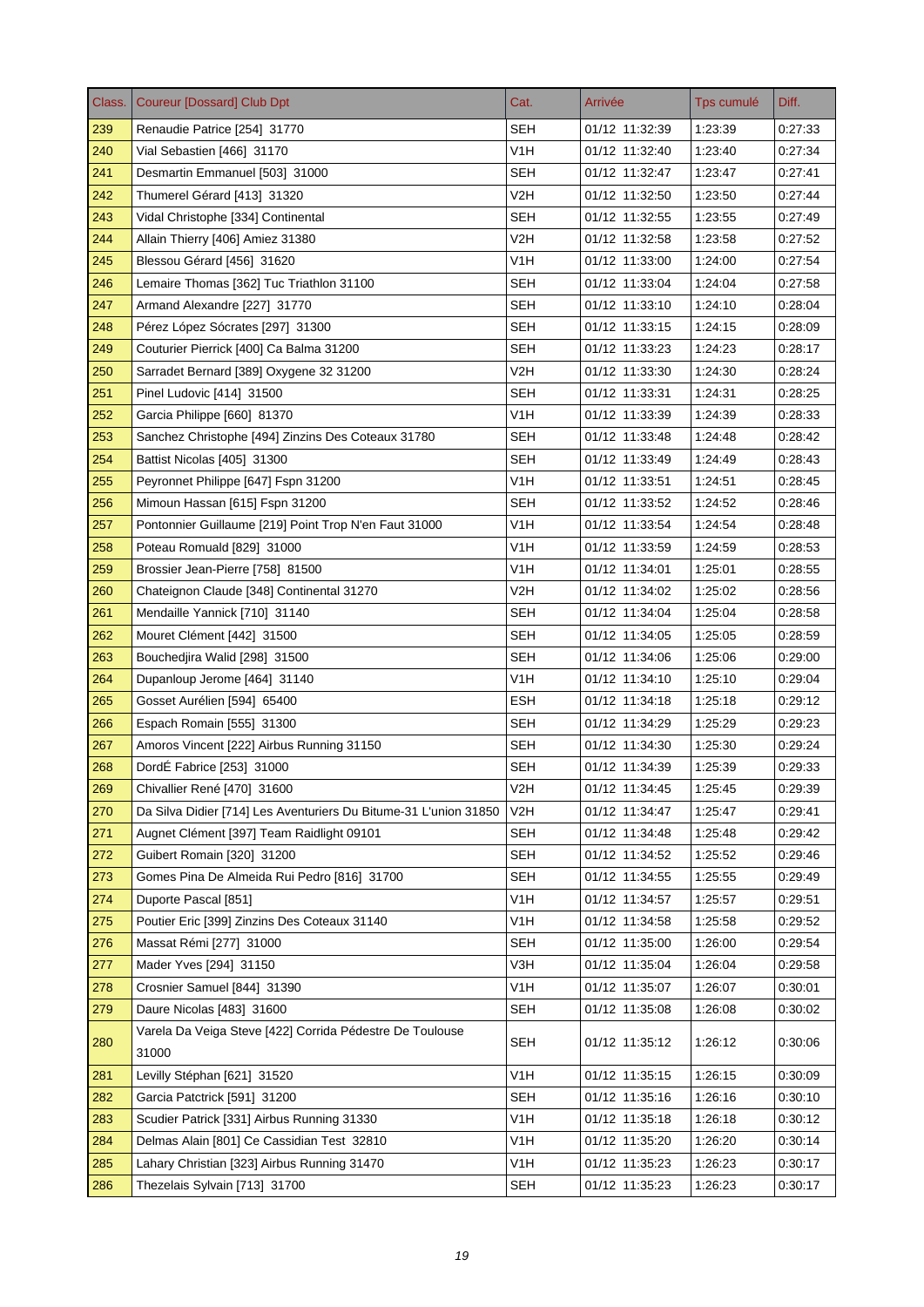| Class. | <b>Coureur [Dossard] Club Dpt</b>                     | Cat.             | Arrivée        | Tps cumulé | Diff.   |
|--------|-------------------------------------------------------|------------------|----------------|------------|---------|
| 287    | Fouinneteau Michel [790] 31770                        | <b>SEH</b>       | 01/12 11:35:26 | 1:26:26    | 0:30:20 |
| 288    | Jonquieres Cedric [570] 31200                         | <b>SEH</b>       | 01/12 11:35:41 | 1:26:41    | 0:30:35 |
| 289    | Felgines Christian [663] Zinzins Des Coteaux 31 31150 | V3H              | 01/12 11:35:42 | 1:26:42    | 0.30.36 |
| 290    | Bourdil Jérome [589] La Dépêche Du Midi 31130         | V1H              | 01/12 11:35:44 | 1:26:44    | 0:30:38 |
| 291    | Marty Jérémie [384] 31500                             | SEH              | 01/12 11:35:49 | 1:26:49    | 0:30:43 |
| 292    | Pitton Didier [585] La Dépêche Du Midi 31150          | V2H              | 01/12 11:35:51 | 1:26:51    | 0:30:45 |
| 293    | Thuillier Julien [355] Jean-Michel 31820              | <b>SEH</b>       | 01/12 11:35:57 | 1:26:57    | 0:30:51 |
| 294    | Daublain Thierry [805] Ce Cassidian Test 31170        | <b>SEH</b>       | 01/12 11:36:00 | 1:27:00    | 0:30:54 |
| 295    | Lavinal Guillaume [460] 31830                         | V <sub>1</sub> H | 01/12 11:36:00 | 1:27:00    | 0.30.54 |
| 296    | Barre Jean-Luc [502] 31770                            | V2H              | 01/12 11:36:18 | 1:27:18    | 0.31.12 |
| 297    | Delmur Thierry [674] Ce Liebherr-Aerospace Tlse 31700 | V <sub>1</sub> H | 01/12 11:36:34 | 1:27:34    | 0:31:28 |
| 298    | Aue Lilian [312] 31380                                | SEH              | 01/12 11:36:38 | 1:27:38    | 0.31.32 |
| 299    | Belmekki Hammi [809] 31520                            | V2H              | 01/12 11:36:43 | 1:27:43    | 0:31:37 |
| 300    | Coubard Sébastien [842] 31500                         | V <sub>1</sub> H | 01/12 11:36:45 | 1:27:45    | 0:31:39 |
| 301    | Rivenet Pierre Etienne [692] 31880                    | SEH              | 01/12 11:36:52 | 1:27:52    | 0:31:46 |
| 302    | Naudy Cedric [659] 31830                              | <b>SEH</b>       | 01/12 11:37:00 | 1:28:00    | 0:31:54 |
| 303    | Lagarde Daniel [815] Pass Running 81000               | V3H              | 01/12 11:37:13 | 1:28:13    | 0:32:07 |
| 304    | Matczyk Stephane [697] 31780                          | SEH              | 01/12 11:37:15 | 1:28:15    | 0.32:09 |
| 305    | Bazin Gaël [450] 31700                                | <b>SEH</b>       | 01/12 11:37:18 | 1:28:18    | 0:32:12 |
| 306    | Calmettes Jean Baptiste [475] 31520                   | V <sub>1</sub> H | 01/12 11:37:24 | 1:28:24    | 0.32.18 |
| 307    | Marillesse Benoit [505] 31700                         | <b>SEH</b>       | 01/12 11:37:27 | 1:28:27    | 0:32:21 |
| 308    | Williams Richard [205] Airbus Running 31700           | V <sub>1</sub> H | 01/12 11:37:33 | 1:28:33    | 0:32:27 |
| 309    | Dublanc Tom [250] 31300                               | SEH              | 01/12 11:37:35 | 1:28:35    | 0:32:29 |
| 310    | Bordeau Thomas [427] 31500                            | <b>SEH</b>       | 01/12 11:37:37 | 1:28:37    | 0:32:31 |
| 311    | Nougayrede Eric [646] 31200                           | V1H              | 01/12 11:37:37 | 1:28:37    | 0:32:31 |
| 312    | Deubel Nicolas [515] 31300                            | SEH              | 01/12 11:37:50 | 1:28:50    | 0.32.44 |
| 313    | Perez Patrice [262] Usc Escalade 32430                | V <sub>1</sub> H | 01/12 11:38:00 | 1:29:00    | 0:32:54 |
| 314    | Senseby Alain [584] La Dépêche Du Midi 31390          | V2H              | 01/12 11:38:03 | 1:29:03    | 0:32:57 |
| 315    | Dorlanne Jean-Michel [347] Continental 31480          | V2H              | 01/12 11:38:06 | 1:29:06    | 0.33.00 |
| 316    | Chabalier Philippe [629] 31320                        | V2H              | 01/12 11:38:13 | 1:29:13    | 0:33:07 |
| 317    | Fanech Pascal [527] 31000                             | V1H              | 01/12 11:38:13 | 1:29:13    | 0:33:07 |
| 318    | Calvet Henri [630] 31400                              | V <sub>2</sub> H | 01/12 11:38:15 | 1:29:15    | 0:33:09 |
| 319    | Lemoine Arnaud [429] 31000                            | V <sub>1</sub> H | 01/12 11:38:30 | 1:29:30    | 0:33:24 |
| 320    | Bourgerie Xavier [497] 31500                          | V2H              | 01/12 11:38:32 | 1:29:32    | 0:33:26 |
| 321    | Saseras Julien [768] 31200                            | <b>SEH</b>       | 01/12 11:38:34 | 1:29:34    | 0.33.28 |
| 322    | Beaumont Adrien [240] 31200                           | <b>SEH</b>       | 01/12 11:38:36 | 1:29:36    | 0:33:30 |
| 323    | Thiersdebar Jean-Claude [834] 31170                   | V2H              | 01/12 11:38:37 | 1.29:37    | 0:33:31 |
| 324    | Dabadie Jacques [775] 31700                           | V2H              | 01/12 11:38:40 | 1:29:40    | 0.33.34 |
| 325    | Dachary Nicolas [449] 31470                           | <b>SEH</b>       | 01/12 11:38:40 | 1:29:40    | 0:33:34 |
| 326    | Dorangeon Bruno [402] 31100                           | V <sub>1</sub> H | 01/12 11:38:42 | 1:29:42    | 0:33:36 |
| 327    | Chabosi Jean-Luc [606] 31150                          | V <sub>2</sub> H | 01/12 11:38:49 | 1:29:49    | 0:33:43 |
| 328    | Erculisse Laurent [338] Continental 31600             | V2H              | 01/12 11:38:54 | 1:29:54    | 0:33:48 |
| 329    | Fricaud Jean-Luc [798] 31390                          | V <sub>2</sub> H | 01/12 11:38:54 | 1:29:54    | 0.33.48 |
| 330    | Gattus Olivier [795] 31590                            | V <sub>1</sub> H | 01/12 11:39:01 | 1:30:01    | 0:33:55 |
| 331    | Vidal Thomas [727] 31130                              | <b>SEH</b>       | 01/12 11:39:02 | 1:30:02    | 0:33:56 |
| 332    | Trouve Rodolphe [741] 31000                           | <b>SEH</b>       | 01/12 11:39:05 | 1:30:05    | 0:33:59 |
| 333    | Badie Yannick [645] 31300                             | <b>SEH</b>       | 01/12 11:39:14 | 1:30:14    | 0:34:08 |
| 334    | Evrard Nicolas [476] 31000                            | V <sub>1</sub> H | 01/12 11:39:14 | 1:30:14    | 0.34.08 |
| 335    | Lefevre Etienne [735] 31170                           | V2H              | 01/12 11:39:21 | 1:30:21    | 0.34.15 |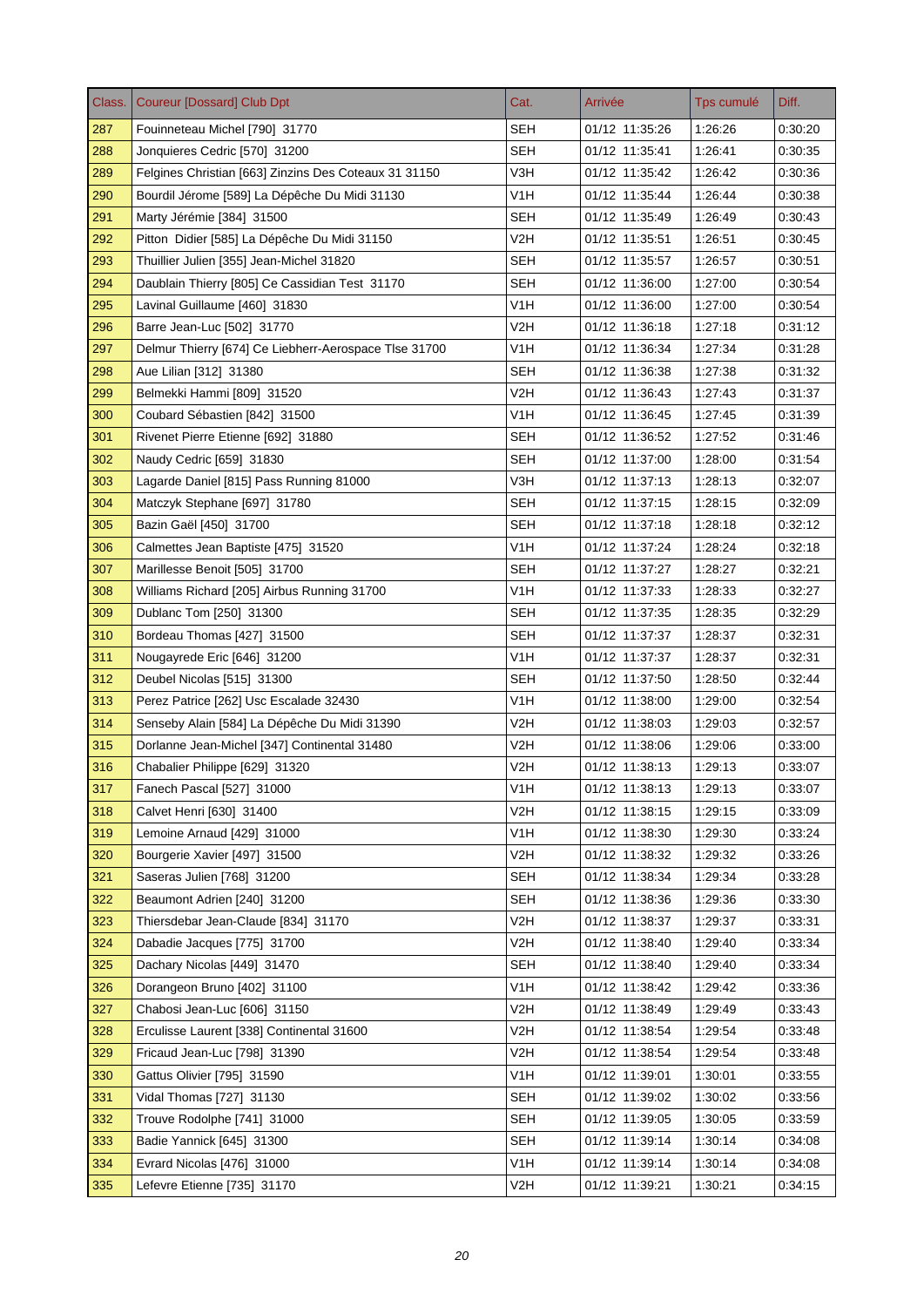| Class. | <b>Coureur [Dossard] Club Dpt</b>             | Cat.             | Arrivée        | Tps cumulé         | Diff.              |
|--------|-----------------------------------------------|------------------|----------------|--------------------|--------------------|
| 336    | Le Roux Josef [747] 31200                     | <b>SEH</b>       | 01/12 11:39:23 | 1:30:23            | 0:34:17            |
| 337    | Scheffler Laurent [610] 31470                 | V <sub>1</sub> H | 01/12 11:39:25 | 1:30:25            | 0:34:19            |
| 338    | Carrez Yann [285] 31770                       | V <sub>1</sub> H | 01/12 11:39:27 | 1:30:27            | 0:34:21            |
| 339    | Duballut Emmanuel [354] 31200                 | SEH              | 01/12 11:39:27 | 1:30:27            | 0:34:21            |
| 340    | Hoybel Sébastien [791] 31770                  | <b>SEH</b>       | 01/12 11:39:34 | 1:30:34            | 0:34:28            |
| 341    | Merlaud David [458] 31450                     | V1H              | 01/12 11:39:36 | 1:30:36            | 0.34.30            |
| 342    | Bichon Marc [793] 31180                       | V3H              | 01/12 11:39:40 | 1:30:40            | 0.34.34            |
| 343    | Vedel Clément [256] 12850                     | SEH              | 01/12 11:39:40 | 1:30:40            | 0:34:34            |
| 344    | Dubroca Jean-Pierre [852] 31100               | V2H              | 01/12 11:39:46 | 1:30:46            | 0.34.40            |
| 345    | Roustan Jean-Luc [823] 26500                  | V2H              | 01/12 11:39:55 | 1:30:55            | 0.34.49            |
| 346    | Coly Fabrice [748] 31100                      | <b>SEH</b>       | 01/12 11:39:58 | 1:30:58            | 0.34.52            |
| 347    | Dechaud Nicolas [810] 31400                   | <b>SEH</b>       | 01/12 11:40:01 | 1:31:01            | 0.34.55            |
| 348    | Mauran Benjamin [358] 31500                   | <b>SEH</b>       | 01/12 11:40:04 | 1:31:04            | 0:34:58            |
| 349    | Cuny Jérôme [558] 31500                       | <b>SEH</b>       | 01/12 11:40:05 | 1:31:05            | 0.34.59            |
| 350    | Beniflah Elie [831]                           | V4H              | 01/12 11:40:16 | 1:31:16            | 0.35.10            |
| 351    | Alcock Felix [380] 31170                      | V <sub>1</sub> H | 01/12 11:40:19 | 1:31:19            | 0.35.13            |
| 352    | Le Marc Michel [843] Acm Running Club 31510   | V <sub>2</sub> H | 01/12 11:40:24 | 1:31:24            | 0.35.18            |
| 353    | Bounaix Bertrand [303] 31200                  | <b>SEH</b>       | 01/12 11:40:30 | 1:31:30            | 0:35:24            |
| 354    | Mille Jean-François [255] 31200               | V1H              | 01/12 11:40:42 | 1:31:42            | 0:35:36            |
| 355    | Cazaentre Didier [409] 31170                  | V2H              | 01/12 11:41:03 | 1:32:03            | 0.35.57            |
| 356    | Peyre Lionel [535] Excelior Conseil 31200     | V2H              | 01/12 11:41:15 | 1:32:15            | 0.36.09            |
| 357    | Brousse Pierre [465] Neo 31520                | V <sub>2</sub> H | 01/12 11:41:29 | 1:32:29            | 0.36.23            |
| 358    | Soumagnas Patrick [707] 31700                 | V <sub>1</sub> H | 01/12 11:41:31 | 1:32:31            | 0.36.25            |
| 359    | Caron Jean-Christophe [394] 31490             | V <sub>1</sub> H | 01/12 11:41:40 | 1:32:40            | 0:36:34            |
| 360    | Girod Pascal [321] Airbus Running 31170       | V1H              | 01/12 11:41:41 | 1:32:41            | 0:36:35            |
| 361    | Scattolin Patrice [407] 31120                 | V3H              | 01/12 11:41:53 | 1:32:53            | 0.36.47            |
| 362    | Delgado Guy [642] 31520                       | V <sub>1</sub> H | 01/12 11:42:12 | 1:33:12            | 0:37:06            |
| 363    | Laurent Herman [669] -- 31300                 | V1H              | 01/12 11:42:16 | 1:33:16            | 0.37:10            |
| 364    | Becker Frederic [288] 31470                   | V <sub>1</sub> H | 01/12 11:42:19 | 1:33:19            | 0.37.13            |
| 365    | Machou Ghalem [773] 31600                     | SEH              | 01/12 11:42:24 | 1:33:24            | 0:37:18            |
| 366    | Chauvet François [583] 31120                  | V2H              | 01/12 11:42:25 | 1:33:25            | 0.37.19            |
| 367    | Cerny Philippe [537] 09100                    | V <sub>1</sub> H | 01/12 11:42:35 | 1:33:35            | 0.37.29            |
| 368    | Plata Daniel [311] 31860                      | V3H              | 01/12 11:43:16 | 1:34:16            | 0.38:10            |
| 369    | Daffis Julien [377] Free Iron Team 31840      | <b>SEH</b>       | 01/12 11:43:22 | 1:34:22            | 0:38:16            |
| 370    | Fournil Jérôme [265] 31250                    | <b>SEH</b>       | 01/12 11:43:22 | 1:34:22            | 0.38.16            |
| 371    | Paul Chamayou [279] 31200                     | <b>SEH</b>       | 01/12 11:43:26 | 1:34:26            | 0:38:20            |
| 372    | Loope Jonathan [286] 64000                    | <b>SEH</b>       | 01/12 11:43:31 | 1:34:31            | 0.38.25            |
| 373    | Autret Florian [327] Toulouse Triathlon 31180 | V <sub>1</sub> H | 01/12 11:43:32 | 1:34:32            | 0:38:26            |
| 374    | Milin Marcel [361] 31500                      | V2H              | 01/12 11:43:33 | 1:34:33            | 0:38:27            |
| 375    | Pavy Marc [699] 31590                         | V <sub>2</sub> H | 01/12 11:43:39 | 1:34:39            | 0:38:33            |
| 376    | Crozet Thibaut [325] 31140                    | <b>SEH</b>       | 01/12 11:43:44 | 1.34.44            | 0:38:38            |
| 377    | Drezen Pascal [593] 31800                     | <b>SEH</b>       | 01/12 11:43:56 | 1:34:56            | 0:38:50            |
| 378    | Boudet Pierre [523] 31700                     | V3H              | 01/12 11:44:02 | 1:35:02            | 0.38.56            |
| 379    | Desmedt Joël [549] Ccas Toulouse 31240        | V2H              | 01/12 11:44:02 | 1:35:02            | 0.38.56            |
| 380    | Ros Frederic [236] 31820                      | V <sub>1</sub> H | 01/12 11:44:10 | 1:35:10            | 0:39:04            |
| 381    | Laurent Georges [444] 31240                   | V3H              | 01/12 11:44:14 | 1:35:14            | 0.39.08            |
| 382    | Dupre Francis [371] 31479                     | V2H              | 01/12 11:44:28 | 1:35:28            | 0:39:22            |
|        | Galey Philippe [760] 31300                    | V <sub>1</sub> H | 01/12 11:44:37 |                    |                    |
| 383    |                                               | V <sub>2</sub> H |                | 1:35:37<br>1.35.57 | 0:39:31<br>0:39:51 |
| 384    | Nieto Nicolas [811] 31240                     |                  | 01/12 11:44:57 |                    |                    |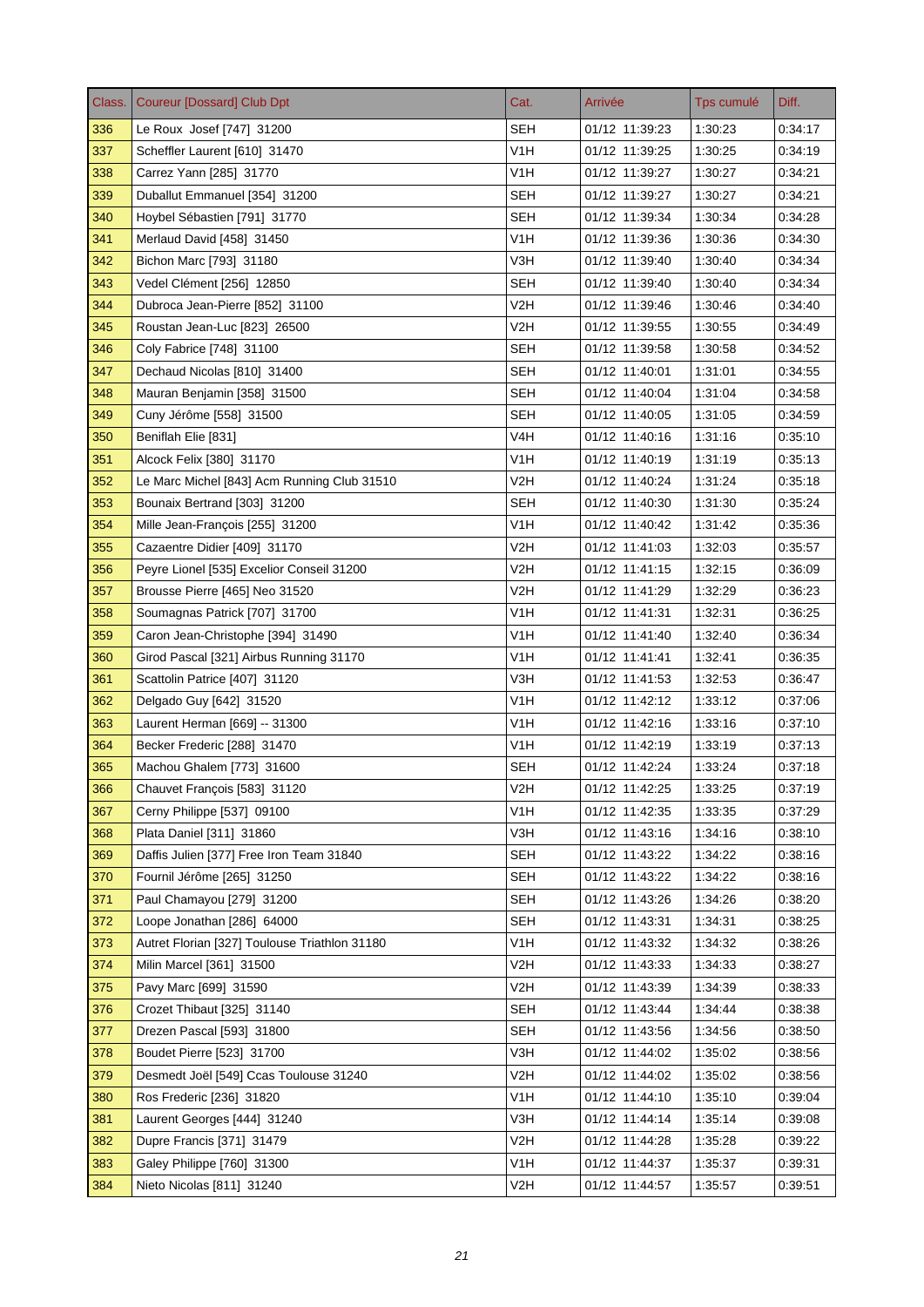| Class. | <b>Coureur [Dossard] Club Dpt</b>               | Cat.             | Arrivée        | Tps cumulé | Diff.   |
|--------|-------------------------------------------------|------------------|----------------|------------|---------|
| 385    | Rovira Philippe [813] 31500                     | <b>SEH</b>       | 01/12 11:44:58 | 1:35:58    | 0:39:52 |
| 386    | Carayol Philippe [845] 31000                    | V <sub>1</sub> H | 01/12 11:45:02 | 1:36:02    | 0:39:56 |
| 387    | Vannier Christophe [533] 31300                  | V <sub>1</sub> H | 01/12 11:45:07 | 1:36:07    | 0.40.01 |
| 388    | Laché Cyrille [353] 31750                       | V1H              | 01/12 11:45:18 | 1:36:18    | 0.40.12 |
| 389    | Henri Matthias [395] Follar Team 31500          | SEH              | 01/12 11:45:24 | 1:36:24    | 0:40:18 |
| 390    | Marin Julien [374] Follar Team 31000            | <b>SEH</b>       | 01/12 11:45:28 | 1:36:28    | 0:40:22 |
| 391    | Pitton Eric [478] 31620                         | V <sub>1</sub> H | 01/12 11:45:29 | 1:36:29    | 0:40:23 |
| 392    | Cormontagne Rémi [317] 31000                    | SEH              | 01/12 11:45:54 | 1:36:54    | 0:40:48 |
| 393    | Cathala Christophe [282] 31320                  | V <sub>1</sub> H | 01/12 11:45:58 | 1:36:58    | 0.40.52 |
| 394    | Dubearn Aurélien [676] 31400                    | <b>SEH</b>       | 01/12 11:46:09 | 1:37:09    | 0:41:03 |
| 395    | Rambeau-Octeau Pascal [737] B31-Tri 32430       | V <sub>1</sub> H | 01/12 11:46:25 | 1.37:25    | 0.41.19 |
| 396    | Puech-Coutouly Lionel [517] 31000               | V <sub>1</sub> H | 01/12 11:46:28 | 1:37:28    | 0.41.22 |
| 397    | Marino Pierre [853] Union Marathon 31300        | V3H              | 01/12 11:46:36 | 1:37:36    | 0:41:30 |
| 398    | Renotte Michel [736] Ibm France 31500           | V <sub>1</sub> H | 01/12 11:46:41 | 1:37:41    | 0.41.35 |
| 399    | Handford Graeme [296] Lvis BS8 4JY              | SEH              | 01/12 11:46:59 | 1:37:59    | 0.41.53 |
| 400    | Rosa Pierre [607] 31100                         | <b>SEH</b>       | 01/12 11:47:25 | 1:38:25    | 0:42:19 |
| 401    | Touret Nicolas [769] 31600                      | <b>SEH</b>       | 01/12 11:47:47 | 1:38:47    | 0:42:41 |
| 402    | Belitzerkaufski Cyril [472] 81310               | <b>SEH</b>       | 01/12 11:47:49 | 1:38:49    | 0.42.43 |
| 403    | Sion Jérôme [231] 31000                         | V1H              | 01/12 11:48:03 | 1:39:03    | 0:42:57 |
| 404    | Portet Patrick [856] 31880                      | V2H              | 01/12 11:48:09 | 1:39:09    | 0.43.03 |
| 405    | Westrich Alexandre [314] 31620                  | <b>SEH</b>       | 01/12 11:48:10 | 1:39:10    | 0:43:04 |
| 406    | Zemb Jean-Paul [237] 81300                      | V3H              | 01/12 11:48:18 | 1:39:18    | 0.43.12 |
| 407    | Saint-Jean Pierre [617] 31500                   | V <sub>2</sub> H | 01/12 11:48:32 | 1:39:32    | 0.43.26 |
| 408    | Bouniols Gilbert [750] Ibm 31200                | V2H              | 01/12 11:48:33 | 1:39:33    | 0:43:27 |
| 409    | Silhol Romain [337] Continental 31880           | V1H              | 01/12 11:48:37 | 1:39:37    | 0:43:31 |
| 410    | Paris Bruno [403] 31770                         | V2H              | 01/12 11:48:38 | 1:39:38    | 0.43.32 |
| 411    | Oules Nicolas [280] 31000                       | <b>SEH</b>       | 01/12 11:48:40 | 1:39:40    | 0:43:34 |
| 412    | Worczynski Mathieu [745] Terreal Team 31770     | <b>SEH</b>       | 01/12 11:48:46 | 1:39:46    | 0:43:40 |
| 413    | Hilbert Loïc [443] 31130                        | <b>SEH</b>       | 01/12 11:49:45 | 1:40:45    | 0.44.39 |
| 414    | Monfraix Alain [638] 31470                      | V3H              | 01/12 11:49:48 | 1:40:48    | 0:44:42 |
| 415    | Beaulieu Michel [224] Pac 31270                 | V2H              | 01/12 11:49:49 | 1:40:49    | 0.44.43 |
| 416    | Bendjelloul Karim [378] 31000                   | <b>SEH</b>       | 01/12 11:50:29 | 1:41:29    | 0.45.23 |
| 417    | Lantuech Patrick [284] 31770                    | V <sub>2</sub> H | 01/12 11:50:39 | 1:41:39    | 0.45.33 |
| 418    | Abbott Michael [654] 65200                      | V <sub>1</sub> H | 01/12 11:50:53 | 1.41.53    | 0:45:47 |
| 419    | Regereau Nicolas [666] Bon Pied Bon Oeil 31650  | <b>SH</b>        | 01/12 11:51:04 | 1:42:04    | 0.45.58 |
| 420    | Rueda Michel [457] 31600                        | V <sub>2</sub> H | 01/12 11:51:26 | 1:42:26    | 0:46:20 |
| 421    | Moity Jean-Pierre [804] Ce Cassidian Test 31700 | V2H              | 01/12 11:51:29 | 1:42:29    | 0.46.23 |
| 422    | Sarniquet Laurent [218] 31770                   | <b>SEH</b>       | 01/12 11:51:31 | 1:42:31    | 0.46.25 |
| 423    | Gilbert Renaud [426] Running Club Amiez 31200   | V <sub>1</sub> H | 01/12 11:51:43 | 1.42.43    | 0.46.37 |
| 424    | Pernet Dominique [391] Amiez 31200              | V2H              | 01/12 11:51:45 | 1.42.45    | 0.46.39 |
| 425    | Cans Jérome [373] 31170                         | SEH              | 01/12 11:51:46 | 1.42.46    | 0:46:40 |
| 426    | Pech Jeremie [531] Pomponette 31400             | <b>SEH</b>       | 01/12 11:51:49 | 1:42:49    | 0.46.43 |
| 427    | Couttet Nicolas [787] Néo-Soft 11400            | <b>SEH</b>       | 01/12 11:52:42 | 1:43:42    | 0.47.36 |
| 428    | Vallejo Olivier [643] 31370                     | SEH              | 01/12 11:52:44 | 1.43:44    | 0.47.38 |
| 429    | Martin Dit Neuville Micaël [788] Néo-Soft 31880 | SEH              | 01/12 11:52:47 | 1.43.47    | 0.47.41 |
| 430    | Greuez Hervé [419] 31400                        | V1H              | 01/12 11:55:54 | 1.46:54    | 0.50.48 |
| 431    | Zaragoza Serge [572] 39800                      | V2H              | 01/12 11:55:57 | 1:46:57    | 0:50:51 |
| 432    | Bourgouin Jerome [534] 31200                    | SEH              | 01/12 11:56:04 | 1.47:04    | 0.50.58 |
| 433    | Alexandre Renaud [538] Aucun 31500              | <b>SEH</b>       | 01/12 11:56:07 | 1.47:07    | 0.51.01 |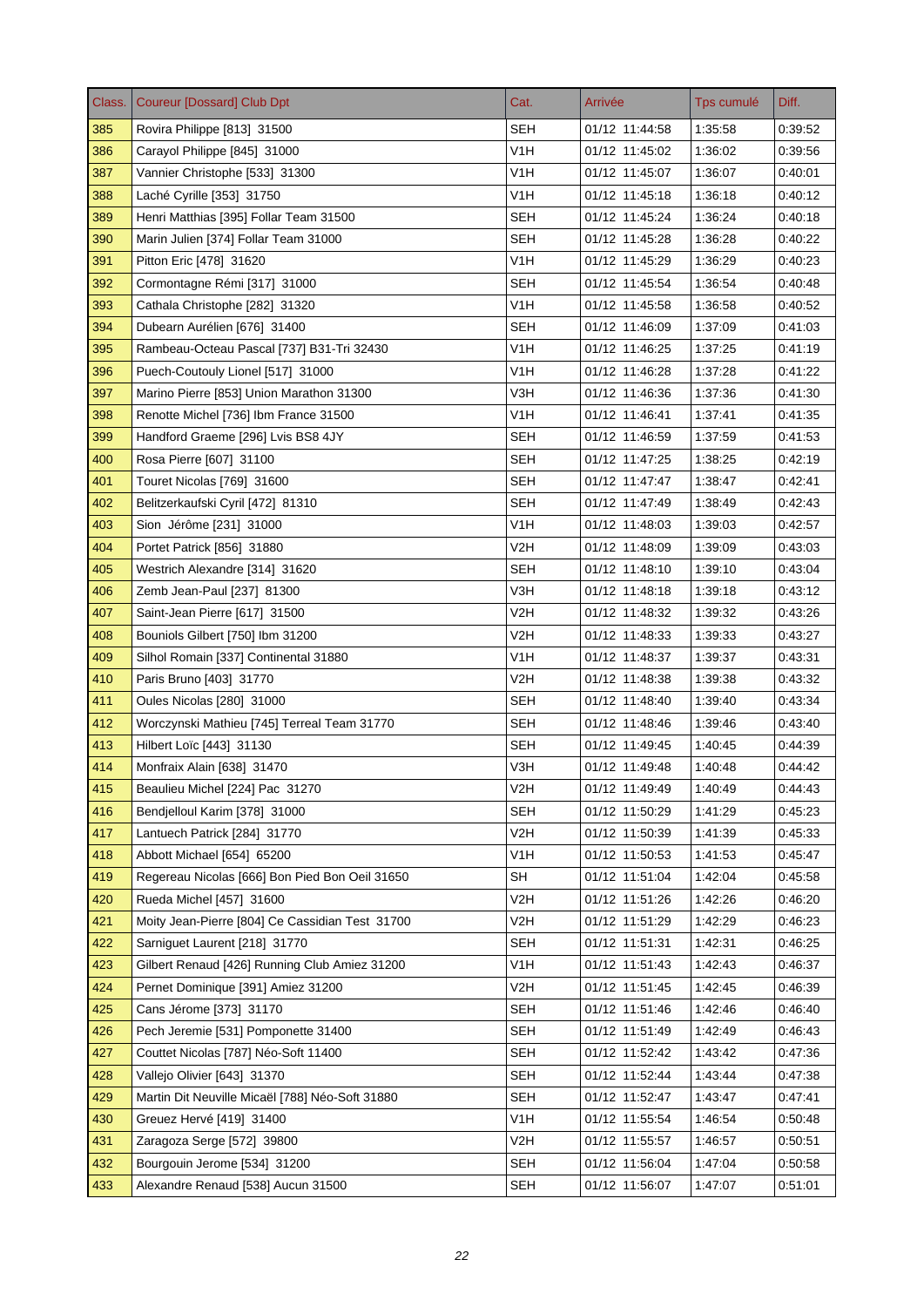| Class. | <b>Coureur [Dossard] Club Dpt</b>          | Cat.             | Arrivée        | Tps cumulé | Diff.   |
|--------|--------------------------------------------|------------------|----------------|------------|---------|
| 434    | Scialo Giuseppe [857] Airbus Running 31000 | V <sub>1</sub> H | 01/12 11:56:29 | 1:47:29    | 0:51:23 |
| 435    | Lepraist Fabrice [548] Ccas Toulouse 81500 | <b>SEH</b>       | 01/12 11:56:34 | 1:47:34    | 0:51:28 |
| 436    | Logreco Jean-Yves [496] 31000              | <b>SEH</b>       | 01/12 11:57:59 | 1:48:59    | 0:52:53 |
| 437    | Boyer Patrick [717] 31810                  | V2H              | 01/12 11:58:11 | 1.49.11    | 0:53:05 |
| 438    | Roboam Xavier [547] 31770                  | V2H              | 01/12 11:58:13 | 1:49:13    | 0:53:07 |
| 439    | Junqua Lamarque Virginie [581]             | V1H              | 01/12 11:58:40 | 1:49:40    | 0:53:34 |
| 440    | Bourdiau Bernard [418] 31270               | V1H              | 01/12 11:59:25 | 1:50:25    | 0:54:19 |
| 441    | Candéla Jean-Denis [437] 31200             | V2H              | 01/12 12:00:00 | 1:51:00    | 0:54:54 |
| 442    | Ceccarel Christophe [694] 82710            | <b>SEH</b>       | 01/12 12:04:13 | 1:55:13    | 0:59:07 |
| 443    | Cabrales Alvaro [822] 31000                | <b>SEH</b>       | 01/12 12:05:04 | 1:56:04    | 0:59:58 |
| 444    | Keray Julien [821] 31810                   | <b>SEH</b>       | 01/12 12:05:04 | 1:56:04    | 0:59:58 |
| 445    | Failleres David [299] 81800                | <b>ESH</b>       | 01/12 12:05:43 | 1:56:43    | 1:00:37 |
| 446    | Mahrouga Salim [432] 31100                 | V <sub>1</sub> H | 01/12 12:05:45 | 1:56:45    | 1:00:39 |
| 447    | Mauger Stéphanie [827] 46090               | <b>SEH</b>       | 01/12 12:06:13 | 1:57:13    | 1:01:07 |
| 448    | Cauneille Henri [783] Union Marathon 31240 | V4H              | 01/12 12:07:34 | 1:58:34    | 1:02:28 |
| 449    | Salas Alain [782] Union Marathon 31240     | V <sub>4</sub> H | 01/12 12:07:36 | 1:58:36    | 1:02:30 |
| 450    | Espinasse Gregory [696] 31530              | <b>SEH</b>       | 01/12 12:08:29 | 1:59:29    | 1:03:23 |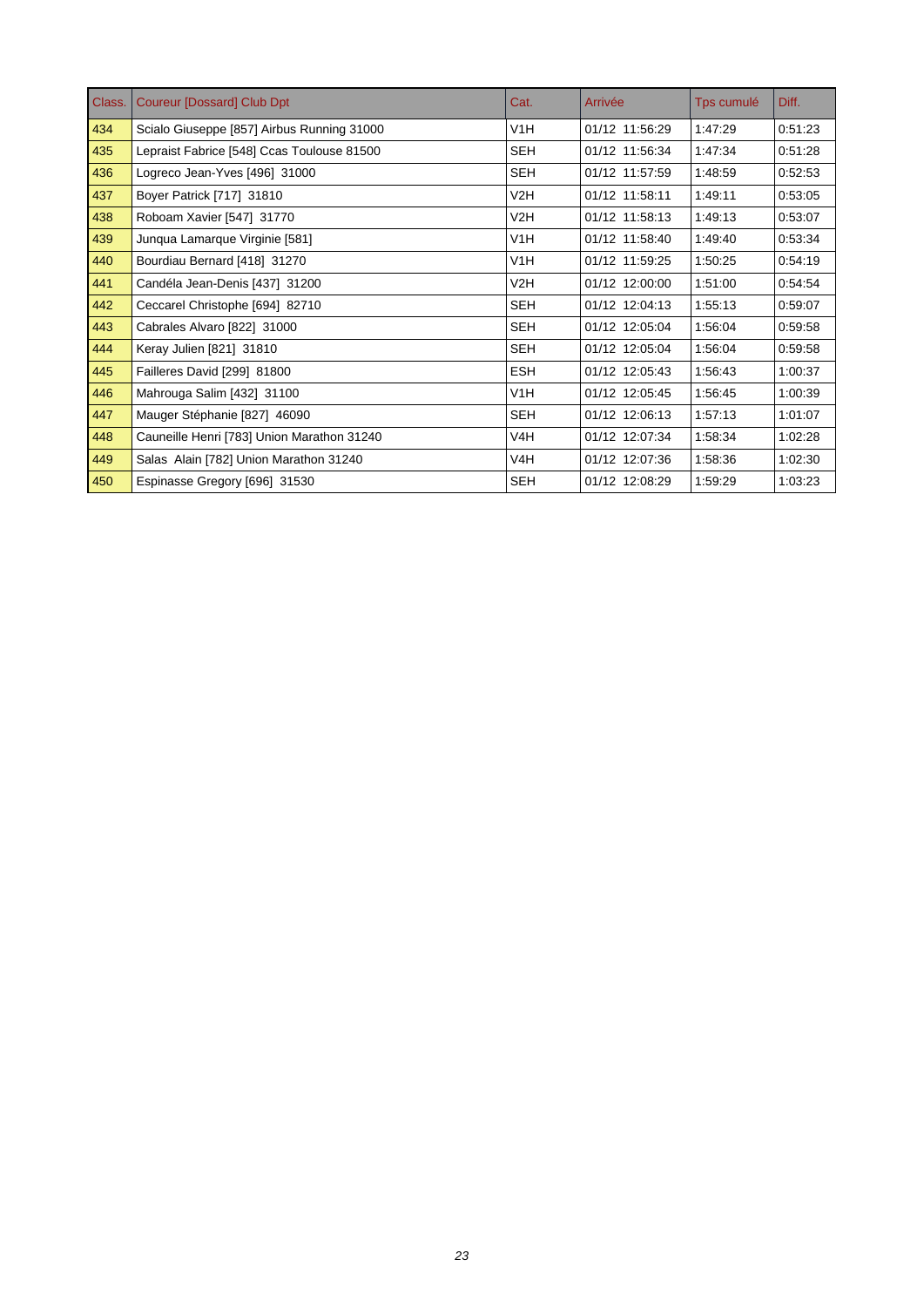

#### **Classe[ment Scratch F](http://www.cosatrail.fr/crbst_25.html)emmes**

Arrivée Course **01/12/2013 - 01/12/2013 Distance: 15 D+: 100**

| Class.           | <b>Coureur [Dossard] Club Dpt</b>                          | Cat.             | Arrivée        | Tps cumulé | Diff.   |
|------------------|------------------------------------------------------------|------------------|----------------|------------|---------|
| $\mathbf{1}$     | Bacon Mylène [1] I-Run 31500                               | <b>SEF</b>       | 01/12 11:13:02 | 1:04:02    |         |
| $\overline{2}$   | Simonin Marion [708] 31400                                 | <b>SEF</b>       | 01/12 11:16:58 | 1:07:58    | 0:03:56 |
| $\mathsf 3$      | Chopard-Lallie Marianne [715] Cmi - Run à La Fac 38360     | SEF              | 01/12 11:18:52 | 1:09:52    | 0:05:50 |
| $\overline{4}$   | Girardet Brunilde [375] Apem Meteofrance 31830             | <b>SEF</b>       | 01/12 11:20:26 | 1:11:26    | 0.07:24 |
| $\sqrt{5}$       | Comellas Melissa [613] Université Paul Sabatier 31078      | <b>JUF</b>       | 01/12 11:25:42 | 1:16:42    | 0.12:40 |
| $6\phantom{1}6$  | Delpech Nicolas [276] 31300                                | <b>SEF</b>       | 01/12 11:27:09 | 1:18:09    | 0:14:07 |
| $\overline{7}$   | Vanryssel Marie-Josèphe [329] 31490                        | <b>ESF</b>       | 01/12 11:28:51 | 1:19:51    | 0:15:49 |
| 8                | Lima Armelle [644] 31260                                   | V <sub>1</sub> F | 01/12 11:29:52 | 1:20:52    | 0:16:50 |
| $\boldsymbol{9}$ | Domeizel Vanessa [352] 31000                               | <b>SEF</b>       | 01/12 11:30:16 | 1:21:16    | 0:17:14 |
| 10 <sup>°</sup>  | Constant Marie [559] Ccas Toulouse 31400                   | V2F              | 01/12 11:31:22 | 1:22:22    | 0:18:20 |
| 11               | Théron Laure [742] 31400                                   | <b>SEF</b>       | 01/12 11:31:28 | 1:22:28    | 0.18.26 |
| 12               | Rousseau Laurence [661] Les Zinzins Des Coteaux 31 31620   | V2F              | 01/12 11:31:30 | 1:22:30    | 0:18:28 |
| 13 <sup>2</sup>  | Lievin Veronique [273] 31150                               | <b>SEF</b>       | 01/12 11:31:56 | 1:22:56    | 0:18:54 |
| 14               | Gomez Malandrin Sandrine [333] Continental 31860           | V <sub>1</sub> F | 01/12 11:32:12 | 1:23:12    | 0.19:10 |
| 15               | Laidet Caroline [335] Continental 31620                    | V1F              | 01/12 11:32:50 | 1:23:50    | 0:19:48 |
| 16               | Hebrard Bérengère [425] Continental 31170                  | <b>SEF</b>       | 01/12 11:32:53 | 1:23:53    | 0:19:51 |
| 17               | Topsakal Merih [368] Ca Balma 31000                        | SEF              | 01/12 11:33:13 | 1:24:13    | 0:20:11 |
| 18               | Seguier Christelle [704] 81700                             | <b>SEF</b>       | 01/12 11:33:45 | 1:24:45    | 0:20:43 |
| 19               | Rossin Cécile [302] 31000                                  | <b>SEF</b>       | 01/12 11:33:57 | 1:24:57    | 0.20:55 |
| 20               | Brothier Coline [412] 31000                                | SEF              | 01/12 11:34:34 | 1:25:34    | 0:21:32 |
| 21               | Morillo Floriane [691] Toulouse Tri 31200                  | SEF              | 01/12 11:34:37 | 1:25:37    | 0:21:35 |
| 22               | Duval Aurélie [315] Airbus Running 31170                   | <b>SEF</b>       | 01/12 11:34:39 | 1:25:39    | 0.21:37 |
| 23               | Grosbois Marion [239] Athlé 632 31830                      | <b>SEF</b>       | 01/12 11:35:22 | 1:26:22    | 0:22:20 |
| 24               | Magniont Camille [487] 31400                               | <b>SEF</b>       | 01/12 11:35:37 | 1:26:37    | 0:22:35 |
| 25               | Beltrami Marie-Ange [633] Les Zinzins Des Coteaux 31 31140 | V <sub>1</sub> F | 01/12 11:35:43 | 1:26:43    | 0:22:41 |
| 26               | Laval Danielle [309] A.s Mairie De Castres 81100           | V1F              | 01/12 11:35:47 | 1:26:47    | 0:22:45 |
| 27               | Payrastre Christelle [447] Team Raidlight 31600            | <b>SEF</b>       | 01/12 11:36:41 | 1:27:41    | 0.23.39 |
| 28               | Loulou Laïla [635] 31240                                   | SEF              | 01/12 11:36:47 | 1:27:47    | 0:23:45 |
| 29               | Simonnet Florence [424] 31830                              | <b>SEF</b>       | 01/12 11:37:21 | 1:28:21    | 0.24:19 |
| 30               | Eche Marion [258] 31500                                    | <b>SEF</b>       | 01/12 11:37:42 | 1:28:42    | 0:24:40 |
| 31               | Magnin Delphine [532] 31000                                | <b>SEF</b>       | 01/12 11:37:48 | 1:28:48    | 0:24:46 |
| 32               | Denis Hélène [553] Ccas Toulouse 31200                     | V <sub>2</sub> F | 01/12 11:38:11 | 1:29:11    | 0:25:09 |
| 33               | Beauvais Marion [808] 31400                                | <b>SEF</b>       | 01/12 11:38:39 | 1:29:39    | 0.25:37 |
| 34               | Peault Christel [662] Les Zinzins Des Coteaux 31 31150     | V1F              | 01/12 11:38:46 | 1:29:46    | 0:25:44 |
| 35               | Martin-Ceccaldi Christelle [812] 31000                     | <b>SEF</b>       | 01/12 11:38:48 | 1:29:48    | 0:25:46 |
| 36               | Francois Louisa [319] Airbus Running 31500                 | <b>SEF</b>       | 01/12 11:39:07 | 1:30:07    | 0:26:05 |
| 37               | Hooreman Anne-Marie [631] 31840                            | V <sub>2</sub> F | 01/12 11:39:17 | 1:30:17    | 0:26:15 |
| 38               | Jobin Camille [382] 31200                                  | JUF              | 01/12 11:40:49 | 1:31:49    | 0.27:47 |
| 39               | Portilla Ingrid [658] 31830                                | <b>SEF</b>       | 01/12 11:40:52 | 1:31:52    | 0:27:50 |
| 40               | David Elodie [492] 31200                                   | <b>SEF</b>       | 01/12 11:41:36 | 1:32:36    | 0.28:34 |
| 41               | Maho Vero [364] 31170                                      | V1F              | 01/12 11:41:37 | 1:32:37    | 0:28:35 |

 Fradet Fred [734] 31170 V1F 01/12 11:41:59 1:32:59 0:28:57 Menvielle Amelie [733] 31100 SEF 01/12 11:42:03 1:33:03 0:29:01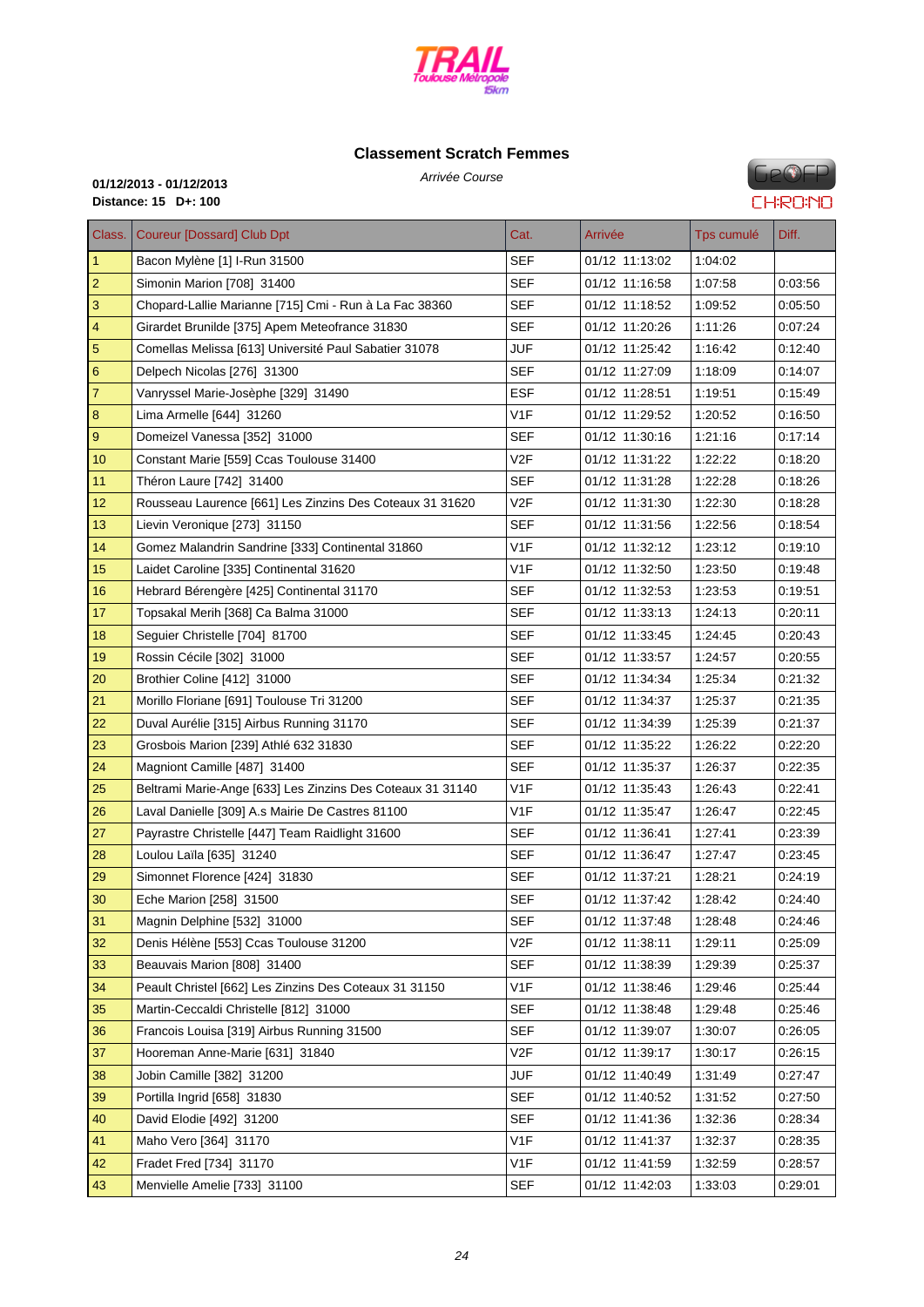| Class. | <b>Coureur [Dossard] Club Dpt</b>                      | Cat.             | Arrivée        | Tps cumulé | Diff.   |
|--------|--------------------------------------------------------|------------------|----------------|------------|---------|
| 44     | De Saint Victor Valérie [563] Ccas Toulouse 31400      | V <sub>2F</sub>  | 01/12 11:42:17 | 1:33:17    | 0:29:15 |
| 45     | Michielan Cécile [363] Zinzins Des Coteaux 31 31140    | <b>SEF</b>       | 01/12 11:42:35 | 1:33:35    | 0:29:33 |
| 46     | Bonsirven Alix [251] 31200                             | <b>SEF</b>       | 01/12 11:42:47 | 1:33:47    | 0.29.45 |
| 47     | Coulon Nathalie [252] Sud Triathlon Performance 31400  | <b>SEF</b>       | 01/12 11:42:50 | 1:33:50    | 0.29.48 |
| 48     | Alazard Mireille [604] Athle 632 31170                 | V <sub>1F</sub>  | 01/12 11:43:04 | 1:34:04    | 0:30:02 |
| 49     | Cazaux Nadine [416] 32350                              | SEF              | 01/12 11:43:06 | 1:34:06    | 0:30:04 |
| 50     | Millot Sophie [307] 31500                              | V <sub>1</sub> F | 01/12 11:43:15 | 1:34:15    | 0.30.13 |
| 51     | Chevrel Nadège [846] 31340                             | V <sub>1</sub> F | 01/12 11:43:19 | 1:34:19    | 0:30:17 |
| 52     | Rouquet Carine [281] 31400                             | <b>SEF</b>       | 01/12 11:43:24 | 1:34:24    | 0.30.22 |
| 53     | Decottignies Amandine [220] 31200                      | <b>SEF</b>       | 01/12 11:43:36 | 1:34:36    | 0:30:34 |
| 54     | Saint-Jean Camille [618] 31500                         | <b>ESF</b>       | 01/12 11:43:36 | 1:34:36    | 0.30.34 |
| 55     | Pavy Camille [819] 31590                               | <b>ESF</b>       | 01/12 11:43:38 | 1:34:38    | 0.30.36 |
| 56     | Recurt Myriam [556] Bourrasques Baroussaises 31210     | V <sub>1</sub> F | 01/12 11:43:49 | 1:34:49    | 0:30:47 |
| 57     | Paquin Jessika [825]                                   | <b>ESF</b>       | 01/12 11:44:15 | 1:35:15    | 0:31:13 |
| 58     | Bosiger Natacha [824] Urban Challenge                  | <b>SEF</b>       | 01/12 11:44:18 | 1:35:18    | 0.31.16 |
| 59     | Savoye Brigitte [235] 31000                            | V <sub>2F</sub>  | 01/12 11:44:20 | 1:35:20    | 0:31:18 |
| 60     | Gajan Celine [756] Shem 31500                          | <b>SEF</b>       | 01/12 11:44:24 | 1:35:24    | 0:31:22 |
| 61     | Puigdevall Xaviera [668] 82700                         | <b>SEF</b>       | 01/12 11:44:26 | 1:35:26    | 0:31:24 |
| 62     | Gervy Florine [388] 31400                              | SEF              | 01/12 11:44:30 | 1:35:30    | 0:31:28 |
| 63     | Colombel Carine [761] 31130                            | V <sub>1</sub> F | 01/12 11:44:34 | 1:35:34    | 0.31.32 |
| 64     | De Vedelly Laurie [684] 31000                          | <b>SEF</b>       | 01/12 11:45:03 | 1:36:03    | 0:32:01 |
| 65     | Alaux Florence [530] 75018                             | <b>SEF</b>       | 01/12 11:45:06 | 1:36:06    | 0.32.04 |
| 66     | Babey Carole [500] 31850                               | V <sub>1</sub> F | 01/12 11:45:11 | 1:36:11    | 0.32:09 |
| 67     | Ratel Albane [724] 31340                               | V <sub>1</sub> F | 01/12 11:45:12 | 1:36:12    | 0:32:10 |
| 68     | Lhoste Nathalie [501] 31850                            | V <sub>1</sub> F | 01/12 11:45:14 | 1:36:14    | 0.32.12 |
| 69     | Campan Nadège [806] 31620                              | <b>SEF</b>       | 01/12 11:45:16 | 1:36:16    | 0.32.14 |
| 70     | Jacolin Myriam [664] 31140                             | <b>SEF</b>       | 01/12 11:45:34 | 1:36:34    | 0:32:32 |
| 71     | Ntamack Marie [272] Les Zinzins Des Coteaux 31140      | V <sub>1</sub> F | 01/12 11:45:34 | 1:36:34    | 0.32.32 |
| 72     | Jeunehomme Augusta [602] Les Zinzins Des Coteaux 31140 | V <sub>1F</sub>  | 01/12 11:46:15 | 1:37:15    | 0.33.13 |
| 73     | De Amorin Pascale [608] Acm Running Club 31210         | SEF              | 01/12 11:46:22 | 1:37:22    | 0:33:20 |
| 74     | Clos Françoise [641] 31200                             | V <sub>2</sub> F | 01/12 11:46:34 | 1:37:34    | 0:33:32 |
| 75     | Maudet Clémence [244] 31880                            | <b>SEF</b>       | 01/12 11:46:38 | 1:37:38    | 0.33.36 |
| 76     | Peric Milica [295] N/a BS8 4JY                         | <b>SEF</b>       | 01/12 11:46:56 | 1:37:56    | 0:33:54 |
| 77     | Martin Myriam [561] Ccas Toulouse 82170                | V2F              | 01/12 11:47:27 | 1.38.27    | 0:34:25 |
| 78     | Serres Lucile [499] 31100                              | <b>SEF</b>       | 01/12 11:47:39 | 1:38:39    | 0.34.37 |
| 79     | Alcaraz Marie-Laure [485] Matomata 31400               | <b>SEF</b>       | 01/12 11:47:40 | 1:38:40    | 0:34:38 |
| 80     | Rouquat Elodie [772] 31120                             | <b>ESF</b>       | 01/12 11:47:46 | 1.38.46    | 0.34.44 |
| 81     | Rivals Véronique [826]                                 | V2F              | 01/12 11:47:57 | 1:38:57    | 0.34.55 |
| 82     | Besse Angélina [211] 31100                             | V <sub>1</sub> F | 01/12 11:48:43 | 1.39.43    | 0.35.41 |
| 83     | Jusforgues Muriel [306] 31450                          | <b>SEF</b>       | 01/12 11:48:44 | 1.39:44    | 0:35:42 |
| 84     | Riviere Cyndia [614] 32600                             | V <sub>2</sub> F | 01/12 11:49:03 | 1:40:03    | 0:36:01 |
| 85     | Blind Eline [627] 31820                                | <b>ESF</b>       | 01/12 11:49:23 | 1.40.23    | 0:36:21 |
| 86     | Gelas Inca [603] Acfcga 31100                          | V <sub>2</sub> F | 01/12 11:49:27 | 1:40:27    | 0.36.25 |
| 87     | Satge Fabregue Florence [469] 31700                    | V <sub>2F</sub>  | 01/12 11:49:59 | 1:40:59    | 0.36.57 |
| 88     | Jaumain Dalila [840] 09300                             | V <sub>1</sub> F | 01/12 11:50:00 | 1.41.00    | 0:36:58 |
| 89     | Miranda Martine [436] 31620                            | V <sub>1</sub> F | 01/12 11:50:28 | 1:41:28    | 0.37.26 |
| 90     | Abbott Frederique [653] 65200                          | <b>SEF</b>       | 01/12 11:50:55 | 1:41:55    | 0:37:53 |
| 91     | Regereau Sonia [665] Bon Pied Bon Oeil 31650           | <b>SF</b>        | 01/12 11:50:57 | 1.41:57    | 0:37:55 |
| 92     | Lavigne Martine [493] Foysonnés 31570                  | V2F              | 01/12 11:51:09 | 1:42:09    | 0.38.07 |
|        |                                                        |                  |                |            |         |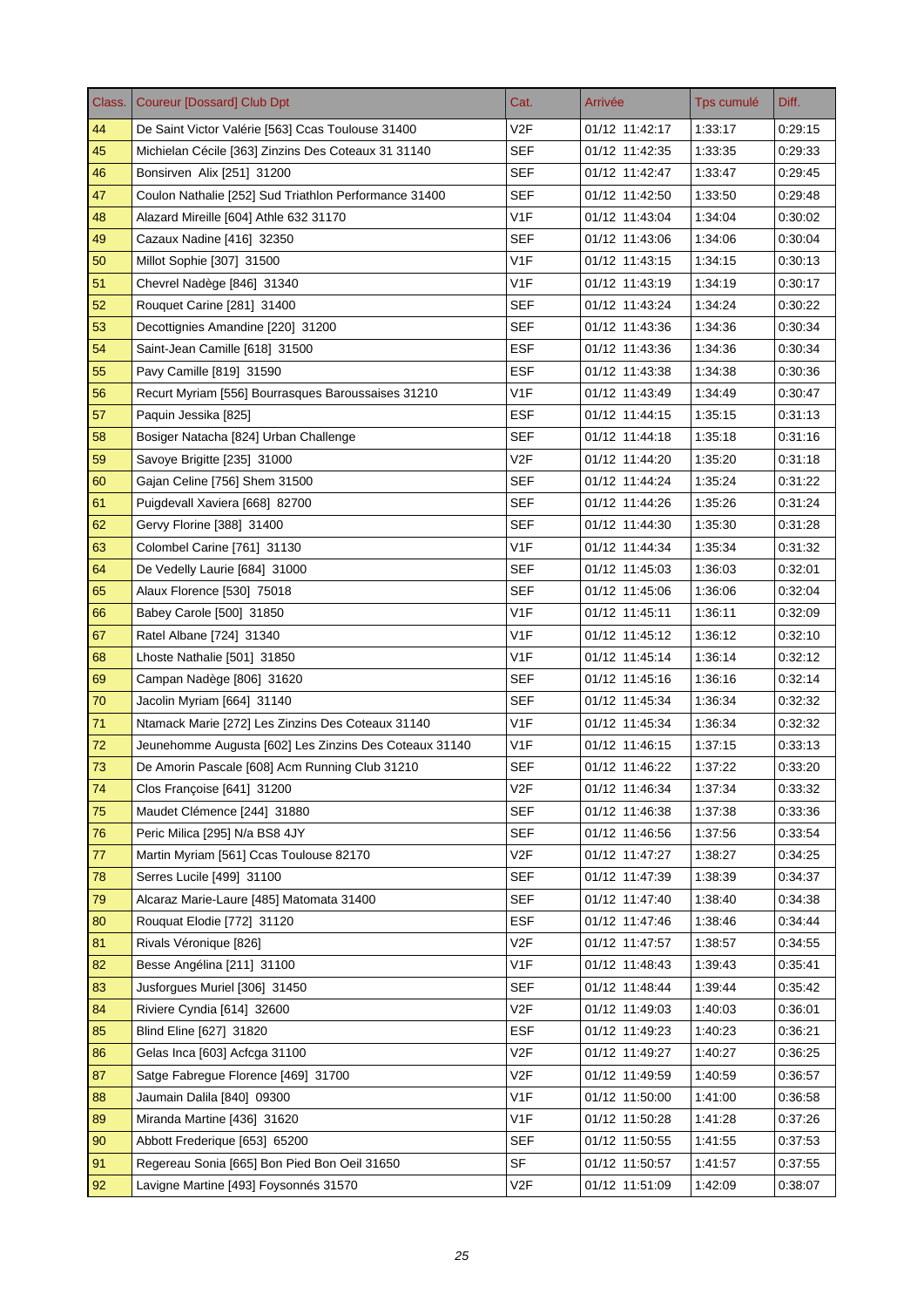| Class. | <b>Coureur [Dossard] Club Dpt</b>                           | Cat.             | Arrivée        | Tps cumulé | Diff.   |
|--------|-------------------------------------------------------------|------------------|----------------|------------|---------|
| 93     | Dal Corso Dominique [678] Les Foy Sonnés / Astropode 31570  | V <sub>1</sub> F | 01/12 11:51:16 | 1:42:16    | 0:38:14 |
| 94     | Carrasco Monalita [839] 09300                               | V <sub>1</sub> F | 01/12 11:51:41 | 1:42:41    | 0:38:39 |
| 95     | Etienne Coline [408] Cosatrail Toulousain 31300             | SEF              | 01/12 11:51:47 | 1:42:47    | 0:38:45 |
| 96     | Miranda Cathy [435] 31620                                   | V <sub>1F</sub>  | 01/12 11:51:53 | 1:42:53    | 0:38:51 |
| 97     | Caudesaygues Emeline [440] 31000                            | SEF              | 01/12 11:51:58 | 1:42:58    | 0:38:56 |
| 98     | Lehoux Marie-Pierre [529] Airbus Running 31300              | V <sub>1</sub> F | 01/12 11:52:05 | 1:43:05    | 0.39.03 |
| 99     | Collarde Pascale [729] 31200                                | V <sub>1</sub> F | 01/12 11:52:08 | 1:43:08    | 0:39:06 |
| 100    | Ballery Annie [519] 31200                                   | V <sub>1</sub> F | 01/12 11:52:10 | 1:43:10    | 0.39.08 |
| 101    | Amilhat Laurence [786] Néo-Soft 31370                       | SEF              | 01/12 11:52:49 | 1:43:49    | 0.39.47 |
| 102    | Auge Roseline [526] 32600                                   | V <sub>2F</sub>  | 01/12 11:52:52 | 1:43:52    | 0.39.50 |
| 103    | Fiorentini Françoise [516] Splach Athle Isle Jourdain 32490 | V3F              | 01/12 11:52:56 | 1:43:56    | 0.39.54 |
| 104    | Georges Carole [709] 31000                                  | <b>SEF</b>       | 01/12 11:53:04 | 1:44:04    | 0:40:02 |
| 105    | Artigouha Valerie [686] 31100                               | V <sub>1</sub> F | 01/12 11:53:50 | 1:44:50    | 0:40:48 |
| 106    | Lagarde Claire [814] Pass Running 81000                     | V2F              | 01/12 11:53:54 | 1:44:54    | 0:40:52 |
| 107    | Gerardo Emilie [305] 31130                                  | <b>SEF</b>       | 01/12 11:54:04 | 1:45:04    | 0.41.02 |
| 108    | Serva Laurence [203] 31270                                  | V1F              | 01/12 11:54:04 | 1:45:04    | 0:41:02 |
| 109    | Cipriani Laetitia [675] 31100                               | V <sub>1F</sub>  | 01/12 11:54:29 | 1:45:29    | 0.41.27 |
| 110    | Plat Genevieve [246] 31100                                  | V <sub>1F</sub>  | 01/12 11:54:30 | 1:45:30    | 0:41:28 |
| 111    | Chauvel Patricia [247] 31100                                | V <sub>1</sub> F | 01/12 11:54:32 | 1:45:32    | 0:41:30 |
| 112    | Pons Anne Marie [855]                                       | V1F              | 01/12 11:54:38 | 1:45:38    | 0:41:36 |
| 113    | Allemeersch Myriam [278] 31120                              | V <sub>1F</sub>  | 01/12 11:55:46 | 1:46:46    | 0.42.44 |
| 114    | Guezennec Helene [423] 31650                                | SEF              | 01/12 11:55:52 | 1:46:52    | 0.42:50 |
| 115    | Duraffourg Elodie [571] Toulouse Cms 31400                  | <b>SEF</b>       | 01/12 11:55:55 | 1:46:55    | 0.42.53 |
| 116    | Vignes-Chauvet Cathy [582] 31120                            | V <sub>1F</sub>  | 01/12 11:56:28 | 1:47:28    | 0:43:26 |
| 117    | Fonteneau Sonia [759] 31300                                 | V1F              | 01/12 11:57:30 | 1:48:30    | 0:44.28 |
| 118    | Abrard Marine [260] 31300                                   | <b>SEF</b>       | 01/12 11:58:30 | 1:49:30    | 0.45.28 |
| 119    | Lapère Charlotte [249] 31170                                | <b>ESF</b>       | 01/12 11:58:31 | 1:49:31    | 0.45.29 |
| 120    | Ortet Marion [579] 31300                                    | <b>SEF</b>       | 01/12 11:58:33 | 1:49:33    | 0:45:31 |
| 121    | Oriol Christne [404] 31330                                  | V <sub>2F</sub>  | 01/12 11:59:00 | 1:50:00    | 0:45:58 |
| 122    | Calvel Sandrine [200] 31300                                 | V <sub>1F</sub>  | 01/12 11:59:12 | 1:50:12    | 0.46.10 |
| 123    | Eychenne Sandra [421] 31270                                 | V <sub>1F</sub>  | 01/12 11:59:21 | 1:50:21    | 0.46.19 |
| 124    | Bensaid Sandra [300] Ca Balma/team Raidlight 31500          | V <sub>1</sub> F | 01/12 11:59:27 | 1.50:27    | 0.46.25 |
| 125    | Thomas Guylaine [562] Ccas Toulouse 31140                   | <b>SEF</b>       | 01/12 11:59:30 | 1:50:30    | 0:46:28 |
| 126    | Gibello Socco Chantal [560] Ccas Toulouse 31860             | V2F              | 01/12 12:04:16 | 1:55:16    | 0.51:14 |
| 127    | Vergne Ludivine [820] 31100                                 | V <sub>1F</sub>  | 01/12 12:05:08 | 1:56:08    | 0:52:06 |
| 128    | De Freitas Sandrine [818] 31000                             | <b>SEF</b>       | 01/12 12:05:09 | 1:56:09    | 0:52:07 |
| 129    | Kuhbier Tamara [267] 31500                                  | <b>SEF</b>       | 01/12 12:06:12 | 1:57:12    | 0.53.10 |
| 130    | Mahrouga Vanessa [433] 31100                                | V <sub>1</sub> F | 01/12 12:06:39 | 1:57:39    | 0:53:37 |
| 131    | Teulet Caroline [452] 31200                                 | V <sub>1</sub> F | 01/12 12:07:17 | 1:58:17    | 0:54:15 |
| 132    | Barisic Marilyne [744] 31400                                | <b>SEF</b>       | 01/12 12:07:29 | 1.58.29    | 0.54.27 |
| 133    | Lim Koum Madeleine [785] Union Marathon 31470               | V3F              | 01/12 12:07:33 | 1:58:33    | 0:54:31 |
| 134    | Taiclet Julie [693] 31170                                   | <b>SEF</b>       | 01/12 12:08:27 | 1.59.27    | 0:55:25 |
| 135    | Savoye Chantal [271] 31300                                  | V2F              | 01/12 12:11:45 | 2:02:45    | 0.58.43 |
| 136    | Lepage Pauline [620] 31300                                  | <b>SEF</b>       | 01/12 12:13:49 | 2:04:49    | 1:00:47 |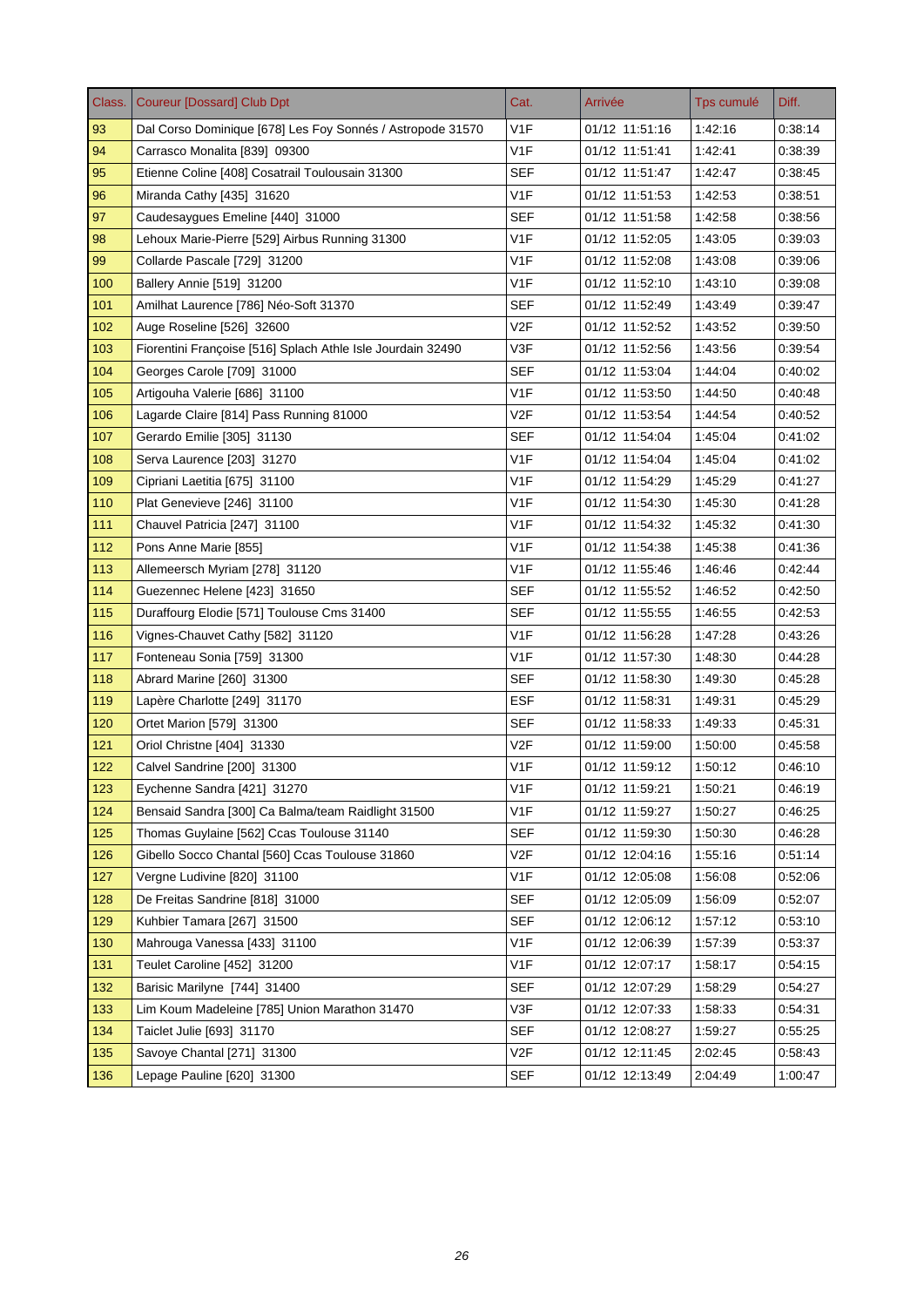

## **C[lassement ES](http://www.cosatrail.fr/crbst_25.html)F**

**FIP®FP CHRONO** 

# Arrivée Course **01/12/2013 - 01/12/2013 Distance: 15 D+: 100**

| Class.      | Coureur [Dossard] Club Dpt          | Cat.       | Arrivée        | Tps cumulé | Diff.   |
|-------------|-------------------------------------|------------|----------------|------------|---------|
|             | Vanryssel Marie-Josèphe [329] 31490 | <b>ESF</b> | 01/12 11:28:51 | 1:19:51    |         |
| $ 2\rangle$ | Saint-Jean Camille [618] 31500      | <b>ESF</b> | 01/12 11:43:36 | 1:34:36    | 0:14:45 |
| <b>3</b>    | Pavy Camille [819] 31590            | <b>ESF</b> | 01/12 11:43:38 | 1:34:38    | 0.14:47 |
| $\vert 4$   | Paquin Jessika [825]                | <b>ESF</b> | 01/12 11:44:15 | 1:35:15    | 0:15:24 |
| 5           | Rouquat Elodie [772] 31120          | <b>ESF</b> | 01/12 11:47:46 | 1:38:46    | 0:18:55 |
| 6           | Blind Eline [627] 31820             | <b>ESF</b> | 01/12 11:49:23 | 1:40:23    | 0:20:32 |
| 17          | Lapère Charlotte [249] 31170        | <b>ESF</b> | 01/12 11:58:31 | 1:49:31    | 0:29:40 |

**Non classés ESF**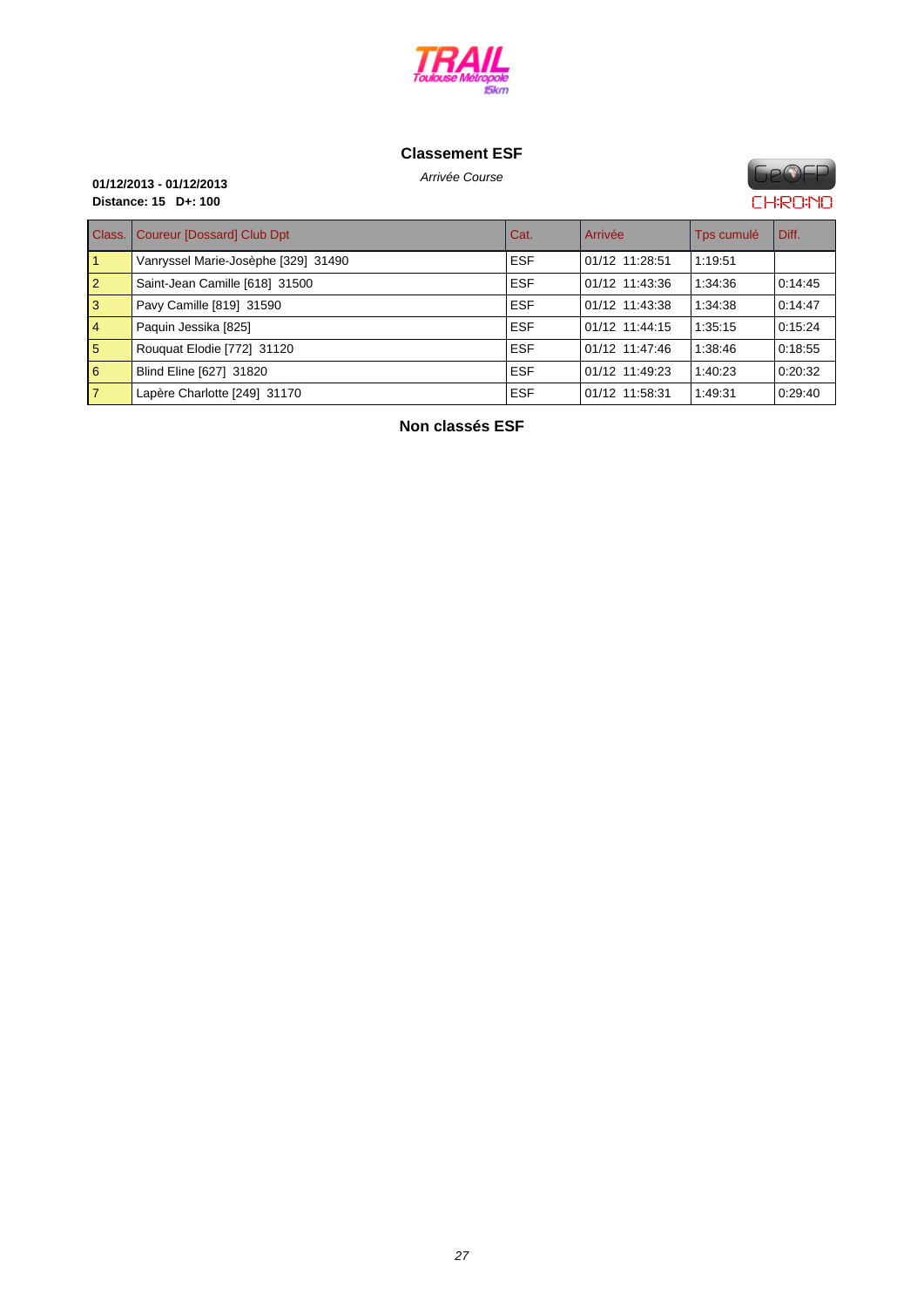

## **C[lassement ES](http://www.cosatrail.fr/crbst_25.html)H**

**GeOFP CHRONO** 

# Arrivée Course **01/12/2013 - 01/12/2013 Distance: 15 D+: 100**

| Class.         | <b>Coureur [Dossard] Club Dpt</b>        | Cat.       | Arrivée        | Tps cumulé | l Diff. |
|----------------|------------------------------------------|------------|----------------|------------|---------|
|                | Jorissen Abel [720] Taill'aventure 34260 | <b>ESH</b> | 01/12 11:09:48 | 1:00:48    |         |
| $\overline{2}$ | Rougé Florian [511] 09200                | <b>ESH</b> | 01/12 11:19:29 | 1:10:29    | 0:09:41 |
| 3              | Amblard Arnaud [597] 31400               | <b>ESH</b> | 01/12 11:20:53 | 1:11:53    | 0:11:05 |
| $\overline{4}$ | Burlaud Pierre [599] 31400               | <b>ESH</b> | 01/12 11:20:59 | 1:11:59    | 0:11:11 |
| 5              | Rodriguez Thomas [626] 31400             | <b>ESH</b> | 01/12 11:25:29 | 1:16:29    | 0:15:41 |
| 6              | Pennec Alexis [438] 31130                | <b>ESH</b> | 01/12 11:30:14 | 1:21:14    | 0:20:26 |
| $\overline{7}$ | Gosset Aurélien [594] 65400              | <b>ESH</b> | 01/12 11:34:18 | 1:25:18    | 0:24:30 |
| 8              | Failleres David [299] 81800              | <b>ESH</b> | 01/12 12:05:43 | 1:56:43    | 0.55.55 |

**Non classés ESH**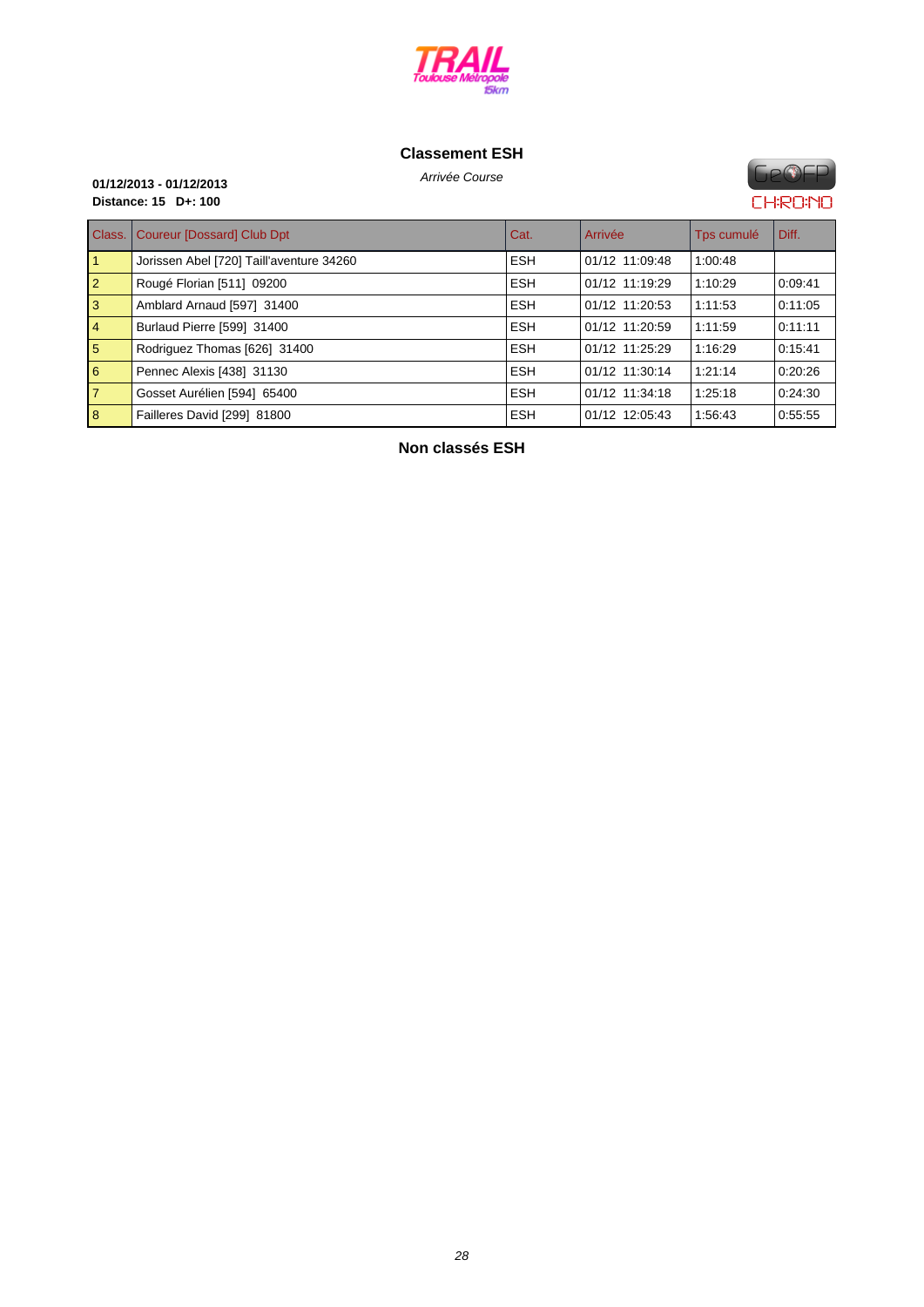

## **C[lassement JU](http://www.cosatrail.fr/crbst_25.html)F**



# Arrivée Course **01/12/2013 - 01/12/2013 Distance: 15 D+: 100**

| Class.   Coureur [Dossard] Club Dpt                   | Cat.       | Arrivée        | Tps cumulé | Diff.   |
|-------------------------------------------------------|------------|----------------|------------|---------|
| Comellas Melissa [613] Université Paul Sabatier 31078 | <b>JUF</b> | 01/12 11:25:42 | 1:16:42    |         |
| Jobin Camille [382] 31200                             | JUF        | 01/12 11:40:49 | 1:31:49    | 0:15:07 |

**Non classés JUF**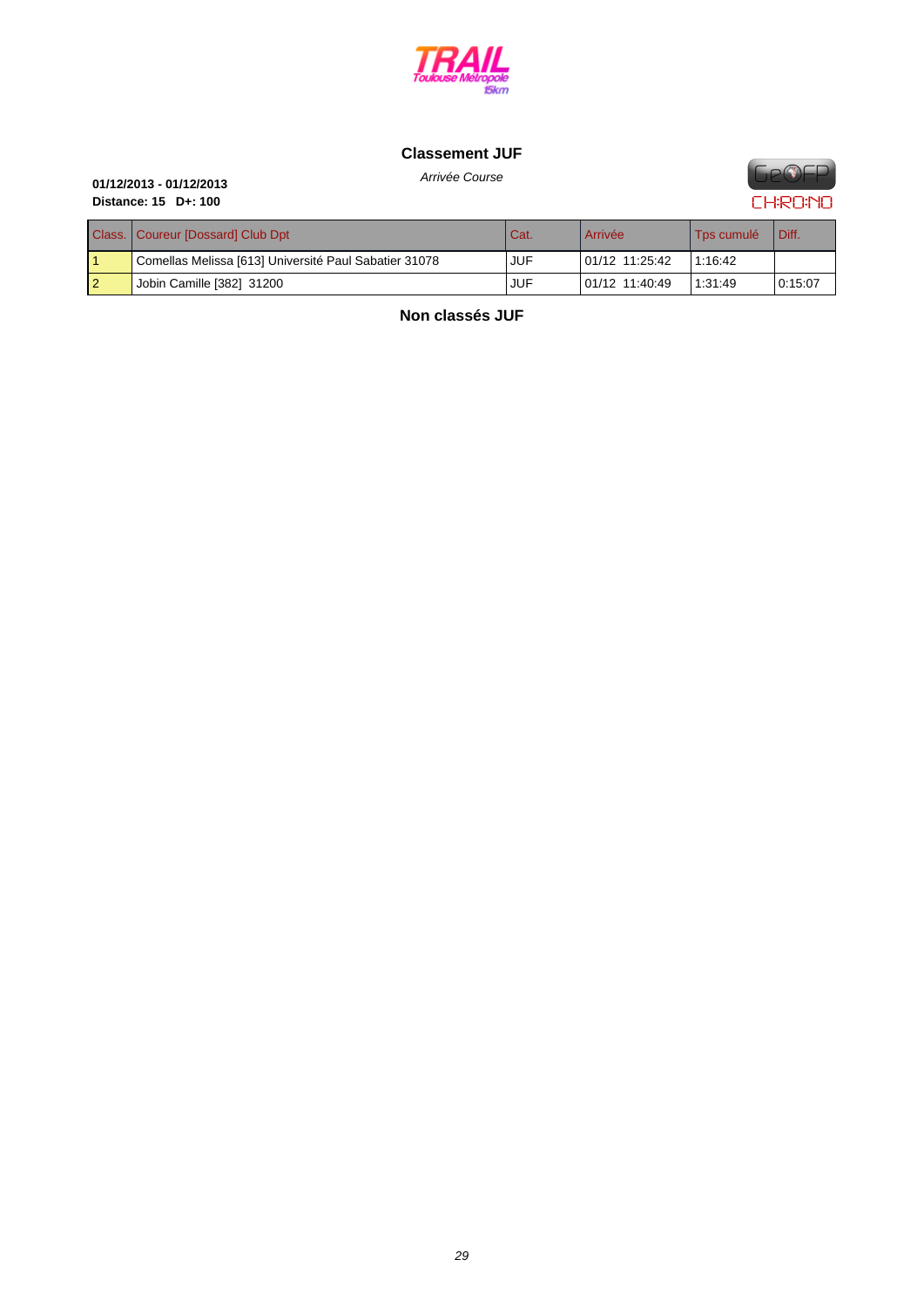

**C[lassement JU](http://www.cosatrail.fr/crbst_25.html)H**

Arrivée Course **01/12/2013 - 01/12/2013 Distance: 15 D+: 100**



**Non classés JUH**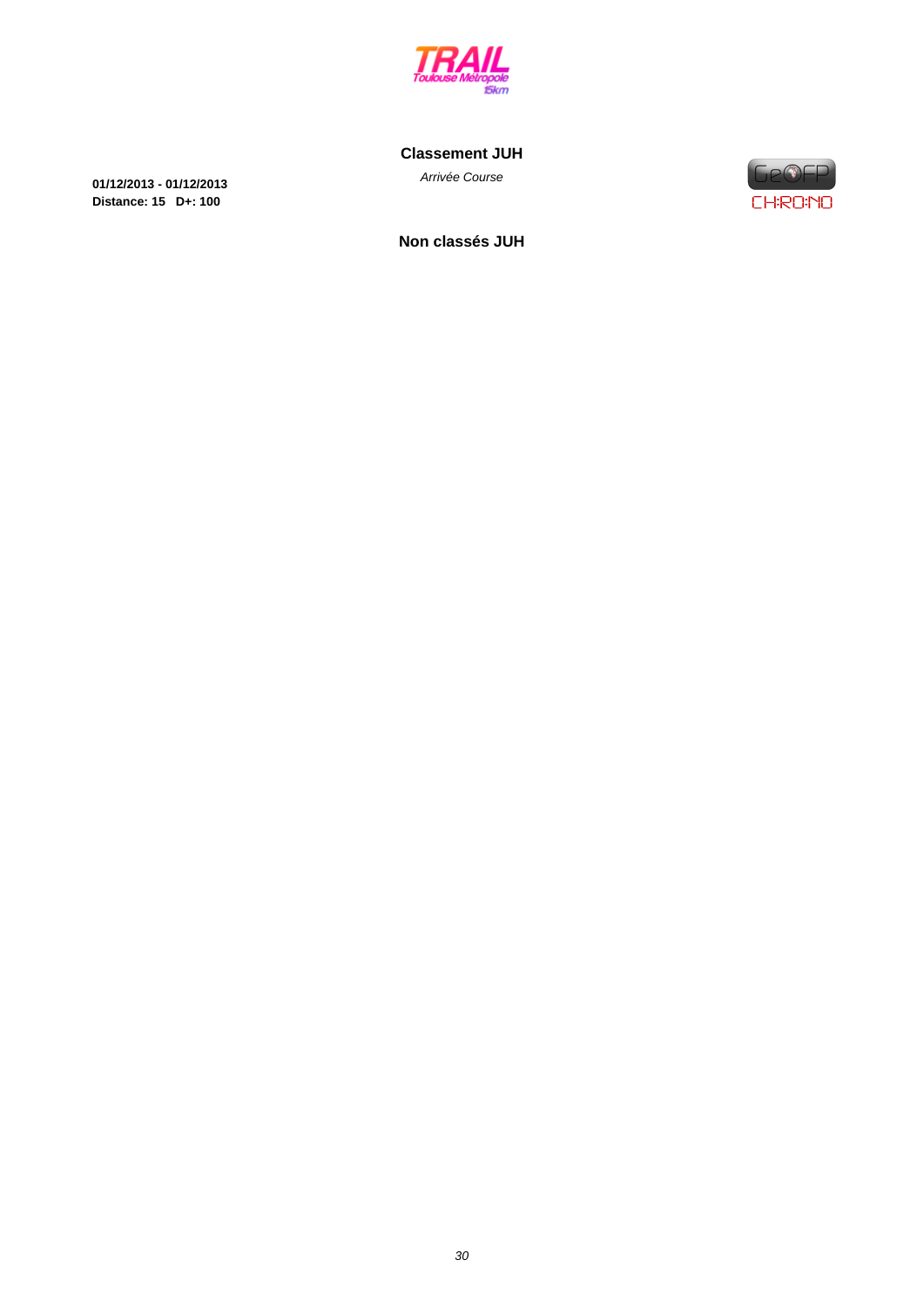

# **C[lassement SE](http://www.cosatrail.fr/crbst_25.html)F**

**GeOFP CHRONO** 

# Arrivée Course **01/12/2013 - 01/12/2013 Distance: 15 D+: 100**

| Class.                  | Coureur [Dossard] Club Dpt                             | Cat.       | Arrivée        | Tps cumulé | Diff.   |
|-------------------------|--------------------------------------------------------|------------|----------------|------------|---------|
| $\mathbf{1}$            | Bacon Mylène [1] I-Run 31500                           | <b>SEF</b> | 01/12 11:13:02 | 1:04:02    |         |
| $\overline{2}$          | Simonin Marion [708] 31400                             | SEF        | 01/12 11:16:58 | 1:07:58    | 0:03:56 |
| 3                       | Chopard-Lallie Marianne [715] Cmi - Run à La Fac 38360 | SEF        | 01/12 11:18:52 | 1:09:52    | 0:05:50 |
| $\overline{\mathbf{4}}$ | Girardet Brunilde [375] Apem Meteofrance 31830         | <b>SEF</b> | 01/12 11:20:26 | 1:11:26    | 0.07:24 |
| $\overline{5}$          | Delpech Nicolas [276] 31300                            | <b>SEF</b> | 01/12 11:27:09 | 1:18:09    | 0:14:07 |
| $6\phantom{1}6$         | Domeizel Vanessa [352] 31000                           | SEF        | 01/12 11:30:16 | 1:21:16    | 0.17:14 |
| $\overline{7}$          | Théron Laure [742] 31400                               | <b>SEF</b> | 01/12 11:31:28 | 1:22:28    | 0:18:26 |
| 8                       | Lievin Veronique [273] 31150                           | SEF        | 01/12 11:31:56 | 1:22:56    | 0.18.54 |
| $\boldsymbol{9}$        | Hebrard Bérengère [425] Continental 31170              | <b>SEF</b> | 01/12 11:32:53 | 1:23:53    | 0:19:51 |
| 10                      | Topsakal Merih [368] Ca Balma 31000                    | SEF        | 01/12 11:33:13 | 1:24:13    | 0:20:11 |
| 11                      | Seguier Christelle [704] 81700                         | <b>SEF</b> | 01/12 11:33:45 | 1:24:45    | 0:20:43 |
| 12                      | Rossin Cécile [302] 31000                              | <b>SEF</b> | 01/12 11:33:57 | 1:24:57    | 0:20:55 |
| 13                      | Brothier Coline [412] 31000                            | SEF        | 01/12 11:34:34 | 1:25:34    | 0:21:32 |
| 14                      | Morillo Floriane [691] Toulouse Tri 31200              | <b>SEF</b> | 01/12 11:34:37 | 1:25:37    | 0.21:35 |
| 15                      | Duval Aurélie [315] Airbus Running 31170               | <b>SEF</b> | 01/12 11:34:39 | 1:25:39    | 0:21:37 |
| 16                      | Grosbois Marion [239] Athlé 632 31830                  | <b>SEF</b> | 01/12 11:35:22 | 1:26:22    | 0:22:20 |
| 17                      | Magniont Camille [487] 31400                           | SEF        | 01/12 11:35:37 | 1:26:37    | 0:22:35 |
| 18                      | Payrastre Christelle [447] Team Raidlight 31600        | <b>SEF</b> | 01/12 11:36:41 | 1:27:41    | 0.23:39 |
| 19                      | Loulou Laïla [635] 31240                               | SEF        | 01/12 11:36:47 | 1:27:47    | 0:23:45 |
| 20                      | Simonnet Florence [424] 31830                          | <b>SEF</b> | 01/12 11:37:21 | 1:28:21    | 0.24:19 |
| 21                      | Eche Marion [258] 31500                                | SEF        | 01/12 11:37:42 | 1:28:42    | 0:24:40 |
| 22                      | Magnin Delphine [532] 31000                            | <b>SEF</b> | 01/12 11:37:48 | 1:28:48    | 0:24:46 |
| 23                      | Beauvais Marion [808] 31400                            | <b>SEF</b> | 01/12 11:38:39 | 1:29:39    | 0.25:37 |
| 24                      | Martin-Ceccaldi Christelle [812] 31000                 | SEF        | 01/12 11:38:48 | 1:29:48    | 0.25.46 |
| 25                      | Francois Louisa [319] Airbus Running 31500             | <b>SEF</b> | 01/12 11:39:07 | 1:30:07    | 0:26:05 |
| 26                      | Portilla Ingrid [658] 31830                            | SEF        | 01/12 11:40:52 | 1:31:52    | 0:27:50 |
| 27                      | David Elodie [492] 31200                               | <b>SEF</b> | 01/12 11:41:36 | 1:32:36    | 0:28:34 |
| 28                      | Menvielle Amelie [733] 31100                           | SEF        | 01/12 11:42:03 | 1:33:03    | 0.29.01 |
| 29                      | Michielan Cécile [363] Zinzins Des Coteaux 31 31140    | SEF        | 01/12 11:42:35 | 1:33:35    | 0:29:33 |
| 30                      | Bonsirven Alix [251] 31200                             | SEF        | 01/12 11:42:47 | 1:33:47    | 0:29:45 |
| 31                      | Coulon Nathalie [252] Sud Triathlon Performance 31400  | <b>SEF</b> | 01/12 11:42:50 | 1:33:50    | 0:29:48 |
| 32                      | Cazaux Nadine [416] 32350                              | <b>SEF</b> | 01/12 11:43:06 | 1:34:06    | 0:30:04 |
| 33                      | Rouquet Carine [281] 31400                             | <b>SEF</b> | 01/12 11:43:24 | 1:34:24    | 0.30.22 |
| 34                      | Decottignies Amandine [220] 31200                      | <b>SEF</b> | 01/12 11:43:36 | 1:34:36    | 0:30:34 |
| 35                      | Bosiger Natacha [824] Urban Challenge                  | <b>SEF</b> | 01/12 11:44:18 | 1:35:18    | 0.31:16 |
| 36                      | Gajan Celine [756] Shem 31500                          | <b>SEF</b> | 01/12 11:44:24 | 1:35:24    | 0.31.22 |
| 37                      | Puigdevall Xaviera [668] 82700                         | <b>SEF</b> | 01/12 11:44:26 | 1:35:26    | 0:31:24 |
| 38                      | Gervy Florine [388] 31400                              | <b>SEF</b> | 01/12 11:44:30 | 1:35:30    | 0:31:28 |
| 39                      | De Vedelly Laurie [684] 31000                          | <b>SEF</b> | 01/12 11:45:03 | 1:36:03    | 0.32:01 |
| 40                      | Alaux Florence [530] 75018                             | <b>SEF</b> | 01/12 11:45:06 | 1:36:06    | 0:32:04 |
| 41                      | Campan Nadège [806] 31620                              | <b>SEF</b> | 01/12 11:45:16 | 1:36:16    | 0:32:14 |
| 42                      | Jacolin Myriam [664] 31140                             | <b>SEF</b> | 01/12 11:45:34 | 1:36:34    | 0:32:32 |
| 43                      | De Amorin Pascale [608] Acm Running Club 31210         | <b>SEF</b> | 01/12 11:46:22 | 1:37:22    | 0.33.20 |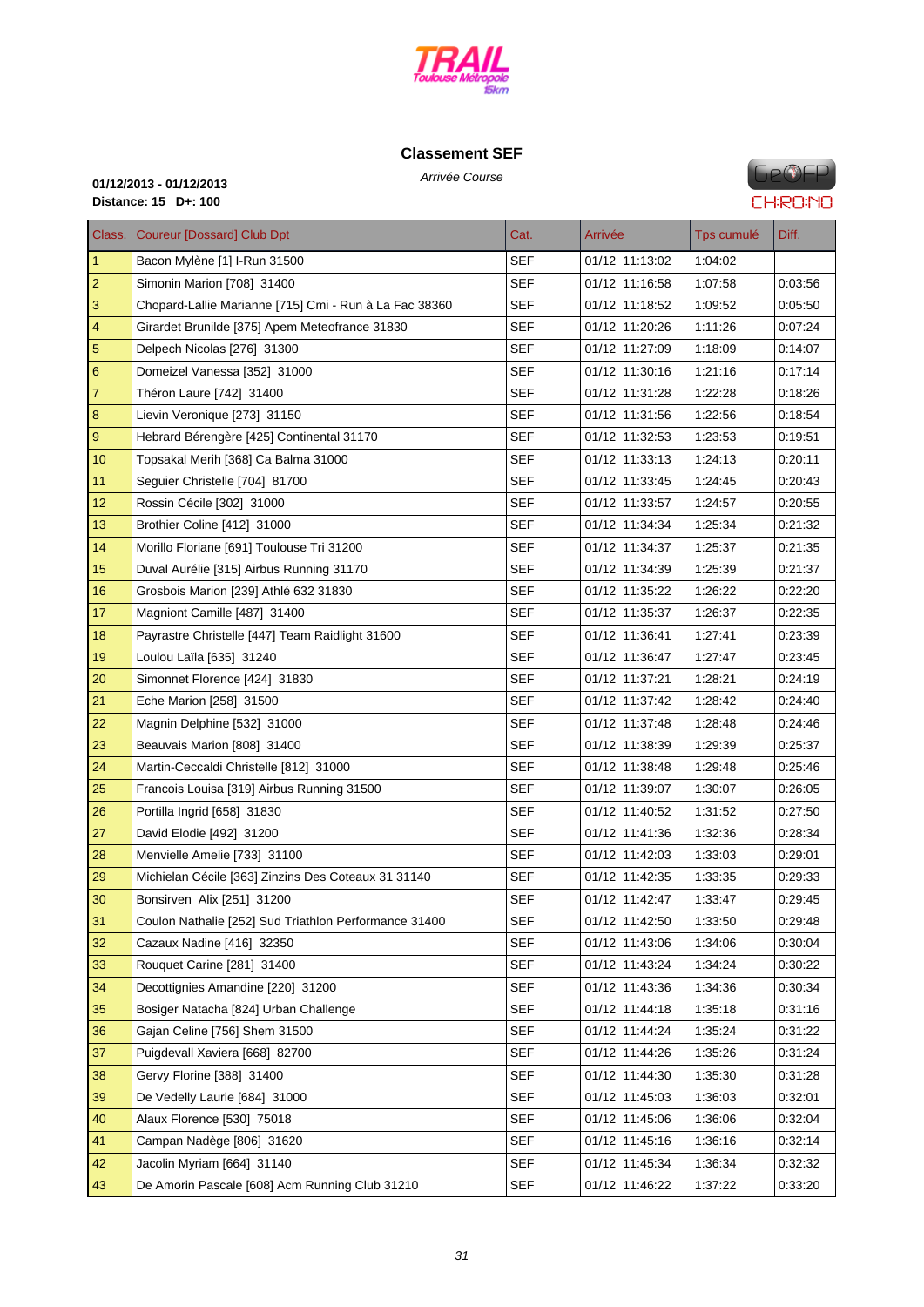| Class. | <b>Coureur [Dossard] Club Dpt</b>               | Cat.       | Arrivée        | Tps cumulé | Diff.   |
|--------|-------------------------------------------------|------------|----------------|------------|---------|
| 44     | Maudet Clémence [244] 31880                     | <b>SEF</b> | 01/12 11:46:38 | 1:37:38    | 0:33:36 |
| 45     | Peric Milica [295] N/a BS8 4JY                  | <b>SEF</b> | 01/12 11:46:56 | 1:37:56    | 0:33:54 |
| 46     | Serres Lucile [499] 31100                       | <b>SEF</b> | 01/12 11:47:39 | 1:38:39    | 0:34:37 |
| 47     | Alcaraz Marie-Laure [485] Matomata 31400        | <b>SEF</b> | 01/12 11:47:40 | 1:38:40    | 0:34:38 |
| 48     | Jusforques Muriel [306] 31450                   | <b>SEF</b> | 01/12 11:48:44 | 1:39:44    | 0:35:42 |
| 49     | Abbott Frederique [653] 65200                   | <b>SEF</b> | 01/12 11:50:55 | 1:41:55    | 0:37:53 |
| 50     | Etienne Coline [408] Cosatrail Toulousain 31300 | <b>SEF</b> | 01/12 11:51:47 | 1:42:47    | 0:38:45 |
| 51     | Caudesaygues Emeline [440] 31000                | <b>SEF</b> | 01/12 11:51:58 | 1:42:58    | 0:38:56 |
| 52     | Amilhat Laurence [786] Néo-Soft 31370           | <b>SEF</b> | 01/12 11:52:49 | 1:43:49    | 0:39:47 |
| 53     | Georges Carole [709] 31000                      | <b>SEF</b> | 01/12 11:53:04 | 1:44:04    | 0:40:02 |
| 54     | Gerardo Emilie [305] 31130                      | <b>SEF</b> | 01/12 11:54:04 | 1:45:04    | 0:41:02 |
| 55     | Guezennec Helene [423] 31650                    | <b>SEF</b> | 01/12 11:55:52 | 1:46:52    | 0:42:50 |
| 56     | Duraffourg Elodie [571] Toulouse Cms 31400      | <b>SEF</b> | 01/12 11:55:55 | 1:46:55    | 0:42:53 |
| 57     | Abrard Marine [260] 31300                       | <b>SEF</b> | 01/12 11:58:30 | 1:49:30    | 0:45:28 |
| 58     | Ortet Marion [579] 31300                        | <b>SEF</b> | 01/12 11:58:33 | 1:49:33    | 0:45:31 |
| 59     | Thomas Guylaine [562] Ccas Toulouse 31140       | <b>SEF</b> | 01/12 11:59:30 | 1:50:30    | 0:46:28 |
| 60     | De Freitas Sandrine [818] 31000                 | <b>SEF</b> | 01/12 12:05:09 | 1:56:09    | 0:52:07 |
| 61     | Kuhbier Tamara [267] 31500                      | <b>SEF</b> | 01/12 12:06:12 | 1:57:12    | 0:53:10 |
| 62     | Barisic Marilyne [744] 31400                    | <b>SEF</b> | 01/12 12:07:29 | 1:58:29    | 0:54:27 |
| 63     | Taiclet Julie [693] 31170                       | <b>SEF</b> | 01/12 12:08:27 | 1:59:27    | 0:55:25 |
| 64     | Lepage Pauline [620] 31300                      | <b>SEF</b> | 01/12 12:13:49 | 2:04:49    | 1:00:47 |

**Non classés SEF**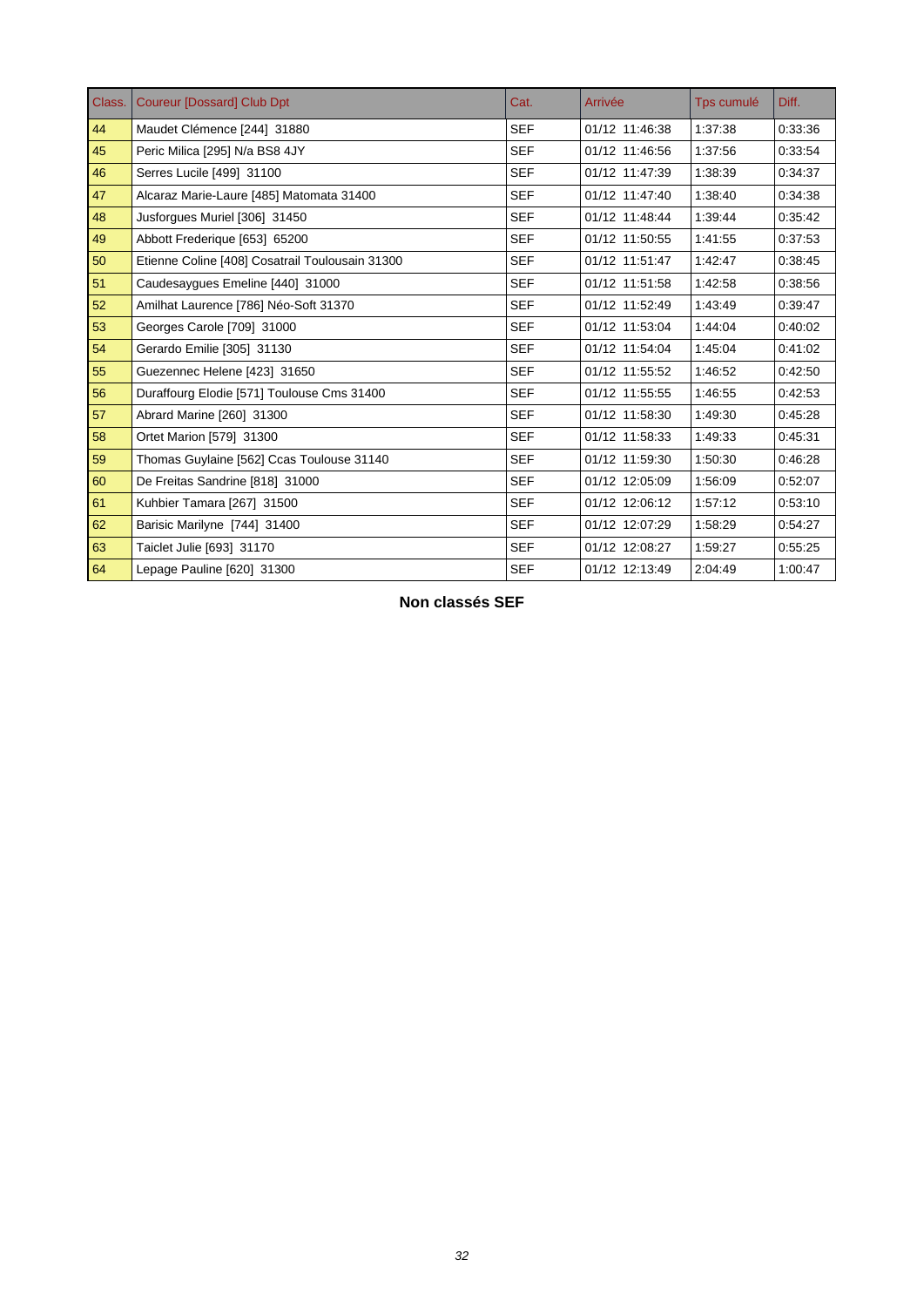

# **C[lassement SE](http://www.cosatrail.fr/crbst_25.html)H**

**GeOFP CHRONO** 

# Arrivée Course **01/12/2013 - 01/12/2013 Distance: 15 D+: 100**

| Class.                  | <b>Coureur [Dossard] Club Dpt</b>                | Cat.       | Arrivée        | Tps cumulé | Diff.   |
|-------------------------|--------------------------------------------------|------------|----------------|------------|---------|
| 1                       | Moutiapoulle Gerald [513] 31300                  | <b>SEH</b> | 01/12 11:05:06 | 0:56:06    |         |
| $\overline{c}$          | Amathieu Jérome [763] Running Conseil-Olivan     | SEH        | 01/12 11:06:59 | 0:57:59    | 0:01:53 |
| 3                       | Jean Aurélien [764] Running Conseil-Olivan       | <b>SEH</b> | 01/12 11:06:59 | 0:57:59    | 0:01:53 |
| $\overline{\mathbf{4}}$ | Miquel Nicolas [765] Running Conseil-Olivan      | SEH        | 01/12 11:08:08 | 0:59:08    | 0:03:02 |
| $\overline{5}$          | Chirossel Vincent [396] Astrium Astropodes 31300 | SEH        | 01/12 11:09:51 | 1:00:51    | 0:04:45 |
| 6                       | Lacroix Louis [848]                              | <b>SEH</b> | 01/12 11:11:18 | 1:02:18    | 0:06:12 |
| $\overline{7}$          | Demeure Marc Olivier [833]                       | <b>SEH</b> | 01/12 11:12:09 | 1:03:09    | 0:07:03 |
| 8                       | Camy Julien [690] Toulouse Tri 31200             | <b>SEH</b> | 01/12 11:12:14 | 1:03:14    | 0.07:08 |
| 9                       | Guardia Vincent [706] Toulouse Triathlon 31200   | <b>SEH</b> | 01/12 11:12:40 | 1:03:40    | 0:07:34 |
| 10                      | Decombe Sebastien [565] Athlé 632 31170          | <b>SEH</b> | 01/12 11:12:46 | 1:03:46    | 0:07:40 |
| 11                      | Thorey Florian [757] 31500                       | SEH        | 01/12 11:12:48 | 1:03:48    | 0:07:42 |
| 12                      | Pinchon Thibault [473] 31500                     | <b>SEH</b> | 01/12 11:12:55 | 1:03:55    | 0:07:49 |
| 13                      | Jamin Ludovic [800] Ce Cassidian Test 31300      | SEH        | 01/12 11:13:08 | 1:04:08    | 0:08:02 |
| 14                      | Messines Laurent [799] Ce Cassidian Test 31200   | SEH        | 01/12 11:13:10 | 1:04:10    | 0.08:04 |
| 15                      | Gacoin Florian [398] Astrium-Astropodes 31400    | <b>SEH</b> | 01/12 11:14:07 | 1:05:07    | 0:09:01 |
| 16                      | Boudou Frederic [702] Spiridon Aurillac 31400    | SEH        | 01/12 11:14:16 | 1:05:16    | 0:09:10 |
| 17                      | Hijazi Samir [847] Bistronomique 31400           | <b>SEH</b> | 01/12 11:14:39 | 1:05:39    | 0.09.33 |
| 18                      | Guillod Arnaud [242] Les Puceaux Enragés 31200   | <b>SEH</b> | 01/12 11:14:44 | 1:05:44    | 0:09:38 |
| 19                      | Lacoste Mathieu [207] Airbus Running 31700       | SEH        | 01/12 11:14:45 | 1:05:45    | 0.09.39 |
| 20                      | Delmas Quentin [370] St So Running 31790         | SEH        | 01/12 11:15:07 | 1:06:07    | 0:10:01 |
| 21                      | Denjean Rémy [850]                               | <b>SEH</b> | 01/12 11:15:10 | 1:06:10    | 0.10:04 |
| 22                      | Cazaux Patrick [417] 32350                       | SEH        | 01/12 11:16:17 | 1:07:17    | 0:11:11 |
| 23                      | Pujol Fabrice [206] 31400                        | <b>SEH</b> | 01/12 11:16:41 | 1:07:41    | 0:11:35 |
| 24                      | Séguret Arnaud [685] 12120                       | <b>SEH</b> | 01/12 11:16:49 | 1:07:49    | 0.11.43 |
| 25                      | Jobin Paul-Emmanuel [390] 31200                  | SEH        | 01/12 11:16:55 | 1:07:55    | 0.11.49 |
| 26                      | Marty Gael [578] Pointure 46 31400               | <b>SEH</b> | 01/12 11:17:00 | 1:08:00    | 0.11.54 |
| 27                      | Robert Stéphane [636] 31100                      | SEH        | 01/12 11:17:14 | 1:08:14    | 0:12:08 |
| 28                      | Boudou Marc [858] Spiridon Aurillac 31100        | <b>SEH</b> | 01/12 11:17:31 | 1:08:31    | 0.12:25 |
| 29                      | Ribet Yannick [551] Ccas Toulouse 31200          | <b>SEH</b> | 01/12 11:17:34 | 1:08:34    | 0:12:28 |
| 30                      | Tauran Anthony [448] 31300                       | <b>SEH</b> | 01/12 11:17:40 | 1:08:40    | 0.12:34 |
| 31                      | Gontier Laurent [711] 31200                      | <b>SEH</b> | 01/12 11:17:47 | 1:08:47    | 0:12:41 |
| 32                      | Gouas Mathieu [752] 31000                        | <b>SEH</b> | 01/12 11:18:09 | 1:09:09    | 0.13.03 |
| 33                      | Zanin Guillaume [651] Portet Athletic Club 31120 | <b>SEH</b> | 01/12 11:18:13 | 1:09:13    | 0.13.07 |
| 34                      | Lescop Luc [434] 31400                           | <b>SEH</b> | 01/12 11:18:45 | 1:09:45    | 0:13:39 |
| 35                      | Garaudet Julien [573] 31170                      | <b>SEH</b> | 01/12 11:19:14 | 1:10:14    | 0:14:08 |
| 36                      | Gorgues Sébastien [428] 31800                    | <b>SEH</b> | 01/12 11:20:08 | 1:11:08    | 0:15:02 |
| 37                      | Jaffrennou Yann [835]                            | <b>SEH</b> | 01/12 11:20:11 | 1:11:11    | 0.15:05 |
| 38                      | Chauvin Mathieu [637] 31300                      | <b>SEH</b> | 01/12 11:20:12 | 1:11:12    | 0:15:06 |
| 39                      | Maréchal Hubert [746] 31500                      | <b>SEH</b> | 01/12 11:20:14 | 1:11:14    | 0:15:08 |
| 40                      | Martin Alexandre [324] Airbus Running 31000      | <b>SEH</b> | 01/12 11:20:16 | 1:11:16    | 0:15:10 |
| 41                      | Mathieu Urcun [232] 34300                        | <b>SEH</b> | 01/12 11:20:18 | 1:11:18    | 0:15:12 |
| 42                      | Derrey Mathieu [596] Asmt 31500                  | <b>SEH</b> | 01/12 11:20:26 | 1:11:26    | 0:15:20 |
| 43                      | Ilhardoy Yann [564] Trail Again 31300            | <b>SEH</b> | 01/12 11:20:28 | 1:11:28    | 0.15.22 |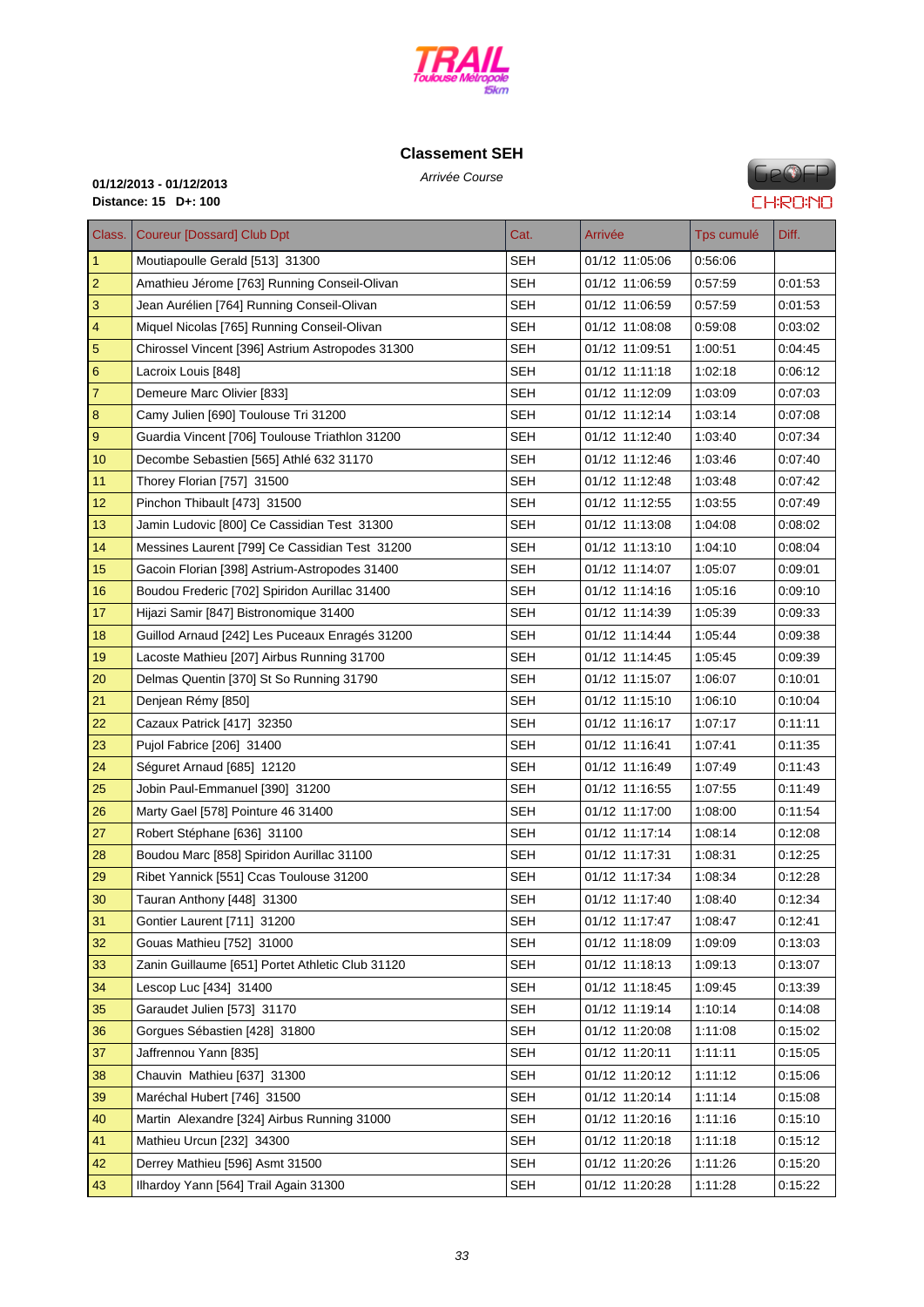| Class. | <b>Coureur [Dossard] Club Dpt</b>                            | Cat.       | Arrivée        | Tps cumulé | Diff.   |
|--------|--------------------------------------------------------------|------------|----------------|------------|---------|
| 44     | Bru Richard [721] 31400                                      | <b>SEH</b> | 01/12 11:20:33 | 1:11:33    | 0.15.27 |
| 45     | Vacher Jean-Pierre [525] Biodiv' Runners 31400               | <b>SEH</b> | 01/12 11:20:37 | 1:11:37    | 0:15:31 |
| 46     | De Azevedo Olivier [656] 31170                               | <b>SEH</b> | 01/12 11:20:39 | 1:11:39    | 0.15.33 |
| 47     | Zemb Nicolas [484] 81370                                     | <b>SEH</b> | 01/12 11:20:42 | 1:11:42    | 0.15.36 |
| 48     | Bontemps Benjamin [201] 31300                                | <b>SEH</b> | 01/12 11:21:11 | 1:12:11    | 0.16:05 |
| 49     | Charles François [345] Continental 31270                     | <b>SEH</b> | 01/12 11:21:17 | 1:12:17    | 0.16.11 |
| 50     | Guery Philippe [611] Toulouse Triathlon 31300                | <b>SEH</b> | 01/12 11:21:59 | 1:12:59    | 0:16:53 |
| 51     | Jouannin Florent [292] 31400                                 | <b>SEH</b> | 01/12 11:22:07 | 1:13:07    | 0:17:01 |
| 52     | Oriol Mathieu [221] 31200                                    | <b>SEH</b> | 01/12 11:22:09 | 1:13:09    | 0.17:03 |
| 53     | Livingston Thomas [488] 31170                                | <b>SEH</b> | 01/12 11:22:25 | 1:13:25    | 0.17.19 |
| 54     | Landais Jeremy [216] Www.run-N-Trail.com 31500               | <b>SEH</b> | 01/12 11:22:26 | 1:13:26    | 0:17:20 |
| 55     | Couarraze Pierre [652] 31000                                 | <b>SEH</b> | 01/12 11:22:33 | 1:13:33    | 0.17.27 |
| 56     | Thomas Pierre [753] 31300                                    | <b>SEH</b> | 01/12 11:22:45 | 1:13:45    | 0:17:39 |
| 57     | Bilyj Sébastien [454] 31600                                  | <b>SEH</b> | 01/12 11:23:12 | 1:14:12    | 0.18:06 |
| 58     | Crouzet David [700] 31600                                    | SEH        | 01/12 11:23:17 | 1:14:17    | 0.18.11 |
| 59     | Degomme Benjamin [230] 31200                                 | <b>SEH</b> | 01/12 11:23:21 | 1:14:21    | 0:18:15 |
| 60     | Perez Lionel [719] 31830                                     | <b>SEH</b> | 01/12 11:23:24 | 1:14:24    | 0.18.18 |
| 61     | Petit Stephane [274] 31270                                   | <b>SEH</b> | 01/12 11:23:31 | 1:14:31    | 0:18:25 |
| 62     | Moisy-Mabille Yvonnic [283] Tuc Triathlon 31400              | <b>SEH</b> | 01/12 11:23:45 | 1:14:45    | 0:18:39 |
| 63     | Buerba Vincent [623] 31500                                   | <b>SEH</b> | 01/12 11:23:48 | 1:14:48    | 0.18.42 |
| 64     | Lascoux Laurent [640] 31520                                  | <b>SEH</b> | 01/12 11:23:59 | 1:14:59    | 0.18.53 |
| 65     | Jouanne Fabien [628] 82170                                   | SEH        | 01/12 11:24:02 | 1:15:02    | 0:18:56 |
| 66     | Roudil Nicolas [577] 31500                                   | <b>SEH</b> | 01/12 11:24:04 | 1:15:04    | 0.18.58 |
| 67     | Montgaillard Gilles [754] Team Raidlight / La Banque Postale | <b>SEH</b> | 01/12 11:24:07 | 1:15:07    | 0:19:01 |
|        | 31400                                                        |            |                |            |         |
| 68     | Almeida Pedro [480] 31200                                    | <b>SEH</b> | 01/12 11:24:10 | 1:15:10    | 0.19:04 |
| 69     | Bolechala Sylvain [238] 31140                                | <b>SEH</b> | 01/12 11:24:22 | 1:15:22    | 0.19.16 |
| 70     | Servais Sébastien [836]                                      | <b>SEH</b> | 01/12 11:24:27 | 1:15:27    | 0:19:21 |
| 71     | Angot Rémi [817] 31000                                       | <b>SEH</b> | 01/12 11:24:32 | 1:15:32    | 0.19.26 |
| 72     | Hauchard Bastien [387] 31200                                 | <b>SEH</b> | 01/12 11:24:36 | 1:15:36    | 0:19:30 |
| 73     | Nowak Frederic [698] 31620                                   | SEH        | 01/12 11:24:46 | 1:15:46    | 0.19:40 |
| 74     | Frantz Matthias [369] Sud Triathlon Performance 31100        | <b>SEH</b> | 01/12 11:24:48 | 1:15:48    | 0.19.42 |
| 75     | Oudar Thomas [794] 31300                                     | <b>SEH</b> | 01/12 11:24:50 | 1:15:50    | 0:19:44 |
| 76     | Leroux Nicolas [723] 31200                                   | <b>SEH</b> | 01/12 11:24:56 | 1:15:56    | 0:19:50 |
| 77     | Geheniaux Matthieu [695] 31170                               | <b>SEH</b> | 01/12 11:25:07 | 1:16:07    | 0:20:01 |
| 78     | Soula Vincent [489] 31500                                    | <b>SEH</b> | 01/12 11:25:18 | 1:16:18    | 0:20:12 |
| 79     | Francois Nicolas [318] Airbus Running 31500                  | <b>SEH</b> | 01/12 11:25:26 | 1:16:26    | 0:20:20 |
| 80     | Cutullic Denis [550] Ccas Toulouse 31100                     | <b>SEH</b> | 01/12 11:25:32 | 1:16:32    | 0.20.26 |
| 81     | Barro Stéphane [455] 31200                                   | <b>SEH</b> | 01/12 11:25:37 | 1:16:37    | 0:20:31 |
| 82     | Satony Francois [376] 31200                                  | <b>SEH</b> | 01/12 11:25:44 | 1:16:44    | 0:20:38 |
| 83     | Boeuf Alexandre [410] Toulouse Triathlon 31300               | <b>SEH</b> | 01/12 11:25:46 | 1:16:46    | 0:20:40 |
| 84     | Prevot Tom [624] 31077                                       | <b>SEH</b> | 01/12 11:25:50 | 1:16:50    | 0.20.44 |
| 85     | Sinan François [379] 31300                                   | <b>SEH</b> | 01/12 11:25:50 | 1:16:50    | 0.20.44 |
| 86     | Puigdvall Nicolas [667] 82700                                | <b>SEH</b> | 01/12 11:25:54 | 1:16:54    | 0:20:48 |
| 87     | Joignet Jean-Philippe [430] 31000                            | <b>SEH</b> | 01/12 11:26:01 | 1:17:01    | 0:20:55 |
| 88     | Da Costa Gregori [569] 31500                                 | <b>SEH</b> | 01/12 11:26:10 | 1:17:10    | 0.21.04 |
| 89     | Leborgne Frédéric [543] Keepinsport 31100                    | <b>SEH</b> | 01/12 11:26:13 | 1:17:13    | 0:21:07 |
| 90     | Hiver David [459] 31200                                      | <b>SEH</b> | 01/12 11:26:23 | 1:17:23    | 0.21.17 |
| 91     | Brillaud Jean-Baptiste [316] Airbus Running 31470            | <b>SEH</b> | 01/12 11:26:35 | 1:17:35    | 0.21.29 |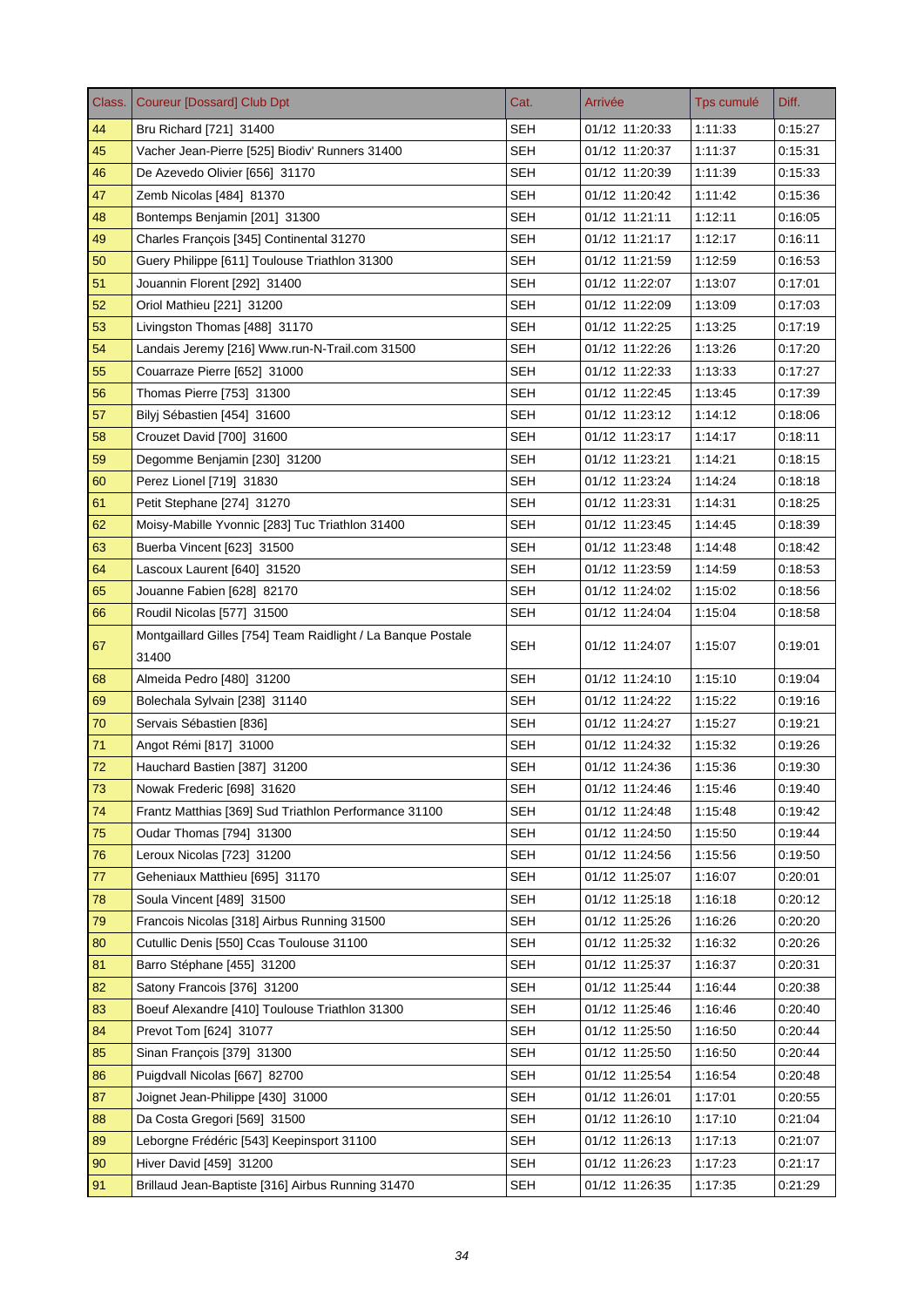| Class. | <b>Coureur [Dossard] Club Dpt</b>                  | Cat.       | Arrivée        | Tps cumulé | Diff.   |
|--------|----------------------------------------------------|------------|----------------|------------|---------|
| 92     | Von Allmen Reto [528] Airbus Running 31770         | <b>SEH</b> | 01/12 11:26:38 | 1:17:38    | 0:21:32 |
| 93     | Roland Eric [202] 31600                            | <b>SEH</b> | 01/12 11:26:55 | 1:17:55    | 0:21:49 |
| 94     | Barlam Patrick [648] 82170                         | <b>SEH</b> | 01/12 11:26:58 | 1:17:58    | 0.21.52 |
| 95     | Bastie Terence [796] 31300                         | SEH        | 01/12 11:27:00 | 1:18:00    | 0.21.54 |
| 96     | De Crombrugghe Antoine [612] Tuc Triathlon 31400   | <b>SEH</b> | 01/12 11:27:06 | 1:18:06    | 0:22:00 |
| 97     | Brana Guillaume [522] 31420                        | SEH        | 01/12 11:27:08 | 1:18:08    | 0:22:02 |
| 98     | Daumont Julien [828] 31620                         | <b>SEH</b> | 01/12 11:27:10 | 1:18:10    | 0:22:04 |
| 99     | Pasquier Matthieu [266] 31000                      | SEH        | 01/12 11:27:36 | 1:18:36    | 0.22:30 |
| 100    | Pelletier Thomas [671] 31130                       | <b>SEH</b> | 01/12 11:28:00 | 1:19:00    | 0.22.54 |
| 101    | Douay Davy [687] 31450                             | SEH        | 01/12 11:28:25 | 1:19:25    | 0.23.19 |
| 102    | Delhomme Romain [524] 31000                        | <b>SEH</b> | 01/12 11:28:44 | 1:19:44    | 0.23.38 |
| 103    | Lafaurie Cédric [350] Continental 31120            | <b>SEH</b> | 01/12 11:28:46 | 1:19:46    | 0.23.40 |
| 104    | Lerat Denis [598] 31170                            | <b>SEH</b> | 01/12 11:28:48 | 1:19:48    | 0:23:42 |
| 105    | Darre Lancelot [441] 31500                         | <b>SEH</b> | 01/12 11:28:49 | 1:19:49    | 0.23.43 |
| 106    | Slack Nico [356] 31470                             | SEH        | 01/12 11:28:59 | 1:19:59    | 0.23.53 |
| 107    | Hauttement Yannick [673] Astropodes 31000          | <b>SEH</b> | 01/12 11:29:02 | 1:20:02    | 0:23:56 |
| 108    | Piquemil Arthur [275] 31800                        | <b>SEH</b> | 01/12 11:29:03 | 1:20:03    | 0:23:57 |
| 109    | Pereira Jean Philippe [328] 31180                  | <b>SEH</b> | 01/12 11:29:07 | 1:20:07    | 0:24:01 |
| 110    | Jovelin Maxime [326] Tuc Triathlon 31300           | SEH        | 01/12 11:29:23 | 1:20:23    | 0.24.17 |
| 111    | Bounhouret Maxime [359] 31500                      | <b>SEH</b> | 01/12 11:29:24 | 1:20:24    | 0:24:18 |
| 112    | Boudes Lionel [574] 31210                          | <b>SEH</b> | 01/12 11:29:29 | 1:20:29    | 0:24:23 |
| 113    | Crawley Sam [670] 31700                            | <b>SEH</b> | 01/12 11:29:37 | 1:20:37    | 0:24:31 |
| 114    | Barbosa Jean-Pierre [520] 31000                    | <b>SEH</b> | 01/12 11:29:53 | 1:20:53    | 0:24:47 |
| 115    | Vidal David [779] 31700                            | <b>SEH</b> | 01/12 11:29:56 | 1:20:56    | 0:24:50 |
| 116    | Colin Cedric [650] 31200                           | SEH        | 01/12 11:30:09 | 1:21:09    | 0:25:03 |
| 117    | Studer Christian [510] Splach Athlé 31300          | SEH        | 01/12 11:30:13 | 1:21:13    | 0.25.07 |
| 118    | Teysseyre Sylvain [512] 12740                      | <b>SEH</b> | 01/12 11:30:18 | 1:21:18    | 0:25:12 |
| 119    | Corbellon Julian [807] 33710                       | <b>SEH</b> | 01/12 11:30:26 | 1:21:26    | 0.25:20 |
| 120    | Ribreau Julien [291] 31300                         | <b>SEH</b> | 01/12 11:30:28 | 1:21:28    | 0:25:22 |
| 121    | Louison Sébastien [566] Jean-Michel Trail 31200    | SEH        | 01/12 11:30:37 | 1:21:37    | 0:25:31 |
| 122    | Perrot Grégoire [802] Ce Cassidian Test 31300      | <b>SEH</b> | 01/12 11:30:44 | 1.21:44    | 0:25:38 |
| 123    | Jean-Baptiste Nicolas [349] Continental 31700      | <b>SEH</b> | 01/12 11:30:46 | 1.21:46    | 0.25.40 |
| 124    | Camuzet Georges [269] 31000                        | <b>SEH</b> | 01/12 11:31:00 | 1:22:00    | 0:25:54 |
| 125    | Chabé David [490] 31200                            | <b>SEH</b> | 01/12 11:31:09 | 1:22:09    | 0:26:03 |
| 126    | Thibaud Olivier [468] 65240                        | <b>SEH</b> | 01/12 11:31:24 | 1:22:24    | 0.26.18 |
| 127    | Saby Jean-Patrice [778] 32600                      | <b>SEH</b> | 01/12 11:31:49 | 1:22:49    | 0:26:43 |
| 128    | Marronnier Rémy [234] 31300                        | <b>SEH</b> | 01/12 11:31:52 | 1:22:52    | 0.26.46 |
| 129    | Beny Nicolas [453] 31300                           | <b>SEH</b> | 01/12 11:31:57 | 1:22:57    | 0:26:51 |
| 130    | Amiel Aurélien [777] 31370                         | <b>SEH</b> | 01/12 11:32:16 | 1:23:16    | 0.27.10 |
| 131    | Dauriac Charles [718] 31400                        | <b>SEH</b> | 01/12 11:32:31 | 1:23:31    | 0:27:25 |
| 132    | Renaudie Patrice [254] 31770                       | SEH        | 01/12 11:32:39 | 1:23:39    | 0:27:33 |
| 133    | Desmartin Emmanuel [503] 31000                     | <b>SEH</b> | 01/12 11:32:47 | 1.23.47    | 0.27.41 |
| 134    | Vidal Christophe [334] Continental                 | <b>SEH</b> | 01/12 11:32:55 | 1:23:55    | 0.27.49 |
| 135    | Lemaire Thomas [362] Tuc Triathlon 31100           | <b>SEH</b> | 01/12 11:33:04 | 1.24:04    | 0.27.58 |
| 136    | Armand Alexandre [227] 31770                       | <b>SEH</b> | 01/12 11:33:10 | 1:24:10    | 0:28:04 |
| 137    | Pérez López Sócrates [297] 31300                   | <b>SEH</b> | 01/12 11:33:15 | 1:24:15    | 0.28:09 |
| 138    | Couturier Pierrick [400] Ca Balma 31200            | <b>SEH</b> | 01/12 11:33:23 | 1:24:23    | 0:28:17 |
| 139    | Pinel Ludovic [414] 31500                          | <b>SEH</b> | 01/12 11:33:31 | 1:24:31    | 0:28:25 |
| 140    | Sanchez Christophe [494] Zinzins Des Coteaux 31780 | <b>SEH</b> | 01/12 11:33:48 | 1:24:48    | 0.28.42 |
|        |                                                    |            |                |            |         |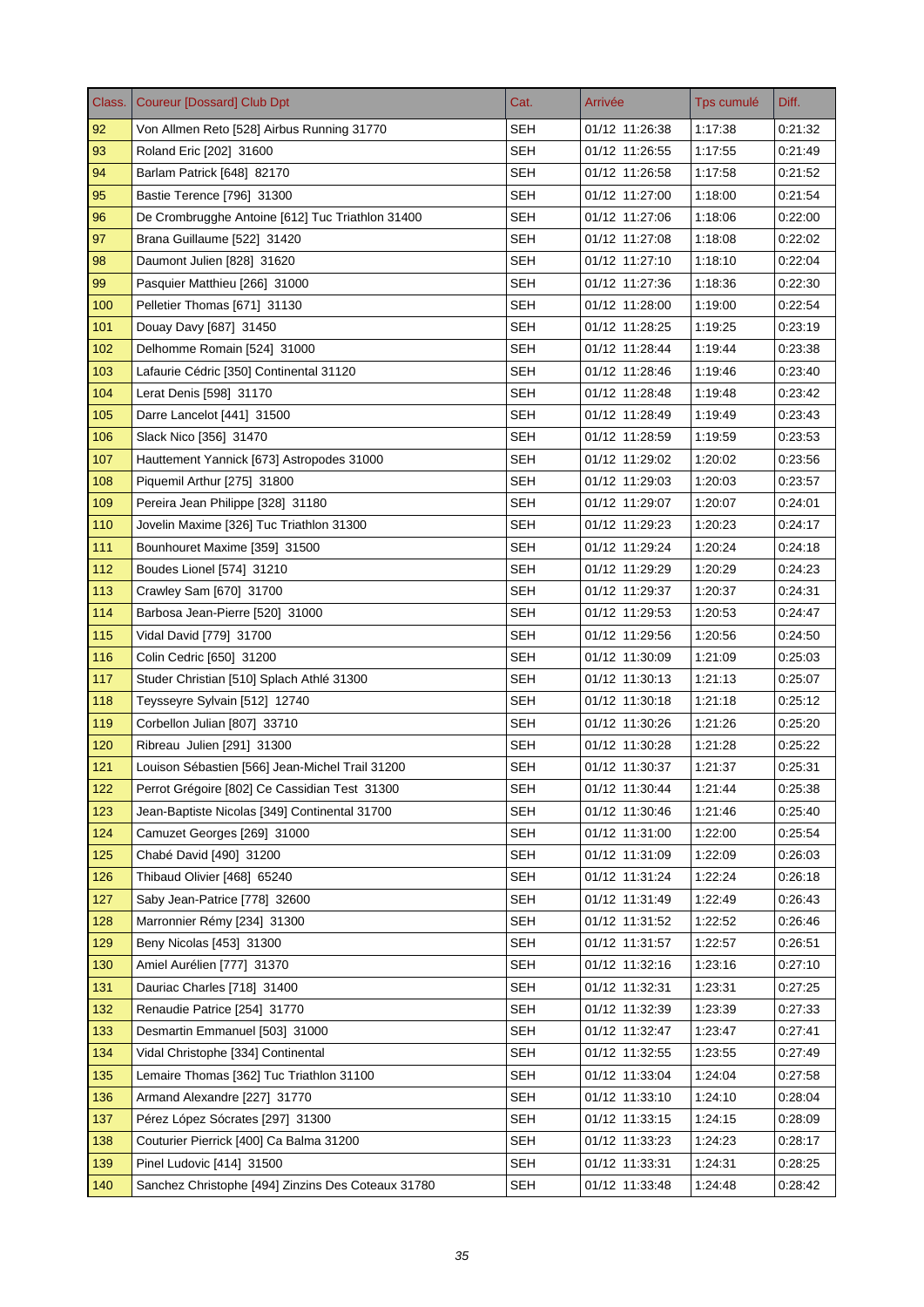| Class. | <b>Coureur [Dossard] Club Dpt</b>                                 | Cat.       | Arrivée        | Tps cumulé | Diff.   |
|--------|-------------------------------------------------------------------|------------|----------------|------------|---------|
| 141    | Battist Nicolas [405] 31300                                       | <b>SEH</b> | 01/12 11:33:49 | 1:24:49    | 0:28:43 |
| 142    | Mimoun Hassan [615] Fspn 31200                                    | <b>SEH</b> | 01/12 11:33:52 | 1:24:52    | 0:28:46 |
| 143    | Mendaille Yannick [710] 31140                                     | <b>SEH</b> | 01/12 11:34:04 | 1:25:04    | 0:28:58 |
| 144    | Mouret Clément [442] 31500                                        | SEH        | 01/12 11:34:05 | 1:25:05    | 0.28.59 |
| 145    | Bouchedjira Walid [298] 31500                                     | <b>SEH</b> | 01/12 11:34:06 | 1:25:06    | 0:29:00 |
| 146    | Espach Romain [555] 31300                                         | SEH        | 01/12 11:34:29 | 1:25:29    | 0:29:23 |
| 147    | Amoros Vincent [222] Airbus Running 31150                         | <b>SEH</b> | 01/12 11:34:30 | 1:25:30    | 0:29:24 |
| 148    | DordÉ Fabrice [253] 31000                                         | SEH        | 01/12 11:34:39 | 1:25:39    | 0.29.33 |
| 149    | Augnet Clément [397] Team Raidlight 09101                         | <b>SEH</b> | 01/12 11:34:48 | 1:25:48    | 0:29:42 |
| 150    | Guibert Romain [320] 31200                                        | <b>SEH</b> | 01/12 11:34:52 | 1:25:52    | 0:29:46 |
| 151    | Gomes Pina De Almeida Rui Pedro [816] 31700                       | <b>SEH</b> | 01/12 11:34:55 | 1:25:55    | 0.29.49 |
| 152    | Massat Rémi [277] 31000                                           | <b>SEH</b> | 01/12 11:35:00 | 1:26:00    | 0.29.54 |
| 153    | Daure Nicolas [483] 31600                                         | <b>SEH</b> | 01/12 11:35:08 | 1:26:08    | 0:30:02 |
| 154    | Varela Da Veiga Steve [422] Corrida Pédestre De Toulouse<br>31000 | SEH        | 01/12 11:35:12 | 1:26:12    | 0:30:06 |
| 155    | Garcia Patctrick [591] 31200                                      | <b>SEH</b> | 01/12 11:35:16 | 1:26:16    | 0:30:10 |
| 156    | Thezelais Sylvain [713] 31700                                     | SEH        | 01/12 11:35:23 | 1:26:23    | 0:30:17 |
| 157    | Fouinneteau Michel [790] 31770                                    | <b>SEH</b> | 01/12 11:35:26 | 1:26:26    | 0:30:20 |
| 158    | Jonquieres Cedric [570] 31200                                     | SEH        | 01/12 11:35:41 | 1:26:41    | 0:30:35 |
| 159    | Marty Jérémie [384] 31500                                         | <b>SEH</b> | 01/12 11:35:49 | 1:26:49    | 0.30.43 |
| 160    | Thuillier Julien [355] Jean-Michel 31820                          | <b>SEH</b> | 01/12 11:35:57 | 1:26:57    | 0:30:51 |
| 161    | Daublain Thierry [805] Ce Cassidian Test 31170                    | <b>SEH</b> | 01/12 11:36:00 | 1:27:00    | 0.30.54 |
| 162    | Aue Lilian [312] 31380                                            | <b>SEH</b> | 01/12 11:36:38 | 1:27:38    | 0:31:32 |
| 163    | Rivenet Pierre Etienne [692] 31880                                | <b>SEH</b> | 01/12 11:36:52 | 1:27:52    | 0:31:46 |
| 164    | Naudy Cedric [659] 31830                                          | <b>SEH</b> | 01/12 11:37:00 | 1:28:00    | 0:31:54 |
| 165    | Matczyk Stephane [697] 31780                                      | SEH        | 01/12 11:37:15 | 1:28:15    | 0.32:09 |
| 166    | Bazin Gaël [450] 31700                                            | <b>SEH</b> | 01/12 11:37:18 | 1:28:18    | 0:32:12 |
| 167    | Marillesse Benoit [505] 31700                                     | SEH        | 01/12 11:37:27 | 1:28:27    | 0:32:21 |
| 168    | Dublanc Tom [250] 31300                                           | <b>SEH</b> | 01/12 11:37:35 | 1:28:35    | 0:32:29 |
| 169    | Bordeau Thomas [427] 31500                                        | SEH        | 01/12 11:37:37 | 1:28:37    | 0:32:31 |
| 170    | Deubel Nicolas [515] 31300                                        | <b>SEH</b> | 01/12 11:37:50 | 1:28:50    | 0.32.44 |
| 171    | Saseras Julien [768] 31200                                        | <b>SEH</b> | 01/12 11:38:34 | 1:29:34    | 0.33.28 |
| 172    | Beaumont Adrien [240] 31200                                       | <b>SEH</b> | 01/12 11:38:36 | 1:29:36    | 0:33:30 |
| 173    | Dachary Nicolas [449] 31470                                       | <b>SEH</b> | 01/12 11:38:40 | 1.29.40    | 0:33:34 |
| 174    | Vidal Thomas [727] 31130                                          | <b>SEH</b> | 01/12 11:39:02 | 1:30:02    | 0.33.56 |
| 175    | Trouve Rodolphe [741] 31000                                       | <b>SEH</b> | 01/12 11:39:05 | 1:30:05    | 0:33:59 |
| 176    | Badie Yannick [645] 31300                                         | <b>SEH</b> | 01/12 11:39:14 | 1:30:14    | 0.34.08 |
| 177    | Le Roux Josef [747] 31200                                         | <b>SEH</b> | 01/12 11:39:23 | 1:30:23    | 0.34.17 |
| 178    | Duballut Emmanuel [354] 31200                                     | <b>SEH</b> | 01/12 11:39:27 | 1:30:27    | 0:34:21 |
| 179    | Hoybel Sébastien [791] 31770                                      | <b>SEH</b> | 01/12 11:39:34 | 1:30:34    | 0:34:28 |
| 180    | Vedel Clément [256] 12850                                         | <b>SEH</b> | 01/12 11:39:40 | 1:30:40    | 0:34:34 |
| 181    | Coly Fabrice [748] 31100                                          | <b>SEH</b> | 01/12 11:39:58 | 1:30:58    | 0.34.52 |
| 182    | Dechaud Nicolas [810] 31400                                       | <b>SEH</b> | 01/12 11:40:01 | 1:31:01    | 0.34.55 |
| 183    | Mauran Benjamin [358] 31500                                       | <b>SEH</b> | 01/12 11:40:04 | 1:31:04    | 0:34:58 |
| 184    | Cuny Jérôme [558] 31500                                           | <b>SEH</b> | 01/12 11:40:05 | 1:31:05    | 0:34:59 |
| 185    | Bounaix Bertrand [303] 31200                                      | <b>SEH</b> | 01/12 11:40:30 | 1:31:30    | 0.35.24 |
| 186    | Machou Ghalem [773] 31600                                         | <b>SEH</b> | 01/12 11:42:24 | 1:33:24    | 0:37:18 |
| 187    | Daffis Julien [377] Free Iron Team 31840                          | <b>SEH</b> | 01/12 11:43:22 | 1:34:22    | 0:38:16 |
| 188    | Fournil Jérôme [265] 31250                                        | <b>SEH</b> | 01/12 11:43:22 | 1:34:22    | 0.38.16 |
|        |                                                                   |            |                |            |         |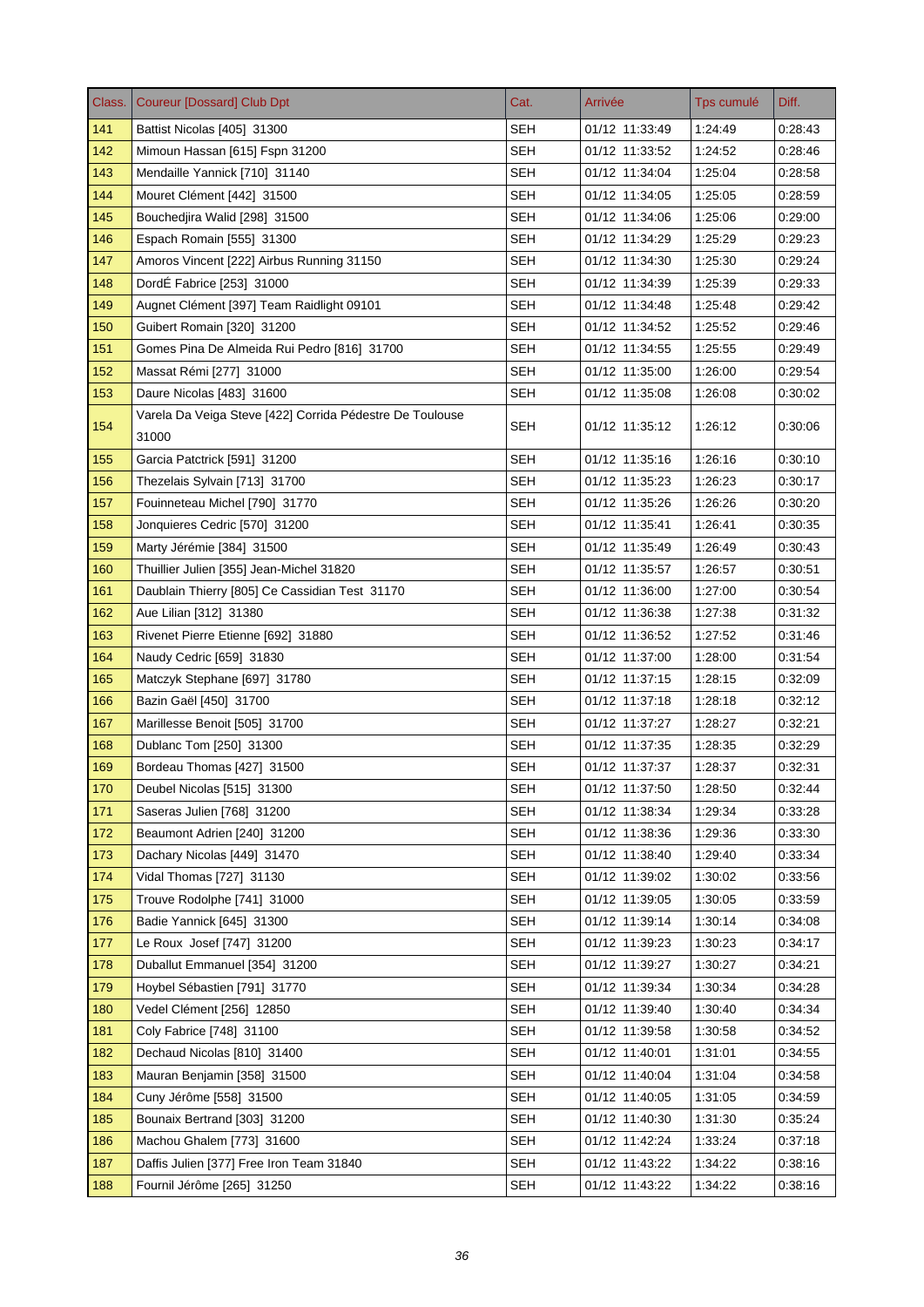| Class. | <b>Coureur [Dossard] Club Dpt</b>               | Cat.       | Arrivée        | Tps cumulé | Diff.   |
|--------|-------------------------------------------------|------------|----------------|------------|---------|
| 189    | Paul Chamayou [279] 31200                       | SEH        | 01/12 11:43:26 | 1:34:26    | 0:38:20 |
| 190    | Loope Jonathan [286] 64000                      | SEH        | 01/12 11:43:31 | 1:34:31    | 0:38:25 |
| 191    | Crozet Thibaut [325] 31140                      | SEH        | 01/12 11:43:44 | 1:34:44    | 0:38:38 |
| 192    | Drezen Pascal [593] 31800                       | <b>SEH</b> | 01/12 11:43:56 | 1:34:56    | 0:38:50 |
| 193    | Rovira Philippe [813] 31500                     | <b>SEH</b> | 01/12 11:44:58 | 1:35:58    | 0:39:52 |
| 194    | Henri Matthias [395] Follar Team 31500          | SEH        | 01/12 11:45:24 | 1:36:24    | 0.40.18 |
| 195    | Marin Julien [374] Follar Team 31000            | <b>SEH</b> | 01/12 11:45:28 | 1:36:28    | 0:40:22 |
| 196    | Cormontagne Rémi [317] 31000                    | <b>SEH</b> | 01/12 11:45:54 | 1:36:54    | 0:40:48 |
| 197    | Dubearn Aurélien [676] 31400                    | <b>SEH</b> | 01/12 11:46:09 | 1:37:09    | 0:41:03 |
| 198    | Handford Graeme [296] Lvis BS8 4JY              | SEH        | 01/12 11:46:59 | 1:37:59    | 0:41:53 |
| 199    | Rosa Pierre [607] 31100                         | <b>SEH</b> | 01/12 11:47:25 | 1:38:25    | 0:42:19 |
| 200    | Touret Nicolas [769] 31600                      | SEH        | 01/12 11:47:47 | 1:38:47    | 0:42:41 |
| 201    | Belitzerkaufski Cyril [472] 81310               | SEH        | 01/12 11:47:49 | 1:38:49    | 0:42:43 |
| 202    | Westrich Alexandre [314] 31620                  | <b>SEH</b> | 01/12 11:48:10 | 1:39:10    | 0:43:04 |
| 203    | Oules Nicolas [280] 31000                       | SEH        | 01/12 11:48:40 | 1:39:40    | 0:43:34 |
| 204    | Worczynski Mathieu [745] Terreal Team 31770     | <b>SEH</b> | 01/12 11:48:46 | 1:39:46    | 0:43:40 |
| 205    | Hilbert Loïc [443] 31130                        | <b>SEH</b> | 01/12 11:49:45 | 1:40:45    | 0:44:39 |
| 206    | Bendjelloul Karim [378] 31000                   | <b>SEH</b> | 01/12 11:50:29 | 1:41:29    | 0:45:23 |
| 207    | Sarniguet Laurent [218] 31770                   | SEH        | 01/12 11:51:31 | 1:42:31    | 0:46:25 |
| 208    | Cans Jérome [373] 31170                         | <b>SEH</b> | 01/12 11:51:46 | 1:42:46    | 0:46:40 |
| 209    | Pech Jeremie [531] Pomponette 31400             | <b>SEH</b> | 01/12 11:51:49 | 1:42:49    | 0:46:43 |
| 210    | Couttet Nicolas [787] Néo-Soft 11400            | SEH        | 01/12 11:52:42 | 1.43.42    | 0:47:36 |
| 211    | Vallejo Olivier [643] 31370                     | SEH        | 01/12 11:52:44 | 1:43:44    | 0:47:38 |
| 212    | Martin Dit Neuville Micaël [788] Néo-Soft 31880 | SEH        | 01/12 11:52:47 | 1:43:47    | 0:47.41 |
| 213    | Bourgouin Jerome [534] 31200                    | SEH        | 01/12 11:56:04 | 1.47:04    | 0.50.58 |
| 214    | Alexandre Renaud [538] Aucun 31500              | <b>SEH</b> | 01/12 11:56:07 | 1:47:07    | 0:51:01 |
| 215    | Lepraist Fabrice [548] Ccas Toulouse 81500      | <b>SEH</b> | 01/12 11:56:34 | 1.47.34    | 0.51.28 |
| 216    | Logreco Jean-Yves [496] 31000                   | <b>SEH</b> | 01/12 11:57:59 | 1:48:59    | 0:52:53 |
| 217    | Ceccarel Christophe [694] 82710                 | <b>SEH</b> | 01/12 12:04:13 | 1:55:13    | 0:59:07 |
| 218    | Cabrales Alvaro [822] 31000                     | <b>SEH</b> | 01/12 12:05:04 | 1.56:04    | 0.59.58 |
| 219    | Keray Julien [821] 31810                        | SEH        | 01/12 12:05:04 | 1:56:04    | 0:59:58 |
| 220    | Mauger Stéphanie [827] 46090                    | <b>SEH</b> | 01/12 12:06:13 | 1.57:13    | 1:01:07 |
| 221    | Espinasse Gregory [696] 31530                   | SEH        | 01/12 12:08:29 | 1:59:29    | 1:03:23 |

**Non classés SEH**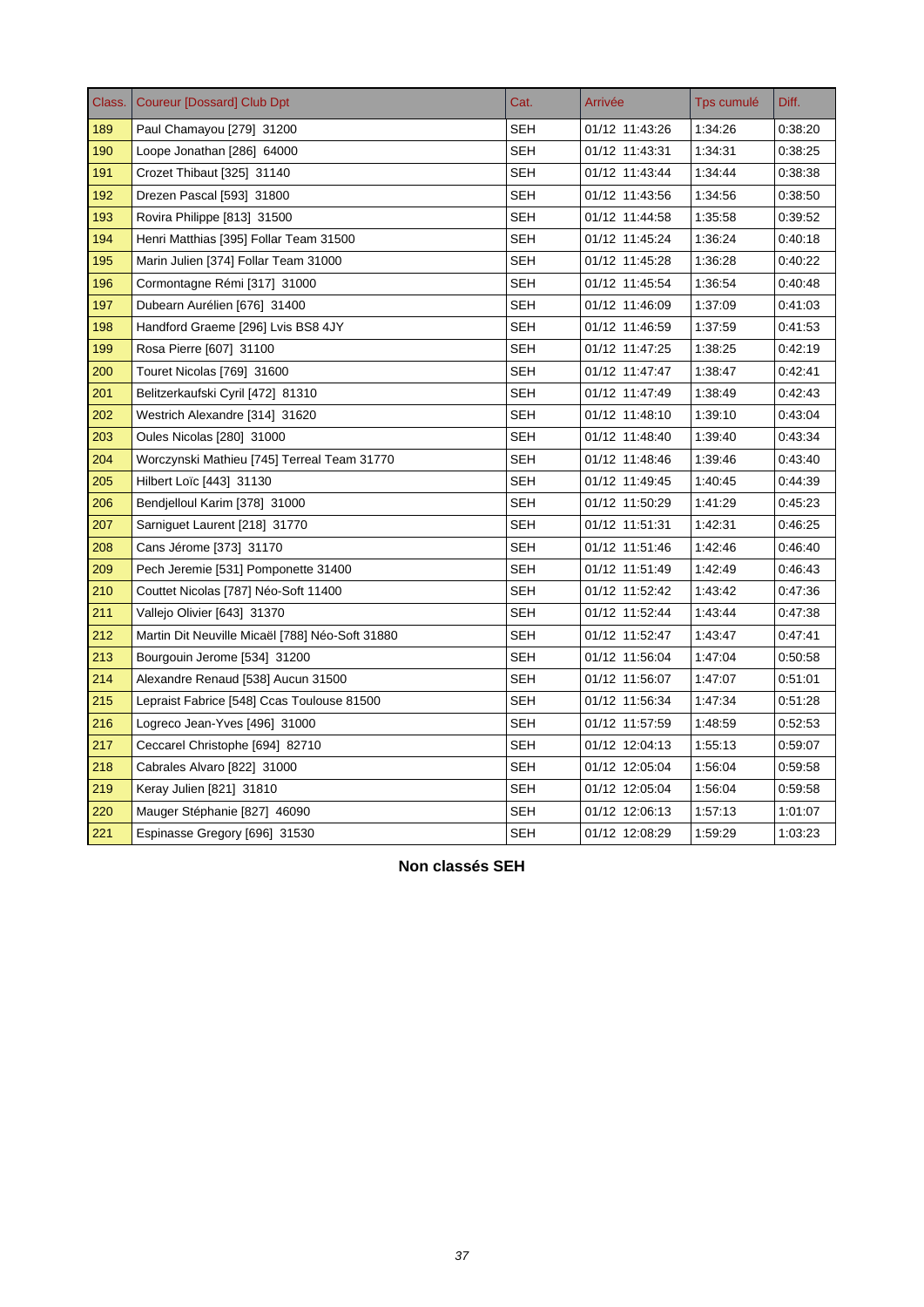

#### **[Classement SF](http://www.cosatrail.fr/crbst_25.html)**





| Arrivee Course |  |
|----------------|--|
|                |  |

| Class.   Coureur [Dossard] Club Dpt          | Cat. | Arrivée        | Tps cumulé | Diff. |
|----------------------------------------------|------|----------------|------------|-------|
| Regereau Sonia [665] Bon Pied Bon Oeil 31650 | . SF | 01/12 11:50:57 | 1:41:57    |       |

**Non classés SF**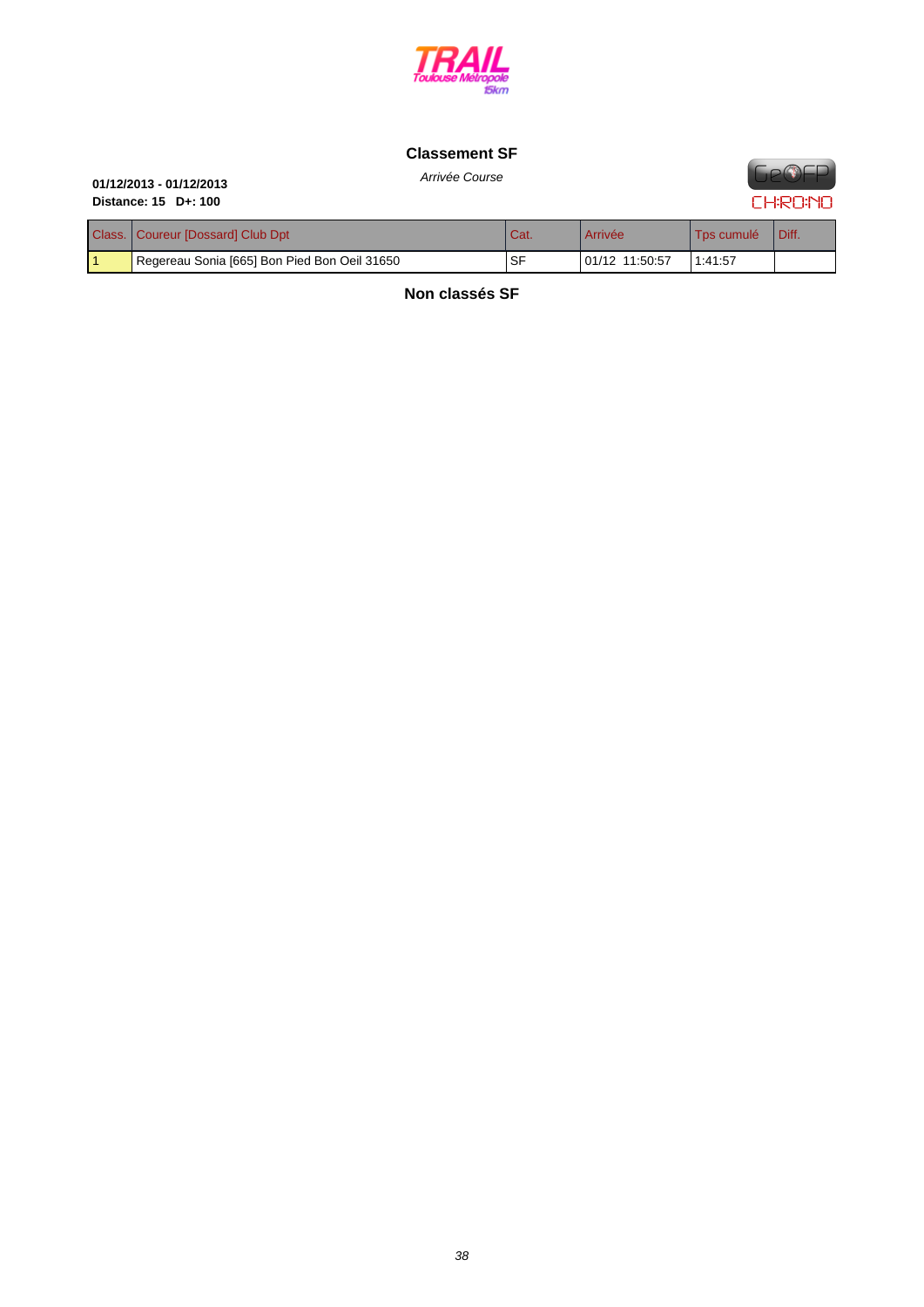

# **[Classement SH](http://www.cosatrail.fr/crbst_25.html)**

# Arrivée Course **01/12/2013 - 01/12/2013 Distance: 15 D+: 100**

**FIP®FP CHRONO** 

| Class.   Coureur [Dossard] Club Dpt            | Cat. | Arrivée        | Tos cumulé | Diff. |
|------------------------------------------------|------|----------------|------------|-------|
| Regereau Nicolas [666] Bon Pied Bon Oeil 31650 | SH   | 01/12 11:51:04 | 1:42:04    |       |

**Non classés SH**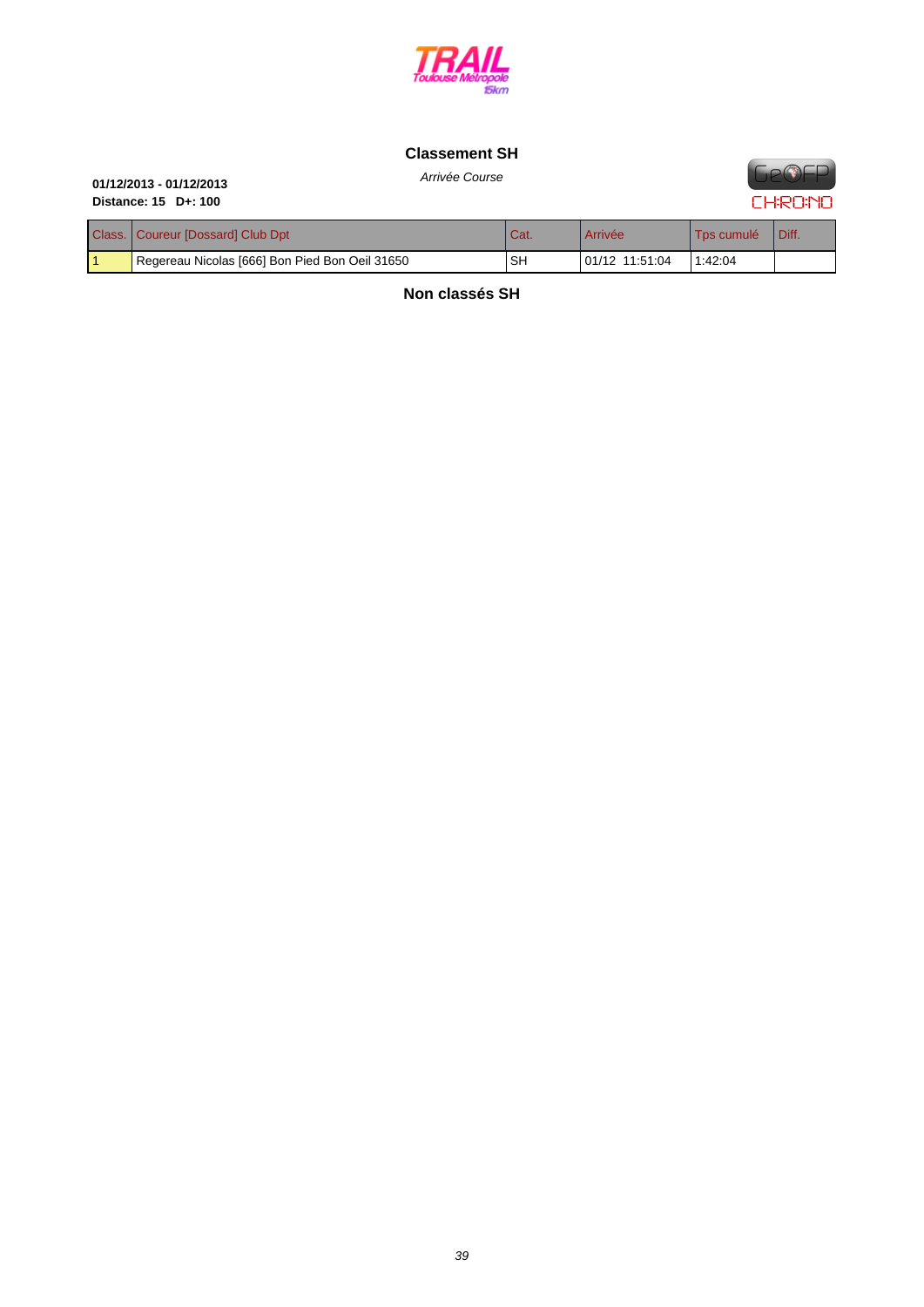

# **[Classement V1](http://www.cosatrail.fr/crbst_25.html)F**

**GeOFP CHRONO** 

# Arrivée Course **01/12/2013 - 01/12/2013 Distance: 15 D+: 100**

| Class.         | <b>Coureur [Dossard] Club Dpt</b>                          | Cat.             | Arrivée        | Tps cumulé | Diff.   |
|----------------|------------------------------------------------------------|------------------|----------------|------------|---------|
| $\mathbf{1}$   | Lima Armelle [644] 31260                                   | V1F              | 01/12 11:29:52 | 1:20:52    |         |
| $\overline{2}$ | Gomez Malandrin Sandrine [333] Continental 31860           | V1F              | 01/12 11:32:12 | 1:23:12    | 0:02:20 |
| 3              | Laidet Caroline [335] Continental 31620                    | V1F              | 01/12 11:32:50 | 1:23:50    | 0:02:58 |
| 4              | Beltrami Marie-Ange [633] Les Zinzins Des Coteaux 31 31140 | V <sub>1F</sub>  | 01/12 11:35:43 | 1:26:43    | 0:05:51 |
| $\sqrt{5}$     | Laval Danielle [309] A.s Mairie De Castres 81100           | V1F              | 01/12 11:35:47 | 1:26:47    | 0:05:55 |
| 6              | Peault Christel [662] Les Zinzins Des Coteaux 31 31150     | V <sub>1F</sub>  | 01/12 11:38:46 | 1:29:46    | 0:08:54 |
| $\overline{7}$ | Maho Vero [364] 31170                                      | V1F              | 01/12 11:41:37 | 1:32:37    | 0:11:45 |
| 8              | Fradet Fred [734] 31170                                    | V1F              | 01/12 11:41:59 | 1:32:59    | 0:12:07 |
| 9              | Alazard Mireille [604] Athle 632 31170                     | V <sub>1F</sub>  | 01/12 11:43:04 | 1:34:04    | 0:13:12 |
| 10             | Millot Sophie [307] 31500                                  | V <sub>1F</sub>  | 01/12 11:43:15 | 1:34:15    | 0.13.23 |
| 11             | Chevrel Nadège [846] 31340                                 | V1F              | 01/12 11:43:19 | 1:34:19    | 0:13:27 |
| 12             | Recurt Myriam [556] Bourrasques Baroussaises 31210         | V1F              | 01/12 11:43:49 | 1:34:49    | 0:13:57 |
| 13             | Colombel Carine [761] 31130                                | V1F              | 01/12 11:44:34 | 1:35:34    | 0:14:42 |
| 14             | Babey Carole [500] 31850                                   | V1F              | 01/12 11:45:11 | 1:36:11    | 0:15:19 |
| 15             | Ratel Albane [724] 31340                                   | V <sub>1F</sub>  | 01/12 11:45:12 | 1:36:12    | 0:15:20 |
| 16             | Lhoste Nathalie [501] 31850                                | V <sub>1</sub> F | 01/12 11:45:14 | 1:36:14    | 0:15:22 |
| 17             | Ntamack Marie [272] Les Zinzins Des Coteaux 31140          | V <sub>1F</sub>  | 01/12 11:45:34 | 1:36:34    | 0:15:42 |
| 18             | Jeunehomme Augusta [602] Les Zinzins Des Coteaux 31140     | V1F              | 01/12 11:46:15 | 1:37:15    | 0:16:23 |
| 19             | Besse Angélina [211] 31100                                 | V1F              | 01/12 11:48:43 | 1:39:43    | 0:18:51 |
| 20             | Jaumain Dalila [840] 09300                                 | V <sub>1F</sub>  | 01/12 11:50:00 | 1:41:00    | 0.20:08 |
| 21             | Miranda Martine [436] 31620                                | V <sub>1F</sub>  | 01/12 11:50:28 | 1:41:28    | 0.20.36 |
| 22             | Dal Corso Dominique [678] Les Foy Sonnés / Astropode 31570 | V1F              | 01/12 11:51:16 | 1:42:16    | 0:21:24 |
| 23             | Carrasco Monalita [839] 09300                              | V1F              | 01/12 11:51:41 | 1:42:41    | 0.21:49 |
| 24             | Miranda Cathy [435] 31620                                  | V1F              | 01/12 11:51:53 | 1:42:53    | 0.22:01 |
| 25             | Lehoux Marie-Pierre [529] Airbus Running 31300             | V1F              | 01/12 11:52:05 | 1:43:05    | 0.22:13 |
| 26             | Collarde Pascale [729] 31200                               | V <sub>1F</sub>  | 01/12 11:52:08 | 1:43:08    | 0:22:16 |
| 27             | Ballery Annie [519] 31200                                  | V <sub>1</sub> F | 01/12 11:52:10 | 1:43:10    | 0:22:18 |
| 28             | Artigouha Valerie [686] 31100                              | V <sub>1F</sub>  | 01/12 11:53:50 | 1:44:50    | 0.23.58 |
| 29             | Serva Laurence [203] 31270                                 | V1F              | 01/12 11:54:04 | 1:45:04    | 0:24:12 |
| 30             | Cipriani Laetitia [675] 31100                              | V <sub>1F</sub>  | 01/12 11:54:29 | 1:45:29    | 0:24:37 |
| 31             | Plat Genevieve [246] 31100                                 | V <sub>1</sub> F | 01/12 11:54:30 | 1:45:30    | 0.24:38 |
| 32             | Chauvel Patricia [247] 31100                               | V <sub>1</sub> F | 01/12 11:54:32 | 1:45:32    | 0:24:40 |
| 33             | Pons Anne Marie [855]                                      | V1F              | 01/12 11:54:38 | 1:45:38    | 0:24:46 |
| 34             | Allemeersch Myriam [278] 31120                             | V <sub>1F</sub>  | 01/12 11:55:46 | 1:46:46    | 0.25:54 |
| 35             | Vignes-Chauvet Cathy [582] 31120                           | V <sub>1</sub> F | 01/12 11:56:28 | 1:47:28    | 0:26:36 |
| 36             | Fonteneau Sonia [759] 31300                                | V1F              | 01/12 11:57:30 | 1:48:30    | 0.27:38 |
| 37             | Calvel Sandrine [200] 31300                                | V <sub>1F</sub>  | 01/12 11:59:12 | 1:50:12    | 0.29:20 |
| 38             | Eychenne Sandra [421] 31270                                | V1F              | 01/12 11:59:21 | 1:50:21    | 0.29.29 |
| 39             | Bensaid Sandra [300] Ca Balma/team Raidlight 31500         | V1F              | 01/12 11:59:27 | 1:50:27    | 0:29:35 |
| 40             | Vergne Ludivine [820] 31100                                | V <sub>1F</sub>  | 01/12 12:05:08 | 1:56:08    | 0.35:16 |
| 41             | Mahrouga Vanessa [433] 31100                               | V1F              | 01/12 12:06:39 | 1:57:39    | 0.36.47 |
| 42             | Teulet Caroline [452] 31200                                | V <sub>1</sub> F | 01/12 12:07:17 | 1:58:17    | 0.37:25 |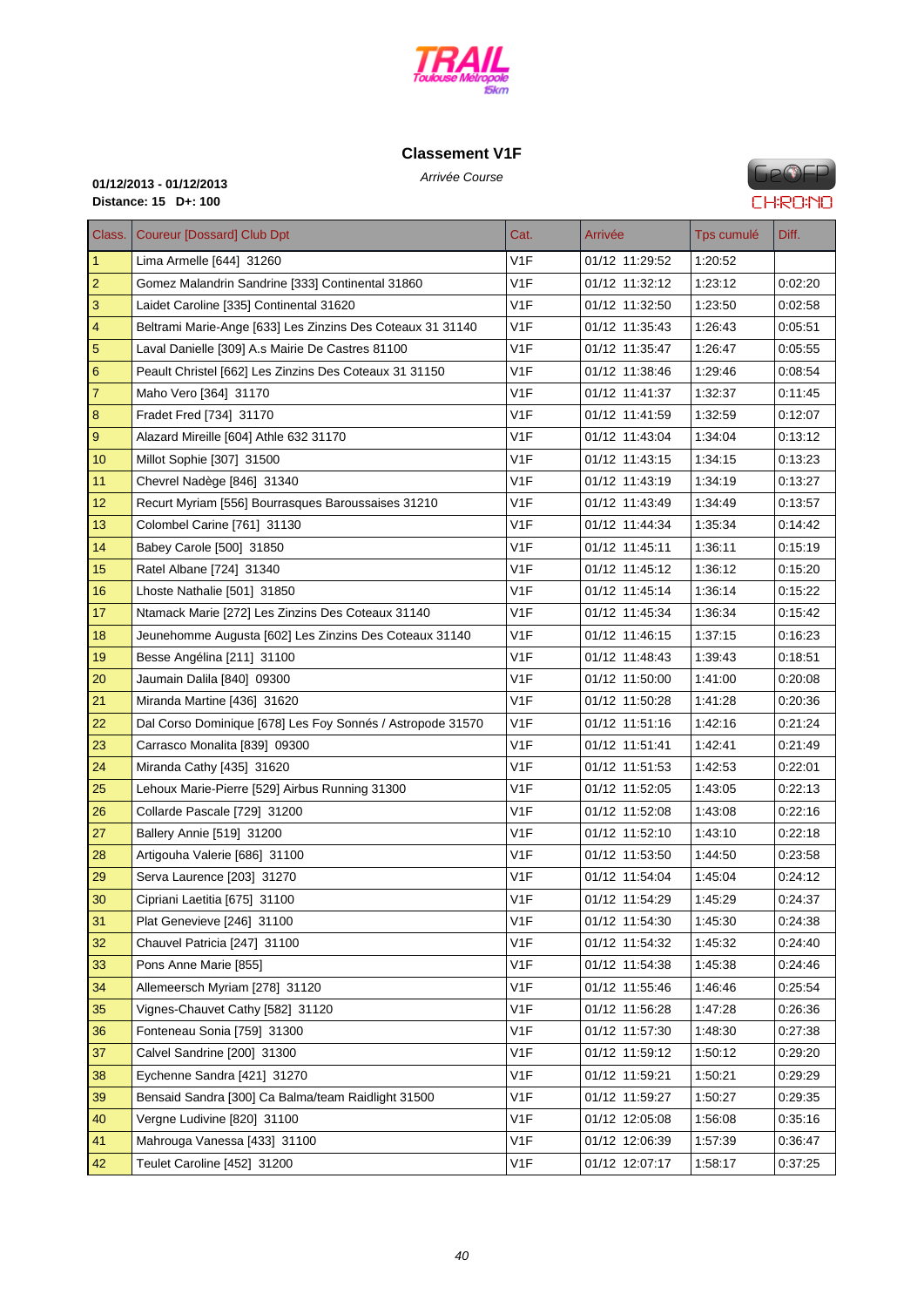**Non classés V1F**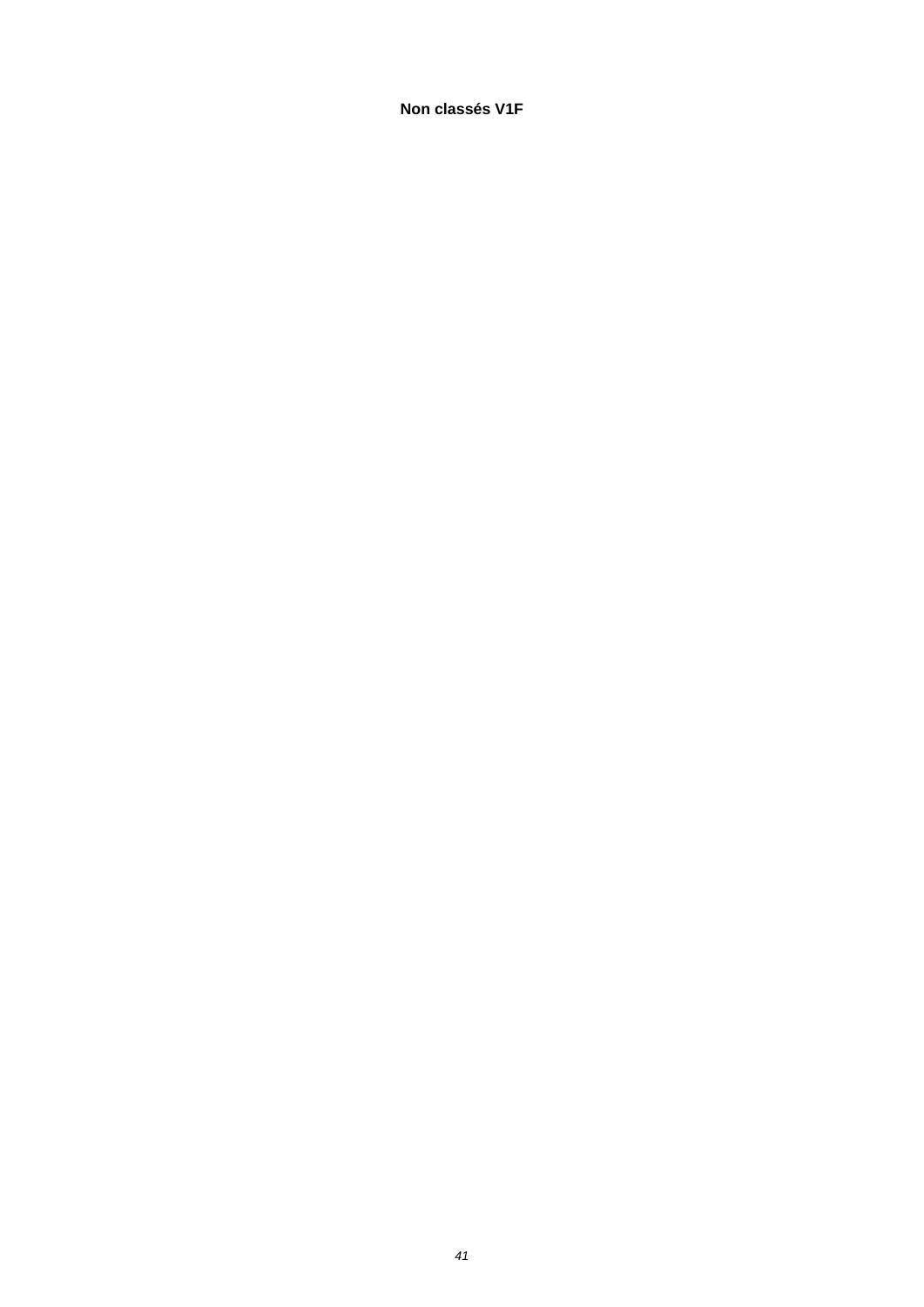

# **C[lassement V1](http://www.cosatrail.fr/crbst_25.html)H**

Arrivée Course **01/12/2013 - 01/12/2013 Distance: 15 D+: 100**

# **FIP®FP CHRONO**

| Class.                  | <b>Coureur [Dossard] Club Dpt</b>                 | Cat.             | Arrivée        | Tps cumulé | Diff.   |
|-------------------------|---------------------------------------------------|------------------|----------------|------------|---------|
| $\vert$ 1               | Rivals David [261] Ecole Florentinoise 81150      | V1H              | 01/12 11:10:57 | 1:01:57    |         |
| $\overline{2}$          | Lauze Fred [229] 31450                            | V1H              | 01/12 11:12:34 | 1:03:34    | 0:01:37 |
| $\mathsf 3$             | Rieu Patrice [622] Couserans Trail 09140          | V1H              | 01/12 11:14:51 | 1:05:51    | 0:03:54 |
| $\overline{\mathbf{4}}$ | Besson Christophe [461] Pass Running 31410        | V1H              | 01/12 11:15:08 | 1:06:08    | 0.04.11 |
| $\overline{5}$          | Poirier David [546] 31450                         | V1H              | 01/12 11:16:07 | 1:07:07    | 0:05:10 |
| $\boldsymbol{6}$        | Maurize Lionel [290] 31200                        | V <sub>1</sub> H | 01/12 11:16:46 | 1:07:46    | 0:05:49 |
| $\overline{7}$          | Carray Emmanuel [263] 31000                       | V1H              | 01/12 11:17:11 | 1:08:11    | 0:06:14 |
| 8                       | Bounhouret Gilles [241] 31180                     | V1H              | 01/12 11:17:38 | 1:08:38    | 0:06:41 |
| $\boldsymbol{9}$        | Manuel Ludovic [259] Zinzin Des Coteaux 31140     | V1H              | 01/12 11:17:46 | 1:08:46    | 0:06:49 |
| 10                      | Achte Nicolas [780] Ccas Toulouse 31300           | V1H              | 01/12 11:18:00 | 1:09:00    | 0:07:03 |
| 11                      | Jude David [482] Portet Athlétic Club 31270       | V <sub>1</sub> H | 01/12 11:18:11 | 1:09:11    | 0:07:14 |
| 12                      | Janowski Patrice [401] 31470                      | V1H              | 01/12 11:18:21 | 1:09:21    | 0:07:24 |
| 13                      | Barel Stéphane [542] 31000                        | V1H              | 01/12 11:18:42 | 1:09:42    | 0:07:45 |
| 14                      | Goupil Laurent [498] 31320                        | V1H              | 01/12 11:18:46 | 1:09:46    | 0:07:49 |
| 15                      | Pasero David [248] 31830                          | V1H              | 01/12 11:18:49 | 1:09:49    | 0.07:52 |
| 16                      | Alazard Sebastien [601] Athle 632 31170           | V1H              | 01/12 11:19:10 | 1:10:10    | 0:08:13 |
| 17                      | Munier Frédéric [462] Portet Athletic Club 31100  | V1H              | 01/12 11:19:35 | 1:10:35    | 0:08:38 |
| 18                      | Murat Michel [313] 31140                          | V1H              | 01/12 11:19:41 | 1:10:41    | 0:08:44 |
| 19                      | Le PoËtvin Cyrille [339] Continental 31770        | V1H              | 01/12 11:20:04 | 1:11:04    | 0:09:07 |
| 20                      | Canguilhem Pascal [544] Airbus Running 31400      | V1H              | 01/12 11:22:58 | 1:13:58    | 0:12:01 |
| 21                      | Colombi Jean-Philippe [233] 31140                 | V1H              | 01/12 11:23:02 | 1:14:02    | 0.12:05 |
| 22                      | Martin-Cocher Frédéric [619] Athle 632 31170      | V <sub>1</sub> H | 01/12 11:23:28 | 1:14:28    | 0:12:31 |
| 23                      | Dotte Teva [751] 31870                            | V1H              | 01/12 11:23:36 | 1:14:36    | 0:12:39 |
| 24                      | Perot Etienne [655] Sans 31120                    | V1H              | 01/12 11:23:37 | 1:14:37    | 0.12:40 |
| 25                      | Terrasson Nicolas [336] Continental 31270         | V1H              | 01/12 11:23:45 | 1:14:45    | 0.12:48 |
| 26                      | Dubois Philippe [486] Joggers Lannemezan 31580    | V1H              | 01/12 11:24:04 | 1:15:04    | 0.13:07 |
| 27                      | Figus Christophe [446] 31280                      | V1H              | 01/12 11:24:09 | 1:15:09    | 0:13:12 |
| 28                      | Da Silva Mario [762] Pole Centre Sud 31380        | V1H              | 01/12 11:24:20 | 1:15:20    | 0.13.23 |
| 29                      | Tomei Stephane [568] 31140                        | V1H              | 01/12 11:24:26 | 1:15:26    | 0.13:29 |
| 30                      | Alquier Alexandre [479] 11410                     | V1H              | 01/12 11:25:05 | 1:16:05    | 0.14:08 |
| 31                      | Gou Pierre-Laurent [588] La Dépêche Du Midi 31620 | V <sub>1</sub> H | 01/12 11:25:24 | 1:16:24    | 0.14:27 |
| 32                      | Rouillon Jimmy [518] 31200                        | V1H              | 01/12 11:25:32 | 1:16:32    | 0.14:35 |
| 33                      | Benmouffok Aïssa [749] Caps Payrin 81660          | V <sub>1</sub> H | 01/12 11:25:34 | 1:16:34    | 0:14:37 |
| 34                      | Denonin Bruno [743] 81290                         | V <sub>1</sub> H | 01/12 11:25:35 | 1:16:35    | 0:14:38 |
| 35                      | Dorier Didier [632] 82170                         | V <sub>1</sub> H | 01/12 11:25:37 | 1:16:37    | 0:14:40 |
| 36                      | Rouquier Eric [385] 31590                         | V <sub>1</sub> H | 01/12 11:25:59 | 1:16:59    | 0:15:02 |
| 37                      | Bonnes Alexandre [595] 31000                      | V <sub>1</sub> H | 01/12 11:26:00 | 1:17:00    | 0:15:03 |
| 38                      | Stevendart Christophe [634] 31650                 | V <sub>1</sub> H | 01/12 11:26:12 | 1:17:12    | 0.15:15 |
| 39                      | Hennequin Florent [287] 31170                     | V <sub>1</sub> H | 01/12 11:26:14 | 1:17:14    | 0:15:17 |
| 40                      | Berguio Christophe [386] Lycée Airbus 31700       | V <sub>1</sub> H | 01/12 11:26:29 | 1:17:29    | 0:15:32 |
| 41                      | Merlin Jean-Guy [774] 31530                       | V <sub>1</sub> H | 01/12 11:26:31 | 1:17:31    | 0:15:34 |
| 42                      | Couzinié Stephane [257] Toulouse Tri 31500        | V <sub>1</sub> H | 01/12 11:26:36 | 1:17:36    | 0:15:39 |
| 43                      | Arnoux Jean-Marc [225] 31180                      | V1H              | 01/12 11:26:45 | 1:17:45    | 0:15:48 |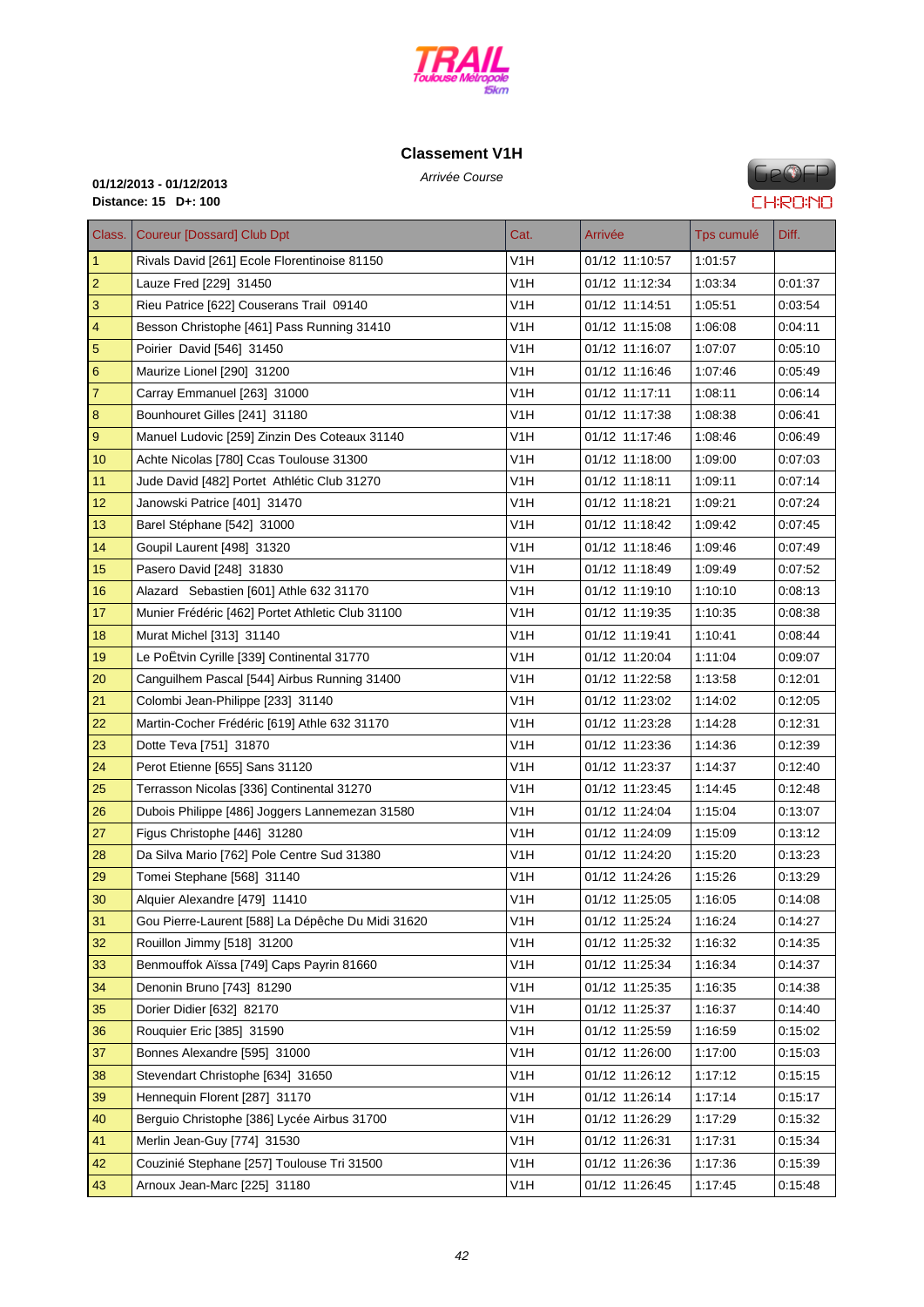| Class. | <b>Coureur [Dossard] Club Dpt</b>                      | Cat.             | Arrivée        | Tps cumulé | Diff.   |
|--------|--------------------------------------------------------|------------------|----------------|------------|---------|
| 44     | Danes Christophe [445] 31290                           | V1H              | 01/12 11:26:52 | 1:17:52    | 0:15:55 |
| 45     | Lezat Daniel [351] Continental 31470                   | V1H              | 01/12 11:27:22 | 1:18:22    | 0:16:25 |
| 46     | Etcheverry Nicolas [471] 31400                         | V1H              | 01/12 11:27:30 | 1:18:30    | 0.16.33 |
| 47     | Courcoulas Karim [841] 82210                           | V <sub>1</sub> H | 01/12 11:27:50 | 1:18:50    | 0.16.53 |
| 48     | Durvelle Laurent [270] Séméac Olympique 65000          | V1H              | 01/12 11:27:57 | 1:18:57    | 0:17:00 |
| 49     | Monteiro Victor [508] 31410                            | V <sub>1</sub> H | 01/12 11:28:10 | 1:19:10    | 0.17.13 |
| 50     | Enjalbert Eric [716] 31150                             | V <sub>1</sub> H | 01/12 11:28:53 | 1:19:53    | 0:17:56 |
| 51     | Allaix Eric [703] 31000                                | V1H              | 01/12 11:28:57 | 1:19:57    | 0:18:00 |
| 52     | Tran Guillaume [301] 31500                             | V <sub>1</sub> H | 01/12 11:29:02 | 1:20:02    | 0.18:05 |
| 53     | Laval Gilles [372] Rca Amiez 31180                     | V <sub>1</sub> H | 01/12 11:29:09 | 1:20:09    | 0:18:12 |
| 54     | Munilla Olivier [705] 11400                            | V1H              | 01/12 11:29:12 | 1:20:12    | 0.18.15 |
| 55     | Lassalle Pascal [393] 31270                            | V1H              | 01/12 11:29:14 | 1:20:14    | 0.18.17 |
| 56     | Lepretre Lionel [725] 31340                            | V1H              | 01/12 11:29:19 | 1:20:19    | 0:18:22 |
| 57     | Astruc Eric [215] 31150                                | V1H              | 01/12 11:29:20 | 1:20:20    | 0.18.23 |
| 58     | Bousquet Jean-Luc [431] 31830                          | V1H              | 01/12 11:30:01 | 1:21:01    | 0.19:04 |
| 59     | Rescoussier Franck [728] Esprit Running 31330          | V1H              | 01/12 11:30:07 | 1:21:07    | 0:19:10 |
| 60     | Rescoussier Georges [837] 31790                        | V <sub>1</sub> H | 01/12 11:30:07 | 1:21:07    | 0:19:10 |
| 61     | Vignon-Barthelemy Patrice [609] Acm Running Club 31120 | V <sub>1</sub> H | 01/12 11:30:53 | 1:21:53    | 0.19.56 |
| 62     | Girard Jérôme [679] 31400                              | V1H              | 01/12 11:30:55 | 1:21:55    | 0:19:58 |
| 63     | Pedezert Frédéric [322] Airbus Running 31830           | V <sub>1</sub> H | 01/12 11:30:59 | 1:21:59    | 0.20.02 |
| 64     | Nougue Christophe [208] 31130                          | V <sub>1</sub> H | 01/12 11:31:26 | 1:22:26    | 0:20:29 |
| 65     | De Grandidier Marc [677] 31000                         | V <sub>1</sub> H | 01/12 11:31:48 | 1:22:48    | 0:20:51 |
| 66     | Portier Willy [340] Continental 31270                  | V1H              | 01/12 11:32:17 | 1:23:17    | 0.21.20 |
| 67     | Duran Stéphane [639] Courir à Fontenilles 31470        | V1H              | 01/12 11:32:27 | 1:23:27    | 0:21:30 |
| 68     | Vial Sebastien [466] 31170                             | V1H              | 01/12 11:32:40 | 1:23:40    | 0:21:43 |
| 69     | Blessou Gérard [456] 31620                             | V1H              | 01/12 11:33:00 | 1:24:00    | 0.22:03 |
| 70     | Garcia Philippe [660] 81370                            | V1H              | 01/12 11:33:39 | 1:24:39    | 0:22:42 |
| 71     | Peyronnet Philippe [647] Fspn 31200                    | V <sub>1</sub> H | 01/12 11:33:51 | 1:24:51    | 0.22.54 |
| 72     | Pontonnier Guillaume [219] Point Trop N'en Faut 31000  | V <sub>1</sub> H | 01/12 11:33:54 | 1:24:54    | 0.22:57 |
| 73     | Poteau Romuald [829] 31000                             | V1H              | 01/12 11:33:59 | 1:24:59    | 0:23:02 |
| 74     | Brossier Jean-Pierre [758] 81500                       | V <sub>1</sub> H | 01/12 11:34:01 | 1:25:01    | 0:23:04 |
| 75     | Dupanloup Jerome [464] 31140                           | V <sub>1</sub> H | 01/12 11:34:10 | 1:25:10    | 0.23.13 |
| 76     | Duporte Pascal [851]                                   | V <sub>1</sub> H | 01/12 11:34:57 | 1:25:57    | 0.24.00 |
| 77     | Poutier Eric [399] Zinzins Des Coteaux 31140           | V <sub>1</sub> H | 01/12 11:34:58 | 1:25:58    | 0:24:01 |
| 78     | Crosnier Samuel [844] 31390                            | V1H              | 01/12 11:35:07 | 1:26:07    | 0.24.10 |
| 79     | Levilly Stéphan [621] 31520                            | V <sub>1</sub> H | 01/12 11:35:15 | 1:26:15    | 0:24:18 |
| 80     | Scudier Patrick [331] Airbus Running 31330             | V <sub>1</sub> H | 01/12 11:35:18 | 1:26:18    | 0:24:21 |
| 81     | Delmas Alain [801] Ce Cassidian Test 32810             | V <sub>1</sub> H | 01/12 11:35:20 | 1:26:20    | 0.24.23 |
| 82     | Lahary Christian [323] Airbus Running 31470            | V <sub>1</sub> H | 01/12 11:35:23 | 1:26:23    | 0:24:26 |
| 83     | Bourdil Jérome [589] La Dépêche Du Midi 31130          | V1H              | 01/12 11:35:44 | 1:26:44    | 0:24:47 |
| 84     | Lavinal Guillaume [460] 31830                          | V <sub>1</sub> H | 01/12 11:36:00 | 1:27:00    | 0:25:03 |
| 85     | Delmur Thierry [674] Ce Liebherr-Aerospace Tlse 31700  | V1H              | 01/12 11:36:34 | 1.27:34    | 0.25.37 |
| 86     | Coubard Sébastien [842] 31500                          | V1H              | 01/12 11:36:45 | 1:27:45    | 0:25:48 |
| 87     | Calmettes Jean Baptiste [475] 31520                    | V <sub>1</sub> H | 01/12 11:37:24 | 1:28:24    | 0.26.27 |
| 88     | Williams Richard [205] Airbus Running 31700            | V <sub>1</sub> H | 01/12 11:37:33 | 1.28.33    | 0:26:36 |
| 89     | Nougayrede Eric [646] 31200                            | V1H              | 01/12 11:37:37 | 1:28:37    | 0.26.40 |
| 90     | Perez Patrice [262] Usc Escalade 32430                 | V <sub>1</sub> H | 01/12 11:38:00 | 1:29:00    | 0:27:03 |
| 91     | Fanech Pascal [527] 31000                              | V <sub>1</sub> H | 01/12 11:38:13 | 1:29:13    | 0:27:16 |
| 92     | Lemoine Arnaud [429] 31000                             | V <sub>1</sub> H | 01/12 11:38:30 | 1:29:30    | 0:27:33 |
|        |                                                        |                  |                |            |         |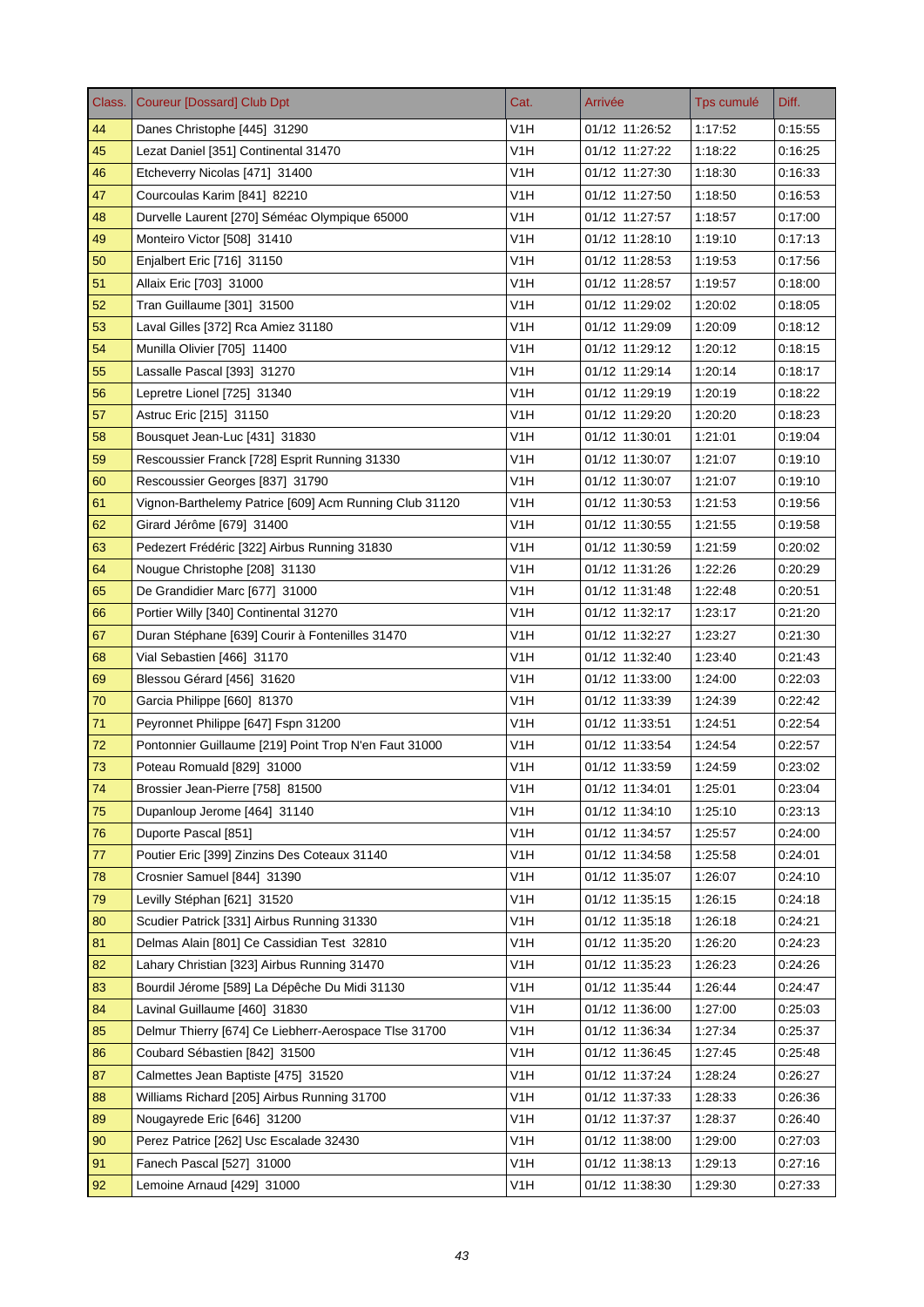| Class. | <b>Coureur [Dossard] Club Dpt</b>             | Cat.             | Arrivée        | Tps cumulé | Diff.   |
|--------|-----------------------------------------------|------------------|----------------|------------|---------|
| 93     | Dorangeon Bruno [402] 31100                   | V1H              | 01/12 11:38:42 | 1.29.42    | 0:27:45 |
| 94     | Gattus Olivier [795] 31590                    | V <sub>1</sub> H | 01/12 11:39:01 | 1:30:01    | 0:28:04 |
| 95     | Evrard Nicolas [476] 31000                    | V1H              | 01/12 11:39:14 | 1:30:14    | 0:28:17 |
| 96     | Scheffler Laurent [610] 31470                 | V1H              | 01/12 11:39:25 | 1:30:25    | 0:28:28 |
| 97     | Carrez Yann [285] 31770                       | V1H              | 01/12 11:39:27 | 1:30:27    | 0:28:30 |
| 98     | Merlaud David [458] 31450                     | V1H              | 01/12 11:39:36 | 1:30:36    | 0:28:39 |
| 99     | Alcock Felix [380] 31170                      | V1H              | 01/12 11:40:19 | 1:31:19    | 0:29:22 |
| 100    | Mille Jean-François [255] 31200               | V <sub>1</sub> H | 01/12 11:40:42 | 1.31.42    | 0:29:45 |
| 101    | Soumagnas Patrick [707] 31700                 | V <sub>1</sub> H | 01/12 11:41:31 | 1:32:31    | 0:30:34 |
| 102    | Caron Jean-Christophe [394] 31490             | V <sub>1</sub> H | 01/12 11:41:40 | 1:32:40    | 0.30.43 |
| 103    | Girod Pascal [321] Airbus Running 31170       | V <sub>1</sub> H | 01/12 11:41:41 | 1:32:41    | 0.30.44 |
| 104    | Delgado Guy [642] 31520                       | V <sub>1</sub> H | 01/12 11:42:12 | 1:33:12    | 0.31.15 |
| 105    | Laurent Herman [669] -- 31300                 | V <sub>1</sub> H | 01/12 11:42:16 | 1:33:16    | 0.31.19 |
| 106    | Becker Frederic [288] 31470                   | V <sub>1</sub> H | 01/12 11:42:19 | 1:33:19    | 0:31:22 |
| 107    | Cerny Philippe [537] 09100                    | V <sub>1</sub> H | 01/12 11:42:35 | 1:33:35    | 0:31:38 |
| 108    | Autret Florian [327] Toulouse Triathlon 31180 | V <sub>1</sub> H | 01/12 11:43:32 | 1:34:32    | 0:32:35 |
| 109    | Ros Frederic [236] 31820                      | V <sub>1</sub> H | 01/12 11:44:10 | 1:35:10    | 0:33:13 |
| 110    | Galey Philippe [760] 31300                    | V <sub>1</sub> H | 01/12 11:44:37 | 1.35.37    | 0:33:40 |
| 111    | Carayol Philippe [845] 31000                  | V <sub>1</sub> H | 01/12 11:45:02 | 1:36:02    | 0:34:05 |
| 112    | Vannier Christophe [533] 31300                | V <sub>1</sub> H | 01/12 11:45:07 | 1:36:07    | 0:34:10 |
| 113    | Laché Cyrille [353] 31750                     | V1H              | 01/12 11:45:18 | 1:36:18    | 0:34:21 |
| 114    | Pitton Eric [478] 31620                       | V1H              | 01/12 11:45:29 | 1:36:29    | 0:34:32 |
| 115    | Cathala Christophe [282] 31320                | V <sub>1</sub> H | 01/12 11:45:58 | 1:36:58    | 0:35:01 |
| 116    | Rambeau-Octeau Pascal [737] B31-Tri 32430     | V1H              | 01/12 11:46:25 | 1:37:25    | 0:35:28 |
| 117    | Puech-Coutouly Lionel [517] 31000             | V <sub>1</sub> H | 01/12 11:46:28 | 1:37:28    | 0:35:31 |
| 118    | Renotte Michel [736] Ibm France 31500         | V <sub>1</sub> H | 01/12 11:46:41 | 1:37:41    | 0:35:44 |
| 119    | Sion Jérôme [231] 31000                       | V <sub>1</sub> H | 01/12 11:48:03 | 1:39:03    | 0:37:06 |
| 120    | Silhol Romain [337] Continental 31880         | V <sub>1</sub> H | 01/12 11:48:37 | 1:39:37    | 0:37:40 |
| 121    | Abbott Michael [654] 65200                    | V1H              | 01/12 11:50:53 | 1:41:53    | 0:39:56 |
| 122    | Gilbert Renaud [426] Running Club Amiez 31200 | V <sub>1</sub> H | 01/12 11:51:43 | 1:42:43    | 0.40.46 |
| 123    | Greuez Hervé [419] 31400                      | V <sub>1</sub> H | 01/12 11:55:54 | 1.46.54    | 0:44:57 |
| 124    | Scialo Giuseppe [857] Airbus Running 31000    | V <sub>1</sub> H | 01/12 11:56:29 | 1:47:29    | 0:45:32 |
| 125    | Junqua Lamarque Virginie [581]                | V <sub>1</sub> H | 01/12 11:58:40 | 1.49.40    | 0:47:43 |
| 126    | Bourdiau Bernard [418] 31270                  | V1H              | 01/12 11:59:25 | 1:50:25    | 0:48:28 |
| 127    | Mahrouga Salim [432] 31100                    | V <sub>1</sub> H | 01/12 12:05:45 | 1:56:45    | 0:54:48 |

**Non classés V1H**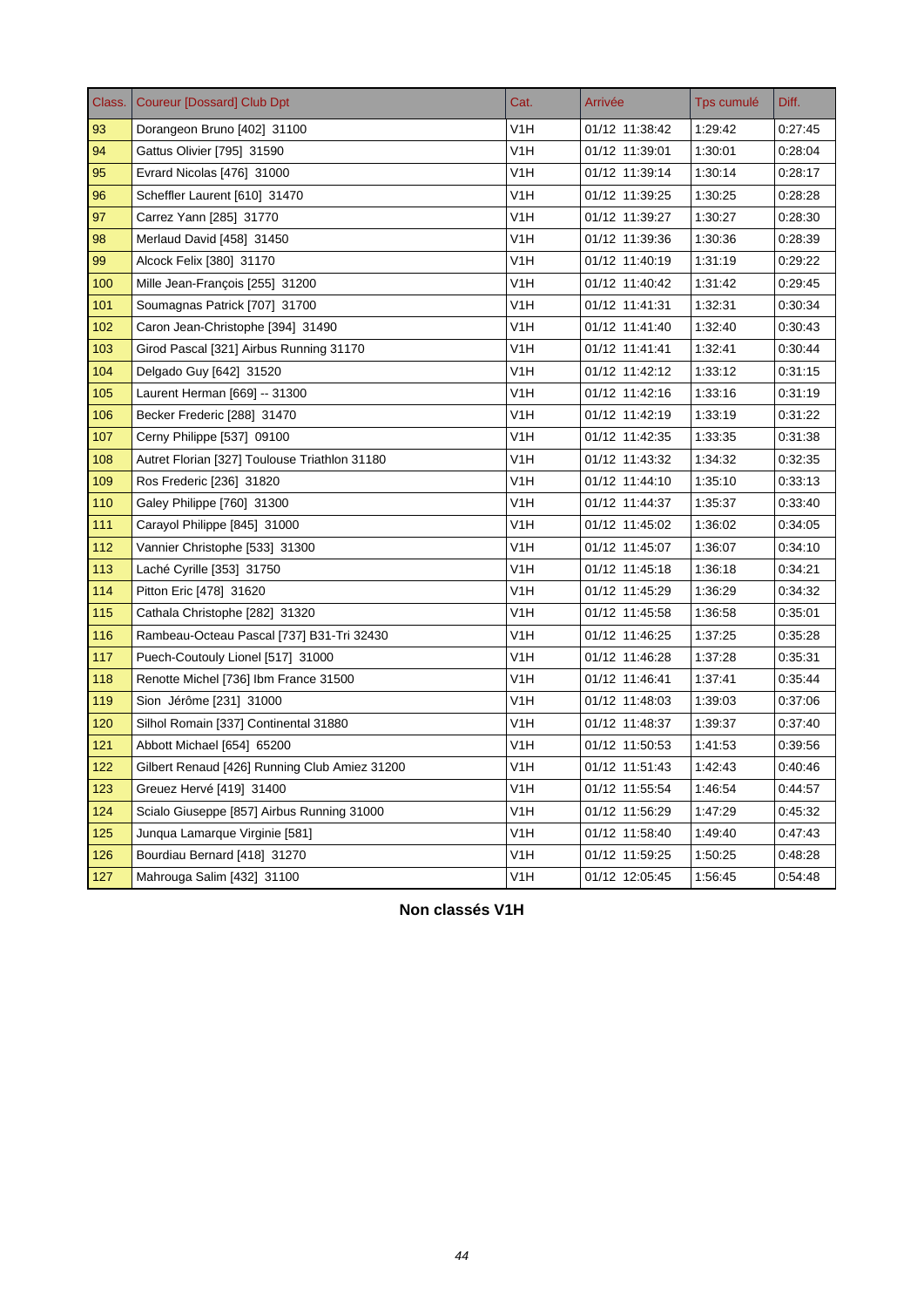

## **[Classement V2](http://www.cosatrail.fr/crbst_25.html)F**

Arrivée Course **01/12/2013 - 01/12/2013 Distance: 15 D+: 100**

# **FIP®FP CHRONO**

| Class.         | <b>Coureur [Dossard] Club Dpt</b>                        | Cat.             | Arrivée        | Tps cumulé | Diff.   |
|----------------|----------------------------------------------------------|------------------|----------------|------------|---------|
| $\mathbf{1}$   | Constant Marie [559] Ccas Toulouse 31400                 | V2F              | 01/12 11:31:22 | 1:22:22    |         |
| $\overline{2}$ | Rousseau Laurence [661] Les Zinzins Des Coteaux 31 31620 | V2F              | 01/12 11:31:30 | 1:22:30    | 0:00:08 |
| 3              | Denis Hélène [553] Ccas Toulouse 31200                   | V2F              | 01/12 11:38:11 | 1:29:11    | 0:06:49 |
| 4              | Hooreman Anne-Marie [631] 31840                          | V <sub>2</sub> F | 01/12 11:39:17 | 1:30:17    | 0:07:55 |
| 5              | De Saint Victor Valérie [563] Ccas Toulouse 31400        | V2F              | 01/12 11:42:17 | 1:33:17    | 0:10:55 |
| 6              | Savoye Brigitte [235] 31000                              | V <sub>2</sub> F | 01/12 11:44:20 | 1:35:20    | 0:12:58 |
| $\overline{7}$ | Clos Françoise [641] 31200                               | V2F              | 01/12 11:46:34 | 1:37:34    | 0:15:12 |
| 8              | Martin Myriam [561] Ccas Toulouse 82170                  | V2F              | 01/12 11:47:27 | 1:38:27    | 0:16:05 |
| 9              | Rivals Véronique [826]                                   | V2F              | 01/12 11:47:57 | 1:38:57    | 0:16:35 |
| 10             | Riviere Cyndia [614] 32600                               | V2F              | 01/12 11:49:03 | 1:40:03    | 0:17:41 |
| 11             | Gelas Inca [603] Acfcga 31100                            | V2F              | 01/12 11:49:27 | 1:40:27    | 0:18:05 |
| 12             | Satge Fabregue Florence [469] 31700                      | V2F              | 01/12 11:49:59 | 1:40:59    | 0:18:37 |
| 13             | Lavigne Martine [493] Foysonnés 31570                    | V2F              | 01/12 11:51:09 | 1:42:09    | 0:19:47 |
| 14             | Auge Roseline [526] 32600                                | V <sub>2</sub> F | 01/12 11:52:52 | 1:43:52    | 0:21:30 |
| 15             | Lagarde Claire [814] Pass Running 81000                  | V2F              | 01/12 11:53:54 | 1:44:54    | 0:22:32 |
| 16             | Oriol Christne [404] 31330                               | V2F              | 01/12 11:59:00 | 1:50:00    | 0:27:38 |
| 17             | Gibello Socco Chantal [560] Ccas Toulouse 31860          | V <sub>2</sub> F | 01/12 12:04:16 | 1:55:16    | 0:32:54 |
| 18             | Savoye Chantal [271] 31300                               | V2F              | 01/12 12:11:45 | 2:02:45    | 0:40:23 |

**Non classés V2F**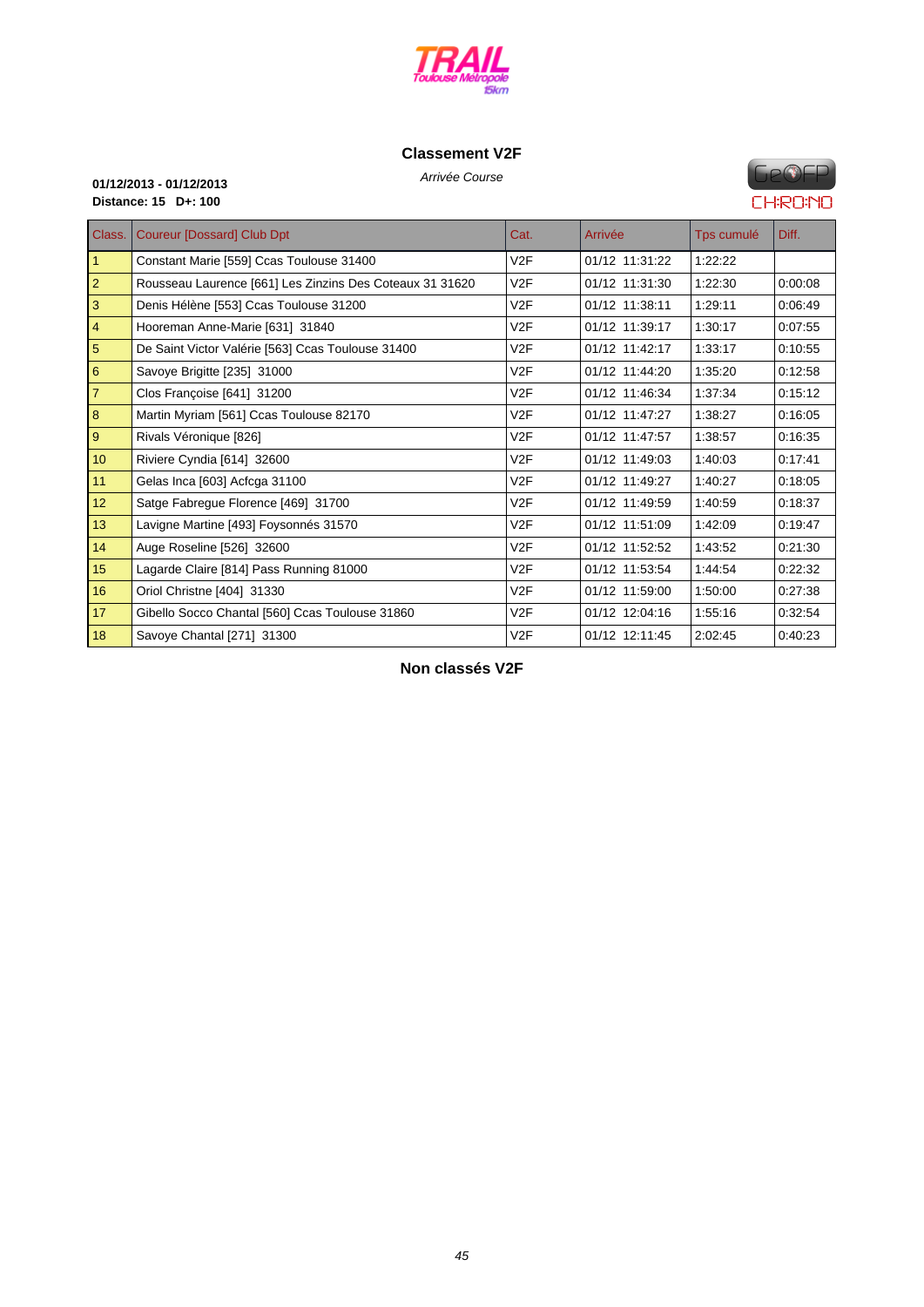

# **C[lassement V2](http://www.cosatrail.fr/crbst_25.html)H**

Arrivée Course **01/12/2013 - 01/12/2013 Distance: 15 D+: 100**

**GPOFP CHRONO** 

| Class.                    | <b>Coureur [Dossard] Club Dpt</b>                                | Cat.             | Arrivée        | Tps cumulé | Diff.   |
|---------------------------|------------------------------------------------------------------|------------------|----------------|------------|---------|
| $\vert$ 1                 | Aichor Stephane [467] 31600                                      | V2H              | 01/12 11:11:13 | 1:02:13    |         |
| $\overline{2}$            | Lalanne Joel [360] Astarac Fond Club 31180                       | V2H              | 01/12 11:11:30 | 1:02:30    | 0:00:17 |
| $\ensuremath{\mathsf{3}}$ | Pennec Pascal [439] 31130                                        | V2H              | 01/12 11:15:11 | 1:06:11    | 0:03:58 |
| $\overline{\mathbf{4}}$   | Deluc Jean Michel [766] Running Conseil-Olivan                   | V2H              | 01/12 11:15:14 | 1:06:14    | 0.04:01 |
| $\overline{5}$            | Correge Frederic [367] Portet Athletic Club 31170                | V2H              | 01/12 11:16:31 | 1:07:31    | 0:05:18 |
| $\boldsymbol{6}$          | Schuster Philippe [726] Airbus Running 31830                     | V2H              | 01/12 11:17:57 | 1:08:57    | 0.06.44 |
| $\overline{7}$            | Meulet Philippe [771] Portet Athletic Club 31170                 | V2H              | 01/12 11:18:32 | 1:09:32    | 0:07:19 |
| $\bf 8$                   | Fogelgesang Michel [204] 31270                                   | V2H              | 01/12 11:19:01 | 1:10:01    | 0.07:48 |
| $\boldsymbol{9}$          | Clos Christian [344] Continental 31100                           | V2H              | 01/12 11:20:36 | 1:11:36    | 0.09.23 |
| 10                        | Dabasse Christian [803] Ce Cassidian Test 31770                  | V2H              | 01/12 11:21:55 | 1:12:55    | 0:10:42 |
| 11                        | Chapelain Pascal [838] 31000                                     | V2H              | 01/12 11:22:58 | 1:13:58    | 0:11:45 |
| 12                        | Sallerin Jean [540] Tuc Triathlon 31400                          | V2H              | 01/12 11:23:51 | 1:14:51    | 0:12:38 |
| 13                        | N'guyen Jacques [587] La Dépêche Du Midi 31500                   | V2H              | 01/12 11:23:55 | 1:14:55    | 0.12:42 |
| 14                        | Alvarez Raphaël [304] Les Zinzins Des Coteaux 31 31140           | V2H              | 01/12 11:24:07 | 1:15:07    | 0.12:54 |
| 15                        | Hillat Daniel [342] Continental 31170                            | V2H              | 01/12 11:24:17 | 1:15:17    | 0:13:04 |
| 16                        | Audoubert Pierre [474] Les Tritons De La Marcaissonne 31650      | V2H              | 01/12 11:24:43 | 1:15:43    | 0:13:30 |
| 17                        | Mounie Christian [506] Usal Latecoere 31190                      | V2H              | 01/12 11:25:11 | 1:16:11    | 0.13:58 |
| 18                        | Bellezza Thierry [341] Continental 31620                         | V2H              | 01/12 11:26:39 | 1:17:39    | 0:15:26 |
| 19                        | Gelas Roger [605] Acfcga 31100                                   | V2H              | 01/12 11:27:12 | 1:18:12    | 0.15.59 |
| 20                        | Assalit Pierre [392] 31270                                       | V2H              | 01/12 11:27:44 | 1:18:44    | 0.16:31 |
| 21                        | Miranda Michel [451] Tisseo 31830                                | V2H              | 01/12 11:28:09 | 1:19:09    | 0:16:56 |
| 22                        | Teakau Roberto [310] A.s Mairie De Castres 81100                 | V2H              | 01/12 11:28:19 | 1:19:19    | 0:17:06 |
| 23                        | Siguier Yves [552] Ccas Toulouse 31200                           | V <sub>2</sub> H | 01/12 11:28:43 | 1:19:43    | 0.17:30 |
| 24                        | Hubert Thierry [217] 31490                                       | V2H              | 01/12 11:29:05 | 1:20:05    | 0:17:52 |
| 25                        | Tortech Eric [590] La Dépêche Du Midi 31400                      | V2H              | 01/12 11:29:13 | 1:20:13    | 0.18:00 |
| 26                        | Richard Alain [592] 31400                                        | V2H              | 01/12 11:29:21 | 1:20:21    | 0.18:08 |
| 27                        | Balastegui Eric [308] A.s Mairie De Castres 81700                | V2H              | 01/12 11:29:26 | 1:20:26    | 0:18:13 |
| 28                        | Garcia Jean François [223] Toulouse Triathlon 31300              | V2H              | 01/12 11:30:21 | 1:21:21    | 0.19.08 |
| 29                        | Fabre Alain [657] Ca Balma 31500                                 | V2H              | 01/12 11:31:12 | 1:22:12    | 0.19.59 |
| 30                        | Anizan Jean-Paul [545] Airbus Running 31000                      | V <sub>2</sub> H | 01/12 11:31:32 | 1:22:32    | 0:20:19 |
| 31                        | Dumesnil Adelee Hugues [330] Airbus Running 31330                | V2H              | 01/12 11:31:53 | 1:22:53    | 0.20:40 |
| 32                        | Thumerel Gérard [413] 31320                                      | V2H              | 01/12 11:32:50 | 1:23:50    | 0:21:37 |
| 33                        | Allain Thierry [406] Amiez 31380                                 | V2H              | 01/12 11:32:58 | 1:23:58    | 0:21:45 |
| 34                        | Sarradet Bernard [389] Oxygene 32 31200                          | V2H              | 01/12 11:33:30 | 1:24:30    | 0:22:17 |
| 35                        | Chateignon Claude [348] Continental 31270                        | V2H              | 01/12 11:34:02 | 1:25:02    | 0:22:49 |
| 36                        | Chivallier René [470] 31600                                      | V2H              | 01/12 11:34:45 | 1:25:45    | 0:23:32 |
| 37                        | Da Silva Didier [714] Les Aventuriers Du Bitume-31 L'union 31850 | V2H              | 01/12 11:34:47 | 1:25:47    | 0.23.34 |
| 38                        | Pitton Didier [585] La Dépêche Du Midi 31150                     | V2H              | 01/12 11:35:51 | 1:26:51    | 0:24:38 |
| 39                        | Barre Jean-Luc [502] 31770                                       | V2H              | 01/12 11:36:18 | 1:27:18    | 0.25.05 |
| 40                        | Belmekki Hammi [809] 31520                                       | V2H              | 01/12 11:36:43 | 1:27:43    | 0:25:30 |
| 41                        | Senseby Alain [584] La Dépêche Du Midi 31390                     | V2H              | 01/12 11:38:03 | 1:29:03    | 0:26:50 |
| 42                        | Dorlanne Jean-Michel [347] Continental 31480                     | V2H              | 01/12 11:38:06 | 1:29:06    | 0:26:53 |
| 43                        | Chabalier Philippe [629] 31320                                   | V <sub>2</sub> H | 01/12 11:38:13 | 1:29:13    | 0:27:00 |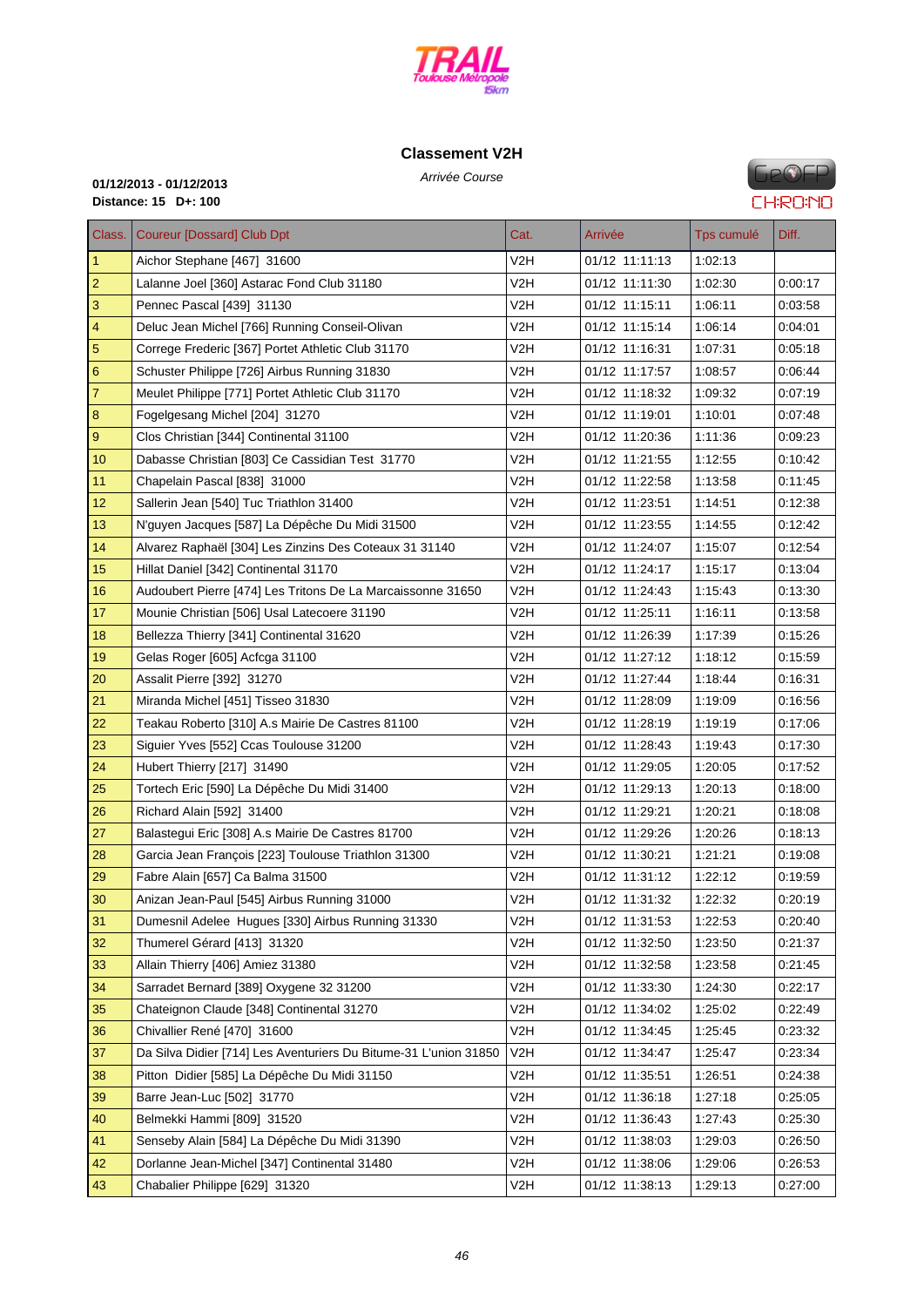| Class. | <b>Coureur [Dossard] Club Dpt</b>               | Cat.             | Arrivée        | Tps cumulé | Diff.   |
|--------|-------------------------------------------------|------------------|----------------|------------|---------|
| 44     | Calvet Henri [630] 31400                        | V2H              | 01/12 11:38:15 | 1:29:15    | 0:27:02 |
| 45     | Bourgerie Xavier [497] 31500                    | V <sub>2</sub> H | 01/12 11:38:32 | 1:29:32    | 0:27:19 |
| 46     | Thiersdebar Jean-Claude [834] 31170             | V2H              | 01/12 11:38:37 | 1:29:37    | 0:27:24 |
| 47     | Dabadie Jacques [775] 31700                     | V2H              | 01/12 11:38:40 | 1:29:40    | 0:27:27 |
| 48     | Chabosi Jean-Luc [606] 31150                    | V2H              | 01/12 11:38:49 | 1.29:49    | 0:27:36 |
| 49     | Erculisse Laurent [338] Continental 31600       | V2H              | 01/12 11:38:54 | 1.29:54    | 0:27:41 |
| 50     | Fricaud Jean-Luc [798] 31390                    | V2H              | 01/12 11:38:54 | 1:29:54    | 0.27.41 |
| 51     | Lefevre Etienne [735] 31170                     | V2H              | 01/12 11:39:21 | 1:30:21    | 0:28:08 |
| 52     | Dubroca Jean-Pierre [852] 31100                 | V2H              | 01/12 11:39:46 | 1:30:46    | 0:28:33 |
| 53     | Roustan Jean-Luc [823] 26500                    | V2H              | 01/12 11:39:55 | 1:30:55    | 0:28:42 |
| 54     | Le Marc Michel [843] Acm Running Club 31510     | V <sub>2</sub> H | 01/12 11:40:24 | 1:31:24    | 0:29:11 |
| 55     | Cazaentre Didier [409] 31170                    | V2H              | 01/12 11:41:03 | 1:32:03    | 0:29:50 |
| 56     | Peyre Lionel [535] Excelior Conseil 31200       | V2H              | 01/12 11:41:15 | 1:32:15    | 0:30:02 |
| 57     | Brousse Pierre [465] Neo 31520                  | V <sub>2</sub> H | 01/12 11:41:29 | 1:32:29    | 0:30:16 |
| 58     | Chauvet François [583] 31120                    | V2H              | 01/12 11:42:25 | 1:33:25    | 0:31:12 |
| 59     | Milin Marcel [361] 31500                        | V2H              | 01/12 11:43:33 | 1:34:33    | 0:32:20 |
| 60     | Pavy Marc [699] 31590                           | V2H              | 01/12 11:43:39 | 1:34:39    | 0:32:26 |
| 61     | Desmedt Joël [549] Ccas Toulouse 31240          | V2H              | 01/12 11:44:02 | 1:35:02    | 0:32:49 |
| 62     | Dupre Francis [371] 31479                       | V2H              | 01/12 11:44:28 | 1:35:28    | 0:33:15 |
| 63     | Nieto Nicolas [811] 31240                       | V2H              | 01/12 11:44:57 | 1:35:57    | 0:33:44 |
| 64     | Portet Patrick [856] 31880                      | V2H              | 01/12 11:48:09 | 1.39.09    | 0:36:56 |
| 65     | Saint-Jean Pierre [617] 31500                   | V2H              | 01/12 11:48:32 | 1:39:32    | 0:37:19 |
| 66     | Bouniols Gilbert [750] Ibm 31200                | V <sub>2</sub> H | 01/12 11:48:33 | 1:39:33    | 0:37:20 |
| 67     | Paris Bruno [403] 31770                         | V2H              | 01/12 11:48:38 | 1:39:38    | 0:37:25 |
| 68     | Beaulieu Michel [224] Pac 31270                 | V2H              | 01/12 11:49:49 | 1:40:49    | 0:38:36 |
| 69     | Lantuech Patrick [284] 31770                    | V2H              | 01/12 11:50:39 | 1:41:39    | 0:39:26 |
| 70     | Rueda Michel [457] 31600                        | V2H              | 01/12 11:51:26 | 1.42.26    | 0:40:13 |
| 71     | Moity Jean-Pierre [804] Ce Cassidian Test 31700 | V2H              | 01/12 11:51:29 | 1:42:29    | 0:40:16 |
| 72     | Pernet Dominique [391] Amiez 31200              | V2H              | 01/12 11:51:45 | 1:42:45    | 0:40:32 |
| 73     | Zaragoza Serge [572] 39800                      | V2H              | 01/12 11:55:57 | 1:46:57    | 0.44.44 |
| 74     | Boyer Patrick [717] 31810                       | V2H              | 01/12 11:58:11 | 1.49.11    | 0:46:58 |
| 75     | Roboam Xavier [547] 31770                       | V2H              | 01/12 11:58:13 | 1:49:13    | 0:47:00 |
| 76     | Candéla Jean-Denis [437] 31200                  | V2H              | 01/12 12:00:00 | 1:51:00    | 0:48.47 |

**Non classés V2H**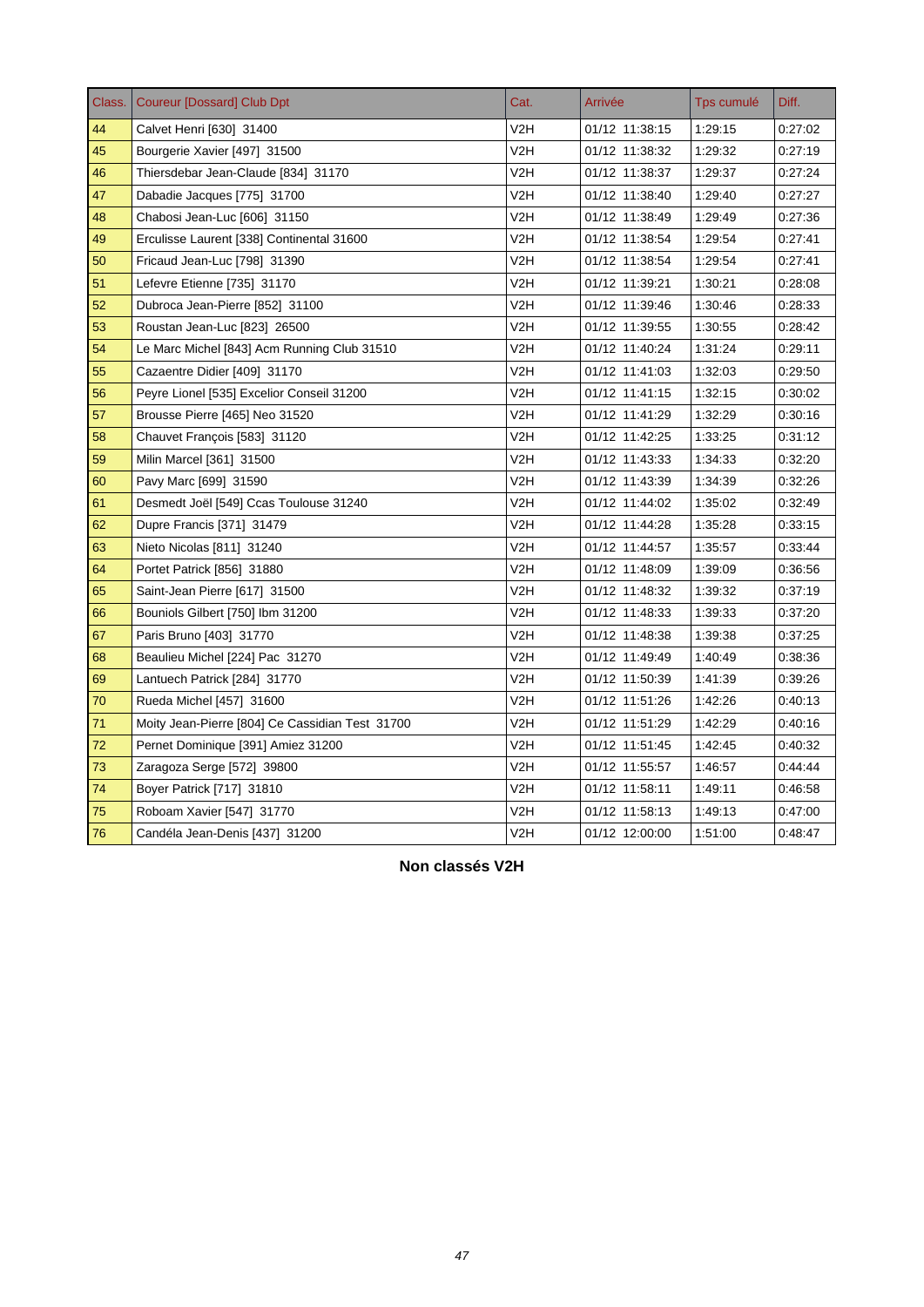

## **[Classement V3](http://www.cosatrail.fr/crbst_25.html)F**



Arrivée Course **01/12/2013 - 01/12/2013 Distance: 15 D+: 100**

| Class.   Coureur [Dossard] Club Dpt                         | Cat.             | Arrivée        | <sup>1</sup> Tps cumulé | Diff.   |
|-------------------------------------------------------------|------------------|----------------|-------------------------|---------|
| Fiorentini Françoise [516] Splach Athle Isle Jourdain 32490 | V <sub>3</sub> F | 01/12 11:52:56 | 1:43:56                 |         |
| Lim Koum Madeleine [785] Union Marathon 31470               | V <sub>3</sub> F | 01/12 12:07:33 | 1:58:33                 | 0:14:37 |

**Non classés V3F**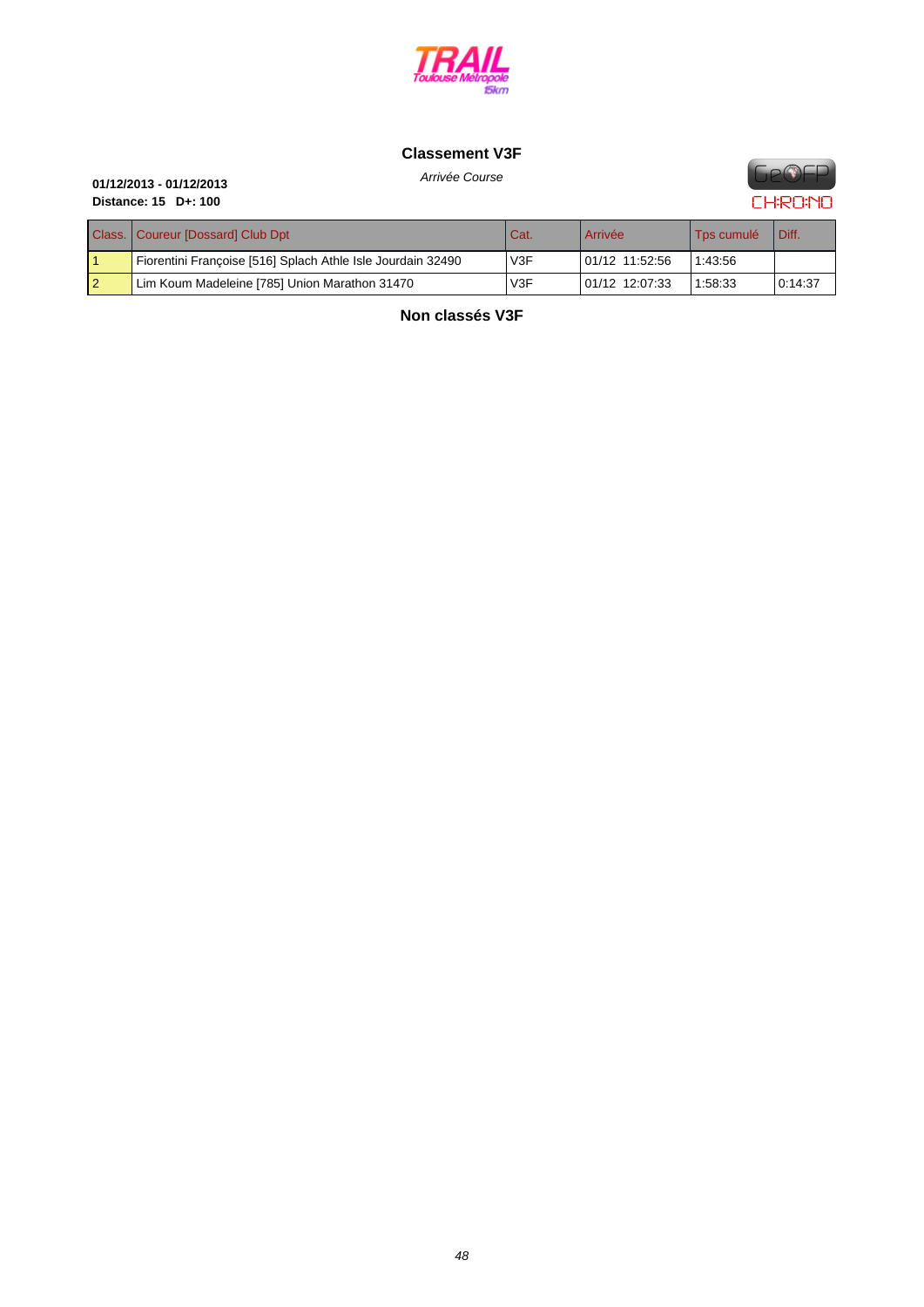

# **C[lassement V3](http://www.cosatrail.fr/crbst_25.html)H**

Arrivée Course **01/12/2013 - 01/12/2013 Distance: 15 D+: 100**

# **FIP®FP CHRONO**

| Class.          | <b>Coureur [Dossard] Club Dpt</b>                     | Cat. | Arrivée        | Tps cumulé | Diff.   |
|-----------------|-------------------------------------------------------|------|----------------|------------|---------|
| $\vert$ 1       | Lienert Ian [491] 31820                               | V3H  | 01/12 11:24:12 | 1:15:12    |         |
| $\vert$ 2       | Philippot Yannick [730] 31140                         | V3H  | 01/12 11:24:41 | 1:15:41    | 0:00:29 |
| $\vert$ 3       | Luceau Francis [784] Union Marathon 31324             | V3H  | 01/12 11:30:18 | 1:21:18    | 0:06:06 |
| $\vert 4 \vert$ | Mader Yves [294] 31150                                | V3H  | 01/12 11:35:04 | 1:26:04    | 0:10:52 |
| $\overline{5}$  | Felgines Christian [663] Zinzins Des Coteaux 31 31150 | V3H  | 01/12 11:35:42 | 1:26:42    | 0:11:30 |
| 6               | Lagarde Daniel [815] Pass Running 81000               | V3H  | 01/12 11:37:13 | 1:28:13    | 0:13:01 |
| $\overline{7}$  | Bichon Marc [793] 31180                               | V3H  | 01/12 11:39:40 | 1:30:40    | 0:15:28 |
| 8               | Scattolin Patrice [407] 31120                         | V3H  | 01/12 11:41:53 | 1:32:53    | 0:17:41 |
| $\vert$ 9       | Plata Daniel [311] 31860                              | V3H  | 01/12 11:43:16 | 1:34:16    | 0:19:04 |
| 10              | Boudet Pierre [523] 31700                             | V3H  | 01/12 11:44:02 | 1:35:02    | 0:19:50 |
| 11              | Laurent Georges [444] 31240                           | V3H  | 01/12 11:44:14 | 1:35:14    | 0:20:02 |
| 12              | Marino Pierre [853] Union Marathon 31300              | V3H  | 01/12 11:46:36 | 1:37:36    | 0:22:24 |
| 13              | Zemb Jean-Paul [237] 81300                            | V3H  | 01/12 11:48:18 | 1:39:18    | 0:24:06 |
| 14              | Monfraix Alain [638] 31470                            | V3H  | 01/12 11:49:48 | 1:40:48    | 0.25:36 |

**Non classés V3H**